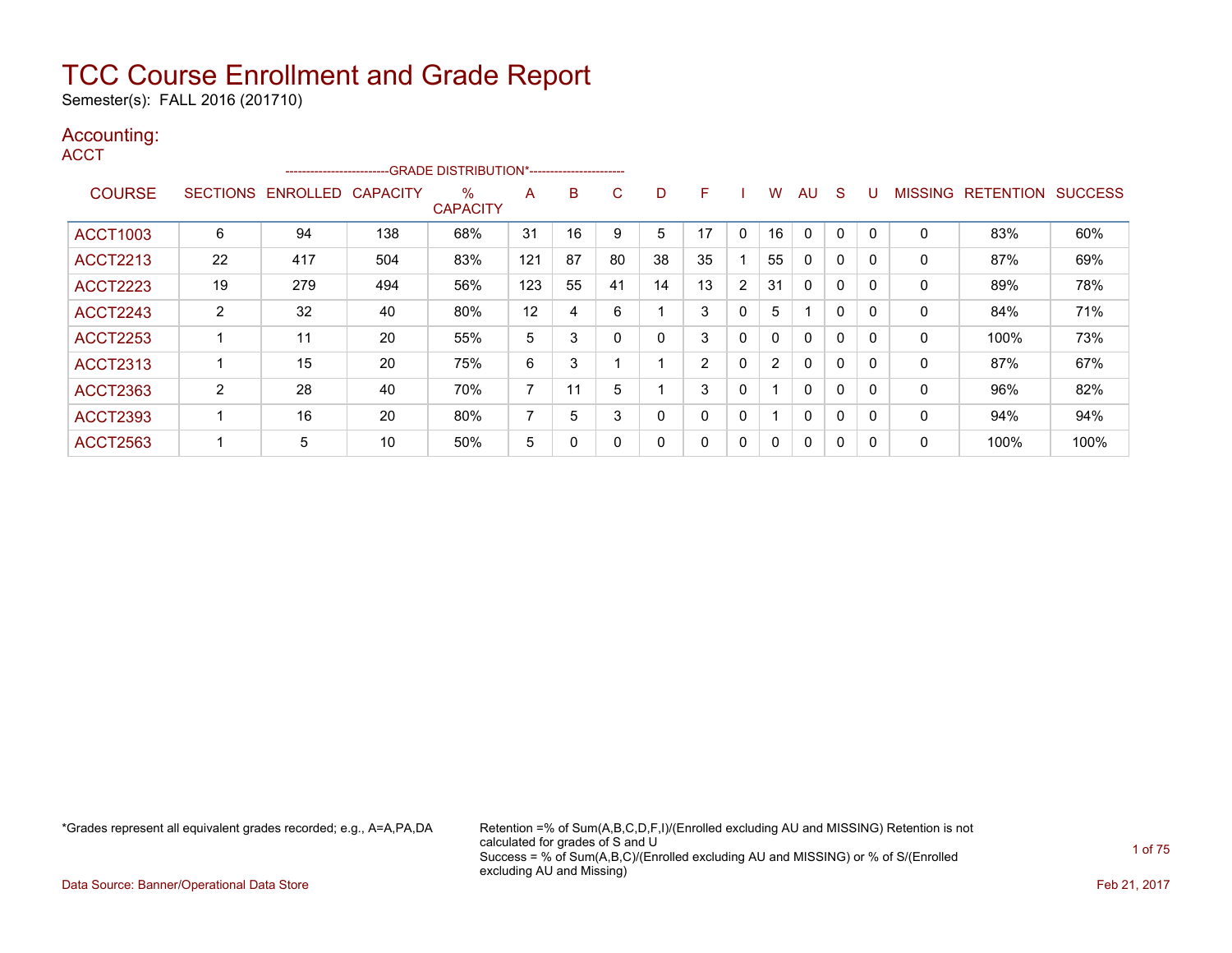Semester(s): FALL 2016 (201710)

### Allied Health:

ALDH

|                 | -------------------------  |     | --GRADE DISTRIBUTION*----------------------- |     |    |    |    |    |    |   |  |                           |     |
|-----------------|----------------------------|-----|----------------------------------------------|-----|----|----|----|----|----|---|--|---------------------------|-----|
| <b>COURSE</b>   | SECTIONS ENROLLED CAPACITY |     | $\%$<br><b>CAPACITY</b>                      | A   | B. |    |    | W  | AU |   |  | MISSING RETENTION SUCCESS |     |
| <b>ALDH1013</b> | 24                         | 25  | 96%                                          | 17  |    |    |    |    |    |   |  | 96%                       | 96% |
| <b>ALDH1323</b> | 273                        | 336 | 81%                                          | 103 | 82 | 44 | 10 | 25 |    | U |  | 91%                       | 84% |

\*Grades represent all equivalent grades recorded; e.g., A=A,PA,DA Retention =% of Sum(A,B,C,D,F,I)/(Enrolled excluding AU and MISSING) Retention is not calculated for grades of S and U Success = % of Sum(A,B,C)/(Enrolled excluding AU and MISSING) or % of S/(Enrolled excluding AU and Missing)

Data Source: Banner/Operational Data Store Feb 21, 2017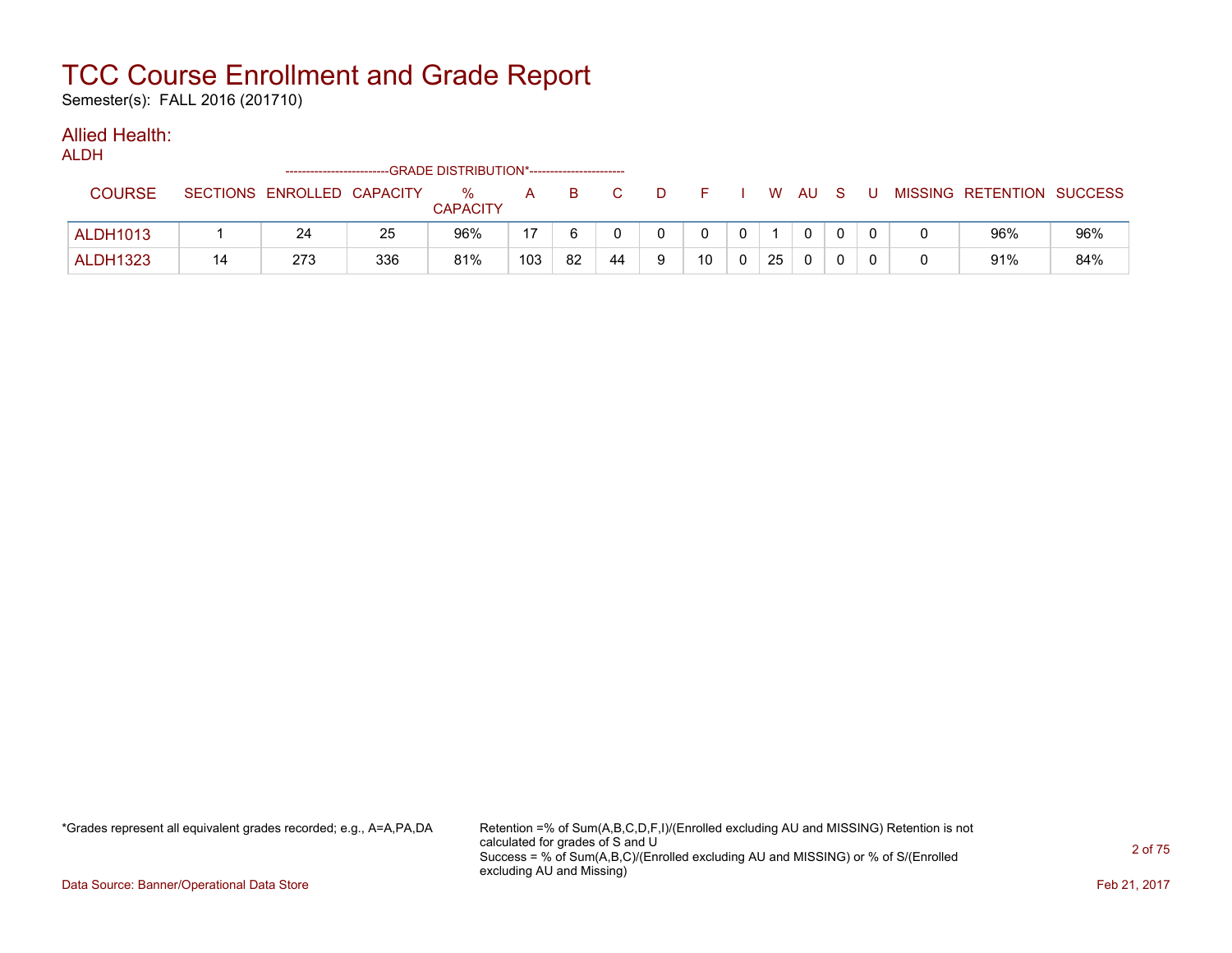Semester(s): FALL 2016 (201710)

### Alternative Energy:

|          | -------------------------- |    | -- GRADE DISTRIBUTION*------------------------ |              |    |   |  |    |    |    |  |                           |      |
|----------|----------------------------|----|------------------------------------------------|--------------|----|---|--|----|----|----|--|---------------------------|------|
| COURSE   | SECTIONS ENROLLED CAPACITY |    | %<br><b>CAPACITY</b>                           | $\mathbf{A}$ | B. | D |  | W. | AU | -8 |  | MISSING RETENTION SUCCESS |      |
| ALTE1464 |                            | 10 | 60%                                            |              |    |   |  |    |    |    |  | 100%                      | 100% |

\*Grades represent all equivalent grades recorded; e.g., A=A,PA,DA Retention =% of Sum(A,B,C,D,F,I)/(Enrolled excluding AU and MISSING) Retention is not calculated for grades of S and U Success = % of Sum(A,B,C)/(Enrolled excluding AU and MISSING) or % of S/(Enrolled excluding AU and Missing)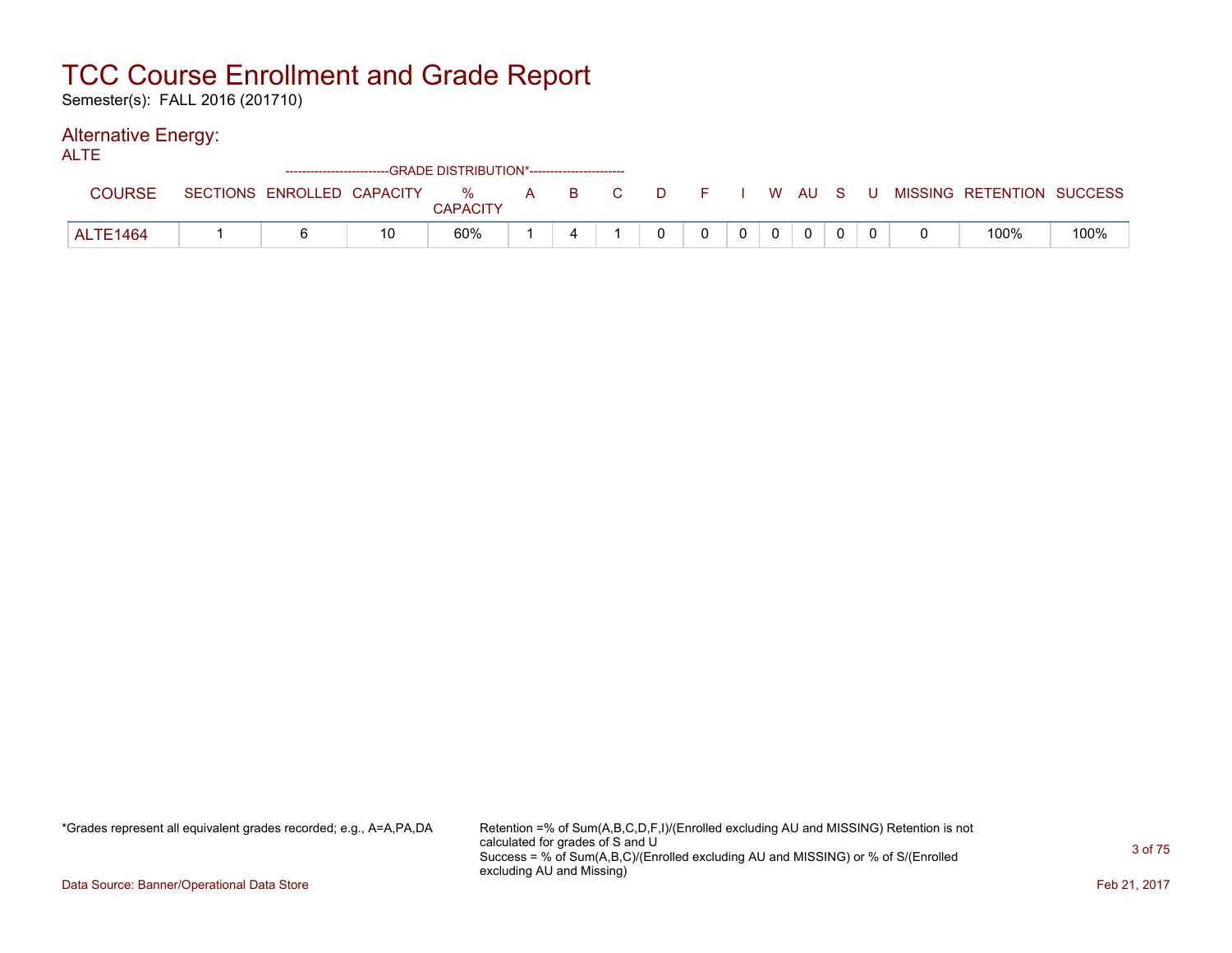Semester(s): FALL 2016 (201710)

#### Art: ART

|                |                |                   |                 | ------------------------GRADE                    DISTRIBUTION*---------------------- |              |                |                |                |                |              |              |              |              |              |              |                           |      |
|----------------|----------------|-------------------|-----------------|--------------------------------------------------------------------------------------|--------------|----------------|----------------|----------------|----------------|--------------|--------------|--------------|--------------|--------------|--------------|---------------------------|------|
| <b>COURSE</b>  |                | SECTIONS ENROLLED | <b>CAPACITY</b> | $\frac{0}{0}$<br><b>CAPACITY</b>                                                     | A            | в              | C              | D              | F              |              | W            | AU           | <sub>S</sub> | U            |              | MISSING RETENTION SUCCESS |      |
| <b>ART1013</b> | 6              | 69                | 72              | 96%                                                                                  | 37           | 16             | 5              |                | $\overline{2}$ | $\mathbf{0}$ | 8            | $\mathbf{0}$ | $\mathbf{0}$ | $\mathbf{0}$ | $\mathbf{0}$ | 88%                       | 84%  |
| <b>ART1023</b> | 1              | $\overline{7}$    | 10              | 70%                                                                                  | 3            | $\overline{2}$ | 1              | 0              | 0              | 0            | 0            | 1            | $\Omega$     | 0            | $\mathbf{0}$ | 100%                      | 100% |
| <b>ART1033</b> | $\mathbf 1$    | 1                 | 3               | 33%                                                                                  | $\mathbf 1$  | 0              | $\Omega$       | $\Omega$       | 0              | $\Omega$     | $\Omega$     | 0            | $\Omega$     | 0            | $\mathbf{0}$ | 100%                      | 100% |
| <b>ART1053</b> | 3              | 46                | 55              | 84%                                                                                  | 17           | 12             | 8              | 1              | 1              | 0            | 7            | 0            | $\Omega$     | $\Omega$     | $\mathbf{0}$ | 85%                       | 80%  |
| <b>ART1063</b> | $\overline{2}$ | 34                | 40              | 85%                                                                                  | 11           | 6              | 6              | $\overline{2}$ | 3              | $\Omega$     | 6            | $\mathbf{0}$ | $\Omega$     | 0            | $\mathbf{0}$ | 82%                       | 68%  |
| <b>ART1083</b> | 1              | 8                 | 9               | 89%                                                                                  | 4            | $\overline{2}$ | 1              | $\Omega$       | 0              | $\Omega$     | 1            | $\mathbf{0}$ | $\Omega$     | $\Omega$     | $\mathbf{0}$ | 88%                       | 88%  |
| <b>ART1113</b> | $\overline{7}$ | 113               | 124             | 91%                                                                                  | 62           | 28             | 10             | 4              | 5              | 0            | 4            | 0            | $\Omega$     | 0            | 0            | 96%                       | 88%  |
| <b>ART1123</b> | $\overline{2}$ | 20                | 20              | 100%                                                                                 | 11           | 5              | $\mathbf 1$    | 0              | 0              | $\Omega$     | 3            | 0            | $\Omega$     | 0            | $\mathbf{0}$ | 85%                       | 85%  |
| <b>ART1133</b> | 2              | $\overline{2}$    | 7               | 29%                                                                                  | $\mathbf{0}$ | 1              | $\Omega$       | $\Omega$       | 0              | $\Omega$     | 0            | 1            | $\Omega$     | $\Omega$     | $\mathbf{0}$ | 100%                      | 100% |
| <b>ART2143</b> | $\mathbf 1$    | 9                 | 10              | 90%                                                                                  | 5            | $\overline{2}$ | $\Omega$       | 0              | 0              | $\mathbf{0}$ | $\mathbf{1}$ | 1            | $\Omega$     | 0            | $\mathbf{0}$ | 88%                       | 88%  |
| <b>ART2263</b> | $\mathbf{1}$   | $\overline{7}$    | 11              | 64%                                                                                  | 6            | $\Omega$       | 0              | 0              | 0              | 0            | 1            | $\mathbf{0}$ | $\Omega$     | 0            | 0            | 86%                       | 86%  |
| <b>ART2273</b> |                | 5                 | $\overline{7}$  | 71%                                                                                  | 2            | 3              | $\Omega$       | $\Omega$       | 0              | $\Omega$     | 0            | $\Omega$     | $\Omega$     | $\Omega$     | $\mathbf{0}$ | 100%                      | 100% |
| <b>ART2283</b> | 1              | $\overline{2}$    | 4               | 50%                                                                                  | 2            | 0              | 0              | 0              | 0              | $\mathbf{0}$ | $\Omega$     | 0            | $\Omega$     | 0            | 0            | 100%                      | 100% |
| <b>ART2413</b> | $\mathbf 1$    | 8                 | 14              | 57%                                                                                  | 5            | 1              | 1              | 0              | 0              | 0            | 1.           | $\mathbf{0}$ | $\Omega$     | 0            | 0            | 88%                       | 88%  |
| <b>ART2423</b> |                | 11                | 14              | 79%                                                                                  | 5            | 4              | $\overline{2}$ | $\Omega$       | 0              | $\Omega$     | 0            | $\Omega$     | $\Omega$     | $\Omega$     | 0            | 100%                      | 100% |
| <b>ART2503</b> | 1              | 15                | 15              | 100%                                                                                 | 13           | $\Omega$       | $\Omega$       | 0              | 1              | $\Omega$     | $\mathbf{1}$ | $\mathbf{0}$ | $\Omega$     | 0            | 0            | 93%                       | 87%  |
| <b>ART2543</b> |                | 9                 | 8               | 112%                                                                                 | 5            | $\overline{2}$ | 1              | 0              | 0              | 0            | 1            | 0            | $\Omega$     | 0            | 0            | 89%                       | 89%  |
| <b>ART2813</b> |                | 19                | 20              | 95%                                                                                  | 15           | $\overline{2}$ |                | 0              | 1              | 0            | 0            | 0            | $\Omega$     | 0            | 0            | 100%                      | 95%  |
| <b>ART2853</b> | $\overline{2}$ | 19                | 24              | 79%                                                                                  | 2            | 10             | $\mathbf 1$    | 0              | 3              | $\Omega$     | 3            | $\mathbf{0}$ | $\Omega$     | 0            | 0            | 84%                       | 68%  |
| <b>ART2991</b> |                | 1                 | $\mathbf 1$     | 100%                                                                                 | -1           | 0              | 0              | 0              | 0              | $\Omega$     | 0            | 0            | $\Omega$     | 0            | $\mathbf{0}$ | 100%                      | 100% |

\*Grades represent all equivalent grades recorded; e.g., A=A,PA,DA Retention =% of Sum(A,B,C,D,F,I)/(Enrolled excluding AU and MISSING) Retention is not calculated for grades of S and U Success = % of Sum(A,B,C)/(Enrolled excluding AU and MISSING) or % of S/(Enrolled excluding AU and Missing) Data Source: Banner/Operational Data Store Feb 21, 2017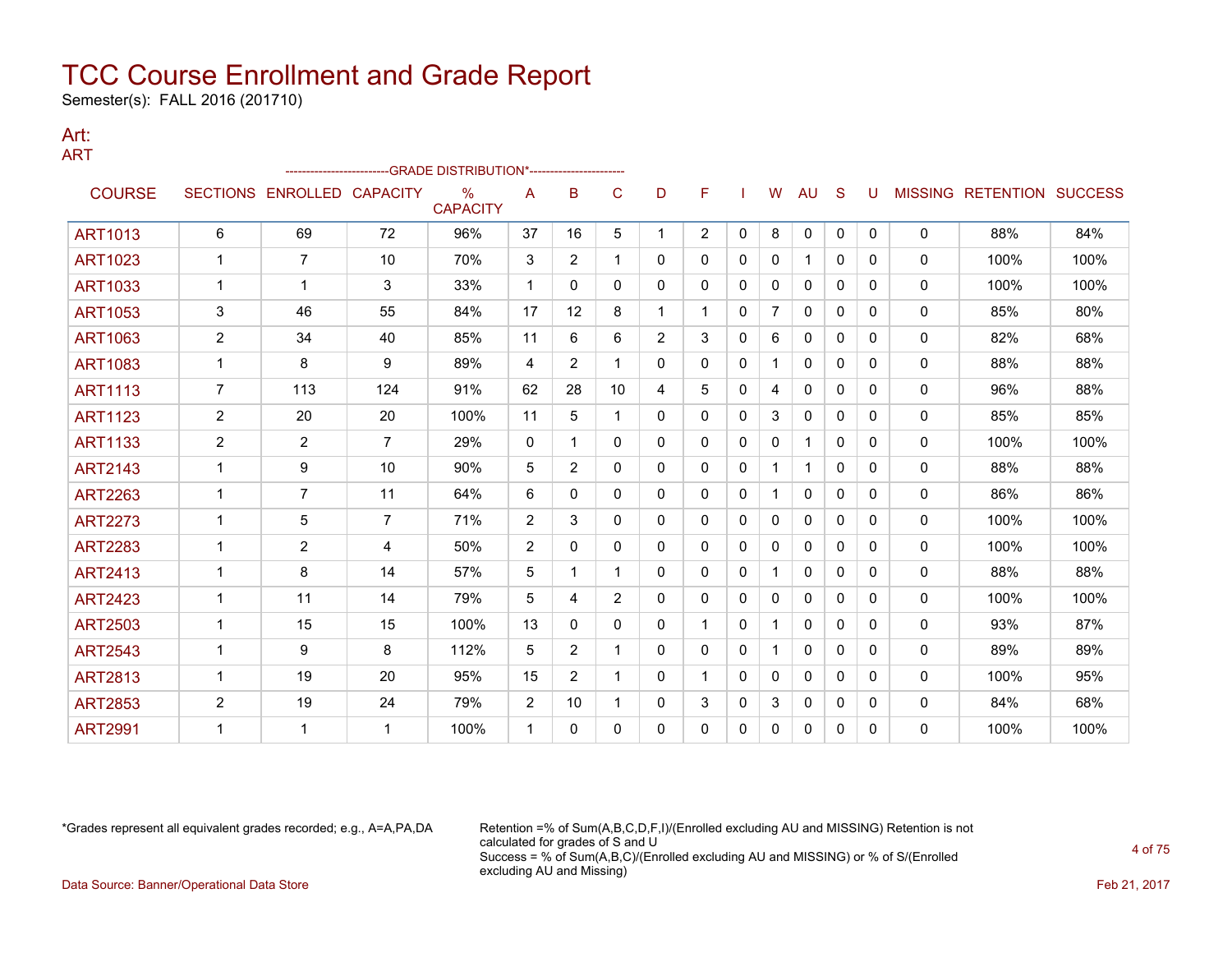Semester(s): FALL 2016 (201710)

### American Sign Language Ed:

ASLE

|                 |   | -----------------------    |     | --GRADE DISTRIBUTION*------------------------ |    |    |                   |   |    |   |    |              |   |   |                   |                |
|-----------------|---|----------------------------|-----|-----------------------------------------------|----|----|-------------------|---|----|---|----|--------------|---|---|-------------------|----------------|
| <b>COURSE</b>   |   | SECTIONS ENROLLED CAPACITY |     | $\%$<br><b>CAPACITY</b>                       | A  | B. |                   | D |    |   | W  | AU           | S |   | MISSING RETENTION | <b>SUCCESS</b> |
| <b>ASLE1363</b> | 9 | 95                         | 135 | 70%                                           | 40 | 21 | $12 \overline{ }$ |   | 10 | 0 | 11 | $\Omega$     |   | 0 | 88%               | 77%            |
| <b>ASLE1373</b> | ົ | 28                         | 30  | 93%                                           | 9  | 6  | ົ                 |   | 8  | 0 |    | $\mathbf{0}$ |   | 0 | 96%               | 64%            |
| <b>ASLE1413</b> |   | 20                         | 20  | 100%                                          | 3  | 6  | 5                 |   | 5  | 0 |    | 0            |   | 0 | 95%               | 70%            |
| <b>ASLE2414</b> |   | 23                         | 30  | 77%                                           |    |    |                   | ົ |    | 0 | 0  | 0            |   | 0 | 100%              | 87%            |

\*Grades represent all equivalent grades recorded; e.g., A=A,PA,DA Retention =% of Sum(A,B,C,D,F,I)/(Enrolled excluding AU and MISSING) Retention is not calculated for grades of S and U Success = % of Sum(A,B,C)/(Enrolled excluding AU and MISSING) or % of S/(Enrolled excluding AU and Missing)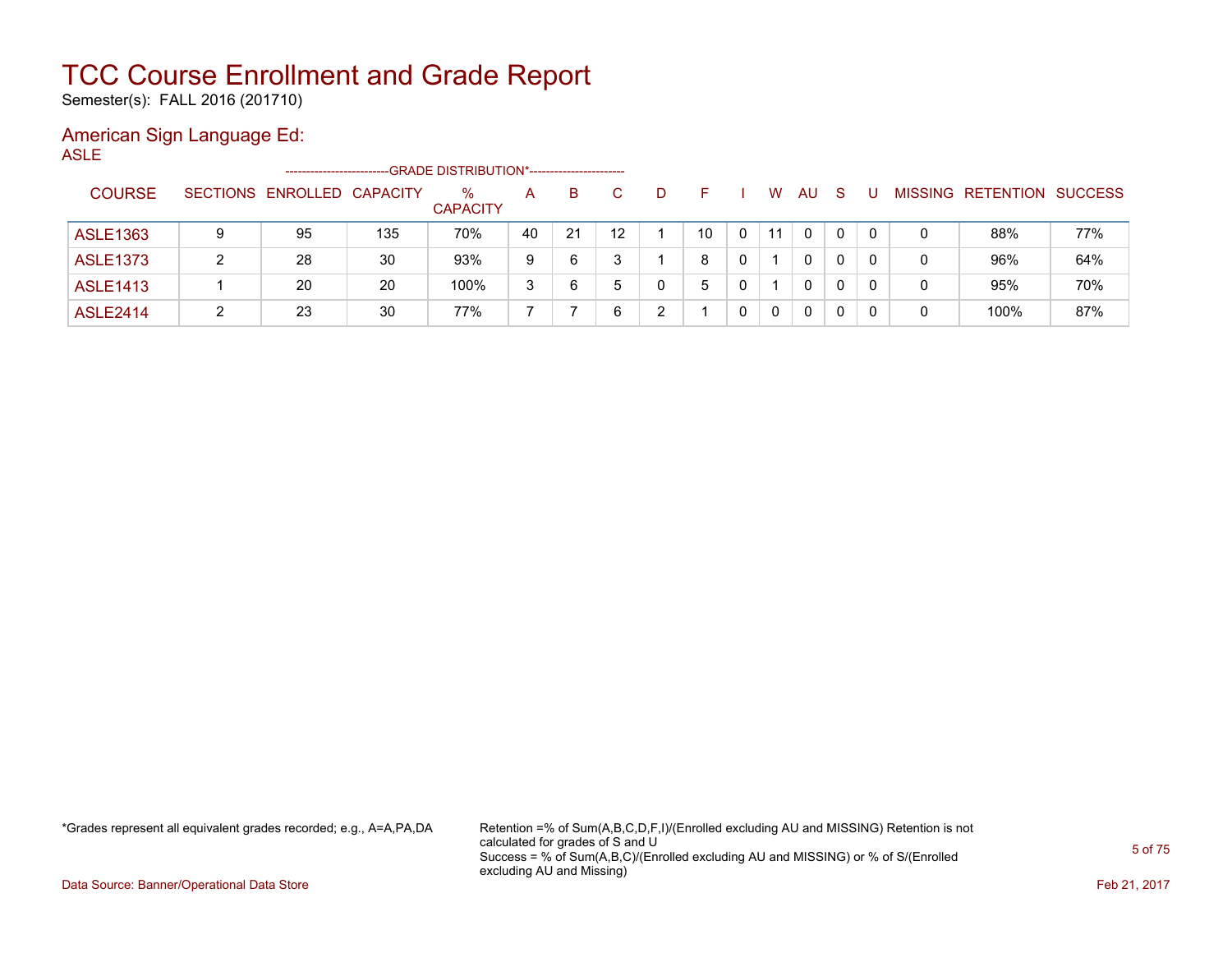Semester(s): FALL 2016 (201710)

### Astronomy:

| ASTR            |                            |     | --GRADE DISTRIBUTION*----------------------- |    |    |     |    |    |                |                 |              |  |                                                  |     |
|-----------------|----------------------------|-----|----------------------------------------------|----|----|-----|----|----|----------------|-----------------|--------------|--|--------------------------------------------------|-----|
| <b>COURSE</b>   | SECTIONS ENROLLED CAPACITY |     | <b>CAPACITY</b>                              |    |    |     |    |    |                |                 |              |  | % A B C D F I W AU S U MISSING RETENTION SUCCESS |     |
| <b>ASTR1104</b> | 98                         | 104 | 94%                                          | 28 | 19 | -11 | 14 | 14 | 0 <sup>1</sup> | 12 <sup>1</sup> | $\mathbf{0}$ |  | 88%                                              | 59% |

\*Grades represent all equivalent grades recorded; e.g., A=A,PA,DA Retention =% of Sum(A,B,C,D,F,I)/(Enrolled excluding AU and MISSING) Retention is not calculated for grades of S and U Success = % of Sum(A,B,C)/(Enrolled excluding AU and MISSING) or % of S/(Enrolled excluding AU and Missing)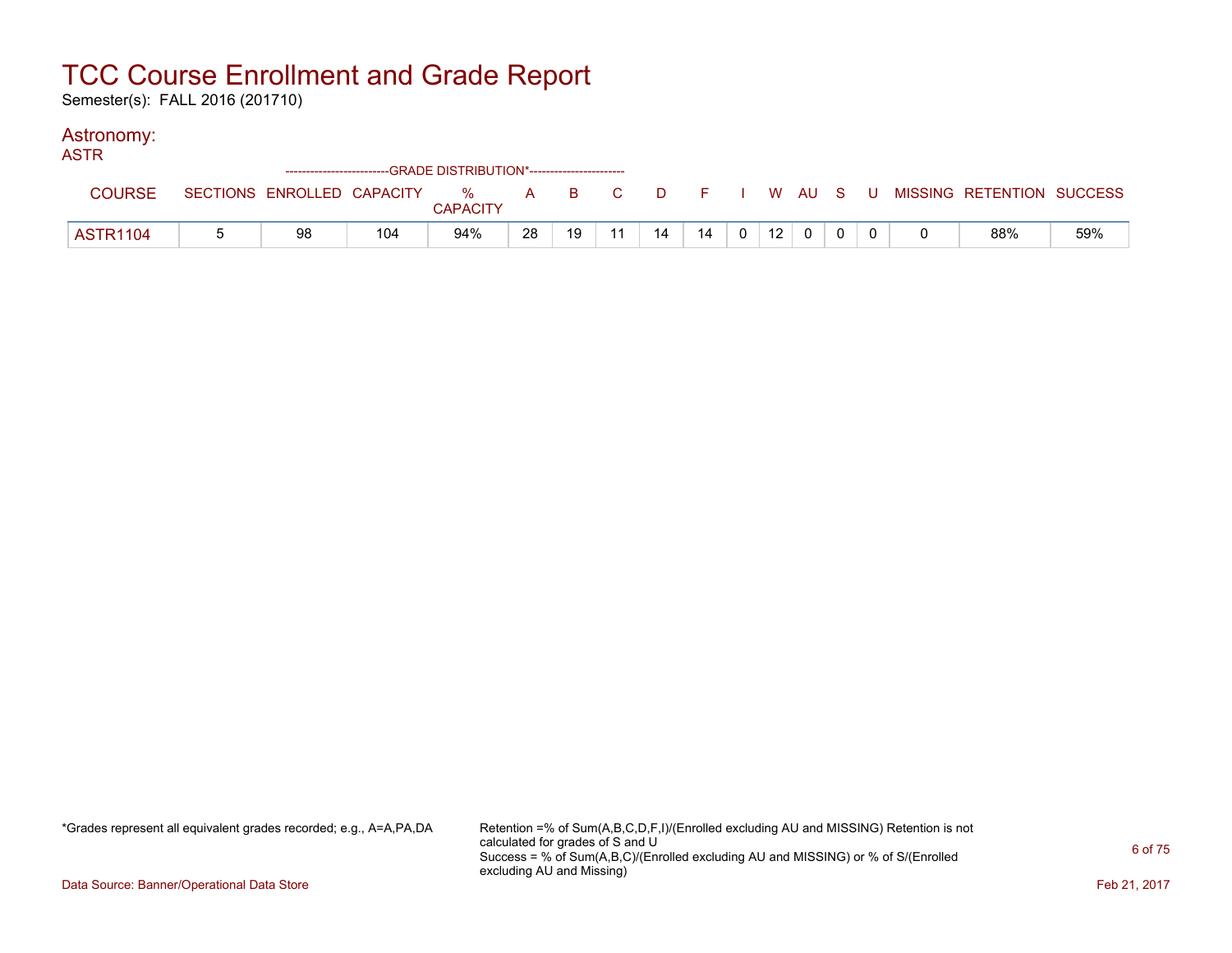Semester(s): FALL 2016 (201710)

### Aviation Sciences Technology:

|                 |                |                   | ------------------------GRADE                DISTRIBUTION*---------------------- |                      |              |                |                |   |          |          |   |              |              |              |              |                          |                |
|-----------------|----------------|-------------------|----------------------------------------------------------------------------------|----------------------|--------------|----------------|----------------|---|----------|----------|---|--------------|--------------|--------------|--------------|--------------------------|----------------|
| <b>COURSE</b>   |                | SECTIONS ENROLLED | <b>CAPACITY</b>                                                                  | %<br><b>CAPACITY</b> | A            | B              | С              | D | F        |          | W | AU           | S            | U            |              | <b>MISSING RETENTION</b> | <b>SUCCESS</b> |
| <b>AVST1113</b> | $\overline{2}$ | 23                | 40                                                                               | 58%                  | 11           | 12             | 0              | 0 | 0        | 0        | 0 | 0            | 0            | $\mathbf{0}$ | 0            | 100%                     | 100%           |
| <b>AVST1222</b> | 1              | 8                 | 10                                                                               | 80%                  | $\mathbf{0}$ | 0              | 0              | 0 | 0        | 8        | 0 | 0            | 0            | $\Omega$     | 0            | 100%                     | 0%             |
| <b>AVST1232</b> |                | $\overline{2}$    | 10                                                                               | 20%                  | 1            | $\Omega$       | $\Omega$       | 0 | $\Omega$ |          | 0 | $\mathbf{0}$ | 0            | $\Omega$     | $\mathbf{0}$ | 100%                     | 50%            |
| <b>AVST1343</b> |                | 10                | 20                                                                               | 50%                  | 10           | $\Omega$       | 0              | 0 | 0        | 0        | 0 | 0            | <sup>0</sup> | $\Omega$     | $\mathbf{0}$ | 100%                     | 100%           |
| <b>AVST1364</b> |                | 12                | 20                                                                               | 60%                  | 9            | $\overline{2}$ |                | 0 | 0        | 0        | 0 | $\mathbf{0}$ | 0            | $\Omega$     | $\mathbf{0}$ | 100%                     | 100%           |
| <b>AVST2113</b> | $\overline{2}$ | 22                | 40                                                                               | 55%                  | 22           | 0              | 0              | 0 | 0        | 0        | 0 | $\mathbf{0}$ | 0            | $\Omega$     | $\mathbf{0}$ | 100%                     | 100%           |
| <b>AVST2132</b> |                | 4                 | 10                                                                               | 40%                  | 1            | 0              | 0              | 0 | $\Omega$ | 3        | 0 | $\Omega$     | $\Omega$     | 0            | $\mathbf{0}$ | 100%                     | 25%            |
| <b>AVST2152</b> |                |                   | 10                                                                               | 10%                  | $\mathbf{0}$ | 0              | 0              | 0 | 0        |          | 0 | 0            | 0            | $\Omega$     | 0            | 100%                     | 0%             |
| <b>AVST2181</b> | $\overline{1}$ |                   | 10                                                                               | 10%                  | $\mathbf{0}$ | 0              | $\Omega$       | 0 | 0        |          | 0 | $\mathbf{0}$ | $\Omega$     | $\Omega$     | 0            | 100%                     | 0%             |
| <b>AVST2182</b> | $\overline{1}$ |                   | 20                                                                               | 5%                   | $\mathbf{0}$ | $\mathbf{0}$   | 0              | 0 | 0        |          | 0 | $\mathbf{0}$ | $\Omega$     | $\Omega$     | $\mathbf{0}$ | 100%                     | 0%             |
| <b>AVST2213</b> |                | 8                 | 20                                                                               | 40%                  | 4            | 4              | $\Omega$       | 0 | 0        | $\Omega$ | 0 | $\mathbf{0}$ | $\Omega$     | $\Omega$     | $\mathbf{0}$ | 100%                     | 100%           |
| <b>AVST2226</b> | 1              | 12                | 20                                                                               | 60%                  | 8            | $\overline{2}$ | 2              | 0 | 0        | 0        | 0 | 0            | $\Omega$     | <sup>0</sup> | $\mathbf{0}$ | 100%                     | 100%           |
| <b>AVST2253</b> |                | 8                 | 20                                                                               | 40%                  | 8            | $\Omega$       | 0              | 0 | 0        | 0        | 0 | $\mathbf{0}$ | 0            | $\Omega$     | $\mathbf{0}$ | 100%                     | 100%           |
| <b>AVST2273</b> |                | 13                | 20                                                                               | 65%                  | 5            | 6              | $\overline{2}$ | 0 | 0        | 0        | 0 | $\mathbf{0}$ | 0            | $\Omega$     | $\mathbf{0}$ | 100%                     | 100%           |
| <b>AVST2313</b> |                | 3                 | 20                                                                               | 15%                  | $\Omega$     | 3              | 0              | 0 | 0        | 0        | 0 | 0            | 0            | 0            | $\mathbf{0}$ | 100%                     | 100%           |
| <b>AVST2991</b> |                |                   | -1                                                                               | 100%                 | 1            | 0              | 0              | 0 | 0        | 0        | 0 | $\mathbf{0}$ | 0            | $\Omega$     | $\mathbf{0}$ | 100%                     | 100%           |

\*Grades represent all equivalent grades recorded; e.g., A=A,PA,DA Retention =% of Sum(A,B,C,D,F,I)/(Enrolled excluding AU and MISSING) Retention is not calculated for grades of S and U Success = % of Sum(A,B,C)/(Enrolled excluding AU and MISSING) or % of S/(Enrolled excluding AU and Missing)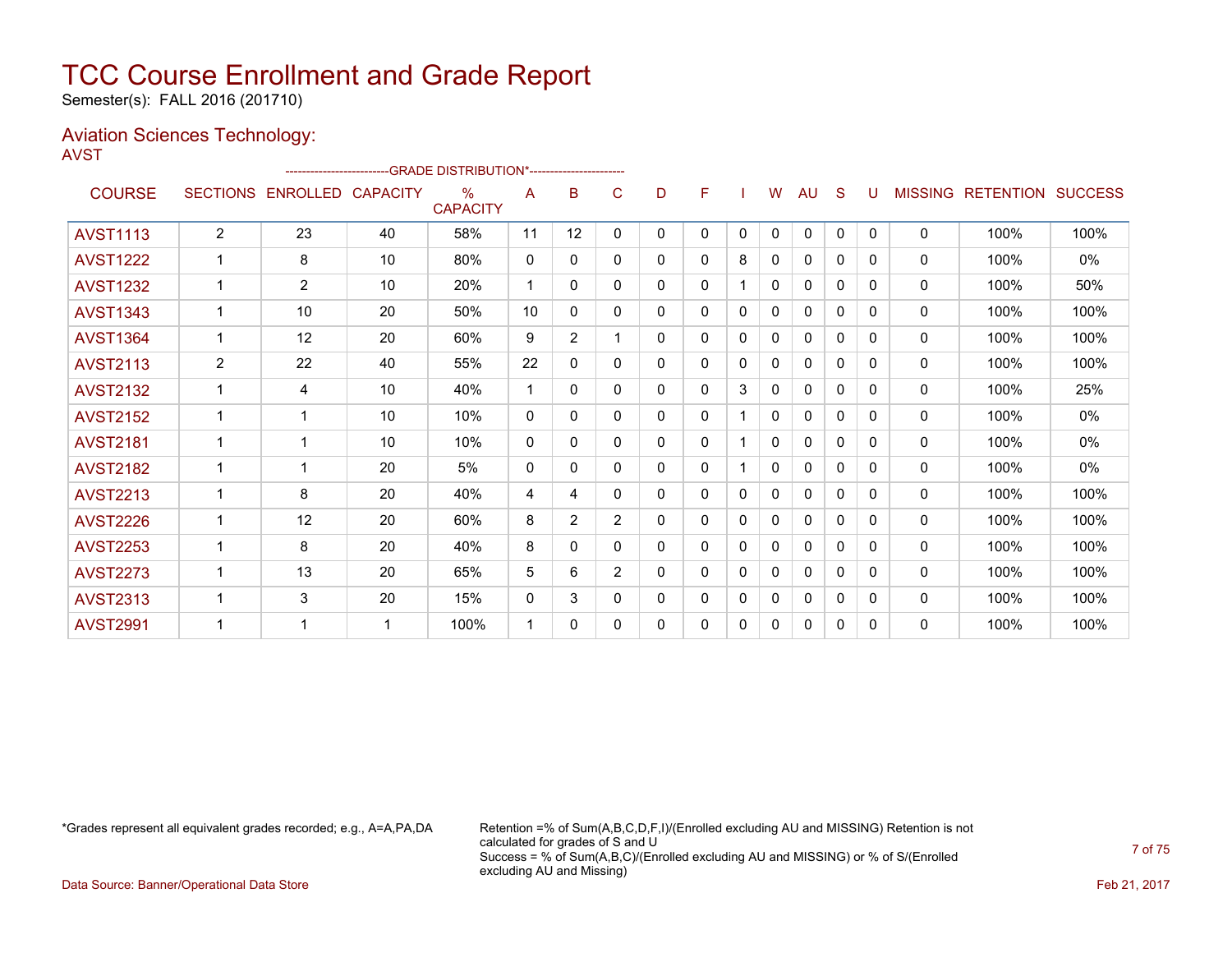Semester(s): FALL 2016 (201710)

#### Biology: BIOL

| <b>COURSE</b>   | <b>SECTIONS</b> | <b>ENROLLED</b> | <b>CAPACITY</b> | $\%$<br><b>CAPACITY</b> | A              | в              | C              | D  | F  |              | W              | AU           | S            |              | <b>MISSING</b> | <b>RETENTION</b> | <b>SUCCESS</b> |
|-----------------|-----------------|-----------------|-----------------|-------------------------|----------------|----------------|----------------|----|----|--------------|----------------|--------------|--------------|--------------|----------------|------------------|----------------|
| <b>BIOL1114</b> | 30              | 588             | 671             | 88%                     | 165            | 168            | 96             | 36 | 43 | $\mathbf{0}$ | 80             | $\mathbf{0}$ | $\mathbf{0}$ | $\Omega$     | $\mathbf 0$    | 86%              | 73%            |
| <b>BIOL1224</b> | 32              | 717             | 763             | 94%                     | 236            | 217            | 128            | 22 | 36 | 0            | 78             | 0            | 0            | 0            | 0              | 89%              | 81%            |
| <b>BIOL1314</b> | 13              | 284             | 312             | 91%                     | 67             | 78             | 56             | 13 | 15 | 0            | 55             | 0            | 0            | $\Omega$     | 0              | 81%              | 71%            |
| <b>BIOL1383</b> | 46              | 1,023           | 1,167           | 88%                     | 396            | 307            | 117            | 56 | 70 | 0            | 77             | $\Omega$     | $\Omega$     | $\Omega$     | $\Omega$       | 92%              | 80%            |
| <b>BIOL1404</b> |                 | 11              | 20              | 55%                     | 9              | 0              |                | 0  |    | 0            |                | $\mathbf{0}$ | 0            | $\mathbf{0}$ | 0              | 91%              | 82%            |
| <b>BIOL1604</b> | 3               | 60              | 72              | 83%                     | 10             | 15             | 21             | 5  |    | 0            | 8              | 0            | 0            | 0            | 0              | 87%              | 77%            |
| <b>BIOL2123</b> |                 | 20              | 20              | 100%                    | 9              | $\overline{2}$ | 5              |    |    | $\Omega$     | $\overline{2}$ | $\mathbf{0}$ | $\mathbf{0}$ | $\Omega$     | $\mathbf{0}$   | 90%              | 80%            |
| <b>BIOL2134</b> | 20              | 429             | 475             | 90%                     | 144            | 109            | 81             | 17 | 24 | 0            | 54             | 0            | 0            | $\Omega$     | 0              | 87%              | 78%            |
| <b>BIOL2154</b> | 12              | 253             | 288             | 88%                     | 102            | 86             | 40             | 5  | 5  | 0            | 15             | $\mathbf{0}$ | $\mathbf{0}$ | $\Omega$     | 0              | 94%              | 90%            |
| <b>BIOL2164</b> | 14              | 278             | 332             | 84%                     | 99             | 87             | 55             | 8  | 7  | $\mathbf{0}$ | 22             | 0            | $\mathbf{0}$ | $\Omega$     | 0              | 92%              | 87%            |
| <b>BIOL2313</b> |                 | 18              | 20              | 90%                     | $\overline{7}$ | 4              | $\overline{2}$ | 4  | 0  | 0            |                | $\mathbf{0}$ | 0            | $\Omega$     | 0              | 94%              | 72%            |
| <b>BIOL2992</b> |                 |                 | 5               | 20%                     | 0              | 0              |                | 0  |    | 0            | 0              | 0            | 0            | $\Omega$     | 0              | 100%             | 0%             |

\*Grades represent all equivalent grades recorded; e.g., A=A,PA,DA Retention =% of Sum(A,B,C,D,F,I)/(Enrolled excluding AU and MISSING) Retention is not calculated for grades of S and U Success = % of Sum(A,B,C)/(Enrolled excluding AU and MISSING) or % of S/(Enrolled excluding AU and Missing)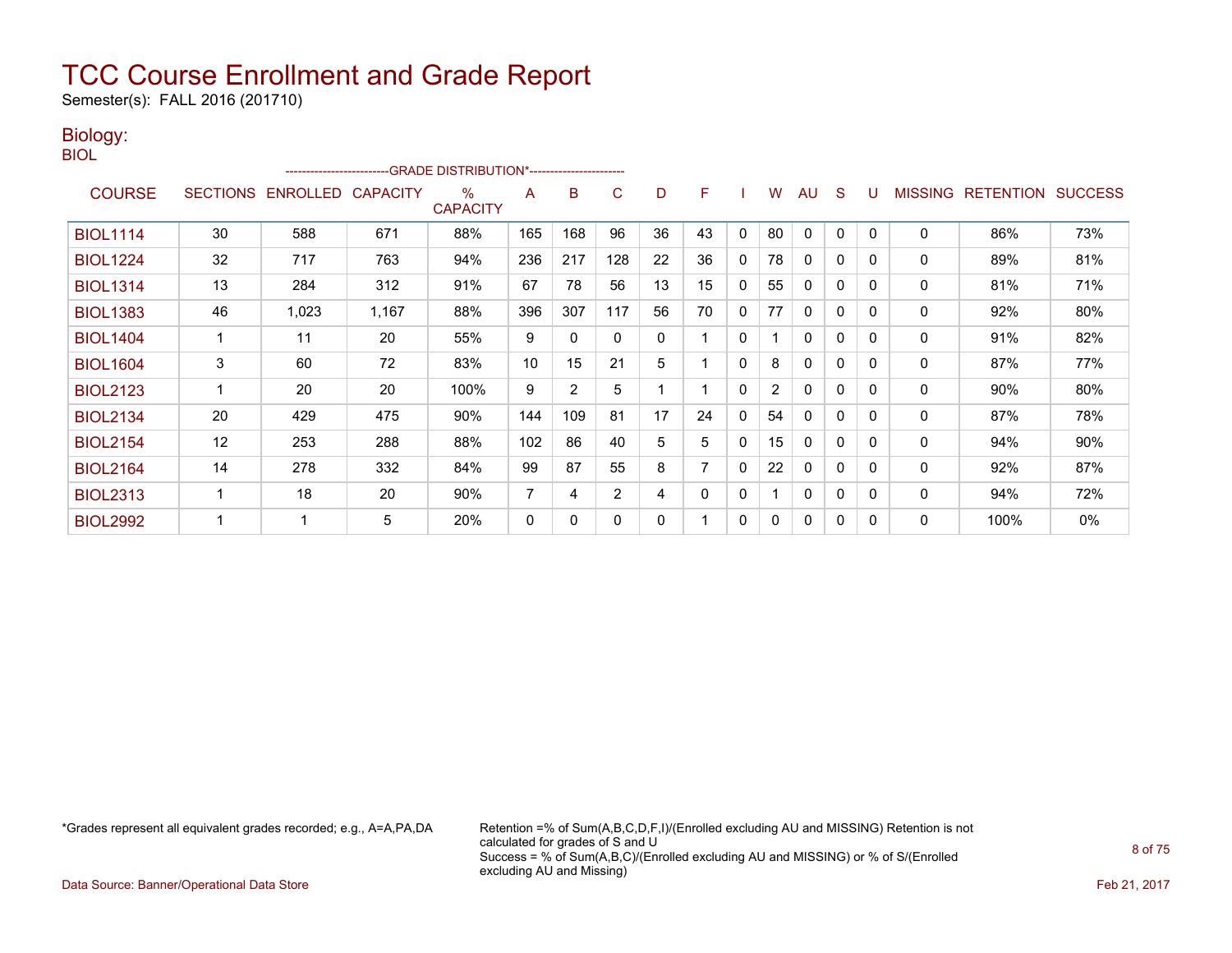Semester(s): FALL 2016 (201710)

### Biotechnology:

BIOT

|                 | ------------------------   |    | -GRADE DISTRIBUTION*----------------------- |   |   |        |  |   |    |  |                           |      |
|-----------------|----------------------------|----|---------------------------------------------|---|---|--------|--|---|----|--|---------------------------|------|
| <b>COURSE</b>   | SECTIONS ENROLLED CAPACITY |    | ℅<br><b>CAPACITY</b>                        | A | B | $\Box$ |  | W | AU |  | MISSING RETENTION SUCCESS |      |
| <b>BIOT1113</b> | 13                         | 15 | 87%                                         |   |   |        |  |   | 0  |  | 92%                       | 69%  |
| <b>BIOT1534</b> | 9                          | 12 | 75%                                         | ີ |   |        |  |   | 0  |  | 100%                      | 100% |
| <b>BIOT2246</b> |                            | 12 | 50%                                         |   |   |        |  |   | 0  |  | 100%                      | 100% |

\*Grades represent all equivalent grades recorded; e.g., A=A,PA,DA Retention =% of Sum(A,B,C,D,F,I)/(Enrolled excluding AU and MISSING) Retention is not calculated for grades of S and U Success = % of Sum(A,B,C)/(Enrolled excluding AU and MISSING) or % of S/(Enrolled excluding AU and Missing)

Data Source: Banner/Operational Data Store Feb 21, 2017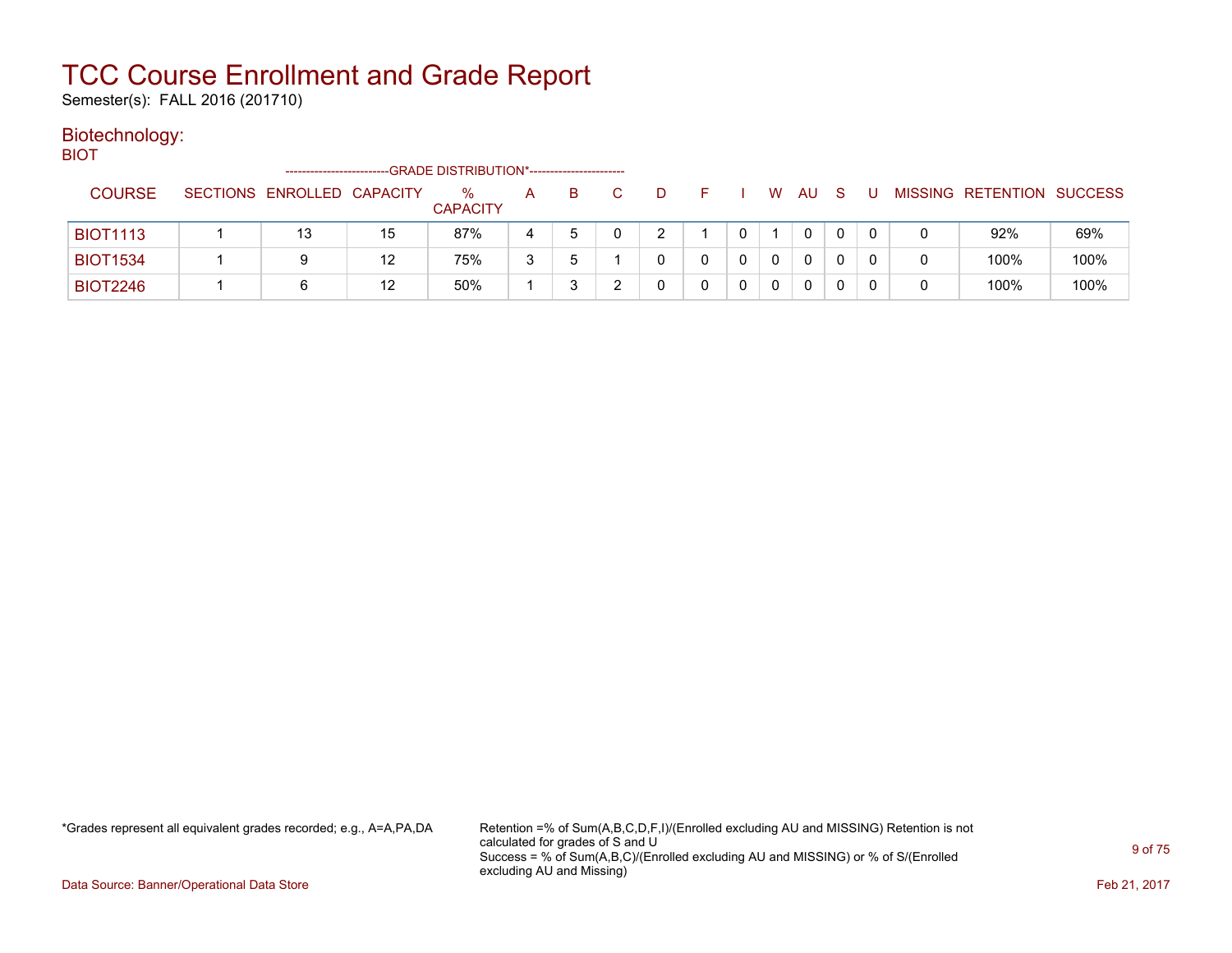Semester(s): FALL 2016 (201710)

### Biomedical Equipment Technolog:

BMET

|                 |                 |                   | ------------------------GRADE DISTRIBUTION*----------------------- |                      |   |    |  |  |   |    |   |   |                   |         |
|-----------------|-----------------|-------------------|--------------------------------------------------------------------|----------------------|---|----|--|--|---|----|---|---|-------------------|---------|
| <b>COURSE</b>   | <b>SECTIONS</b> | ENROLLED CAPACITY |                                                                    | %<br><b>CAPACITY</b> | A | B. |  |  | W | AU | s | U | MISSING RETENTION | SUCCESS |
| <b>BMET2343</b> |                 |                   | 15                                                                 | 33%                  |   |    |  |  |   |    |   |   | 100%              | 100%    |

\*Grades represent all equivalent grades recorded; e.g., A=A,PA,DA Retention =% of Sum(A,B,C,D,F,I)/(Enrolled excluding AU and MISSING) Retention is not calculated for grades of S and U Success = % of Sum(A,B,C)/(Enrolled excluding AU and MISSING) or % of S/(Enrolled excluding AU and Missing)

Data Source: Banner/Operational Data Store Feb 21, 2017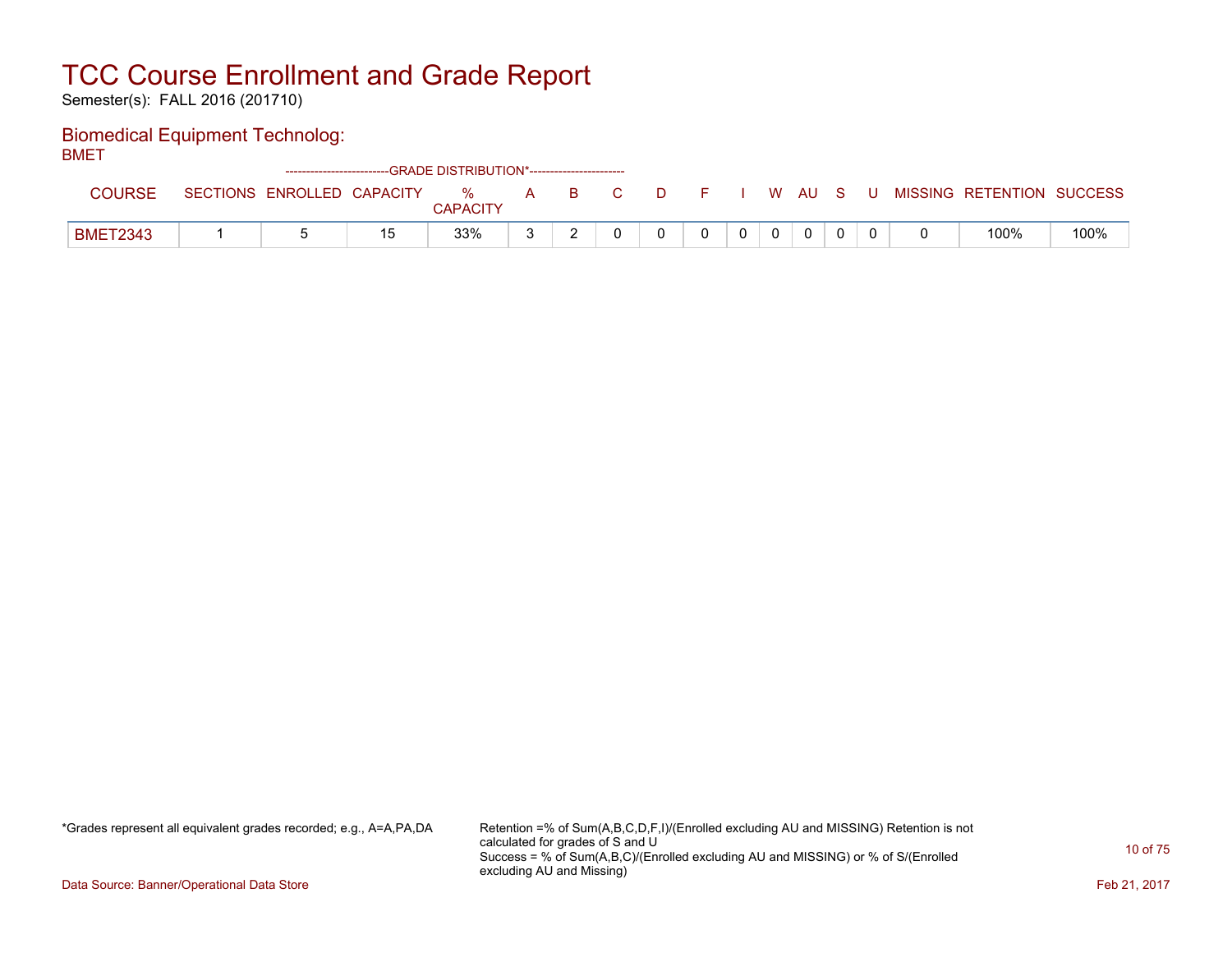Semester(s): FALL 2016 (201710)

### Business:

| × | . |  |
|---|---|--|
|   |   |  |
|   |   |  |
|   |   |  |

|                 |                 |                 |                 | -GRADE DISTRIBUTION*----------------------- |     |    |                |                |    |              |                |              |              |          |                |                  |                |
|-----------------|-----------------|-----------------|-----------------|---------------------------------------------|-----|----|----------------|----------------|----|--------------|----------------|--------------|--------------|----------|----------------|------------------|----------------|
| <b>COURSE</b>   | <b>SECTIONS</b> | <b>ENROLLED</b> | <b>CAPACITY</b> | $\frac{9}{6}$<br><b>CAPACITY</b>            | A   | B  | C              | D              | F  |              | w              | <b>AU</b>    | S            |          | <b>MISSING</b> | <b>RETENTION</b> | <b>SUCCESS</b> |
| <b>BUSN1053</b> | 18              | 353             | 466             | 76%                                         | 116 | 72 | 43             | 25             | 39 |              | 57             | $\mathbf 0$  | 0            | $\Omega$ | 0              | 84%              | 65%            |
| <b>BUSN1123</b> | $\overline{2}$  | 39              | 40              | 98%                                         | 19  | 9  | $\mathbf{0}$   | $\mathbf{0}$   | 4  | $\Omega$     | 7              | 0            | $\mathbf{0}$ | 0        | 0              | 82%              | 72%            |
| <b>BUSN1143</b> | $\overline{7}$  | 67              | 144             | 47%                                         | 33  | 12 | 4              |                | 8  | $\Omega$     | 9              | $\mathbf{0}$ | $\Omega$     | $\Omega$ | $\mathbf{0}$   | 87%              | 73%            |
| <b>BUSN1153</b> | 1               | 19              | 20              | 95%                                         | 5   | 3  | 3              |                | 3  | 0            | 4              | 0            | 0            | 0        | 0              | 79%              | 58%            |
| <b>BUSN1353</b> | 4               | 58              | 79              | 73%                                         | 5   | 15 | 11             | 5              | 4  | 0            | 18             | 0            | 0            | 0        | 0              | 69%              | 53%            |
| <b>BUSN2053</b> | 3               | 13              | 60              | 22%                                         | 3   | 3  | 3              | $\mathbf{0}$   |    | $\mathbf 0$  | 3              | $\mathbf{0}$ | 0            | 0        | 0              | 77%              | 69%            |
| <b>BUSN2213</b> | 3               | 59              | 65              | 91%                                         | 22  | 14 | 9              | $\overline{2}$ | 5  |              | 6              | 0            | 0            | 0        | 0              | 90%              | 76%            |
| <b>BUSN2313</b> | $\overline{7}$  | 100             | 178             | 56%                                         | 26  | 29 | 20             | 8              | 6  | $\Omega$     | 11             | $\mathbf{0}$ | $\mathbf{0}$ | 0        | $\Omega$       | 89%              | 75%            |
| <b>BUSN2363</b> | 1               | 19              | 20              | 95%                                         | 2   | 4  | $\overline{2}$ | 0              | 7  | $\mathbf{0}$ | 4              | $\mathbf{0}$ | $\mathbf{0}$ | $\Omega$ | 0              | 79%              | 42%            |
| <b>BUSN2403</b> | 1               | 18              | 20              | 90%                                         | 3   | 3  | 3              | $\overline{2}$ |    | 0            | 6              | $\mathbf{0}$ | 0            | 0        | 0              | 67%              | 50%            |
| <b>BUSN2433</b> | 3               | 51              | 54              | 94%                                         | 19  | 9  | 6              | 3              | 9  | $\Omega$     | 4              |              | $\Omega$     | 0        | 0              | 92%              | 68%            |
| <b>BUSN2503</b> | 1               | 19              | 20              | 95%                                         | 10  | 3  |                | 0              | 0  | $\Omega$     | 3              | 2            | 0            | 0        | 0              | 82%              | 82%            |
| <b>BUSN2513</b> | $\overline{1}$  | 11              | 20              | 55%                                         | 8   | 0  |                | 0              | 0  | 0            | $\overline{2}$ | $\mathbf{0}$ | $\mathbf{0}$ | 0        | 0              | 82%              | 82%            |
| <b>BUSN2523</b> | 1               | 11              | 20              | 55%                                         | 2   | 5  |                | 0              | 0  |              | $\overline{2}$ | $\mathbf{0}$ | 0            | 0        | $\Omega$       | 82%              | 73%            |
| <b>BUSN2613</b> |                 | 17              | 20              | 85%                                         | 0   | 3  | 5              |                | 5  | 0            | 3              | 0            | 0            | 0        | 0              | 82%              | 47%            |

\*Grades represent all equivalent grades recorded; e.g., A=A,PA,DA Retention =% of Sum(A,B,C,D,F,I)/(Enrolled excluding AU and MISSING) Retention is not calculated for grades of S and U Success = % of Sum(A,B,C)/(Enrolled excluding AU and MISSING) or % of S/(Enrolled excluding AU and Missing)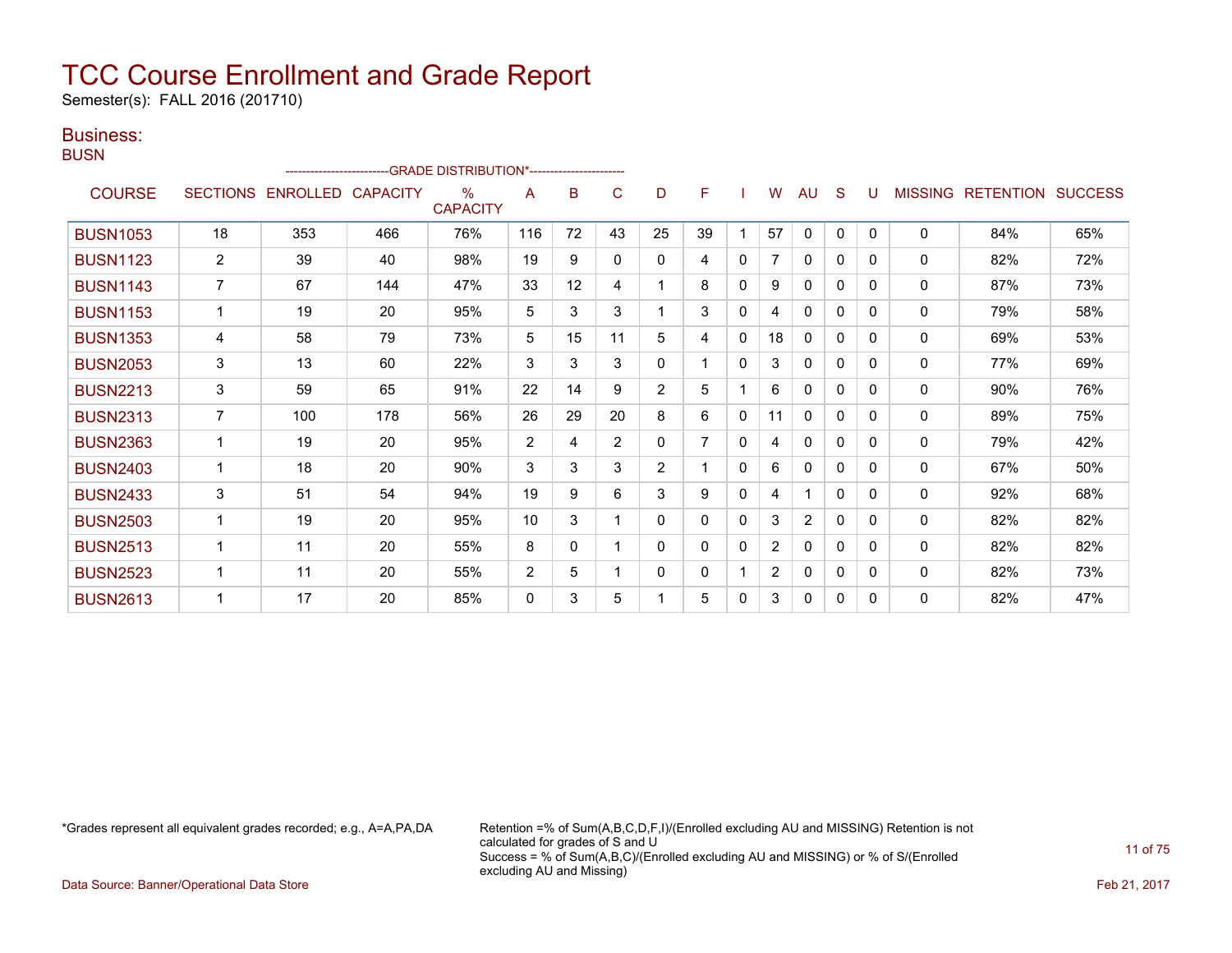Semester(s): FALL 2016 (201710)

#### Chemistry: **CHEM**

| ◡╷╷∟╷╷          |        | ------------------------   |     |                         |     |     |     |    |    |              |    |              |              |          |                |                  |                |
|-----------------|--------|----------------------------|-----|-------------------------|-----|-----|-----|----|----|--------------|----|--------------|--------------|----------|----------------|------------------|----------------|
| <b>COURSE</b>   |        | SECTIONS ENROLLED CAPACITY |     | $\%$<br><b>CAPACITY</b> | A   | B   | C   | D  | F  |              | w  | AU           | <sub>S</sub> |          | <b>MISSING</b> | <b>RETENTION</b> | <b>SUCCESS</b> |
| <b>CHEM1114</b> | 14     | 275                        | 320 | 86%                     | 68  | 70  | 63  | 4  | 38 | 0            | 32 | 0            | 0            |          | 0              | 88%              | 73%            |
| <b>CHEM1134</b> | 3      | 67                         | 72  | 93%                     | 12  | 13  | 18  | 5  | 5  | 0            | 14 | $\mathbf{0}$ | 0            | $\Omega$ | 0              | 79%              | 64%            |
| <b>CHEM1315</b> | 23     | 486                        | 546 | 89%                     | 138 | 107 | 100 | 32 | 33 |              | 75 | $\mathbf{0}$ | 0            | 0        | 0              | 85%              | 71%            |
| <b>CHEM1415</b> | 9      | 194                        | 212 | 92%                     | 59  | 62  | 31  | 6  | 15 | 0            | 20 |              | 0            | -0       | 0              | 90%              | 79%            |
| <b>CHEM2145</b> | 5      | 56                         | 60  | 93%                     | 13  | 20  | 9   | 4  | 0  | 0            | 10 | $\mathbf{0}$ | 0            | -0       | 0              | 82%              | 75%            |
| <b>CHEM2245</b> | ົ<br>∠ | 23                         | 24  | 96%                     |     | 5   | 8   | 0  | 0  | $\mathbf{0}$ | 3  | $\mathbf{0}$ | 0            | 0        | 0              | 87%              | 87%            |

\*Grades represent all equivalent grades recorded; e.g., A=A,PA,DA Retention =% of Sum(A,B,C,D,F,I)/(Enrolled excluding AU and MISSING) Retention is not calculated for grades of S and U Success = % of Sum(A,B,C)/(Enrolled excluding AU and MISSING) or % of S/(Enrolled excluding AU and Missing)

Data Source: Banner/Operational Data Store Feb 21, 2017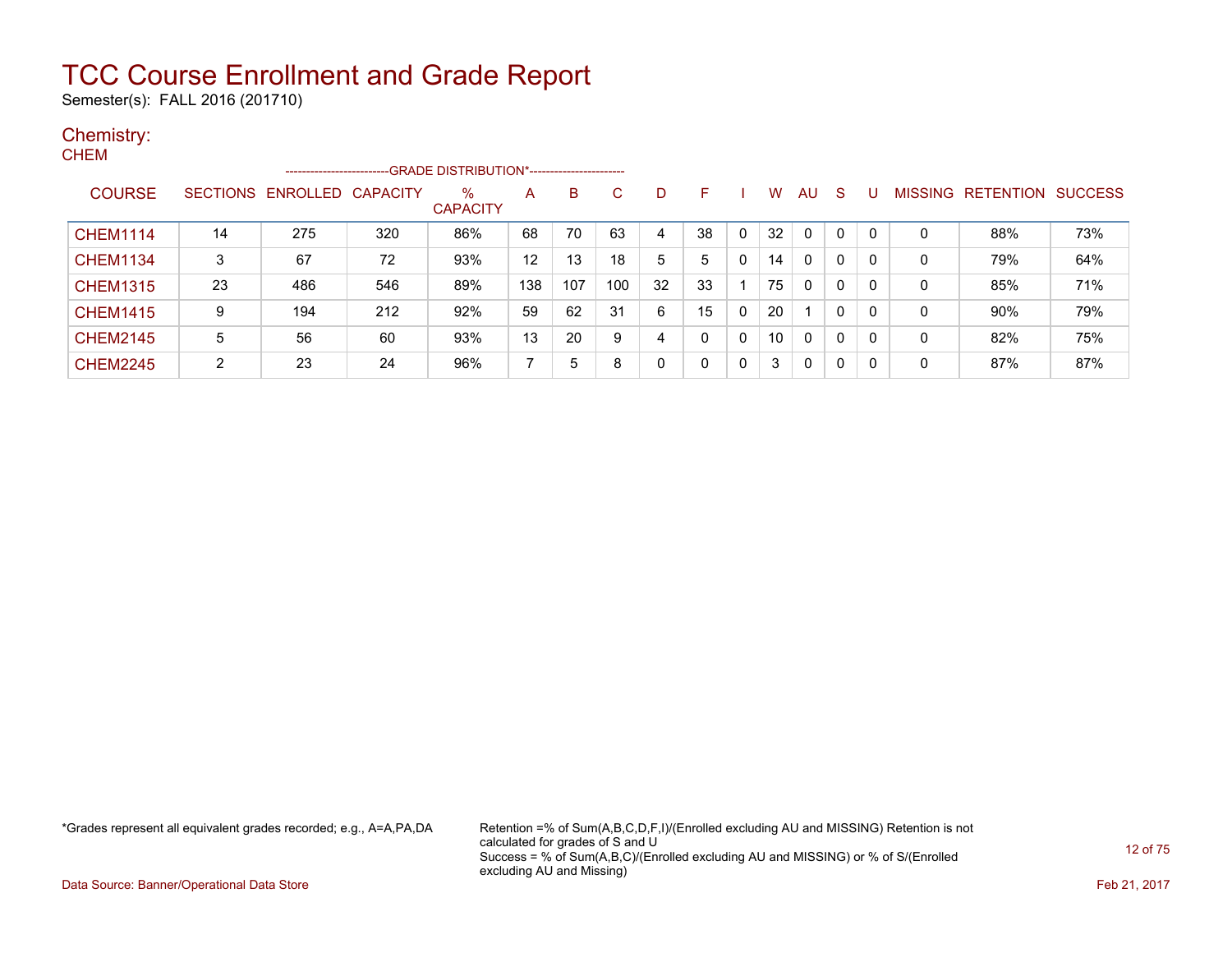Semester(s): FALL 2016 (201710)

#### Child Development: CHLD.

| ᄓᄔ              |                |                            | ------------------------GRADE                DISTRIBUTION*---------------------- |                                  |                |                 |                |                |                |              |                |              |              |          |              |                           |      |
|-----------------|----------------|----------------------------|----------------------------------------------------------------------------------|----------------------------------|----------------|-----------------|----------------|----------------|----------------|--------------|----------------|--------------|--------------|----------|--------------|---------------------------|------|
| <b>COURSE</b>   |                | SECTIONS ENROLLED CAPACITY |                                                                                  | $\frac{0}{0}$<br><b>CAPACITY</b> | A              | B               | C              | D              | F              |              | W              | <b>AU</b>    | S            | U        |              | MISSING RETENTION SUCCESS |      |
| <b>CHLD1101</b> | $\overline{2}$ | 29                         | 40                                                                               | 72%                              | 24             | 0               | $\overline{2}$ | 0              | 1              | $\mathbf{0}$ | $\overline{2}$ | $\mathbf 0$  | $\mathbf{0}$ | 0        | $\mathbf{0}$ | 93%                       | 90%  |
| <b>CHLD1102</b> | $\mathbf{1}$   | 16                         | 20                                                                               | 80%                              | $\overline{7}$ | 4               | $\overline{2}$ | $\mathbf{1}$   | $\mathbf{0}$   | $\mathbf{0}$ | $\overline{2}$ | 0            | 0            | $\Omega$ | $\Omega$     | 88%                       | 81%  |
| <b>CHLD1202</b> | 1              | 18                         | 20                                                                               | 90%                              | 6              | 5               | 1              | $\overline{2}$ | 3              | $\mathbf{0}$ | 1              | 0            | $\Omega$     | 0        | $\mathbf{0}$ | 94%                       | 67%  |
| <b>CHLD1302</b> | $\mathbf{1}$   | 18                         | 20                                                                               | 90%                              | 5              | 4               | $\overline{2}$ | $\mathbf{1}$   | 5              | $\mathbf{0}$ | 1              | 0            | 0            | 0        | $\mathbf{0}$ | 94%                       | 61%  |
| <b>CHLD1402</b> | $\overline{c}$ | 16                         | 40                                                                               | 40%                              | $\overline{7}$ | 1.              | $\overline{2}$ | $\mathbf{0}$   | 5              | $\mathbf{0}$ | $\mathbf 1$    | $\Omega$     | $\Omega$     | 0        | $\mathbf{0}$ | 94%                       | 62%  |
| <b>CHLD2003</b> | 4              | 68                         | 80                                                                               | 85%                              | 23             | 10 <sup>1</sup> | $\overline{7}$ | 4              | 12             | $\mathbf{0}$ | 12             | $\mathbf{0}$ | 0            | 0        | $\mathbf{0}$ | 82%                       | 59%  |
| <b>CHLD2023</b> | $\mathbf{1}$   | 20                         | 20                                                                               | 100%                             | 5              | $\overline{7}$  | 5              | $\mathbf{0}$   | 1              | $\mathbf{0}$ | 2              | $\Omega$     | $\Omega$     | 0        | $\mathbf{0}$ | 90%                       | 85%  |
| <b>CHLD2032</b> | 2              | 25                         | 30                                                                               | 83%                              | 20             | 4               | 0              | $\mathbf{1}$   | $\mathbf{0}$   | 0            | $\mathbf{0}$   | 0            | 0            | 0        | $\mathbf{0}$ | 100%                      | 96%  |
| <b>CHLD2042</b> | $\mathbf{1}$   | 12                         | 15                                                                               | 80%                              | 11             | 0               | $\Omega$       | $\mathbf{0}$   | $\Omega$       | $\Omega$     | $\mathbf{1}$   | $\Omega$     | $\Omega$     | $\Omega$ | $\mathbf{0}$ | 92%                       | 92%  |
| <b>CHLD2052</b> | 1              | 13                         | 15                                                                               | 87%                              | $\overline{7}$ | 0               | $\overline{2}$ | $\mathbf{0}$   | $\overline{2}$ | $\mathbf{0}$ | $\overline{2}$ | 0            | $\Omega$     | 0        | $\mathbf{0}$ | 85%                       | 69%  |
| <b>CHLD2103</b> | 3              | 48                         | 60                                                                               | 80%                              | 21             | 9               | $\overline{7}$ | 2              | 5              | $\mathbf 0$  | 4              | 0            | 0            | $\Omega$ | $\mathbf{0}$ | 92%                       | 77%  |
| <b>CHLD2113</b> | 1              | 19                         | 20                                                                               | 95%                              | 3              | 4               | $\overline{7}$ | $\overline{2}$ | 1              | $\mathbf{0}$ | 2              | $\Omega$     | $\Omega$     | $\Omega$ | $\Omega$     | 89%                       | 74%  |
| <b>CHLD2203</b> | 1              | 20                         | 20                                                                               | 100%                             | $\overline{7}$ | $\overline{2}$  | 9              | $\overline{2}$ | $\mathbf{0}$   | $\mathbf 0$  | $\mathbf{0}$   | $\Omega$     | $\mathbf{0}$ | $\Omega$ | $\mathbf{0}$ | 100%                      | 90%  |
| <b>CHLD2213</b> | 3              | 53                         | 60                                                                               | 88%                              | 20             | 12 <sup>2</sup> | 6              | $\mathbf{0}$   | 8              |              | 6              | $\Omega$     | $\Omega$     | $\Omega$ | $\Omega$     | 89%                       | 72%  |
| <b>CHLD2233</b> | $\mathbf 1$    | 18                         | 20                                                                               | 90%                              | 9              | 5               | $\overline{2}$ | $\mathbf{0}$   | 1              | $\mathbf{0}$ | 1              | 0            | 0            | 0        | $\mathbf{0}$ | 94%                       | 89%  |
| <b>CHLD2263</b> | $\mathbf{1}$   | 17                         | 20                                                                               | 85%                              | 13             | 4               | 0              | $\mathbf{0}$   | $\mathbf{0}$   | $\mathbf{0}$ | $\mathbf{0}$   | 0            | $\Omega$     | $\Omega$ | $\mathbf{0}$ | 100%                      | 100% |
| <b>CHLD2341</b> | $\mathbf{1}$   | 10                         | 20                                                                               | 50%                              | 8              | 0               | 0              | $\mathbf{0}$   | $\mathbf{0}$   | $\mathbf{0}$ | $\overline{2}$ | $\Omega$     | $\Omega$     | 0        | $\mathbf{0}$ | 80%                       | 80%  |
| <b>CHLD2513</b> | $\overline{2}$ | 23                         | 24                                                                               | 96%                              | 17             | 3               | 3              | $\mathbf{0}$   | 0              | $\mathbf{0}$ | 0              | 0            | $\Omega$     | 0        | $\mathbf{0}$ | 100%                      | 100% |
| <b>CHLD2613</b> | 1              | 16                         | 20                                                                               | 80%                              | 11             | 3               | $\Omega$       | $\mathbf{0}$   | 1              | 0            | 1              | $\Omega$     | 0            | $\Omega$ | $\mathbf{0}$ | 94%                       | 88%  |

\*Grades represent all equivalent grades recorded; e.g., A=A,PA,DA Retention =% of Sum(A,B,C,D,F,I)/(Enrolled excluding AU and MISSING) Retention is not calculated for grades of S and U Success = % of Sum(A,B,C)/(Enrolled excluding AU and MISSING) or % of S/(Enrolled excluding AU and Missing)

Data Source: Banner/Operational Data Store Feb 21, 2017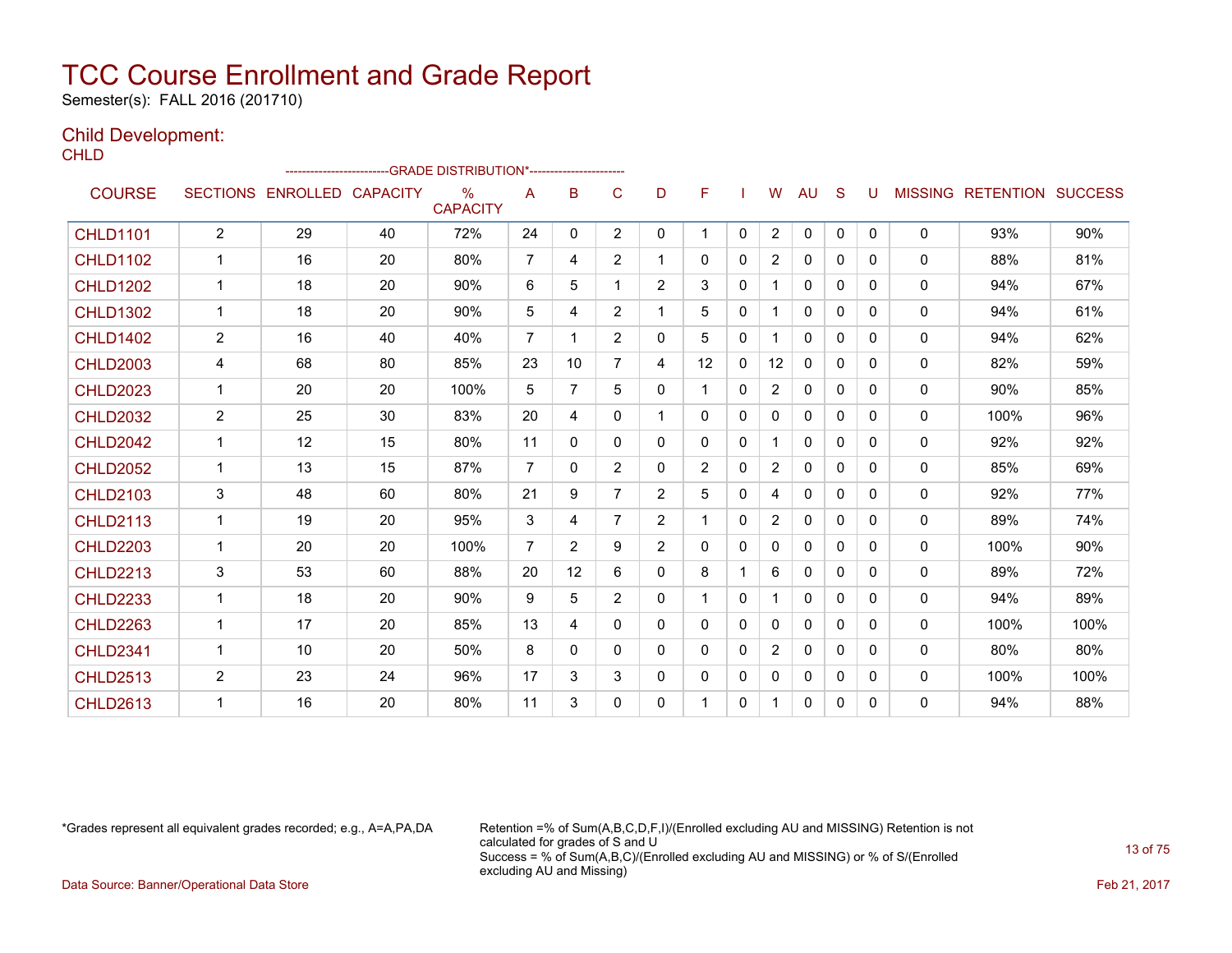Semester(s): FALL 2016 (201710)

#### Communication: **COMM**

|                 |    | -------------------------  |       | -GRADE DISTRIBUTION*------------------------ |     |     |    |    |    |    |              |              |    |              |   |                   |                |
|-----------------|----|----------------------------|-------|----------------------------------------------|-----|-----|----|----|----|----|--------------|--------------|----|--------------|---|-------------------|----------------|
| <b>COURSE</b>   |    | SECTIONS ENROLLED CAPACITY |       | $\%$<br><b>CAPACITY</b>                      | A   | B   | C  | D  | F. |    | W            | <b>AU</b>    | -S | U            |   | MISSING RETENTION | <b>SUCCESS</b> |
| <b>COMM1113</b> | 56 | 1,082                      | 1,159 | 93%                                          | 450 | 294 | 93 | 50 | 74 | 10 | 111          | $\mathbf{0}$ | 0  | - 0          | 0 | 90%               | 77%            |
| <b>COMM2053</b> | 3  | 40                         | 60    | 67%                                          | 12  | 8   | 3  | 0  | 0  | 0  | 17           | $\mathbf{0}$ | 0  | C            | 0 | 58%               | 58%            |
| <b>COMM2093</b> |    | 5                          | 20    | 25%                                          | 3   |     | 0  | 0  | 0  | 0  |              | $\mathbf{0}$ | 0  | - 0          | 0 | 80%               | 80%            |
| <b>COMM2103</b> | 3  | 59                         | 60    | 98%                                          | 17  | 10  | 14 | 2  | 11 | 0  | 5            | 0            | 0  | $\mathbf{C}$ | 0 | 92%               | 69%            |
| <b>COMM2333</b> | 3  | 10                         | 30    | 33%                                          | ⇁   |     |    | 0  |    | 0  |              | 0            | 0  | $\mathsf{C}$ | 0 | 100%              | 90%            |
| <b>COMM2343</b> |    | 3                          | 10    | 30%                                          | 2   |     | 0  | 0  | 0  | 0  | <sup>n</sup> | 0            | 0  | C            | 0 | 100%              | 100%           |
| <b>COMM2353</b> |    |                            | 3     | 33%                                          |     | 0   | 0  | 0  | 0  | 0  | $\Omega$     | 0            | 0  | - 0          | 0 | 100%              | 100%           |

\*Grades represent all equivalent grades recorded; e.g., A=A,PA,DA Retention =% of Sum(A,B,C,D,F,I)/(Enrolled excluding AU and MISSING) Retention is not calculated for grades of S and U Success = % of Sum(A,B,C)/(Enrolled excluding AU and MISSING) or % of S/(Enrolled excluding AU and Missing)

Data Source: Banner/Operational Data Store Feb 21, 2017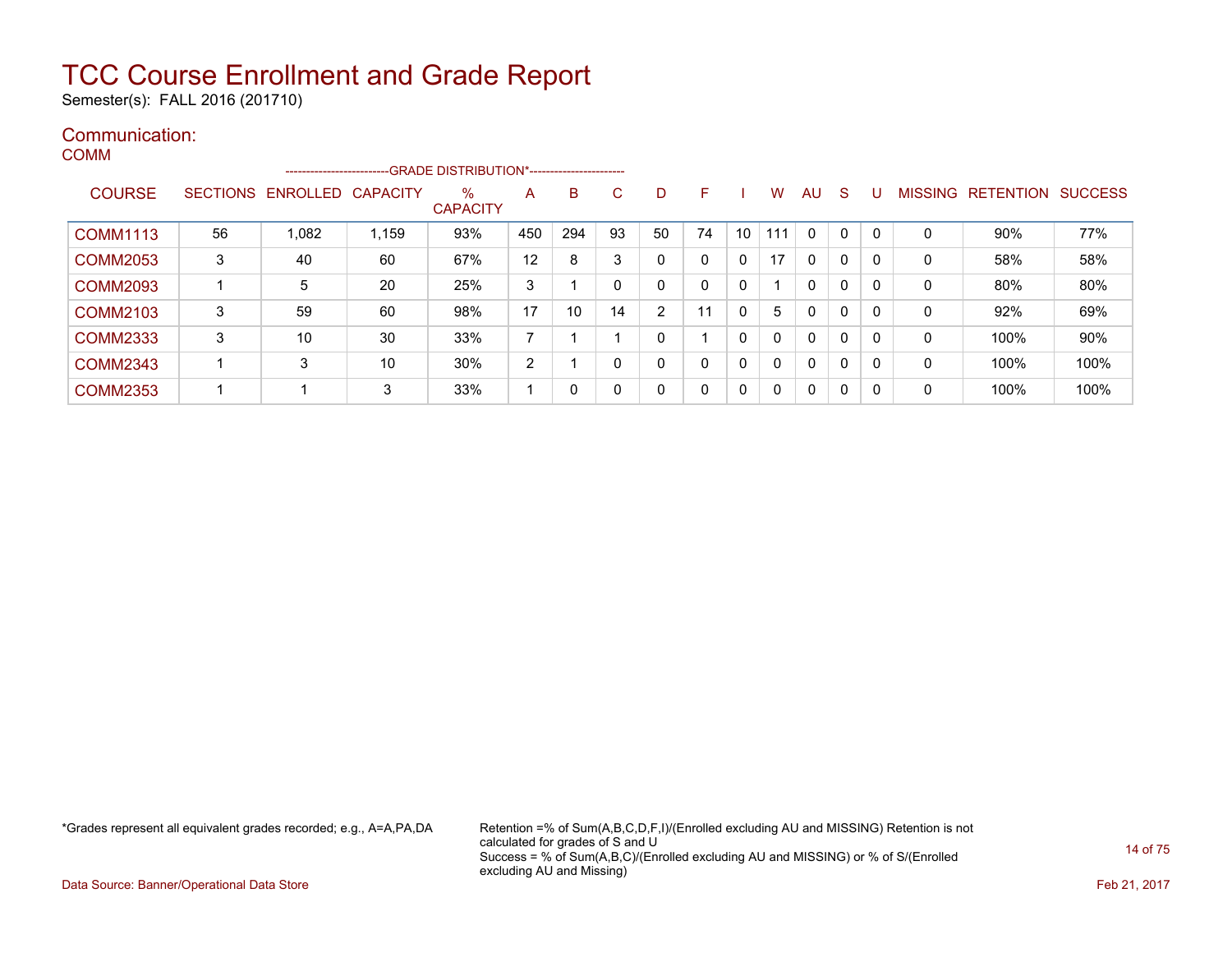Semester(s): FALL 2016 (201710)

#### Criminal Justice: CRIM

| יייי י          |   | --------------------       |     | -GRADE DISTRIBUTION*----------------------- |    |    |   |   |              |   |                      |              |   |   |   |                                  |      |
|-----------------|---|----------------------------|-----|---------------------------------------------|----|----|---|---|--------------|---|----------------------|--------------|---|---|---|----------------------------------|------|
| <b>COURSE</b>   |   | SECTIONS ENROLLED CAPACITY |     | %<br><b>CAPACITY</b>                        | A  | B  |   |   | н.           |   | w                    | AU           | S |   |   | <b>MISSING RETENTION SUCCESS</b> |      |
| <b>CRIM1013</b> | 5 | 89                         | 100 | 89%                                         | 33 | 24 | 9 |   | $\mathbf{0}$ | 3 | 19                   | $\mathbf{0}$ | 0 | 0 | 0 | 79%                              | 74%  |
| <b>CRIM2103</b> | ົ | 38                         | 40  | 95%                                         | 22 | 10 |   |   | 0            | 0 | $\mathbf{2}^{\circ}$ | 0            | 0 | 0 | 0 | 95%                              | 92%  |
| <b>CRIM2123</b> | 3 | 38                         | 60  | 63%                                         | 6  | 18 | 3 | n | 0            | 3 |                      |              | 0 | 0 | 0 | 81%                              | 73%  |
| <b>CRIM2143</b> |   | 17                         | 20  | 85%                                         |    | 8  |   |   | $\Omega$     | 0 | 0                    | $\mathbf{0}$ | 0 | 0 | 0 | 100%                             | 100% |
| <b>CRIM2223</b> | റ | 27                         | 40  | 68%                                         | 10 |    | 8 |   |              |   |                      | 0            | 0 |   | 0 | 96%                              | 93%  |

\*Grades represent all equivalent grades recorded; e.g., A=A,PA,DA Retention =% of Sum(A,B,C,D,F,I)/(Enrolled excluding AU and MISSING) Retention is not calculated for grades of S and U Success = % of Sum(A,B,C)/(Enrolled excluding AU and MISSING) or % of S/(Enrolled excluding AU and Missing)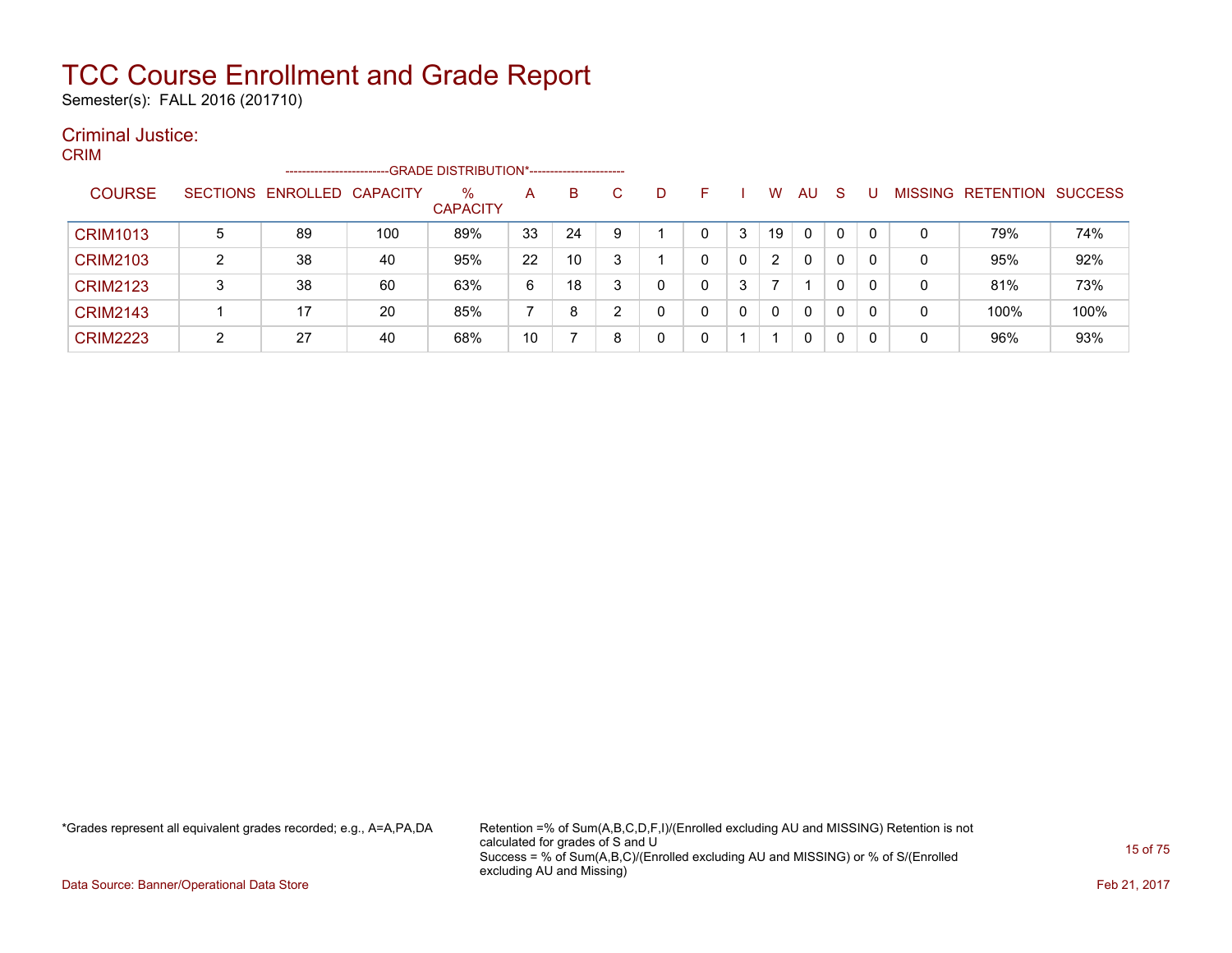Semester(s): FALL 2016 (201710)

### CSCI Computer Info Systems:

**CSCI** 

|                 |                |                            | ------------------------GRADE                DISTRIBUTION*---------------------- |                         |                |                |              |                |                |                |                |              |              |   |              |                           |      |
|-----------------|----------------|----------------------------|----------------------------------------------------------------------------------|-------------------------|----------------|----------------|--------------|----------------|----------------|----------------|----------------|--------------|--------------|---|--------------|---------------------------|------|
| <b>COURSE</b>   |                | SECTIONS ENROLLED CAPACITY |                                                                                  | $\%$<br><b>CAPACITY</b> | A              | B              | $\mathsf{C}$ | D              | F              |                | W              | <b>AU</b>    | <sub>S</sub> | U |              | MISSING RETENTION SUCCESS |      |
| <b>CSCI1011</b> | $\overline{2}$ | 17                         | 30                                                                               | 57%                     | 17             | 0              | 0            | $\Omega$       | $\mathbf{0}$   | 0              | 0              | $\mathbf 0$  | $\mathbf{0}$ | 0 | 0            | 100%                      | 100% |
| <b>CSCI1123</b> | $\mathbf{1}$   | 9                          | 14                                                                               | 64%                     | 2              | 3              | $\mathbf 1$  | 0              | 0              | $\mathbf{0}$   | 3              | $\mathbf{0}$ | 0            | 0 | $\mathbf{0}$ | 67%                       | 67%  |
| <b>CSCI1203</b> | 63             | 1,144                      | 1,242                                                                            | 92%                     | 495            | 170            | 114          | 49             | 151            | $\overline{2}$ | 163            | $\mathbf{0}$ | $\Omega$     | 0 | $\mathbf{0}$ | 86%                       | 68%  |
| <b>CSCI1263</b> | 3              | 47                         | 55                                                                               | 85%                     | 15             | 7              | 3            | $\mathbf{0}$   | 15             | $\overline{c}$ | 5              | $\mathbf{0}$ | $\Omega$     | 0 | $\mathbf{0}$ | 89%                       | 53%  |
| <b>CSCI1283</b> | $\mathbf 1$    | 9                          | 14                                                                               | 64%                     | 4              | $\overline{2}$ | $\mathbf{1}$ | $\Omega$       | 0              | $\mathbf{0}$   | $\overline{2}$ | $\mathbf{0}$ | $\Omega$     | 0 | $\mathbf{0}$ | 78%                       | 78%  |
| <b>CSCI1483</b> | 4              | 63                         | 70                                                                               | 90%                     | 18             | 25             | 8            | 4              | 5              | $\mathbf{0}$   | 3              | 0            | $\Omega$     | 0 | 0            | 95%                       | 81%  |
| <b>CSCI1901</b> | $\mathbf{1}$   | 11                         | 20                                                                               | 55%                     | 2              | $\overline{2}$ | $\mathbf{1}$ | $\mathbf{1}$   | $\overline{2}$ | $\mathbf{0}$   | 3              | $\mathbf{0}$ | $\Omega$     | 0 | $\Omega$     | 73%                       | 45%  |
| <b>CSCI2013</b> | 3              | 50                         | 60                                                                               | 83%                     | 14             | 6              | 5            | 3              | 13             | $\mathbf{0}$   | 8              | $\mathbf{1}$ | $\Omega$     | 0 | $\mathbf{0}$ | 84%                       | 51%  |
| <b>CSCI2033</b> | $\overline{7}$ | 120                        | 130                                                                              | 92%                     | 51             | 21             | 11           | $\overline{2}$ | 16             | $\mathbf{0}$   | 19             | $\Omega$     | 0            | 0 | 0            | 84%                       | 69%  |
| <b>CSCI2043</b> | $\mathbf{1}$   | 12                         | 20                                                                               | 60%                     | 2              | $\mathbf 1$    | 3            | $\Omega$       | $\Omega$       | $\mathbf{0}$   | 6              | $\mathbf{0}$ | $\Omega$     | 0 | $\Omega$     | 50%                       | 50%  |
| <b>CSCI2133</b> | 3              | 42                         | 50                                                                               | 84%                     | 19             | 5              | $\mathbf{1}$ | 0              | 8              | $\mathbf{0}$   | 8              | $\mathbf{1}$ | $\Omega$     | 0 | $\mathbf{0}$ | 80%                       | 61%  |
| <b>CSCI2143</b> | $\mathbf 1$    | 9                          | 15                                                                               | 60%                     | $\overline{7}$ | $\mathbf 1$    | 0            | $\Omega$       | 0              | $\mathbf{0}$   |                | $\mathbf{0}$ | $\Omega$     | 0 | 0            | 89%                       | 89%  |
| <b>CSCI2163</b> | $\mathbf 1$    | 20                         | 20                                                                               | 100%                    | $\overline{2}$ | 5              | 4            | $\overline{2}$ | 5              | $\mathbf{0}$   | $\overline{2}$ | $\Omega$     | $\Omega$     | 0 | $\mathbf{0}$ | 90%                       | 55%  |
| <b>CSCI2263</b> | $\mathbf{1}$   | 12                         | 13                                                                               | 92%                     | 12             | $\mathbf{0}$   | 0            | 0              | 0              | $\mathbf{0}$   | 0              | 0            | $\Omega$     | 0 | 0            | 100%                      | 100% |
| <b>CSCI2283</b> | $\overline{2}$ | 22                         | 30                                                                               | 73%                     | 4              | $\overline{2}$ | 4            | $\overline{2}$ | $\overline{2}$ | 3              | 5              | $\mathbf{0}$ | $\Omega$     | 0 | $\mathbf{0}$ | 77%                       | 45%  |
| <b>CSCI2473</b> | $\overline{7}$ | 98                         | 115                                                                              | 85%                     | 39             | 15             | 9            | 3              | 18             | $\mathbf{0}$   | 14             | $\Omega$     | $\Omega$     | 0 | $\mathbf{0}$ | 86%                       | 64%  |
| <b>CSCI2483</b> | $\mathbf{1}$   | 15                         | 20                                                                               | 75%                     | 11             | $\mathbf{0}$   | 0            | 0              | 0              | $\mathbf{0}$   | 4              | $\Omega$     | $\mathbf{0}$ | 0 | 0            | 73%                       | 73%  |
| <b>CSCI2683</b> | $\mathbf{1}$   | 24                         | 25                                                                               | 96%                     | 9              | 8              | $\mathbf{1}$ | $\overline{2}$ | $\overline{2}$ | $\mathbf{0}$   | $\overline{2}$ | $\mathbf{0}$ | $\Omega$     | 0 | $\Omega$     | 92%                       | 75%  |
| <b>CSCI2843</b> | 4              | 56                         | 65                                                                               | 86%                     | 20             | 9              | 4            | $\overline{2}$ | 10             | $\mathbf{0}$   | 10             | 1            | $\Omega$     | 0 | $\mathbf{0}$ | 82%                       | 60%  |
| <b>CSCI2972</b> | 1              | 9                          | 10                                                                               | 90%                     | 2              | 2              | $\mathbf 1$  | 1              | 0              | 0              |                | 2            | $\Omega$     | 0 | 0            | 86%                       | 71%  |
| <b>CSCI2982</b> |                | 4                          | 14                                                                               | 29%                     | 3              | 1              | $\Omega$     | $\Omega$       | $\Omega$       | $\Omega$       | 0              | 0            | $\Omega$     | 0 | 0            | 100%                      | 100% |

\*Grades represent all equivalent grades recorded; e.g., A=A,PA,DA Retention =% of Sum(A,B,C,D,F,I)/(Enrolled excluding AU and MISSING) Retention is not calculated for grades of S and U Success = % of Sum(A,B,C)/(Enrolled excluding AU and MISSING) or % of S/(Enrolled excluding AU and Missing) Data Source: Banner/Operational Data Store Feb 21, 2017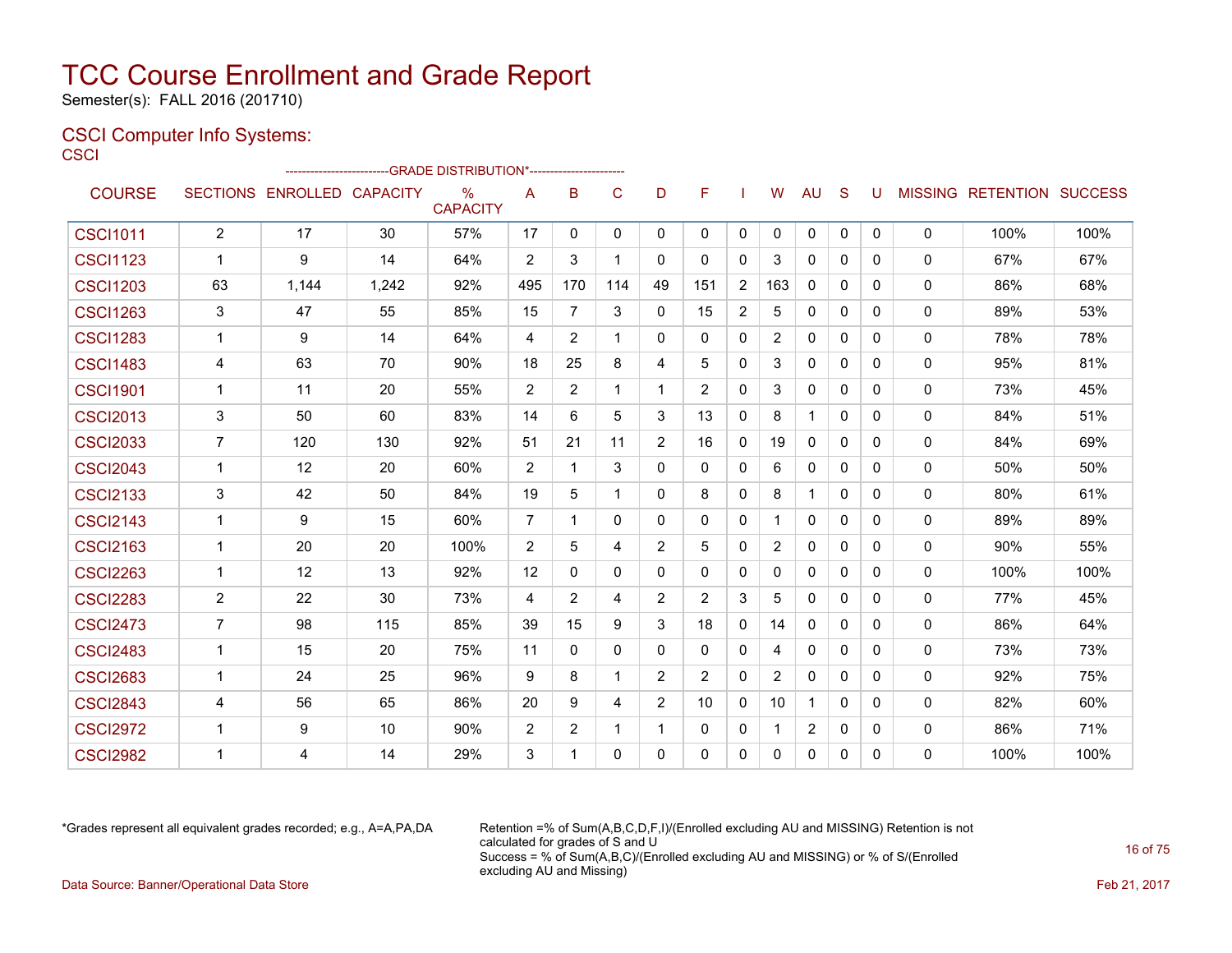Semester(s): FALL 2016 (201710)

### CSYS Computer Info Systems:

**CSYS** 

|                 |                |                            |     | ------------------------GRADE                DISTRIBUTION*---------------------- |                         |                |                |                |                |              |                |                |              |          |              |                           |      |
|-----------------|----------------|----------------------------|-----|----------------------------------------------------------------------------------|-------------------------|----------------|----------------|----------------|----------------|--------------|----------------|----------------|--------------|----------|--------------|---------------------------|------|
| <b>COURSE</b>   |                | SECTIONS ENROLLED CAPACITY |     | $\%$<br><b>CAPACITY</b>                                                          | A                       | B              | C              | D              | F              |              | W              | AU             | S            | U        |              | MISSING RETENTION SUCCESS |      |
| <b>CSYS1013</b> | 5              | 77                         | 85  | 91%                                                                              | 28                      | 17             | 5              | 5              | $\overline{7}$ | $\mathbf 1$  | 13             | $\mathbf 1$    | $\Omega$     | 0        | 0            | 83%                       | 66%  |
| <b>CSYS1033</b> | 4              | 60                         | 68  | 88%                                                                              | 17                      | 21             | $\overline{7}$ | 1              | 4              | $\Omega$     | 9              | $\mathbf 1$    | $\Omega$     | $\Omega$ | $\mathbf{0}$ | 85%                       | 76%  |
| <b>CSYS1043</b> | $\overline{2}$ | 23                         | 34  | 68%                                                                              | $\overline{7}$          | 9              |                | $\overline{2}$ | 3              | $\Omega$     | 1              | $\mathbf{0}$   | $\Omega$     | $\Omega$ | 0            | 96%                       | 74%  |
| <b>CSYS1073</b> | 1              | 13                         | 20  | 65%                                                                              | $\overline{2}$          | $\overline{2}$ | 6              | 1.             | 0              | 0            | $\mathbf 0$    | $\overline{2}$ | $\Omega$     | 0        | 0            | 100%                      | 91%  |
| <b>CSYS1203</b> | 9              | 153                        | 161 | 95%                                                                              | 52                      | 29             | 12             | 9              | 26             | 0            | 25             | 0              | $\mathbf{0}$ | 0        | 0            | 84%                       | 61%  |
| <b>CSYS1211</b> | $\overline{2}$ | 21                         | 28  | 75%                                                                              | 11                      | 3              | $\overline{2}$ | $\mathbf 1$    | $\Omega$       | $\Omega$     | 3              | $\mathbf 1$    | $\Omega$     | 0        | $\mathbf{0}$ | 85%                       | 80%  |
| <b>CSYS1393</b> | $\mathbf{1}$   | 12                         | 20  | 60%                                                                              | 8                       | 3              |                | 0              | $\Omega$       | $\mathbf{0}$ | 0              | 0              | $\mathbf{0}$ | 0        | 0            | 100%                      | 100% |
| <b>CSYS1443</b> | 1              | 4                          | 20  | 20%                                                                              | $\overline{2}$          | 1              | $\mathbf 1$    | 0              | $\Omega$       | $\mathbf{0}$ | $\mathbf{0}$   | $\mathbf{0}$   | $\Omega$     | 0        | 0            | 100%                      | 100% |
| <b>CSYS2023</b> | $\mathbf{1}$   | $\overline{7}$             | 15  | 47%                                                                              | $\overline{7}$          | $\Omega$       | $\Omega$       | 0              | $\Omega$       | $\Omega$     | $\Omega$       | $\mathbf{0}$   | $\Omega$     | $\Omega$ | 0            | 100%                      | 100% |
| <b>CSYS2033</b> | $\mathbf{1}$   | 15                         | 14  | 107%                                                                             | 5                       |                |                | $\overline{2}$ | 3              | $\Omega$     | $\overline{2}$ | 1              | $\Omega$     | $\Omega$ | $\mathbf{0}$ | 86%                       | 50%  |
| <b>CSYS2063</b> | 1              | 14                         | 20  | 70%                                                                              | 4                       | 1              | $\overline{2}$ | $\overline{2}$ | 4              | $\Omega$     | 1              | $\mathbf{0}$   | $\Omega$     | $\Omega$ | 0            | 93%                       | 50%  |
| <b>CSYS2073</b> | 11             | 166                        | 210 | 79%                                                                              | 71                      | 29             | 9              | 8              | 6              | 0            | 42             | 1              | $\Omega$     | 0        | $\mathbf{0}$ | 75%                       | 66%  |
| <b>CSYS2323</b> | $\mathbf{1}$   | 6                          | 20  | 30%                                                                              | $\overline{\mathbf{4}}$ | $\Omega$       | $\Omega$       | 0              | 0              | $\Omega$     | $\overline{2}$ | $\mathbf{0}$   | $\Omega$     | 0        | 0            | 67%                       | 67%  |
| <b>CSYS2413</b> | $\mathbf{1}$   | 14                         | 15  | 93%                                                                              | 10                      | 1              | $\mathbf 1$    | 0              | $\overline{2}$ | 0            | 0              | 0              | $\mathbf{0}$ | 0        | 0            | 100%                      | 86%  |
| <b>CSYS2463</b> | $\mathbf{1}$   | 19                         | 20  | 95%                                                                              | 3                       | $\overline{2}$ | 5              | 0              | $\overline{2}$ | $\mathbf{0}$ | $\overline{7}$ | $\mathbf{0}$   | $\Omega$     | $\Omega$ | 0            | 63%                       | 53%  |
| <b>CSYS2493</b> | $\mathbf{1}$   | 19                         | 20  | 95%                                                                              | 10                      | 3              | $\Omega$       | $\overline{2}$ | $\Omega$       | $\Omega$     | 4              | $\mathbf{0}$   | $\Omega$     | $\Omega$ | 0            | 79%                       | 68%  |
| <b>CSYS2563</b> | $\mathbf{1}$   | 15                         | 20  | 75%                                                                              | 5                       | $\overline{7}$ | $\mathbf 1$    | 0              | $\overline{2}$ | $\Omega$     | 0              | $\mathbf{0}$   | $\Omega$     | $\Omega$ | 0            | 100%                      | 87%  |
| <b>CSYS2573</b> | 1              | 4                          | 15  | 27%                                                                              | 3                       | 0              | $\mathbf{0}$   | 0              | 0              | $\Omega$     | 0              | $\mathbf 1$    | $\Omega$     | 0        | 0            | 100%                      | 100% |
| <b>CSYS2613</b> | $\mathbf{1}$   | 14                         | 15  | 93%                                                                              | 6                       | $\overline{2}$ |                | $\mathbf 1$    | $\mathbf{1}$   |              | $\overline{2}$ | $\mathbf{0}$   | $\Omega$     | 0        | $\mathbf{0}$ | 86%                       | 64%  |
| <b>CSYS2643</b> | $\mathbf{1}$   | 13                         | 15  | 87%                                                                              | 3                       | $\overline{2}$ | 4              | 0              | 3              | $\Omega$     | 1              | $\mathbf{0}$   | $\Omega$     | $\Omega$ | 0            | 92%                       | 69%  |
| <b>CSYS2673</b> | 1              | 11                         | 14  | 79%                                                                              | 7                       | $\overline{2}$ |                | 0              | 0              | 0            | 1              | 0              | $\mathbf{0}$ | 0        | 0            | 91%                       | 91%  |
| <b>CSYS2683</b> | 1              | 8                          | 14  | 57%                                                                              | $\overline{2}$          | 3              |                | 1              | 0              | 0            | $\mathbf 1$    | 0              | 0            | 0        | $\mathbf{0}$ | 88%                       | 75%  |

\*Grades represent all equivalent grades recorded; e.g., A=A,PA,DA Retention =% of Sum(A,B,C,D,F,I)/(Enrolled excluding AU and MISSING) Retention is not calculated for grades of S and U Success = % of Sum(A,B,C)/(Enrolled excluding AU and MISSING) or % of S/(Enrolled excluding AU and Missing)

Data Source: Banner/Operational Data Store Feb 21, 2017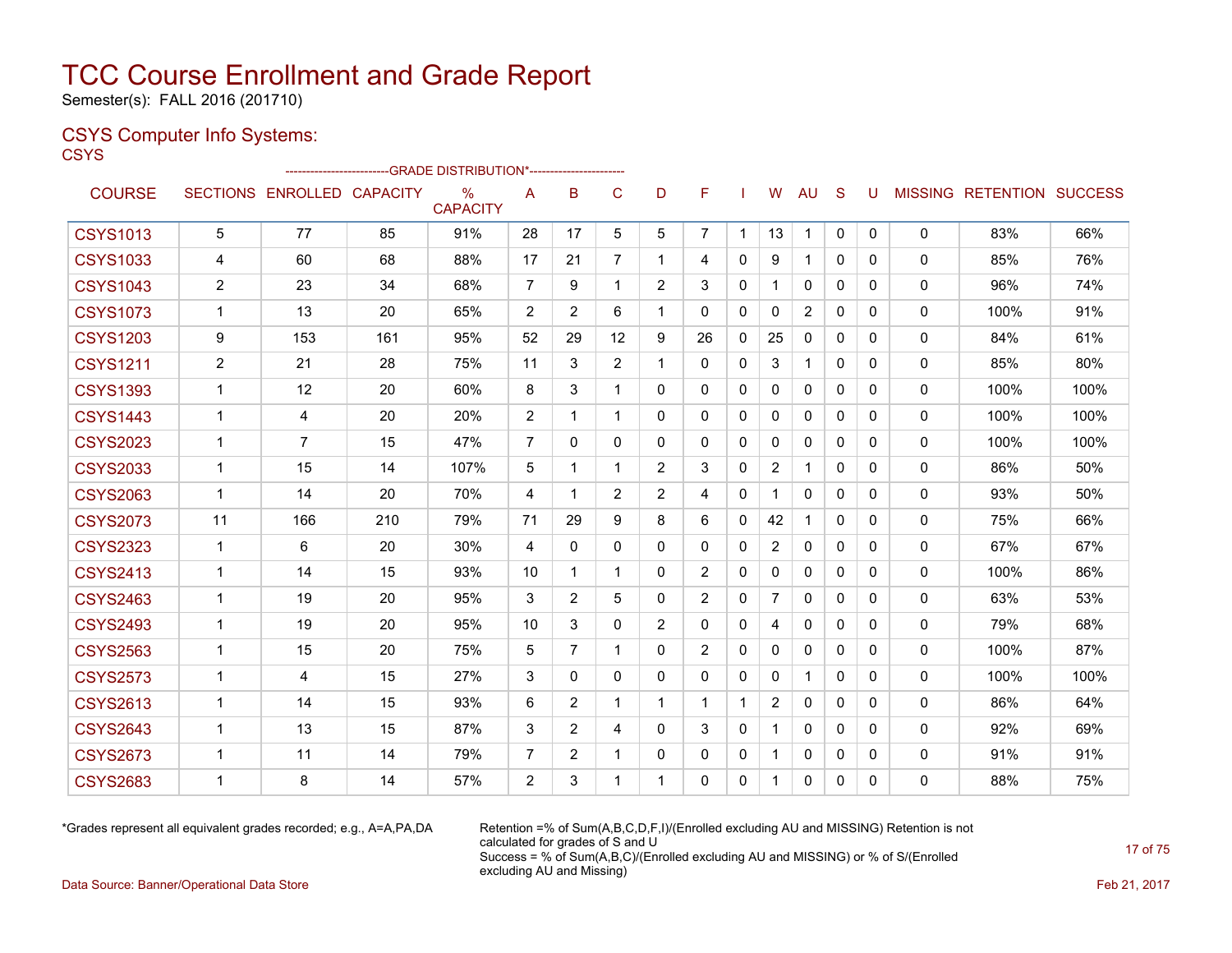Semester(s): FALL 2016 (201710)

### CSYS Computer Info Systems:

**CSYS** 

|                 | ----------------------     |    |                      |   |    |    |   |   |   |                       |              |              |          |   |                           |     |
|-----------------|----------------------------|----|----------------------|---|----|----|---|---|---|-----------------------|--------------|--------------|----------|---|---------------------------|-----|
| <b>COURSE</b>   | SECTIONS ENROLLED CAPACITY |    | %<br><b>CAPACITY</b> | A | B. | C. | D |   |   | W                     | AU           | -S           |          |   | MISSING RETENTION SUCCESS |     |
| <b>CSYS2713</b> | 9                          | 14 | 64%                  | 4 |    |    | 0 | 3 | 0 |                       | $\mathbf{0}$ | $\mathbf{0}$ | $\Omega$ | 0 | 89%                       | 56% |
| <b>CSYS2733</b> | 12                         | 14 | 86%                  | 5 |    |    | 0 | ົ | 0 | 2                     | $\mathbf{0}$ | $\Omega$     | 0        | 0 | 83%                       | 67% |
| <b>CSYS2753</b> | 10                         | 14 | 71%                  | 5 |    |    |   |   | 0 |                       | 0            | $\Omega$     | $\Omega$ | 0 | 90%                       | 80% |
| <b>CSYS2763</b> | 14                         | 14 | 100%                 | 6 | ົ  | ົ  |   | 0 | 0 | 0                     | 2            | $\mathbf{0}$ | $\Omega$ | 0 | 100%                      | 92% |
| <b>CSYS2853</b> | 8                          | 14 | 57%                  | 4 |    |    |   | 0 | 0 | $\mathbf{2}^{\prime}$ |              | $\mathbf{0}$ | 0        | 0 | 71%                       | 57% |

\*Grades represent all equivalent grades recorded; e.g., A=A,PA,DA Retention =% of Sum(A,B,C,D,F,I)/(Enrolled excluding AU and MISSING) Retention is not calculated for grades of S and U Success = % of Sum(A,B,C)/(Enrolled excluding AU and MISSING) or % of S/(Enrolled excluding AU and Missing)

Data Source: Banner/Operational Data Store Feb 21, 2017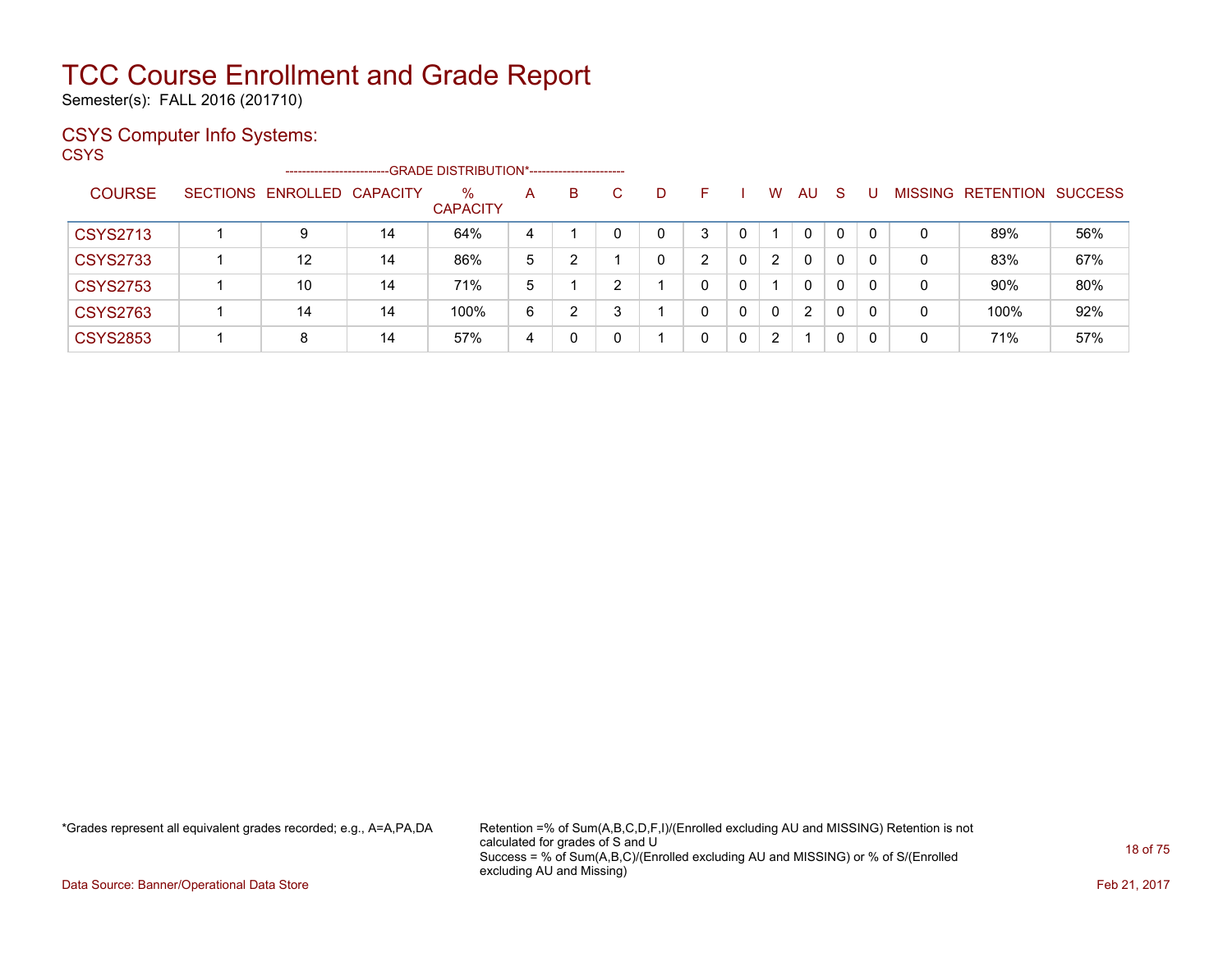Semester(s): FALL 2016 (201710)

### Cardiovascular Technology:

**CVTC** 

|                 | ---------------------      |    | --GRADE DISTRIBUTION*----------------------- |    |    |   |   |              |              |              |          |   |                           |      |
|-----------------|----------------------------|----|----------------------------------------------|----|----|---|---|--------------|--------------|--------------|----------|---|---------------------------|------|
| <b>COURSE</b>   | SECTIONS ENROLLED CAPACITY |    | %<br><b>CAPACITY</b>                         | A  | B. | D |   | W            | AU           | <sub>S</sub> |          |   | MISSING RETENTION SUCCESS |      |
| <b>CVTC1003</b> | 11                         | 13 | 85%                                          | 10 |    | 0 | 0 | $\mathbf{0}$ | 0            |              | $\Omega$ | 0 | 100%                      | 100% |
| <b>CVTC1013</b> | 11                         | 13 | 85%                                          | 6  | 4  |   | 0 | $\mathbf{0}$ | 0            |              | $\Omega$ | 0 | 100%                      | 91%  |
| <b>CVTC2103</b> |                            | 12 | 75%                                          | 4  | 4  |   | 0 |              | $\mathbf{0}$ |              | 0        | 0 | 89%                       | 89%  |
| <b>CVTC2125</b> |                            | 12 | 75%                                          | 8  |    |   | 0 |              |              |              |          | 0 | 89%                       | 89%  |

\*Grades represent all equivalent grades recorded; e.g., A=A,PA,DA Retention =% of Sum(A,B,C,D,F,I)/(Enrolled excluding AU and MISSING) Retention is not calculated for grades of S and U Success = % of Sum(A,B,C)/(Enrolled excluding AU and MISSING) or % of S/(Enrolled excluding AU and Missing)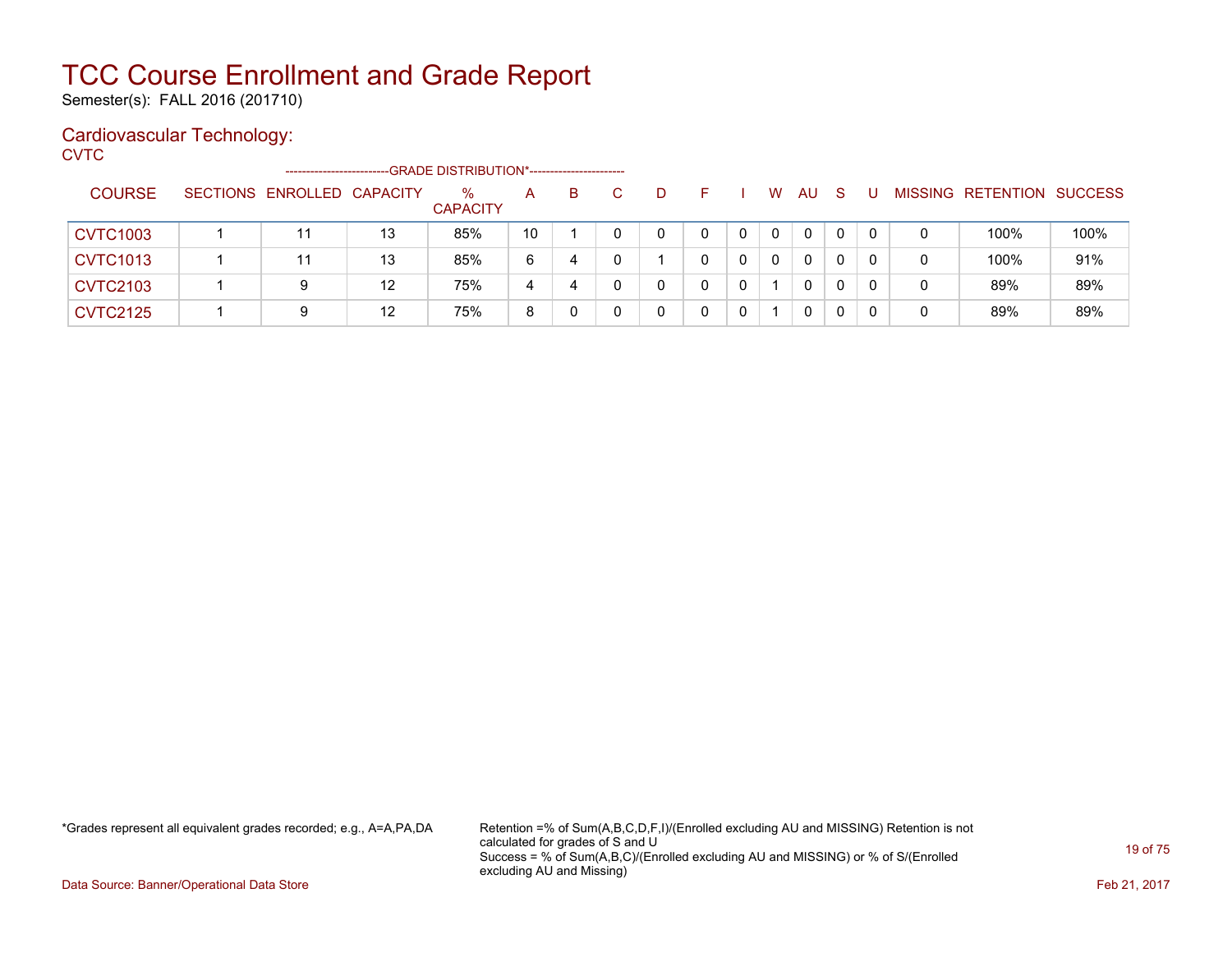Semester(s): FALL 2016 (201710)

#### Dental Hygiene: DH

| HYG             |                |                   |                 |                                                                                            |    |   |             |              |   |              |              |              |              |              |                |                  |                |
|-----------------|----------------|-------------------|-----------------|--------------------------------------------------------------------------------------------|----|---|-------------|--------------|---|--------------|--------------|--------------|--------------|--------------|----------------|------------------|----------------|
| <b>COURSE</b>   |                | SECTIONS ENROLLED | <b>CAPACITY</b> | ------------------------GRADE DISTRIBUTION*-----------------------<br>%<br><b>CAPACITY</b> | A  | B | C           | D            | F |              | W            | AU.          | <sub>S</sub> | U            | <b>MISSING</b> | <b>RETENTION</b> | <b>SUCCESS</b> |
| <b>DHYG1012</b> |                | 14                | 14              | 100%                                                                                       | 4  | 9 | 0           | 0            |   | $\Omega$     |              | $\Omega$     | $\mathbf 0$  | $\mathbf{0}$ | $\mathbf 0$    | 93%              | 93%            |
| <b>DHYG1022</b> |                | 14                | 14              | 100%                                                                                       | 9  | 3 |             | 0            | 0 | $\mathbf{0}$ |              | $\mathbf{0}$ | 0            | 0            | 0              | 93%              | 93%            |
| <b>DHYG1363</b> |                | 14                | 14              | 100%                                                                                       | 2  | 9 | 2           | 0            | 0 | $\mathbf{0}$ |              | $\mathbf{0}$ | 0            | 0            | 0              | 93%              | 93%            |
| <b>DHYG1384</b> |                | 14                | 14              | 100%                                                                                       | 12 |   | 0           | 0            | 0 | $\mathbf{0}$ |              | $\mathbf{0}$ | 0            | 0            | 0              | 93%              | 93%            |
| <b>DHYG1412</b> |                | 14                | 14              | 100%                                                                                       | 7  | 6 | $\mathbf 0$ | 0            | 0 | $\mathbf{0}$ |              | $\mathbf{0}$ | $\mathbf{0}$ | 0            | 0              | 93%              | 93%            |
| <b>DHYG1421</b> | $\overline{2}$ | 14                | 14              | 100%                                                                                       | 13 | 0 | 0           | $\mathbf{0}$ | 0 | $\mathbf{0}$ |              | $\mathbf{0}$ | $\mathbf{0}$ | 0            | 0              | 93%              | 93%            |
| <b>DHYG2312</b> |                | 14                | 14              | 100%                                                                                       | 12 | 2 | 0           | 0            | 0 | $\mathbf{0}$ | 0            | $\mathbf{0}$ | $\Omega$     | 0            | 0              | 100%             | 100%           |
| <b>DHYG2343</b> |                | 14                | 14              | 100%                                                                                       | 5  | 9 | $\mathbf 0$ | 0            | 0 | $\mathbf{0}$ | $\mathbf{0}$ | $\mathbf{0}$ | $\Omega$     | 0            | $\mathbf{0}$   | 100%             | 100%           |
| <b>DHYG2362</b> |                | 14                | 14              | 100%                                                                                       | 3  | 9 | 2           | 0            | 0 | $\Omega$     | 0            | $\mathbf{0}$ | $\Omega$     | $\Omega$     | $\mathbf{0}$   | 100%             | 100%           |
| <b>DHYG2385</b> |                | 14                | 14              | 100%                                                                                       | 12 | 2 | 0           | 0            |   | 0            | 0            | 0            | 0            | 0            | 0              | 100%             | 100%           |

DHYG2992 1 1 1 100% 1 0 0 0 0 0 0 0 0 0 0 100% 100%

\*Grades represent all equivalent grades recorded; e.g., A=A,PA,DA Retention =% of Sum(A,B,C,D,F,I)/(Enrolled excluding AU and MISSING) Retention is not calculated for grades of S and U Success = % of Sum(A,B,C)/(Enrolled excluding AU and MISSING) or % of S/(Enrolled excluding AU and Missing)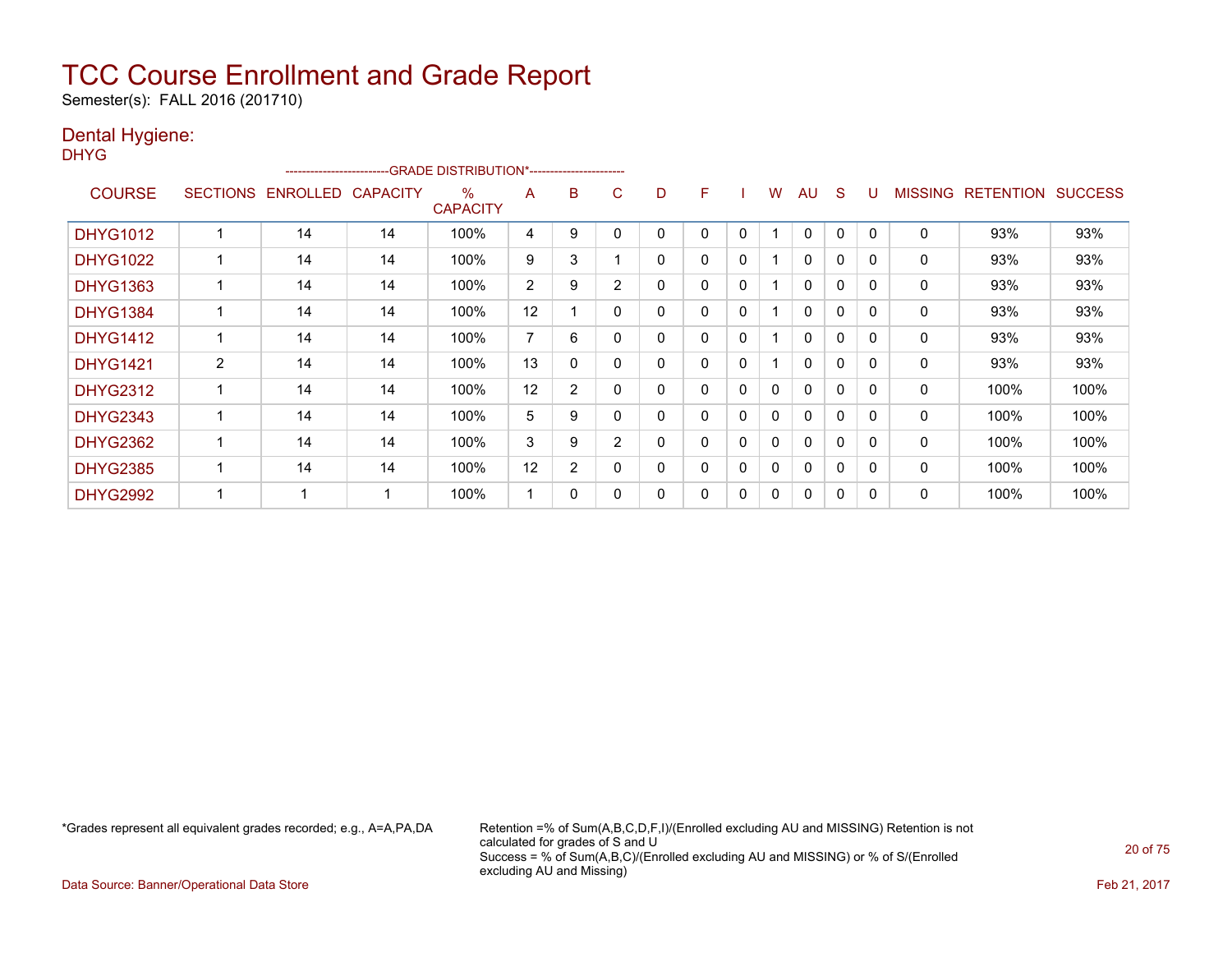Semester(s): FALL 2016 (201710)

#### Diagnostic Medical Sonography: DMS

|                |   | -----------------------    |    |                         |    |   |   |    |    |          |              |              |    |                |           |                |
|----------------|---|----------------------------|----|-------------------------|----|---|---|----|----|----------|--------------|--------------|----|----------------|-----------|----------------|
| <b>COURSE</b>  |   | SECTIONS ENROLLED CAPACITY |    | $\%$<br><b>CAPACITY</b> | A  | B | C | D. | н. | W        | AU           | <sub>S</sub> |    | <b>MISSING</b> | RETENTION | <b>SUCCESS</b> |
| <b>DMS1002</b> | າ | $12 \overline{ }$          | 21 | 57%                     | 11 |   |   | 0  |    |          | $\mathbf{0}$ | 0            | -0 | 0              | 92%       | 92%            |
| <b>DMS1103</b> |   | $12 \overline{ }$          | 13 | 92%                     |    | 4 |   |    |    |          | $\mathbf{0}$ | 0            |    | 0              | 92%       | 92%            |
| <b>DMS2035</b> |   | 11                         | 12 | 92%                     | 11 |   |   | 0  | 0  | $\Omega$ | 0            | 0            |    | 0              | 100%      | 100%           |
| <b>DMS2123</b> |   | 11                         | 12 | 92%                     | 6  | 5 |   | 0  | 0  | $\Omega$ | 0            | 0            | -0 | 0              | 100%      | 100%           |
| <b>DMS2133</b> |   | 11                         | 12 | 92%                     | 6  | 5 |   | 0  |    | $\Omega$ | 0            | 0            |    | 0              | 100%      | 100%           |

\*Grades represent all equivalent grades recorded; e.g., A=A,PA,DA Retention =% of Sum(A,B,C,D,F,I)/(Enrolled excluding AU and MISSING) Retention is not calculated for grades of S and U Success = % of Sum(A,B,C)/(Enrolled excluding AU and MISSING) or % of S/(Enrolled excluding AU and Missing)

Data Source: Banner/Operational Data Store Feb 21, 2017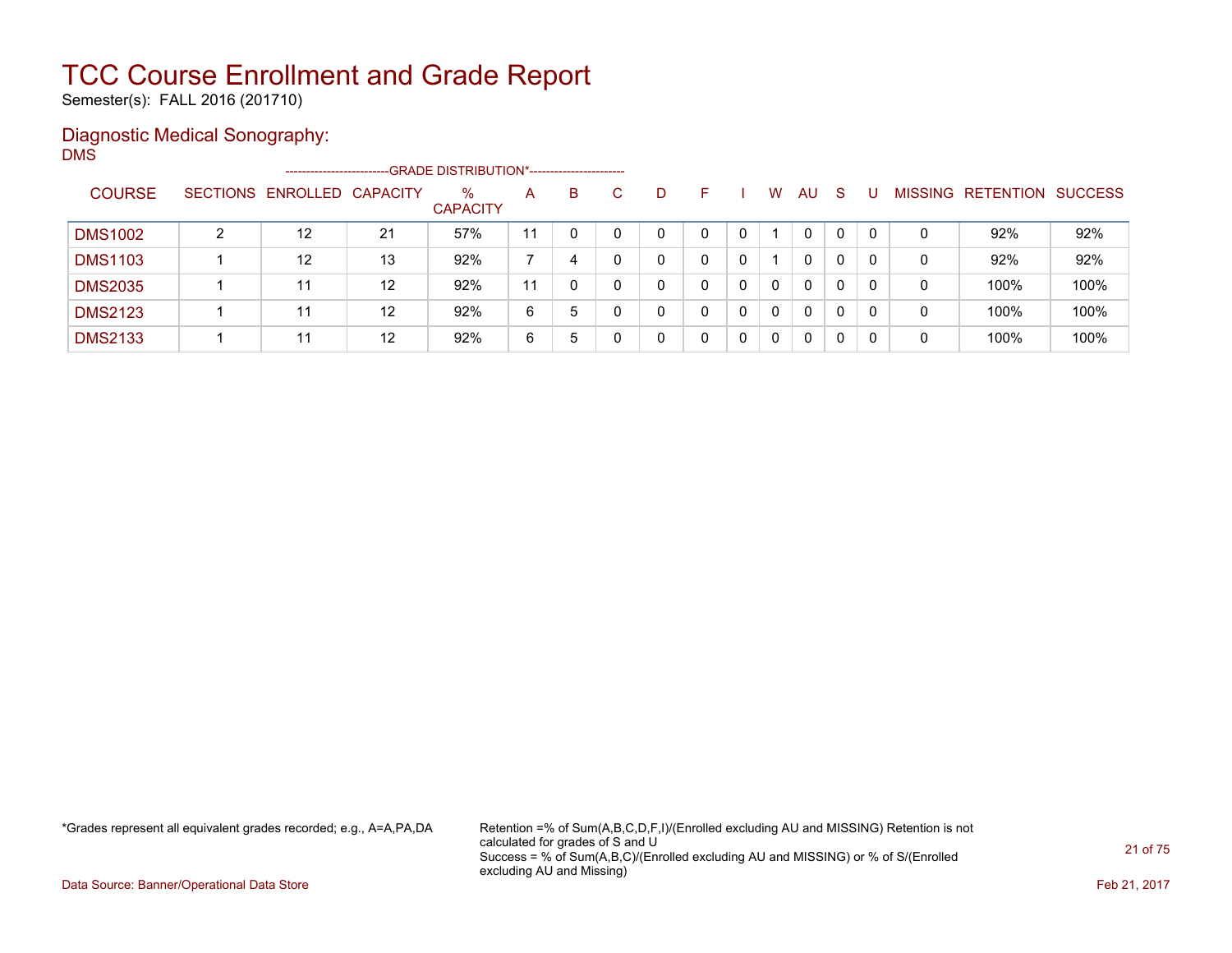Semester(s): FALL 2016 (201710)

### Drafting Design Engr Tech:

DRFT

|                 |   | ------------------------   |    | --GRADE DISTRIBUTION*----------------------- |                   |   |   |   |   |   |          |              |              |    |                |           |                |
|-----------------|---|----------------------------|----|----------------------------------------------|-------------------|---|---|---|---|---|----------|--------------|--------------|----|----------------|-----------|----------------|
| <b>COURSE</b>   |   | SECTIONS ENROLLED CAPACITY |    | %<br><b>CAPACITY</b>                         | A                 | B |   | D |   |   | W        | AU           | <sub>S</sub> |    | <b>MISSING</b> | RETENTION | <b>SUCCESS</b> |
| <b>DRFT1324</b> | ົ | 31                         | 33 | 94%                                          | 19                |   |   |   | 0 | 0 | $\Omega$ | $\mathbf{0}$ | 0            | 0  | 0              | 100%      | 97%            |
| <b>DRFT1442</b> |   | 13                         | 16 | 81%                                          | 12                |   |   | 0 |   | 0 |          | 0            | 0            |    | 0              | 92%       | 92%            |
| <b>DRFT2204</b> |   | 9                          | 16 | 56%                                          |                   |   |   | 0 |   | 0 | $\Omega$ | $\mathbf{0}$ | 0            | -0 | 0              | 100%      | 100%           |
| <b>DRFT2223</b> |   | $12 \overline{ }$          | 18 | 67%                                          |                   |   | ◠ | ∩ | 0 | 0 | $\Omega$ | $\mathbf{0}$ | 0            | -0 | 0              | 100%      | 100%           |
| <b>DRFT2393</b> |   | 13                         | 20 | 65%                                          | $\mathbf{1}$<br>1 |   |   | 0 |   | 0 |          | 0            | 0            | -0 | 0              | 92%       | 92%            |

\*Grades represent all equivalent grades recorded; e.g., A=A,PA,DA Retention =% of Sum(A,B,C,D,F,I)/(Enrolled excluding AU and MISSING) Retention is not calculated for grades of S and U Success = % of Sum(A,B,C)/(Enrolled excluding AU and MISSING) or % of S/(Enrolled excluding AU and Missing)

Data Source: Banner/Operational Data Store Feb 21, 2017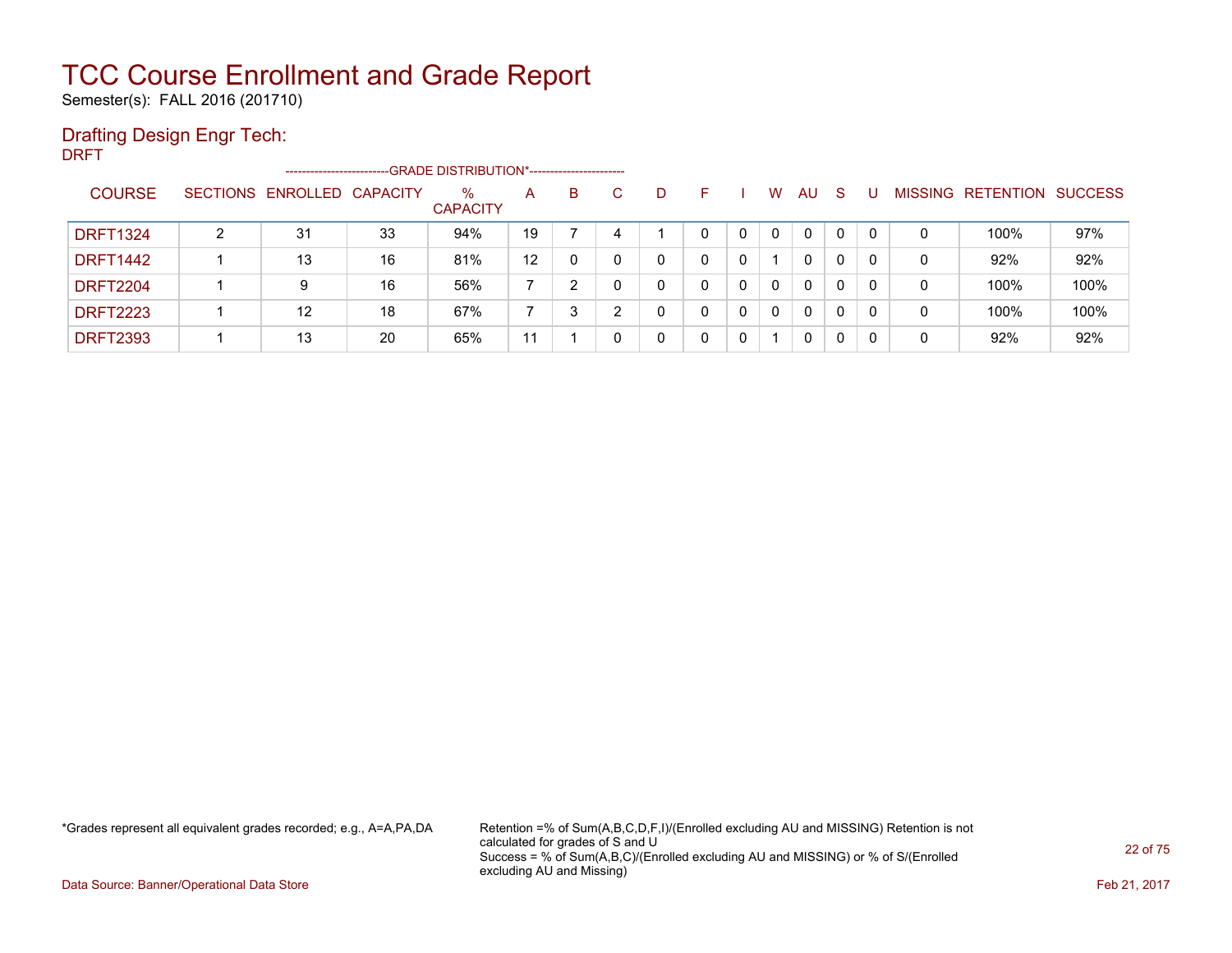Semester(s): FALL 2016 (201710)

#### Economics: ECON

| ECON.           |    | ----------------------     |     | -GRADE DISTRIBUTION*---------------------- |     |     |    |    |    |                |              |              |    |          |   |                           |     |
|-----------------|----|----------------------------|-----|--------------------------------------------|-----|-----|----|----|----|----------------|--------------|--------------|----|----------|---|---------------------------|-----|
| <b>COURSE</b>   |    | SECTIONS ENROLLED CAPACITY |     | $\%$<br><b>CAPACITY</b>                    | A   | B   |    |    | н. |                | W            | <b>AU</b>    | -S |          |   | MISSING RETENTION SUCCESS |     |
| <b>ECON1353</b> | 4  | 78                         | 98  | 80%                                        | 21  | 13  | 8  | 9  | 9  | $\mathbf{0}$   | 18           | $\Omega$     | 0  | $\Omega$ | 0 | 77%                       | 54% |
| <b>ECON2013</b> | 23 | 496                        | 629 | 79%                                        | 140 | 161 | 79 | 32 | 40 | $\overline{2}$ | 42           | $\mathbf{0}$ | 0  | 0        | 0 | 92%                       | 77% |
| <b>ECON2023</b> | 19 | 401                        | 495 | 81%                                        | 118 | 114 | 72 | 19 | 31 |                | 47           | $\mathbf{0}$ | 0  | 0        | 0 | 88%                       | 76% |
| <b>ECON2123</b> |    | 14                         | 20  | 70%                                        | 6   | 4   | 0  |    | 4  |                | $\mathbf{0}$ | 0            | 0  | 0        | 0 | 100%                      | 71% |

\*Grades represent all equivalent grades recorded; e.g., A=A,PA,DA Retention =% of Sum(A,B,C,D,F,I)/(Enrolled excluding AU and MISSING) Retention is not calculated for grades of S and U Success = % of Sum(A,B,C)/(Enrolled excluding AU and MISSING) or % of S/(Enrolled excluding AU and Missing)

Data Source: Banner/Operational Data Store Feb 21, 2017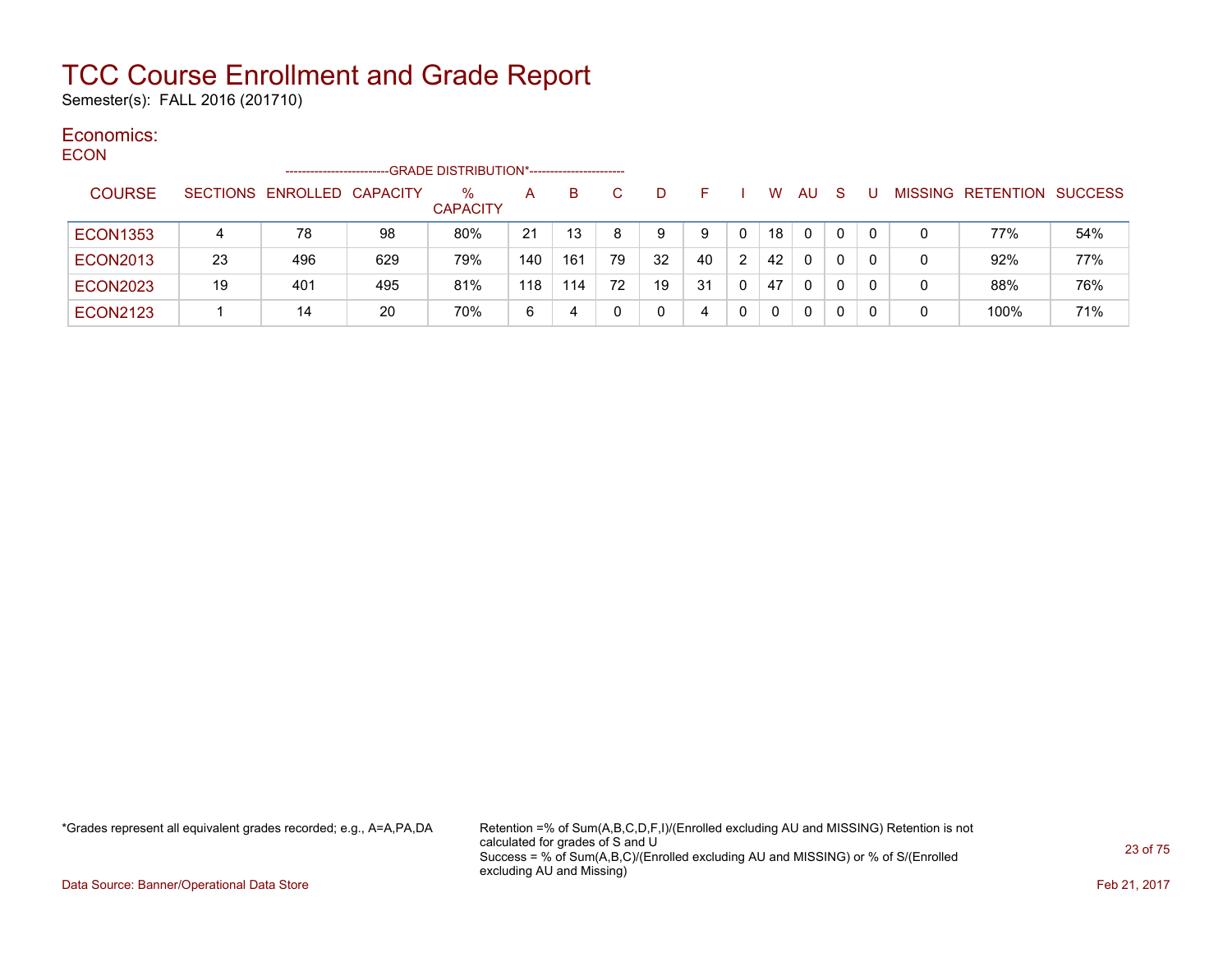Semester(s): FALL 2016 (201710)

#### Electronics Technology: ELET

|                 |   | -------------------------  |    | -GRADE DISTRIBUTION*----------------------- |    |          |              |   |              |          |          |              |   |              |   |                   |                |
|-----------------|---|----------------------------|----|---------------------------------------------|----|----------|--------------|---|--------------|----------|----------|--------------|---|--------------|---|-------------------|----------------|
| <b>COURSE</b>   |   | SECTIONS ENROLLED CAPACITY |    | $\%$<br><b>CAPACITY</b>                     | A  | B        | $\mathbf{C}$ | D | F.           |          | w        | AU           | S | U            |   | MISSING RETENTION | <b>SUCCESS</b> |
| <b>ELET1212</b> | 2 | 28                         | 33 | 85%                                         | 6  |          | 4            | っ | <sup>0</sup> | $\Omega$ | 5.       | 0            | 0 | $\mathbf{0}$ | 0 | 82%               | 75%            |
| <b>ELET1303</b> |   | 11                         | 18 | 61%                                         | 10 | $\Omega$ |              | 0 |              | 0        | $\Omega$ | $\mathbf{0}$ | 0 | 0            | 0 | 100%              | 100%           |
| <b>ELET2152</b> |   | 8                          | 12 | 67%                                         | 2  | 4        |              | 0 | 0            | 0        |          | $\mathbf{0}$ | 0 | 0            | 0 | 88%               | 88%            |
| <b>ELET2215</b> |   | 14                         | 15 | 93%                                         | 8  | 3        | 3            |   | 0            | 0        | $\Omega$ | $\mathbf{0}$ | 0 | $\mathbf{0}$ | 0 | 100%              | 100%           |
| <b>ELET2244</b> | 2 | 18                         | 30 | 60%                                         | 2  |          | 3            |   | 0            | 0        | 2        | 0            | 0 | 0            | 0 | 89%               | 89%            |
| <b>ELET2533</b> |   | 10                         | 12 | 83%                                         | 9  | 0        | 0            |   | 0            | 0        |          | $\mathbf{0}$ | 0 | 0            | 0 | 90%               | 90%            |

\*Grades represent all equivalent grades recorded; e.g., A=A,PA,DA Retention =% of Sum(A,B,C,D,F,I)/(Enrolled excluding AU and MISSING) Retention is not calculated for grades of S and U Success = % of Sum(A,B,C)/(Enrolled excluding AU and MISSING) or % of S/(Enrolled excluding AU and Missing)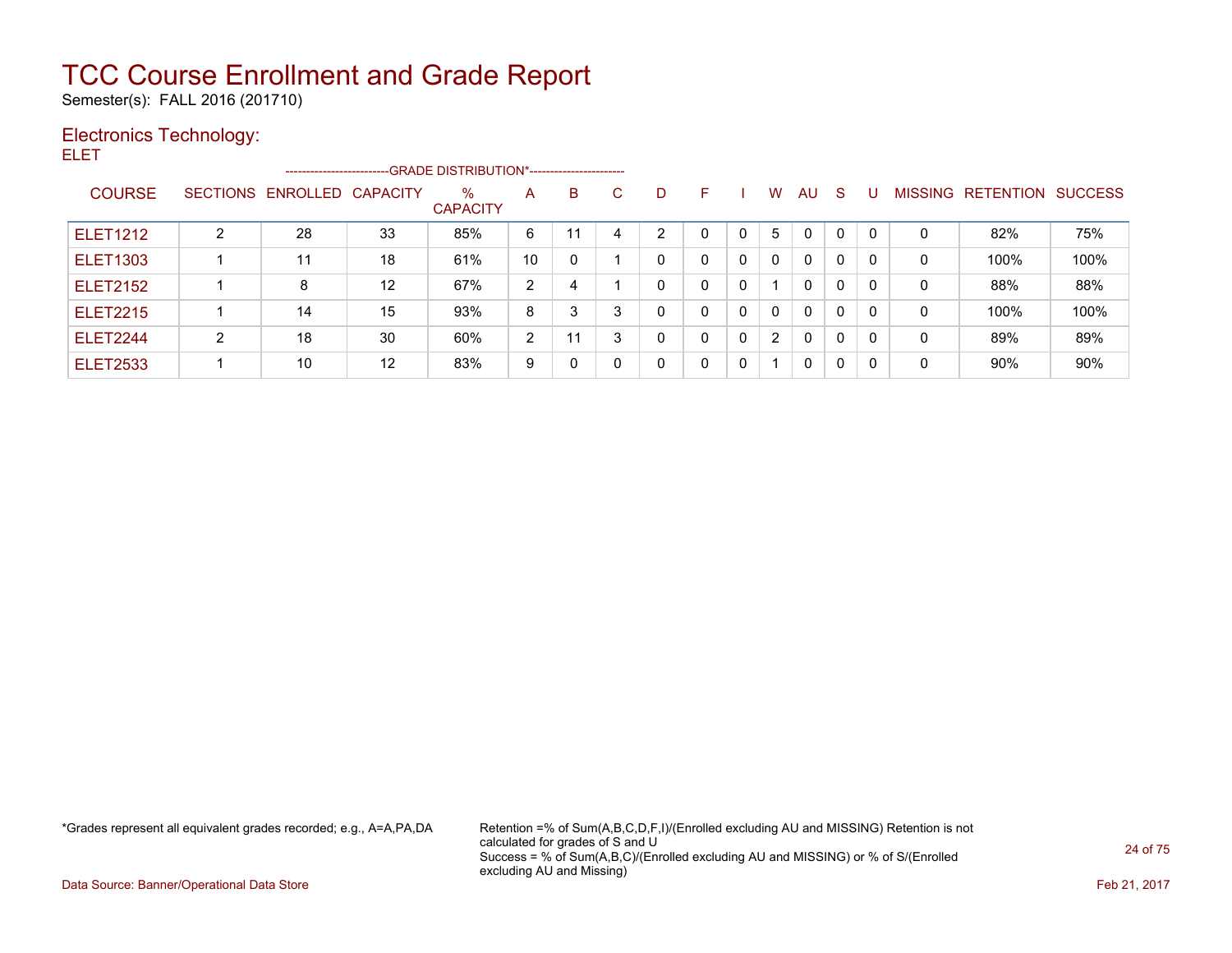Semester(s): FALL 2016 (201710)

### Emergency Medical Services Pro:

EMSP

|                 | -------------------------- |    | --GRADE DISTRIBUTION*----------------------- |   |    |              |  |      |  |                           |     |
|-----------------|----------------------------|----|----------------------------------------------|---|----|--------------|--|------|--|---------------------------|-----|
| <b>COURSE</b>   | SECTIONS ENROLLED CAPACITY |    | ℅                                            | A | B. | $\mathbf{D}$ |  | W AU |  | MISSING RETENTION SUCCESS |     |
|                 |                            |    | <b>CAPACITY</b>                              |   |    |              |  |      |  |                           |     |
| <b>EMSP2115</b> | 16                         | 20 | 80%                                          |   |    |              |  |      |  | 100%                      | 88% |
| <b>EMSP2129</b> | 16                         | 20 | 80%                                          |   |    |              |  | 0    |  | 100%                      | 88% |

\*Grades represent all equivalent grades recorded; e.g., A=A,PA,DA Retention =% of Sum(A,B,C,D,F,I)/(Enrolled excluding AU and MISSING) Retention is not calculated for grades of S and U Success = % of Sum(A,B,C)/(Enrolled excluding AU and MISSING) or % of S/(Enrolled excluding AU and Missing)

Data Source: Banner/Operational Data Store Feb 21, 2017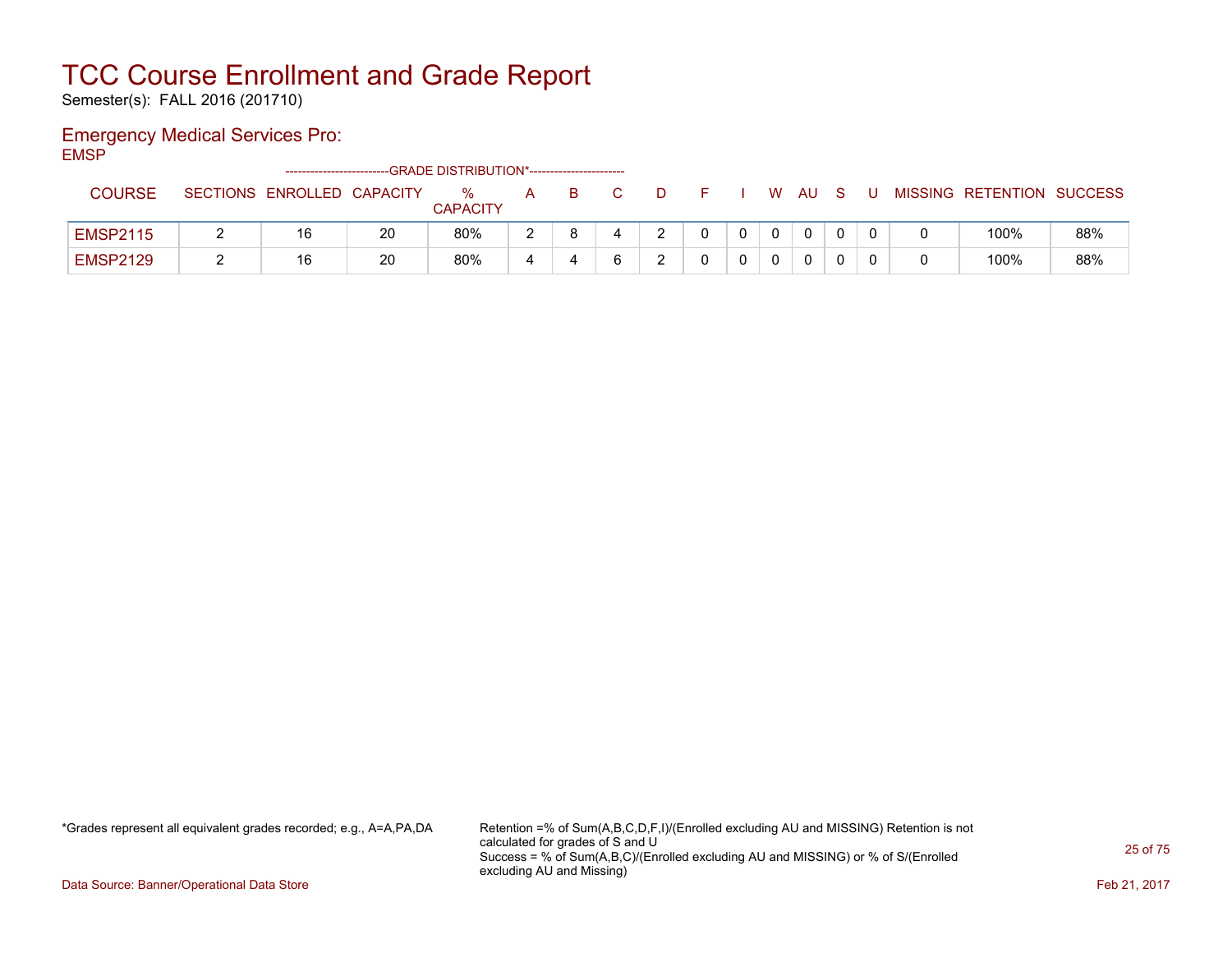Semester(s): FALL 2016 (201710)

#### English: **ENGL**

|                 |                |                            | ------------------GRADE                          DISTRIBUTION*---------------------- |                         |                |                |                |                |              |                |                |              |              |              |              |                           |      |
|-----------------|----------------|----------------------------|--------------------------------------------------------------------------------------|-------------------------|----------------|----------------|----------------|----------------|--------------|----------------|----------------|--------------|--------------|--------------|--------------|---------------------------|------|
| <b>COURSE</b>   |                | SECTIONS ENROLLED CAPACITY |                                                                                      | $\%$<br><b>CAPACITY</b> | A              | B              | C              | D              | F            |                | w              | <b>AU</b>    | S            | U            |              | MISSING RETENTION SUCCESS |      |
| <b>ENGL0611</b> | $\mathbf{1}$   | 3                          | 10                                                                                   | 30%                     | 0              | 0              | 0              | $\mathbf{1}$   | $\mathbf{0}$ | 2              | $\mathbf 0$    | 0            | 0            | 0            | 0            | 100%                      | 0%   |
| <b>ENGL0621</b> | -1             | 4                          | 10                                                                                   | 40%                     | $\mathbf{0}$   | $\mathbf{0}$   | 2              | 0              | $\mathbf{0}$ | 1              | 1              | 0            | $\mathbf{0}$ | 0            | $\mathbf{0}$ | 75%                       | 50%  |
| <b>ENGL0641</b> | $\overline{2}$ | 5                          | 20                                                                                   | 25%                     | 2              | 1              | $\Omega$       | $\mathbf{0}$   | $\mathbf{0}$ | 1              | 1              | 0            | $\mathbf{0}$ | $\mathbf{0}$ | 0            | 80%                       | 60%  |
| <b>ENGL0813</b> | $\mathbf{1}$   | 4                          | 5                                                                                    | 80%                     | $\mathbf{1}$   | 3              | $\Omega$       | $\Omega$       | $\Omega$     | $\mathbf{0}$   | 0              | $\mathbf{0}$ | $\Omega$     | $\Omega$     | 0            | 100%                      | 100% |
| <b>ENGL0823</b> | $\overline{1}$ | 2                          | 5                                                                                    | 40%                     | $\mathbf{0}$   | $\overline{2}$ | $\Omega$       | $\Omega$       | $\Omega$     | $\mathbf{0}$   | 0              | $\Omega$     | $\Omega$     | $\Omega$     | $\Omega$     | 100%                      | 100% |
| <b>ENGL0903</b> | 14             | 250                        | 302                                                                                  | 83%                     | 49             | 61             | 54             | 16             | 30           | $\mathbf{0}$   | 40             | $\mathbf{0}$ | $\mathbf{0}$ | 0            | 0            | 84%                       | 66%  |
| <b>ENGL0913</b> | 24             | 426                        | 458                                                                                  | 93%                     | 91             | 105            | 88             | 22             | 74           | 1              | 45             | $\mathbf{0}$ | $\mathbf{0}$ | 0            | 0            | 89%                       | 67%  |
| <b>ENGL0923</b> | 22             | 425                        | 440                                                                                  | 97%                     | 55             | 110            | 100            | 27             | 52           | 0              | 81             | $\Omega$     | $\mathbf{0}$ | $\Omega$     | 0            | 81%                       | 62%  |
| <b>ENGL0933</b> | 28             | 459                        | 490                                                                                  | 94%                     | 85             | 116            | 76             | 28             | 47           | $\mathbf{0}$   | 107            | $\mathbf{0}$ | 0            | 0            | 0            | 77%                       | 60%  |
| <b>ENGL1003</b> | 115            | 2,237                      | 2,300                                                                                | 97%                     | 908            | 411            | 258            | 98             | 282          | 5              | 275            | $\Omega$     | $\Omega$     | $\Omega$     | 0            | 88%                       | 70%  |
| <b>ENGL1071</b> | 2              | 7                          | 10                                                                                   | 70%                     | 3              | 1              | $\Omega$       | 0              | $\mathbf{0}$ | 1              | $\overline{2}$ | 0            | $\Omega$     | 0            | 0            | 71%                       | 57%  |
| <b>ENGL1083</b> | $\mathbf 1$    | 17                         | 20                                                                                   | 85%                     | 3              | 4              | 3              | 2              | 1            | $\mathbf{0}$   | 4              | 0            | 0            | 0            | 0            | 76%                       | 59%  |
| <b>ENGL1113</b> | 172            | 3,104                      | 3,261                                                                                | 95%                     | 885            | 866            | 469            | 143            | 266          | 4              | 470            |              | $\mathbf{0}$ | 0            | 0            | 85%                       | 72%  |
| <b>ENGL1213</b> | 68             | 1,228                      | 1,360                                                                                | 90%                     | 346            | 341            | 195            | 54             | 127          | $\overline{7}$ | 158            | $\mathbf{0}$ | 0            | 0            | 0            | 87%                       | 72%  |
| <b>ENGL2333</b> | 3              | 57                         | 60                                                                                   | 95%                     | 26             | $\overline{7}$ | 8              | 5              | 5            | $\mathbf{0}$   | 6              | $\mathbf{0}$ | $\Omega$     | 0            | 0            | 89%                       | 72%  |
| <b>ENGL2343</b> | $\overline{2}$ | 36                         | 40                                                                                   | 90%                     | 10             | 6              | 8              | $\mathbf{0}$   | 6            | 0              | 6              | 0            | $\mathbf{0}$ | $\mathbf{0}$ | 0            | 83%                       | 67%  |
| <b>ENGL2383</b> | $\mathbf{1}$   | 14                         | 20                                                                                   | 70%                     | 2              | 2              | 3              | $\Omega$       | 2            | $\Omega$       | 5              | $\mathbf{0}$ | $\Omega$     | $\Omega$     | 0            | 64%                       | 50%  |
| <b>ENGL2413</b> | 5              | 92                         | 100                                                                                  | 92%                     | 29             | 23             | 18             | $\overline{2}$ | 4            | 0              | 16             | 0            | $\mathbf{0}$ | $\mathbf{0}$ | 0            | 83%                       | 76%  |
| <b>ENGL2433</b> | $\mathbf{1}$   | 14                         | 20                                                                                   | 70%                     | 8              | 2              | $\mathbf 1$    | $\Omega$       | $\mathbf{0}$ | $\mathbf{0}$   | $\overline{2}$ | $\mathbf{1}$ | $\Omega$     | 0            | 0            | 85%                       | 85%  |
| <b>ENGL2443</b> | $\mathbf 1$    | 18                         | 20                                                                                   | 90%                     | 8              | $\overline{2}$ | $\overline{2}$ | 2              | $\mathbf{1}$ | $\mathbf{0}$   | 3              | $\mathbf{0}$ | $\mathbf{0}$ | $\mathbf{0}$ | 0            | 83%                       | 67%  |
| <b>ENGL2453</b> | -1             | 5                          | 15                                                                                   | 33%                     | 2              | 2              | $\mathbf 1$    | 0              | 0            | 0              | 0              | $\mathbf{0}$ | 0            | 0            | 0            | 100%                      | 100% |
| <b>ENGL2463</b> | 1              | 13                         | 20                                                                                   | 65%                     | $\overline{7}$ | 1              | $\mathbf 1$    | $\Omega$       | $\Omega$     | $\mathbf{0}$   | 4              | $\Omega$     | $\Omega$     | $\Omega$     | $\Omega$     | 69%                       | 69%  |

\*Grades represent all equivalent grades recorded; e.g., A=A,PA,DA Retention =% of Sum(A,B,C,D,F,I)/(Enrolled excluding AU and MISSING) Retention is not calculated for grades of S and U Success = % of Sum(A,B,C)/(Enrolled excluding AU and MISSING) or % of S/(Enrolled excluding AU and Missing)

Data Source: Banner/Operational Data Store Feb 21, 2017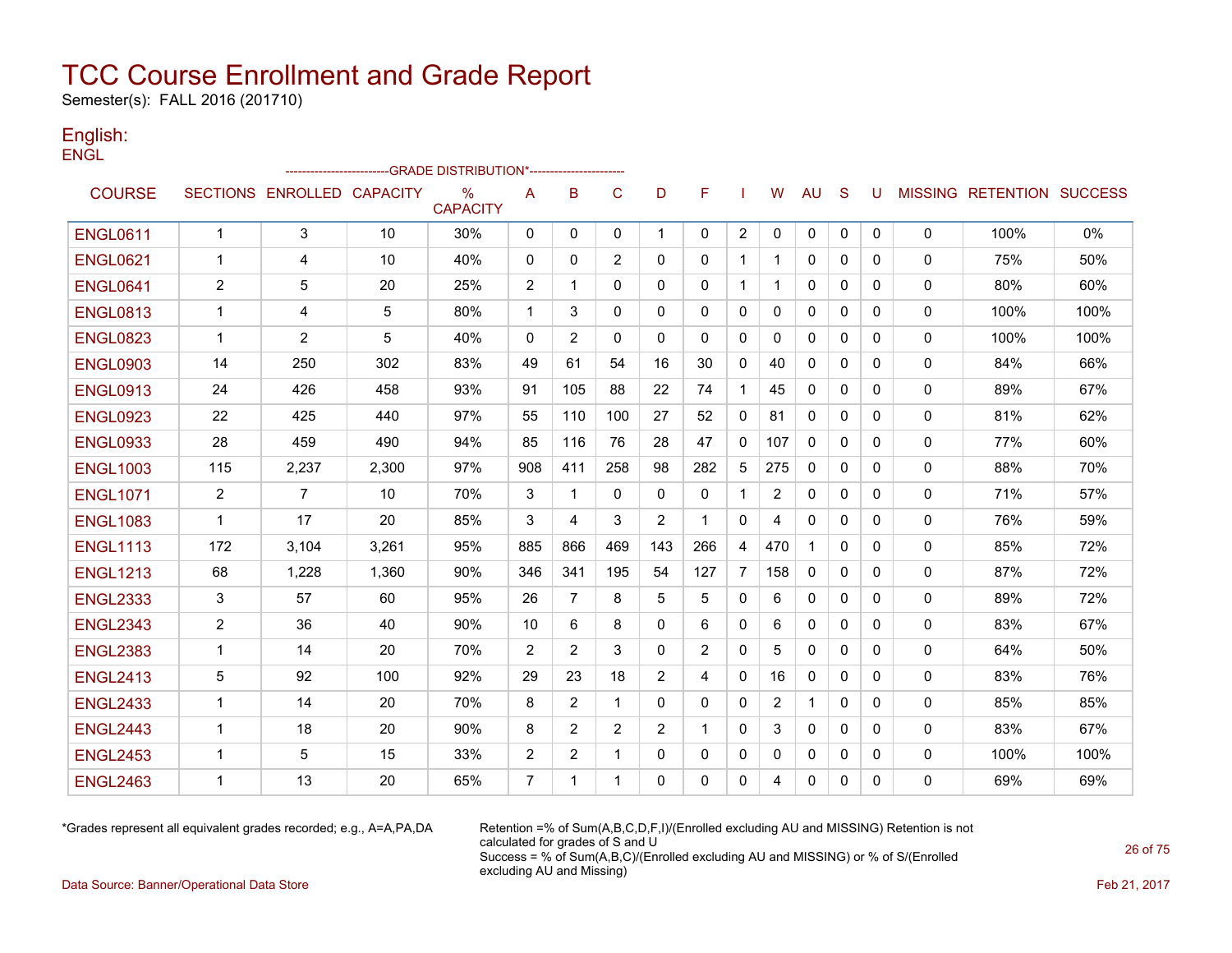Semester(s): FALL 2016 (201710)

### English:

| <b>ENGL</b>     |   |                            |     |                                             |    |   |              |   |    |   |   |              |              |          |   |                   |                |
|-----------------|---|----------------------------|-----|---------------------------------------------|----|---|--------------|---|----|---|---|--------------|--------------|----------|---|-------------------|----------------|
|                 |   | --------------------       |     | -GRADE DISTRIBUTION*----------------------- |    |   |              |   |    |   |   |              |              |          |   |                   |                |
| <b>COURSE</b>   |   | SECTIONS ENROLLED CAPACITY |     | $\%$<br><b>CAPACITY</b>                     | A  | B | $\mathbf{C}$ | D | F. |   | W | AU.          | -S           |          |   | MISSING RETENTION | <b>SUCCESS</b> |
| <b>ENGL2493</b> |   | 20                         | 20  | 100%                                        | 16 |   | 0            |   |    | 0 |   | 0            | 0            |          |   | 85%               | 85%            |
| <b>ENGL2543</b> |   | 18                         | 20  | 90%                                         |    | 6 |              |   | 2  | 0 |   | 0            | 0            | 0        | 0 | 94%               | 78%            |
| <b>ENGL2653</b> |   | 17                         | 20  | 85%                                         | 6  | 5 |              |   | 3  | 0 |   | 0            | 0            |          | 0 | 94%               | 71%            |
| <b>ENGL2773</b> |   | 19                         | 20  | 95%                                         | 13 | 3 |              | 0 | າ  | 0 |   | $\mathbf{0}$ | $\mathbf{0}$ | $\Omega$ | 0 | 100%              | 89%            |
| <b>ENGL2991</b> | 3 | 35                         | 150 | 23%                                         | 12 | 8 | ົ            | 3 | 9  | 0 |   | $\mathbf{0}$ | $\mathbf{0}$ | 0        | 0 | 97%               | 63%            |

\*Grades represent all equivalent grades recorded; e.g., A=A,PA,DA Retention =% of Sum(A,B,C,D,F,I)/(Enrolled excluding AU and MISSING) Retention is not calculated for grades of S and U Success = % of Sum(A,B,C)/(Enrolled excluding AU and MISSING) or % of S/(Enrolled excluding AU and Missing)

Data Source: Banner/Operational Data Store Feb 21, 2017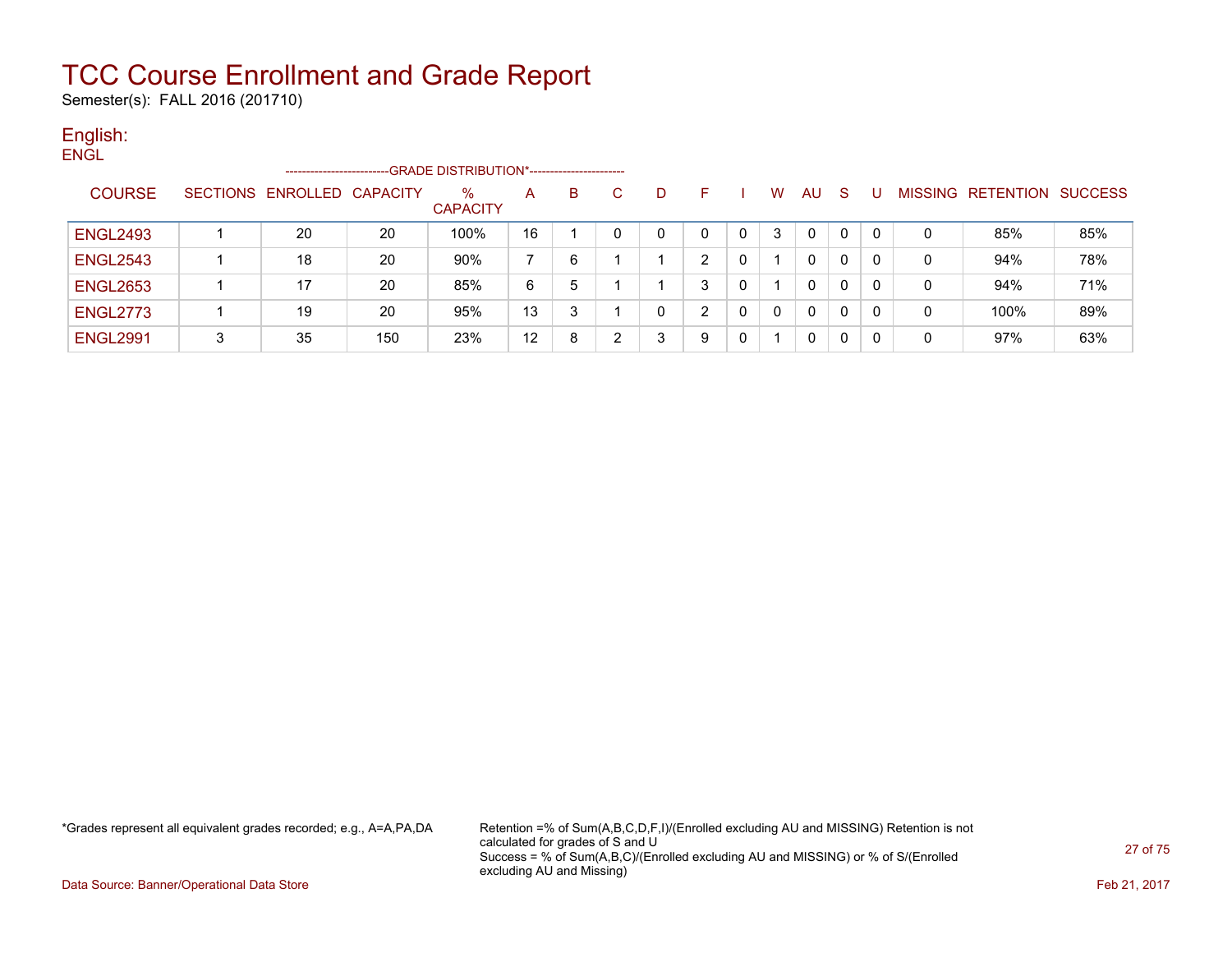Semester(s): FALL 2016 (201710)

#### Engineering: **ENGR**

| -----           |                 | ------------------------- |                 | -- GRADE DISTRIBUTION*------------------------ |     |    |    |   |   |   |   |                         |              |          |                |                  |                |
|-----------------|-----------------|---------------------------|-----------------|------------------------------------------------|-----|----|----|---|---|---|---|-------------------------|--------------|----------|----------------|------------------|----------------|
| <b>COURSE</b>   | <b>SECTIONS</b> | <b>ENROLLED</b>           | <b>CAPACITY</b> | %<br><b>CAPACITY</b>                           | A   | B  | C. | D | F |   | w | AU                      | S            |          | <b>MISSING</b> | <b>RETENTION</b> | <b>SUCCESS</b> |
| <b>ENGR1111</b> | 4               | 119                       | 123             | 97%                                            | 108 | 3  |    |   |   |   | 6 | $\Omega$                | 0            |          | 0              | 95%              | 94%            |
| <b>ENGR1132</b> | 3               | 72                        | 72              | 100%                                           | 49  | 13 | 6  |   | 0 | 0 | 4 | $\mathbf{0}$            | 0            |          | 0              | 94%              | 94%            |
| <b>ENGR1242</b> | 3               | 69                        | 69              | 100%                                           | 34  | 24 | 5  |   | 0 | 0 | 5 | $\mathbf{0}$            | $\mathbf{0}$ |          | 0              | 93%              | 91%            |
| <b>ENGR2103</b> | $\overline{2}$  | 59                        | 62              | 95%                                            | 22  | 15 | 6  |   | ⇁ | 0 | 5 | $\mathbf{0}$            | 0            | $\Omega$ | $\mathbf 0$    | 92%              | 73%            |
| <b>ENGR2143</b> | 2               | 49                        | 60              | 82%                                            | 15  | 16 | 10 | 2 |   | 0 | 5 | $\mathbf{0}$            | 0            |          | 0              | 90%              | 84%            |
| <b>ENGR2213</b> | $\overline{2}$  | 59                        | 62              | 95%                                            | 33  | 10 | 9  | 3 |   | 0 | 3 | $\mathbf{0}$            | 0            | $\Omega$ | 0              | 95%              | 88%            |
| <b>ENGR2523</b> | $\overline{2}$  | 48                        | 60              | 80%                                            | 26  | 8  |    | 4 | 0 | 0 | 3 | $\mathbf{0}$            | 0            |          | 0              | 94%              | 85%            |
| <b>ENGR2613</b> | 3               | 51                        | 50              | 102%                                           | 12  | 18 | 15 |   | 0 |   | 4 | $\overline{\mathbf{A}}$ | 0            | 0        | 0              | 92%              | 90%            |

\*Grades represent all equivalent grades recorded; e.g., A=A,PA,DA Retention =% of Sum(A,B,C,D,F,I)/(Enrolled excluding AU and MISSING) Retention is not calculated for grades of S and U Success = % of Sum(A,B,C)/(Enrolled excluding AU and MISSING) or % of S/(Enrolled excluding AU and Missing)

Data Source: Banner/Operational Data Store Feb 21, 2017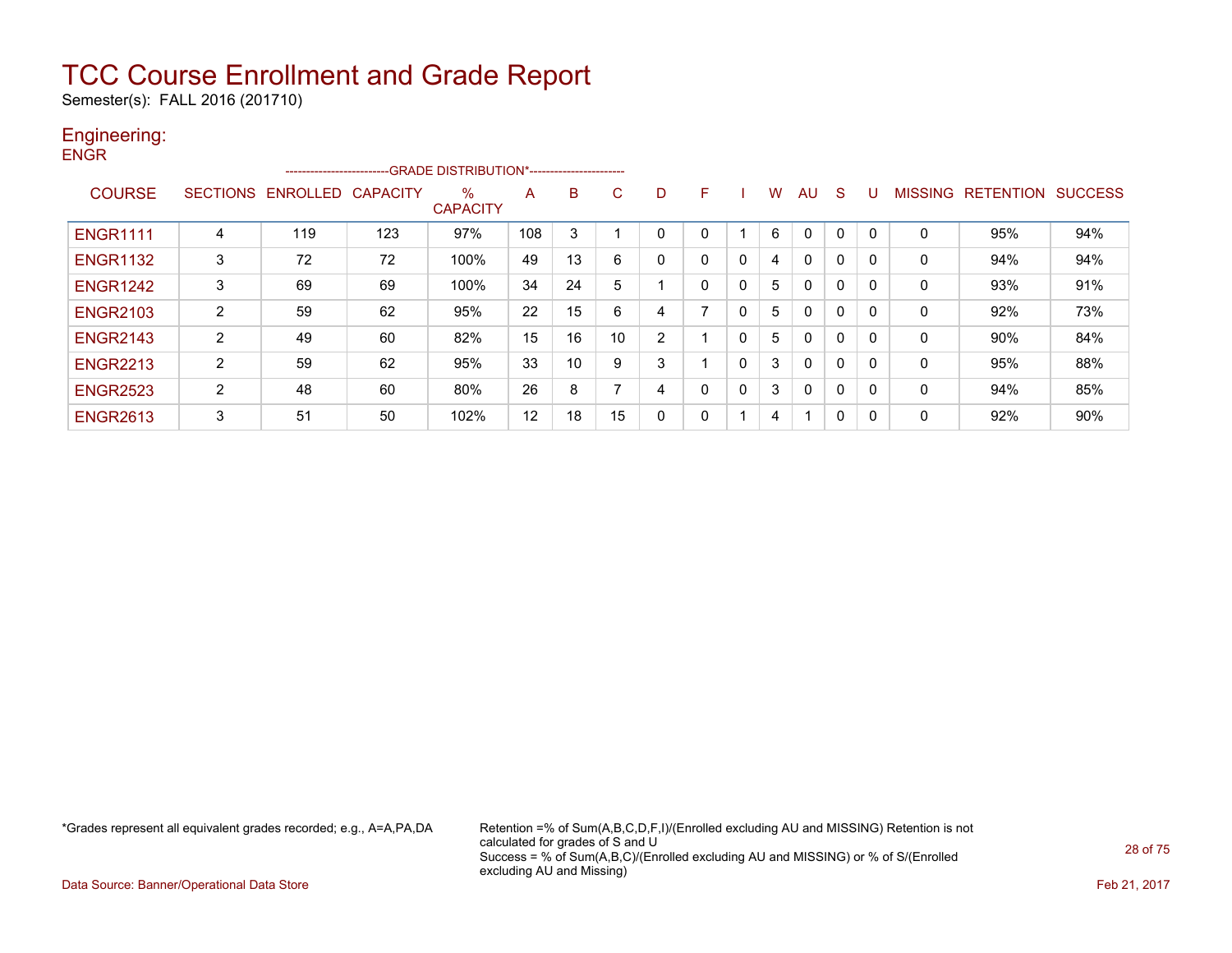Semester(s): FALL 2016 (201710)

#### Engineering Technology: **ENGT**

|                 |                            | ------------------------GRADE                DISTRIBUTION*---------------------- |                         |    |                |    |   |   |          |   |    |              |    |              |                   |                |
|-----------------|----------------------------|----------------------------------------------------------------------------------|-------------------------|----|----------------|----|---|---|----------|---|----|--------------|----|--------------|-------------------|----------------|
| <b>COURSE</b>   | SECTIONS ENROLLED CAPACITY |                                                                                  | $\%$<br><b>CAPACITY</b> | Α  | B              | C. | D | F |          | W | AU | <sub>S</sub> | -U |              | MISSING RETENTION | <b>SUCCESS</b> |
| <b>ENGT1212</b> | $12 \overline{ }$          | 14                                                                               | 86%                     | 11 | 0              | 0  |   |   |          |   | 0  | 0            |    |              | 92%               | 92%            |
| <b>ENGT1313</b> | 10                         | 18                                                                               | 56%                     | 9  | 0              |    |   |   | $\Omega$ | 0 | 0  | 0            | 0  | 0            | 100%              | 100%           |
| <b>ENGT1363</b> | 8                          | 18                                                                               | 44%                     | 8  | 0              | 0  |   |   | $\Omega$ | 0 | 0  | 0            |    | 0            | 100%              | 100%           |
| <b>ENGT1443</b> |                            | 10                                                                               | 70%                     | 5  | $\overline{2}$ | 0  |   |   | 0        | 0 | 0  | 0            | 0  | 0            | 100%              | 100%           |
| <b>ENGT1463</b> | 9                          | 15                                                                               | 60%                     | 9  | 0              | 0  |   |   | $\Omega$ | 0 | 0  | 0            | 0  | 0            | 100%              | 100%           |
| <b>ENGT2153</b> | 4                          | 10                                                                               | 40%                     | 4  | 0              | 0  |   |   | $\Omega$ | 0 | 0  | 0            |    | $\mathbf{0}$ | 100%              | 100%           |
| <b>ENGT2462</b> | 16                         | 18                                                                               | 89%                     | 16 | 0              | 0  |   |   | 0        | 0 | 0  | 0            | 0  | 0            | 100%              | 100%           |

\*Grades represent all equivalent grades recorded; e.g., A=A,PA,DA Retention =% of Sum(A,B,C,D,F,I)/(Enrolled excluding AU and MISSING) Retention is not calculated for grades of S and U Success = % of Sum(A,B,C)/(Enrolled excluding AU and MISSING) or % of S/(Enrolled excluding AU and Missing)

Data Source: Banner/Operational Data Store Feb 21, 2017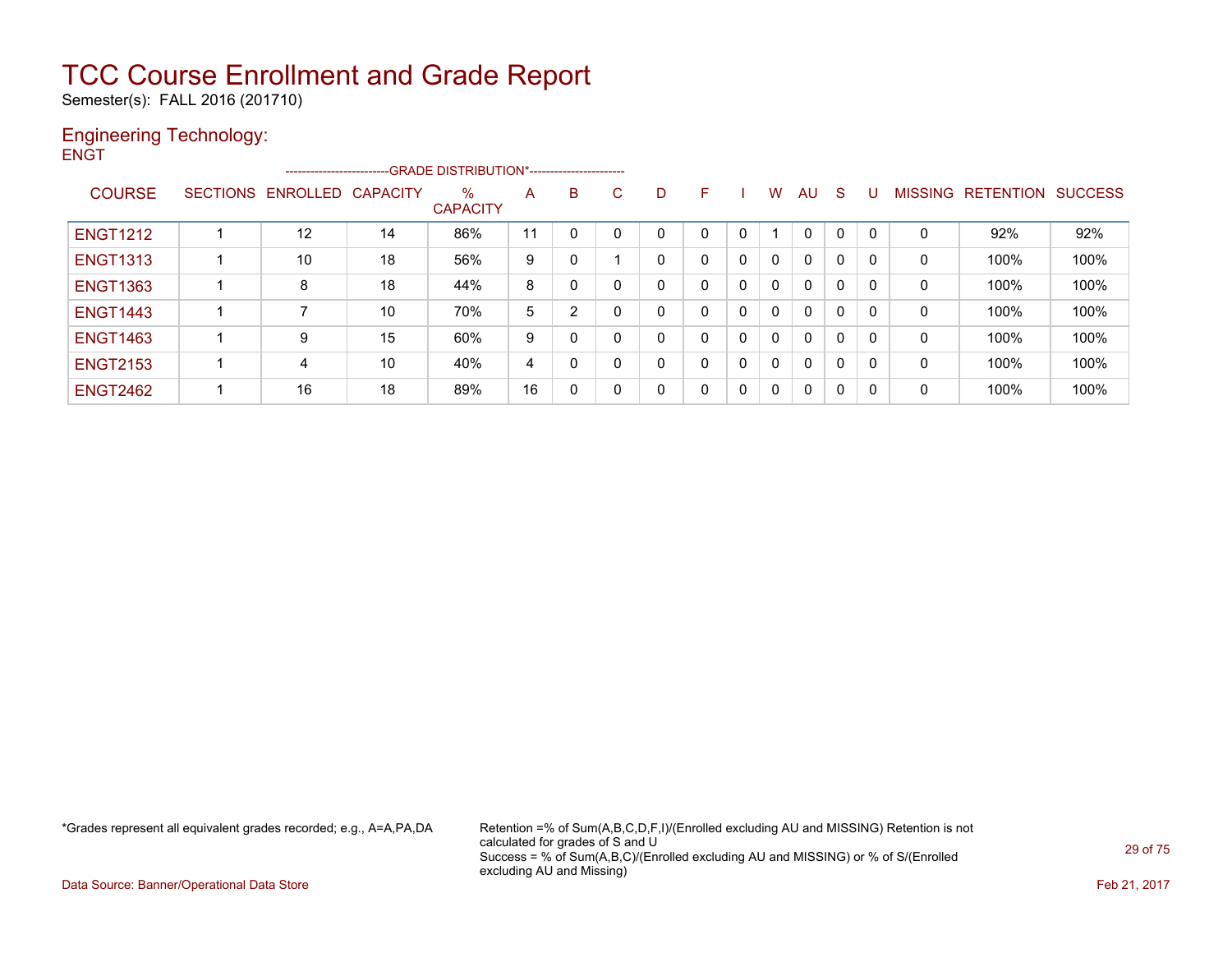Semester(s): FALL 2016 (201710)

#### English as a Second Language: **ESLG**

|                 |                       |                            |     | ------------------------GRADE                DISTRIBUTION*---------------------- |              |                |                |                |                |              |              |              |              |              |              |                                  |      |
|-----------------|-----------------------|----------------------------|-----|----------------------------------------------------------------------------------|--------------|----------------|----------------|----------------|----------------|--------------|--------------|--------------|--------------|--------------|--------------|----------------------------------|------|
| <b>COURSE</b>   |                       | SECTIONS ENROLLED CAPACITY |     | $\%$<br><b>CAPACITY</b>                                                          | A            | в              | C              | D              | F              |              | W            | AU           | S            | U            |              | <b>MISSING RETENTION SUCCESS</b> |      |
| <b>ESLG0513</b> | $\mathbf 1$           | 9                          | 10  | 90%                                                                              | 4            | 5              | 0              | 0              | 0              | $\mathbf{0}$ | 0            | $\mathbf 0$  | $\mathbf{0}$ | $\mathbf{0}$ | $\mathbf{0}$ | 100%                             | 100% |
| <b>ESLG0523</b> | $\mathbf 1$           | 8                          | 10  | 80%                                                                              | 4            | $\overline{2}$ |                | 0              | 1              | $\mathbf{0}$ | $\Omega$     | $\mathbf{0}$ | 0            | 0            | 0            | 100%                             | 88%  |
| <b>ESLG0533</b> | $\overline{2}$        | 14                         | 20  | 70%                                                                              | 7            | 3              | 3              |                | 0              | $\Omega$     | $\mathbf{0}$ | $\Omega$     | $\Omega$     | 0            | $\mathbf{0}$ | 100%                             | 93%  |
| <b>ESLG0543</b> | 2                     | 19                         | 20  | 95%                                                                              | 9            | 4              | 5              | 0              | 1              | $\Omega$     | $\Omega$     | $\mathbf{0}$ | $\Omega$     | 0            | 0            | 100%                             | 95%  |
| <b>ESLG0553</b> | $\mathbf{1}$          | 6                          | 10  | 60%                                                                              | 5            | 1              | $\Omega$       | 0              | 0              | $\Omega$     | $\Omega$     | $\mathbf{0}$ | $\Omega$     | 0            | $\mathbf{0}$ | 100%                             | 100% |
| <b>ESLG0613</b> | $\mathbf{1}$          | 9                          | 10  | 90%                                                                              | 4            | 1              | 3              | 0              | 0              | $\mathbf{0}$ | $\Omega$     | 1            | $\Omega$     | $\Omega$     | 0            | 100%                             | 100% |
| <b>ESLG0623</b> | 1                     | 10                         | 10  | 100%                                                                             | 6            | $\overline{2}$ | 0              | 1              | 1              | $\mathbf{0}$ | $\Omega$     | 0            | $\Omega$     | $\Omega$     | 0            | 100%                             | 80%  |
| <b>ESLG0633</b> | $\mathbf{1}$          | 5                          | 10  | 50%                                                                              | $\mathbf 1$  | 4              | 0              | 0              | 0              | $\Omega$     | $\Omega$     | 0            | $\Omega$     | $\Omega$     | $\mathbf{0}$ | 100%                             | 100% |
| <b>ESLG0643</b> | $\mathbf{2}^{\prime}$ | 15                         | 20  | 75%                                                                              | $\mathbf{0}$ | 7              | 3              | 1              | 4              | $\mathbf{0}$ | $\Omega$     | $\mathbf{0}$ | $\Omega$     | $\Omega$     | 0            | 100%                             | 67%  |
| <b>ESLG0653</b> | $\mathbf 1$           | $\overline{7}$             | 10  | 70%                                                                              | 5            | 1              | 0              | 0              | 0              | $\mathbf{0}$ |              | $\mathbf{0}$ | $\Omega$     | <sup>0</sup> | $\mathbf{0}$ | 86%                              | 86%  |
| <b>ESLG0713</b> | $\mathbf{1}$          | $\overline{7}$             | 10  | 70%                                                                              | 2            | $\overline{2}$ | $\overline{2}$ | 0              | 1              | $\mathbf{0}$ | $\Omega$     | $\mathbf{0}$ | $\Omega$     | $\Omega$     | 0            | 100%                             | 86%  |
| <b>ESLG0723</b> | 1                     | 8                          | 10  | 80%                                                                              | 6            | 1              | 0              | $\mathbf 1$    | 0              | $\mathbf{0}$ | $\mathbf{0}$ | $\mathbf{0}$ | $\Omega$     | 0            | 0            | 100%                             | 88%  |
| <b>ESLG0733</b> | $\mathbf{1}$          | 14                         | 10  | 140%                                                                             | 9            | 1              |                |                | $\overline{2}$ | $\mathbf{0}$ | $\Omega$     | $\Omega$     | $\mathbf{0}$ | 0            | 0            | 100%                             | 79%  |
| <b>ESLG0743</b> | 1                     | 12                         | 10  | 120%                                                                             | 8            | 3              |                | 0              | 0              | $\Omega$     | $\mathbf{0}$ | $\mathbf{0}$ | $\Omega$     | 0            | $\mathbf{0}$ | 100%                             | 100% |
| <b>ESLG0753</b> | $\mathbf{1}$          | $\overline{7}$             | 10  | 70%                                                                              | 6            | 0              | 0              | 0              | 0              | $\mathbf{0}$ |              | 0            | $\mathbf{0}$ | 0            | 0            | 86%                              | 86%  |
| <b>ESLG0823</b> | $\mathbf{1}$          | 13                         | 12  | 108%                                                                             | 10           | 1              | 0              | $\overline{2}$ | 0              | $\mathbf{0}$ | $\Omega$     | $\mathbf{0}$ | $\Omega$     | 0            | $\mathbf{0}$ | 100%                             | 85%  |
| <b>ESLG0853</b> | $\mathbf{1}$          | 14                         | 11  | 127%                                                                             | 9            | 4              |                | 0              | 0              | $\mathbf{0}$ | $\Omega$     | 0            | $\Omega$     | 0            | 0            | 100%                             | 100% |
| <b>ESLG0991</b> | $\mathbf{2}^{\prime}$ | $\overline{2}$             | 20  | 10%                                                                              | 2            | 0              | 0              | 0              | 0              | 0            | $\Omega$     | 0            | 0            | 0            | $\mathbf{0}$ | 100%                             | 100% |
| <b>ESLG0993</b> | 15                    | 110                        | 161 | 68%                                                                              | 62           | 27             | 10             | 0              | 6              | 0            | 5            | $\mathbf{0}$ | 0            | 0            | $\mathbf{0}$ | 95%                              | 90%  |

\*Grades represent all equivalent grades recorded; e.g., A=A,PA,DA Retention =% of Sum(A,B,C,D,F,I)/(Enrolled excluding AU and MISSING) Retention is not calculated for grades of S and U Success = % of Sum(A,B,C)/(Enrolled excluding AU and MISSING) or % of S/(Enrolled excluding AU and Missing)

Data Source: Banner/Operational Data Store Feb 21, 2017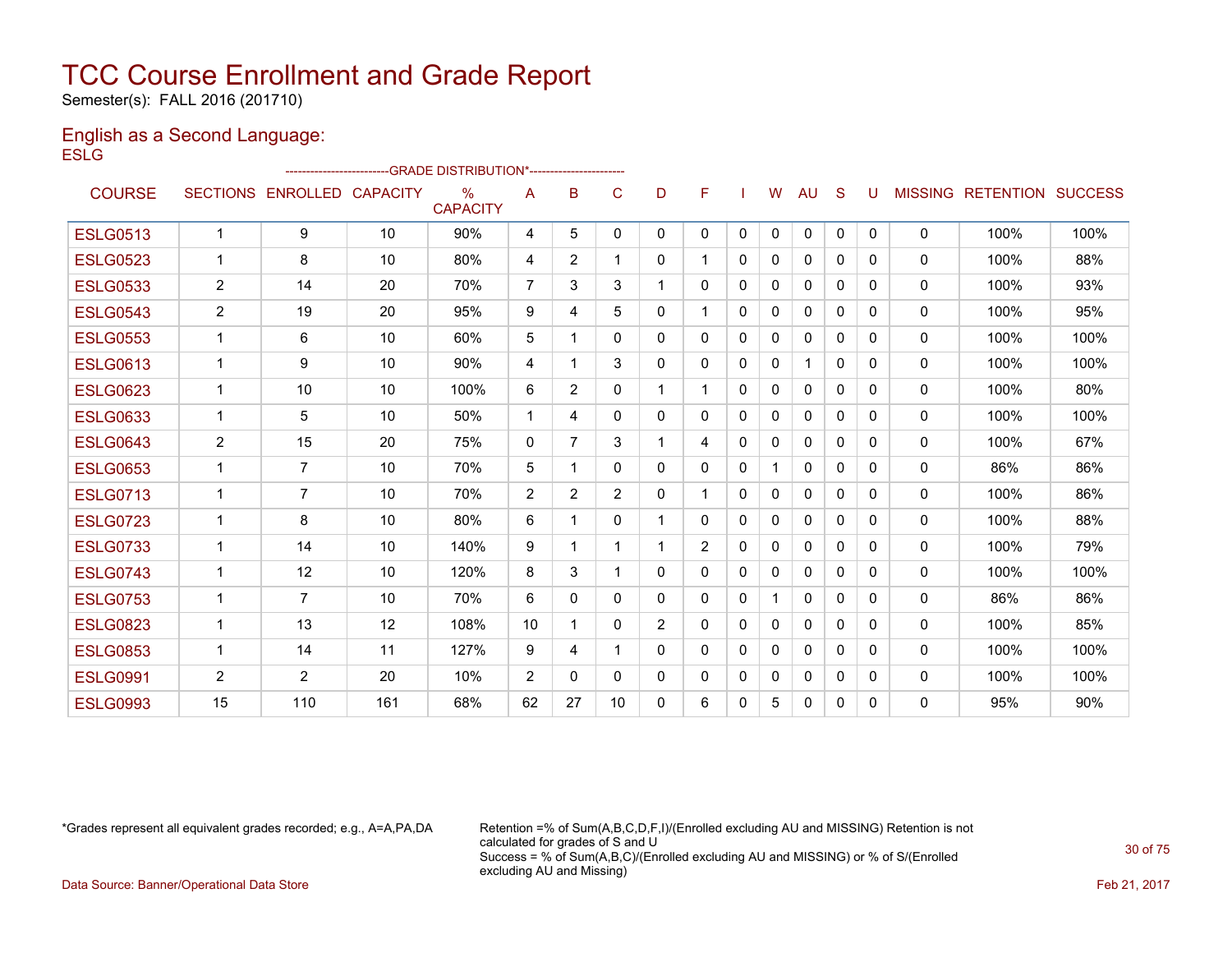Semester(s): FALL 2016 (201710)

### Fire & Emergency Medical Svcs:

FEMS

|                 |   | -----------------------    |    | -GRADE DISTRIBUTION*----------------------- |             |    |    |   |   |   |    |    |   |          |   |                          |                |
|-----------------|---|----------------------------|----|---------------------------------------------|-------------|----|----|---|---|---|----|----|---|----------|---|--------------------------|----------------|
| <b>COURSE</b>   |   | SECTIONS ENROLLED CAPACITY |    | %<br><b>CAPACITY</b>                        | A           | B. | C. | D |   |   | W  | AU | S |          |   | <b>MISSING RETENTION</b> | <b>SUCCESS</b> |
| <b>FEMS1214</b> | 9 | 79                         | 90 | 88%                                         | 66          |    |    |   |   |   | 10 | 0  |   | 0        | 0 | 87%                      | 87%            |
| <b>FEMS1224</b> |   | 14                         | 15 | 93%                                         | 12          |    |    | 0 |   | 0 |    | 0  | 0 | $\Omega$ | 0 | 93%                      | 93%            |
| <b>FEMS2319</b> | 6 | 54                         | 60 | 90%                                         | 5           |    | 30 | 8 | 4 | 0 | 5  | 0  |   | 0        | 0 | 91%                      | 69%            |
| <b>FEMS2992</b> |   |                            | 10 | 10%                                         | $\mathbf 0$ |    |    |   |   | 0 | 0  |    |   | 0        | 0 | 100%                     | 100%           |

\*Grades represent all equivalent grades recorded; e.g., A=A,PA,DA Retention =% of Sum(A,B,C,D,F,I)/(Enrolled excluding AU and MISSING) Retention is not calculated for grades of S and U Success = % of Sum(A,B,C)/(Enrolled excluding AU and MISSING) or % of S/(Enrolled excluding AU and Missing)

Data Source: Banner/Operational Data Store Feb 21, 2017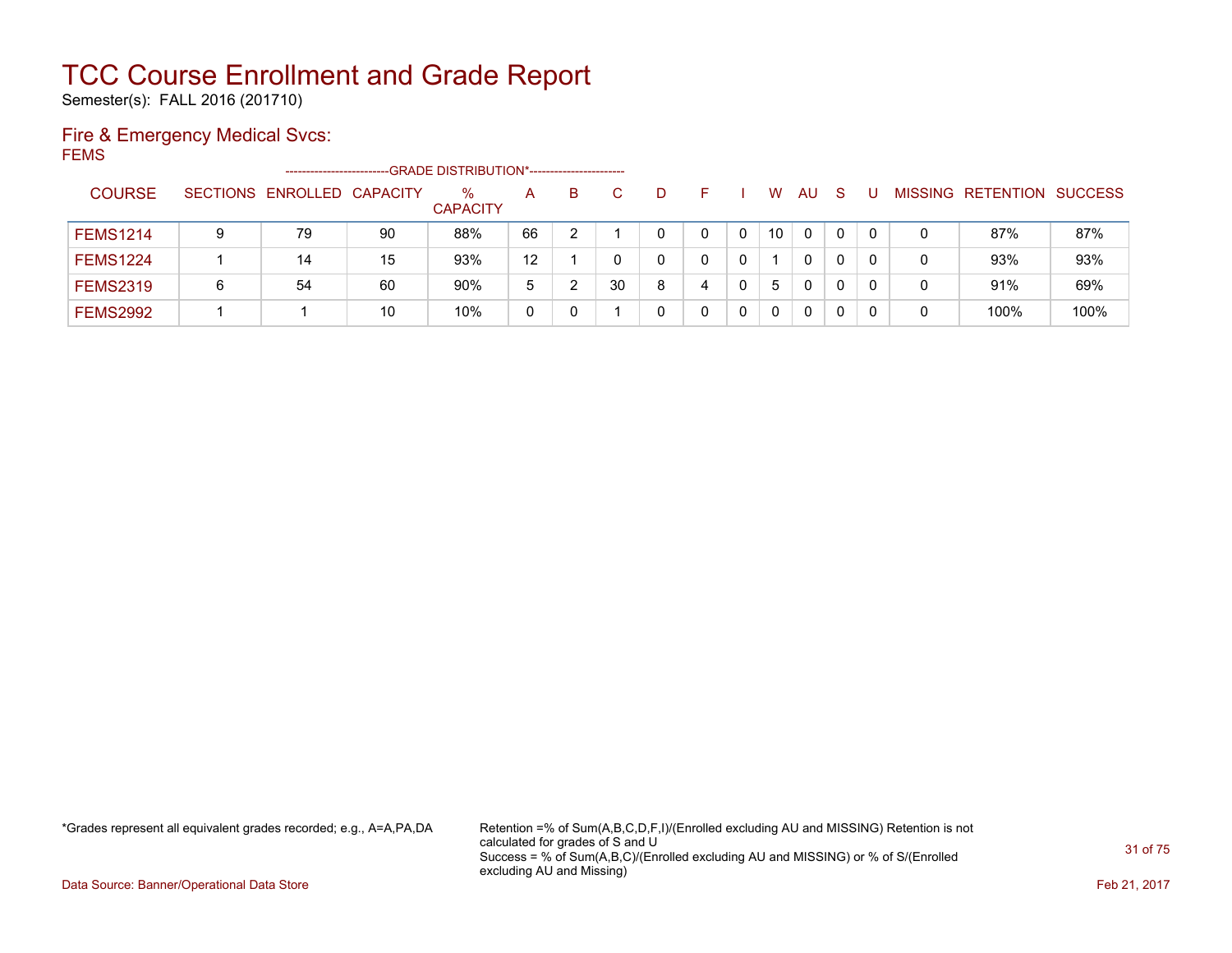Semester(s): FALL 2016 (201710)

#### French: FREN

| FREIV |                 | --------------------       |    | -GRADE DISTRIBUTION*----------------------- |    |    |   |   |   |   |                       |    |          |   |   |                           |     |
|-------|-----------------|----------------------------|----|---------------------------------------------|----|----|---|---|---|---|-----------------------|----|----------|---|---|---------------------------|-----|
|       | <b>COURSE</b>   | SECTIONS ENROLLED CAPACITY |    | $\%$<br><b>CAPACITY</b>                     | A  | B  |   | D |   |   | W                     | AU | -S       |   |   | MISSING RETENTION SUCCESS |     |
|       | <b>FREN1103</b> | 69                         | 80 | 86%                                         | 13 | 20 | 4 | 6 | 0 |   | 25                    |    | 0        | 0 |   | 63%                       | 54% |
|       | <b>FREN1213</b> | 15                         | 15 | 100%                                        | 2  | 4  |   |   |   |   | $\mathbf{2}^{\prime}$ |    | 0        |   |   | 86%                       | 79% |
|       | <b>FREN1313</b> | 14                         | 20 | 70%                                         | 5  |    |   |   | 0 | 0 |                       | 3  | $\Omega$ | 0 | 0 | 91%                       | 82% |
|       | <b>FREN2113</b> | 11                         | 15 | 73%                                         |    |    |   |   |   |   | $\mathbf{2}^{\prime}$ | 3  | 0        |   |   | 75%                       | 75% |

\*Grades represent all equivalent grades recorded; e.g., A=A,PA,DA Retention =% of Sum(A,B,C,D,F,I)/(Enrolled excluding AU and MISSING) Retention is not calculated for grades of S and U Success = % of Sum(A,B,C)/(Enrolled excluding AU and MISSING) or % of S/(Enrolled excluding AU and Missing)

Data Source: Banner/Operational Data Store Feb 21, 2017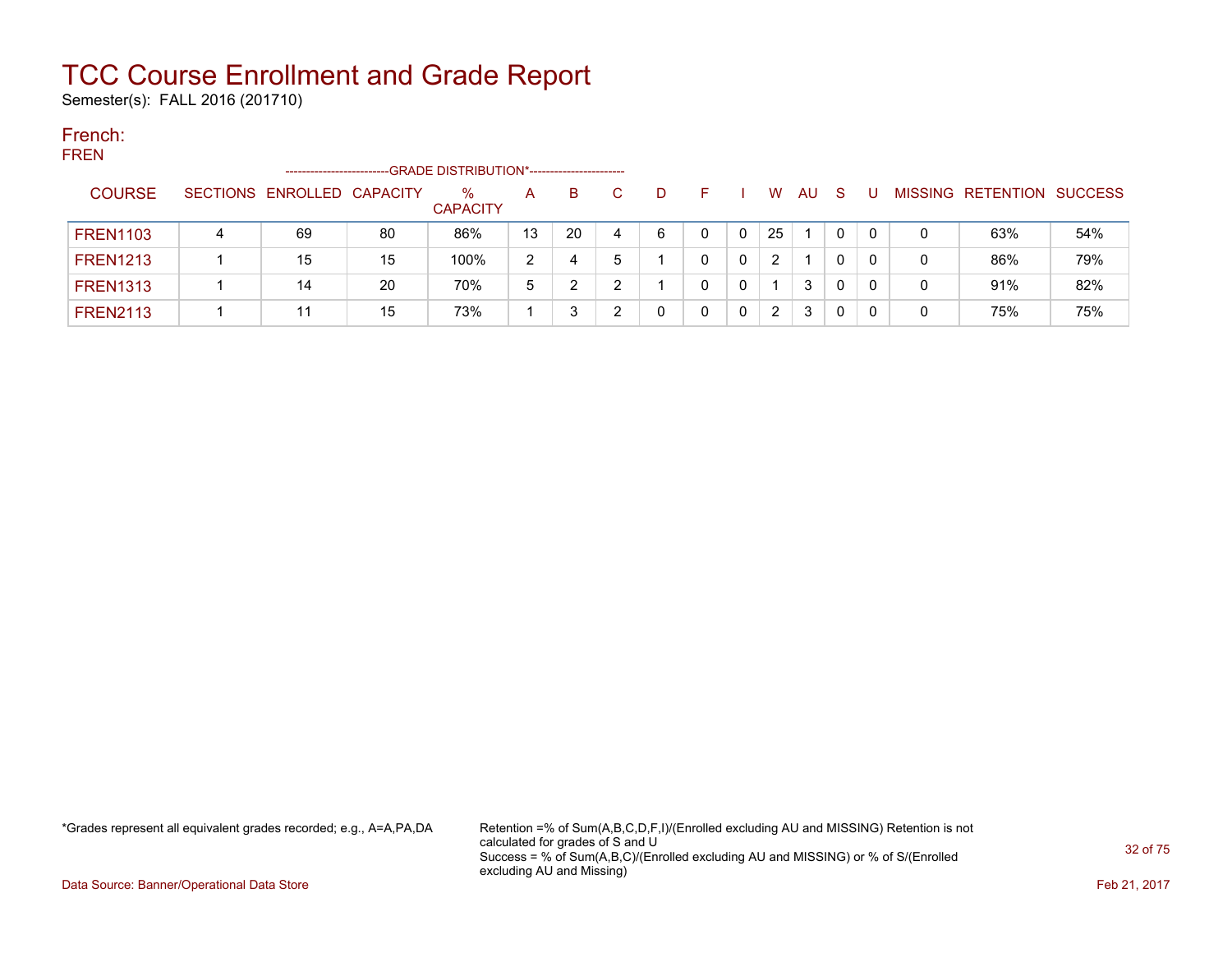Semester(s): FALL 2016 (201710)

### Geography:

| <b>GEOG</b>     |   |                            |     |                                             |    |    |    |   |    |   |          |              |              |          |   |                                  |      |
|-----------------|---|----------------------------|-----|---------------------------------------------|----|----|----|---|----|---|----------|--------------|--------------|----------|---|----------------------------------|------|
|                 |   | -------------------        |     | -GRADE DISTRIBUTION*----------------------- |    |    |    |   |    |   |          |              |              |          |   |                                  |      |
| <b>COURSE</b>   |   | SECTIONS ENROLLED CAPACITY |     | $\%$<br><b>CAPACITY</b>                     | A  | B  | C. | D | F  |   | W        | <b>AU</b>    | <sub>S</sub> |          |   | <b>MISSING RETENTION SUCCESS</b> |      |
| GEOG1014        | 2 | 42                         | 44  | 95%                                         | 14 | 9  | 6  | 2 | 4  |   |          | $\mathbf{0}$ | 0            | $\Omega$ | 0 | 83%                              | 69%  |
| GEOG1043        | 9 | 170                        | 191 | 89%                                         | 46 | 60 | 28 | 6 | 17 | 0 | 13       | $\mathbf{0}$ | 0            | 0        | 0 | 92%                              | 79%  |
| GEOG2013        |   | 14                         | 20  | 70%                                         |    | 4  | ົ  | 0 | 0  | 0 |          | $\mathbf{0}$ | 0            | 0        | 0 | 93%                              | 93%  |
| GEOG2033        | 3 | 48                         | 60  | 80%                                         | 18 | 16 | 6  | 4 |    | 0 | 3        | $\mathbf{0}$ | 0            | $\Omega$ | 0 | 94%                              | 83%  |
| <b>GEOG2344</b> |   |                            | 10  | 10%                                         | 0  |    |    | 0 | 0  | 0 | $\Omega$ | $\mathbf{0}$ | 0            | -0       | 0 | 100%                             | 100% |

\*Grades represent all equivalent grades recorded; e.g., A=A,PA,DA Retention =% of Sum(A,B,C,D,F,I)/(Enrolled excluding AU and MISSING) Retention is not calculated for grades of S and U Success = % of Sum(A,B,C)/(Enrolled excluding AU and MISSING) or % of S/(Enrolled excluding AU and Missing)

Data Source: Banner/Operational Data Store Feb 21, 2017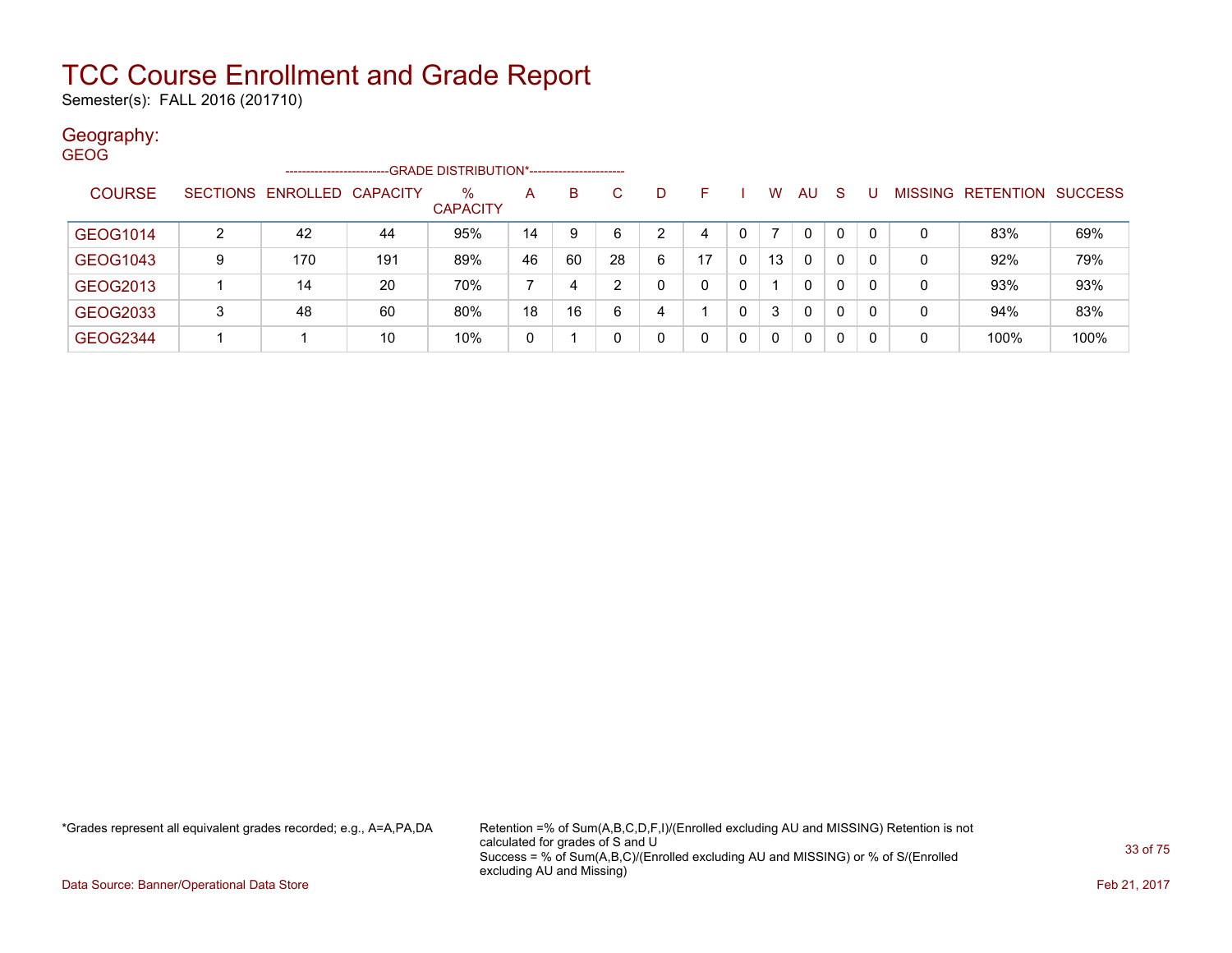Semester(s): FALL 2016 (201710)

### Geology:

**GEOL** 

| ------------------------GRADE DISTRIBUTION*----------------------- |                 |  |                            |    |                         |    |    |                |   |  |               |     |          |     |   |                           |     |
|--------------------------------------------------------------------|-----------------|--|----------------------------|----|-------------------------|----|----|----------------|---|--|---------------|-----|----------|-----|---|---------------------------|-----|
|                                                                    | <b>COURSE</b>   |  | SECTIONS ENROLLED CAPACITY |    | $\%$<br><b>CAPACITY</b> | A  | B. | $\mathbf{C}^-$ | D |  |               | W   | - AU     | - S |   | MISSING RETENTION SUCCESS |     |
|                                                                    | <b>GEOL1014</b> |  | 78                         | 84 | 93%                     | 30 | 18 |                |   |  | $\mathcal{P}$ | 14  | $\Omega$ |     |   | 82%                       | 71% |
|                                                                    | <b>GEOL1113</b> |  | 38                         | 44 | 86%                     |    |    |                |   |  |               | -11 |          |     | 0 | 71%                       | 63% |

\*Grades represent all equivalent grades recorded; e.g., A=A,PA,DA Retention =% of Sum(A,B,C,D,F,I)/(Enrolled excluding AU and MISSING) Retention is not calculated for grades of S and U Success = % of Sum(A,B,C)/(Enrolled excluding AU and MISSING) or % of S/(Enrolled excluding AU and Missing)

Data Source: Banner/Operational Data Store Feb 21, 2017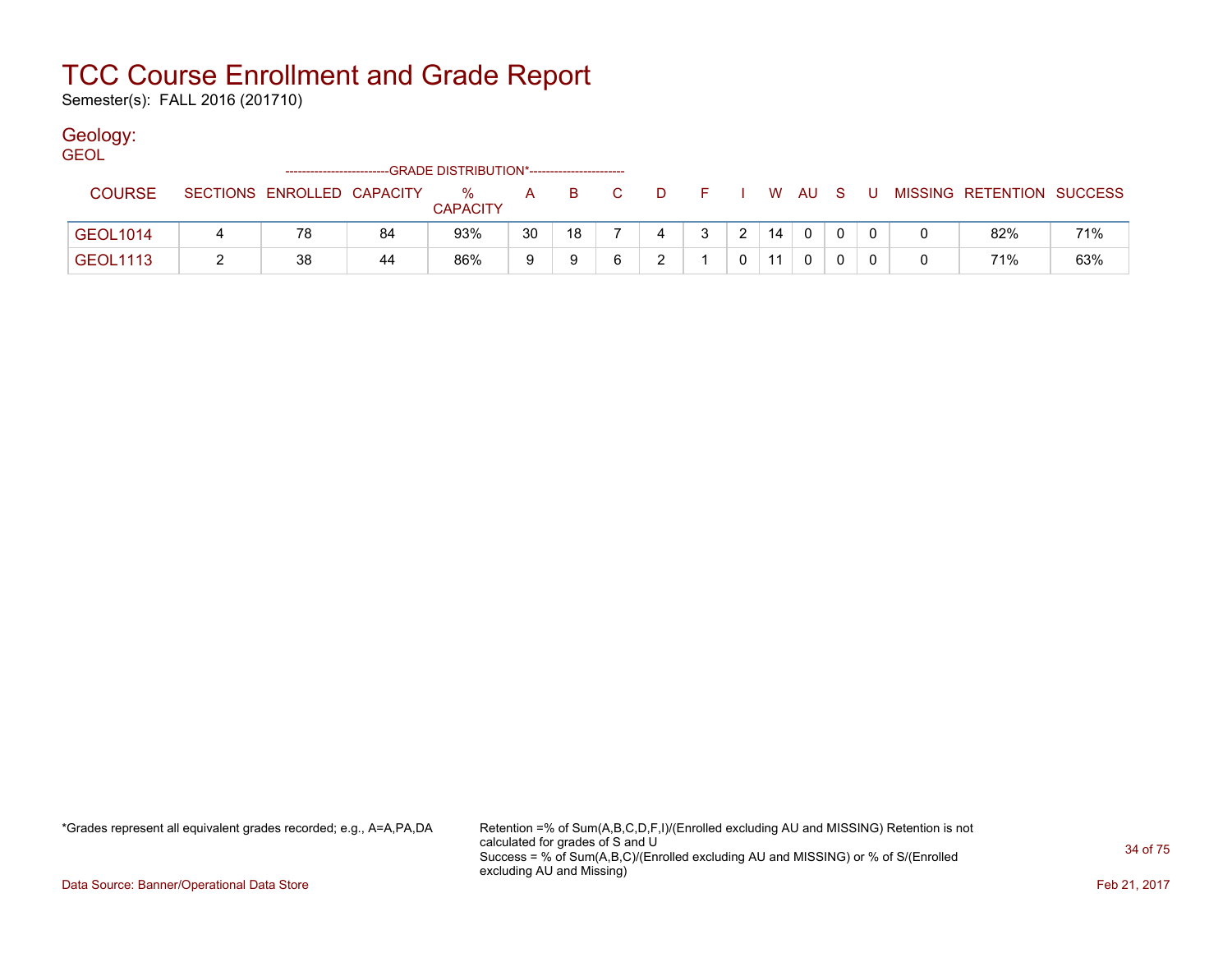Semester(s): FALL 2016 (201710)

### Geographic Information Systems:

**GIS** 

| --GRADE DISTRIBUTION*-----------------------<br>-------------------------- |  |                            |    |                      |   |  |  |  |  |  |              |              |  |                           |      |
|----------------------------------------------------------------------------|--|----------------------------|----|----------------------|---|--|--|--|--|--|--------------|--------------|--|---------------------------|------|
| <b>COURSE</b>                                                              |  | SECTIONS ENROLLED CAPACITY |    | %<br><b>CAPACITY</b> | A |  |  |  |  |  | W            | AU           |  | MISSING RETENTION SUCCESS |      |
|                                                                            |  |                            |    |                      |   |  |  |  |  |  |              |              |  |                           |      |
| GIS2344                                                                    |  |                            |    | 100%                 |   |  |  |  |  |  | $\mathbf{3}$ | $\mathbf{0}$ |  | 73%                       | 64%  |
| GIS2393                                                                    |  |                            | 10 | 60%                  |   |  |  |  |  |  | $\Omega$     | 0            |  | 100%                      | 100% |

\*Grades represent all equivalent grades recorded; e.g., A=A,PA,DA Retention =% of Sum(A,B,C,D,F,I)/(Enrolled excluding AU and MISSING) Retention is not calculated for grades of S and U Success = % of Sum(A,B,C)/(Enrolled excluding AU and MISSING) or % of S/(Enrolled excluding AU and Missing)

Data Source: Banner/Operational Data Store Feb 21, 2017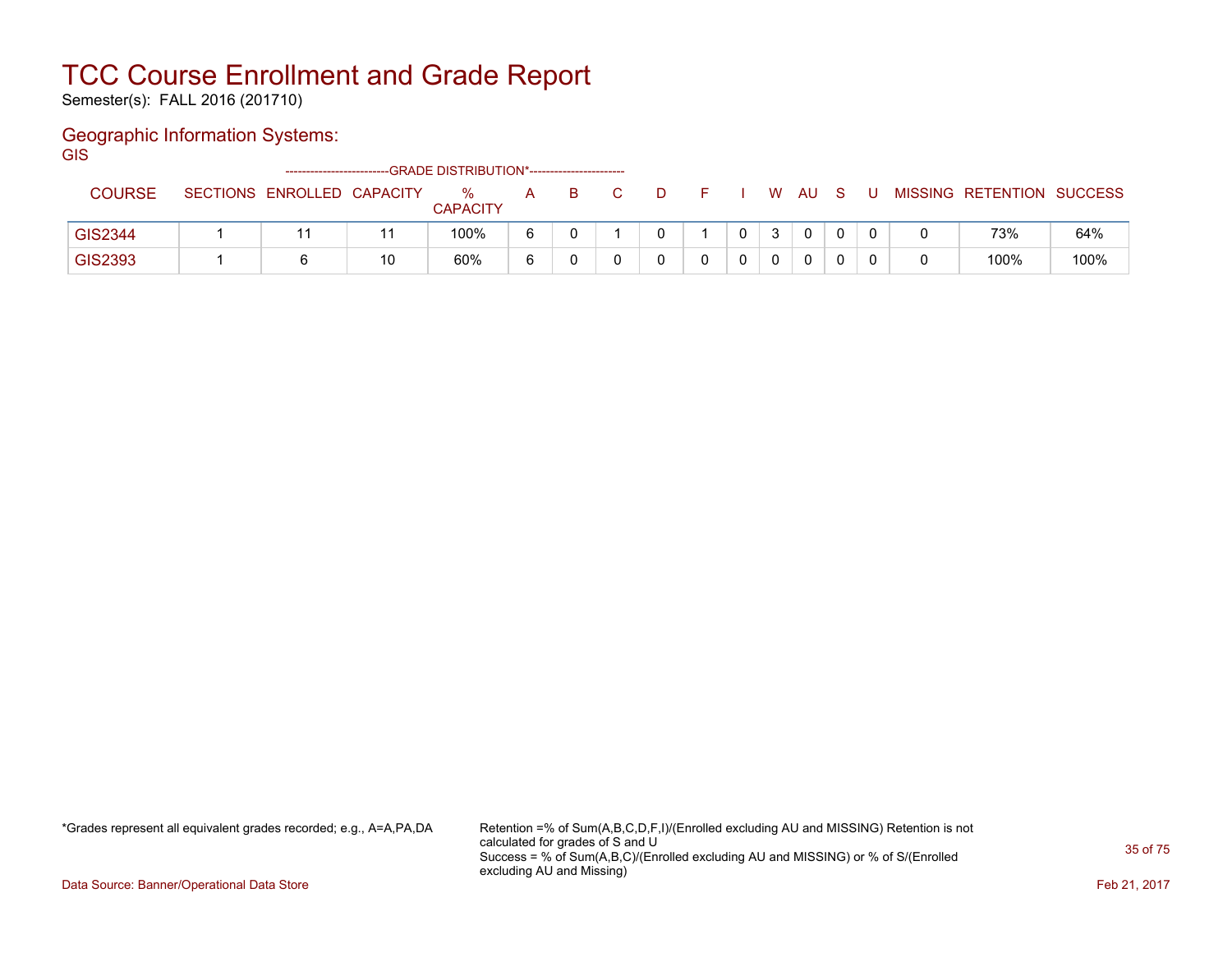Semester(s): FALL 2016 (201710)

### German:

| <b>GRMN</b>     |  |  |    |                 |  |  |  |   |   |  |  |               |  |  |  |                                                                             |     |
|-----------------|--|--|----|-----------------|--|--|--|---|---|--|--|---------------|--|--|--|-----------------------------------------------------------------------------|-----|
|                 |  |  |    |                 |  |  |  |   |   |  |  |               |  |  |  |                                                                             |     |
| <b>COURSE</b>   |  |  |    | <b>CAPACITY</b> |  |  |  |   |   |  |  |               |  |  |  | SECTIONS ENROLLED CAPACITY % A B C D F I W AU S U MISSING RETENTION SUCCESS |     |
| <b>GRMN1103</b> |  |  | 20 | 65%             |  |  |  | 0 | 2 |  |  | $\mathcal{D}$ |  |  |  | 91%                                                                         | 64% |

\*Grades represent all equivalent grades recorded; e.g., A=A,PA,DA Retention =% of Sum(A,B,C,D,F,I)/(Enrolled excluding AU and MISSING) Retention is not calculated for grades of S and U Success = % of Sum(A,B,C)/(Enrolled excluding AU and MISSING) or % of S/(Enrolled excluding AU and Missing)

Data Source: Banner/Operational Data Store Feb 21, 2017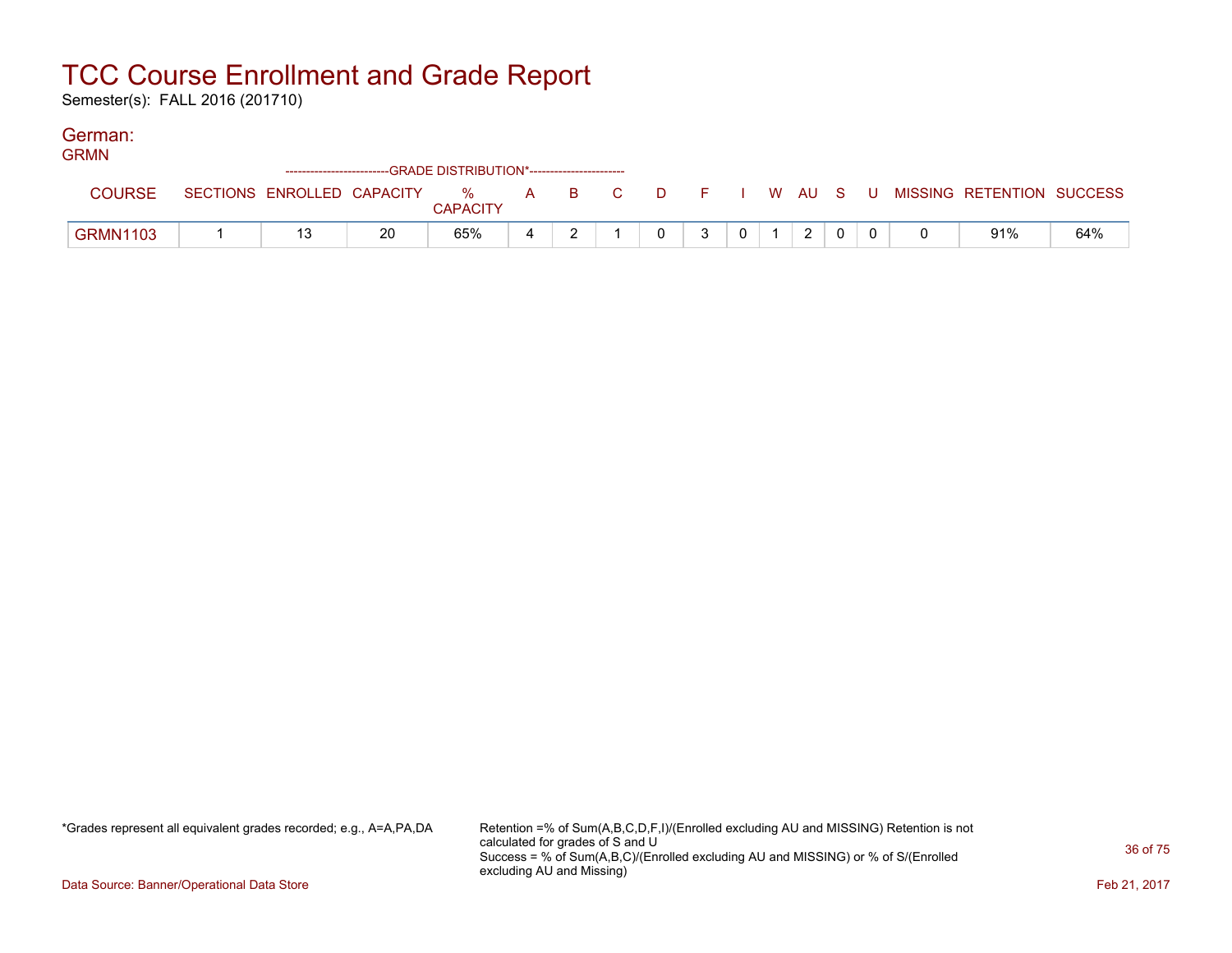Semester(s): FALL 2016 (201710)

### History:

| <b>HIST</b>     |    |                          |                 |                                            |     |                |              |     |     |              |     |              |          |              |                |                  |                |
|-----------------|----|--------------------------|-----------------|--------------------------------------------|-----|----------------|--------------|-----|-----|--------------|-----|--------------|----------|--------------|----------------|------------------|----------------|
|                 |    | ------------------------ |                 | -GRADE DISTRIBUTION*---------------------- |     |                |              |     |     |              |     |              |          |              |                |                  |                |
| <b>COURSE</b>   |    | SECTIONS ENROLLED        | <b>CAPACITY</b> | $\%$                                       | A   | B              | $\mathbf{C}$ | D   | F.  |              | w   | AU           | S        |              | <b>MISSING</b> | <b>RETENTION</b> | <b>SUCCESS</b> |
|                 |    |                          |                 | <b>CAPACITY</b>                            |     |                |              |     |     |              |     |              |          |              |                |                  |                |
| <b>HIST1053</b> | 6  | 116                      | 150             | 77%                                        | 30  | 26             | 16           |     | 14  | $\mathbf{0}$ | 20  | 3            | $\Omega$ | $\mathbf{0}$ | 0              | 82%              | 64%            |
| <b>HIST1063</b> | 4  | 72                       | 90              | 80%                                        | 19  | 16             |              |     | 15  | $\mathbf{0}$ | 13  | 1            | 0        | $\Omega$     | 0              | 82%              | 51%            |
| <b>HIST1073</b> | 5  | 98                       | 125             | 78%                                        | 28  | 28             | 20           | 8   | 3   | 0            | 11  | $\mathbf{0}$ | 0        | $\Omega$     | 0              | 89%              | 78%            |
| <b>HIST1483</b> | 40 | 916                      | 1,013           | 90%                                        | 235 | 226            | 134          | 45  | 115 | 2            | 158 |              | 0        | $\Omega$     | 0              | 83%              | 65%            |
| <b>HIST1493</b> | 76 | 1,670                    | 1,869           | 89%                                        | 487 | 410            | 262          | 111 | 150 | 3            | 245 | 2            | 0        | $\Omega$     | 0              | 85%              | 69%            |
| <b>HIST2333</b> |    | 19                       | 20              | 95%                                        | 16  | $\overline{2}$ | 0            | 0   |     |              |     | $\Omega$     | 0        | 0            | 0              | 100%             | 95%            |
| <b>HIST2523</b> | 3  | 50                       | 70              | 71%                                        | 8   | 12             | 2            |     | 12  | $\mathbf{0}$ | 15  | $\Omega$     | 0        | $\Omega$     | 0              | 70%              | 44%            |

\*Grades represent all equivalent grades recorded; e.g., A=A,PA,DA Retention =% of Sum(A,B,C,D,F,I)/(Enrolled excluding AU and MISSING) Retention is not calculated for grades of S and U Success = % of Sum(A,B,C)/(Enrolled excluding AU and MISSING) or % of S/(Enrolled excluding AU and Missing)

Data Source: Banner/Operational Data Store Feb 21, 2017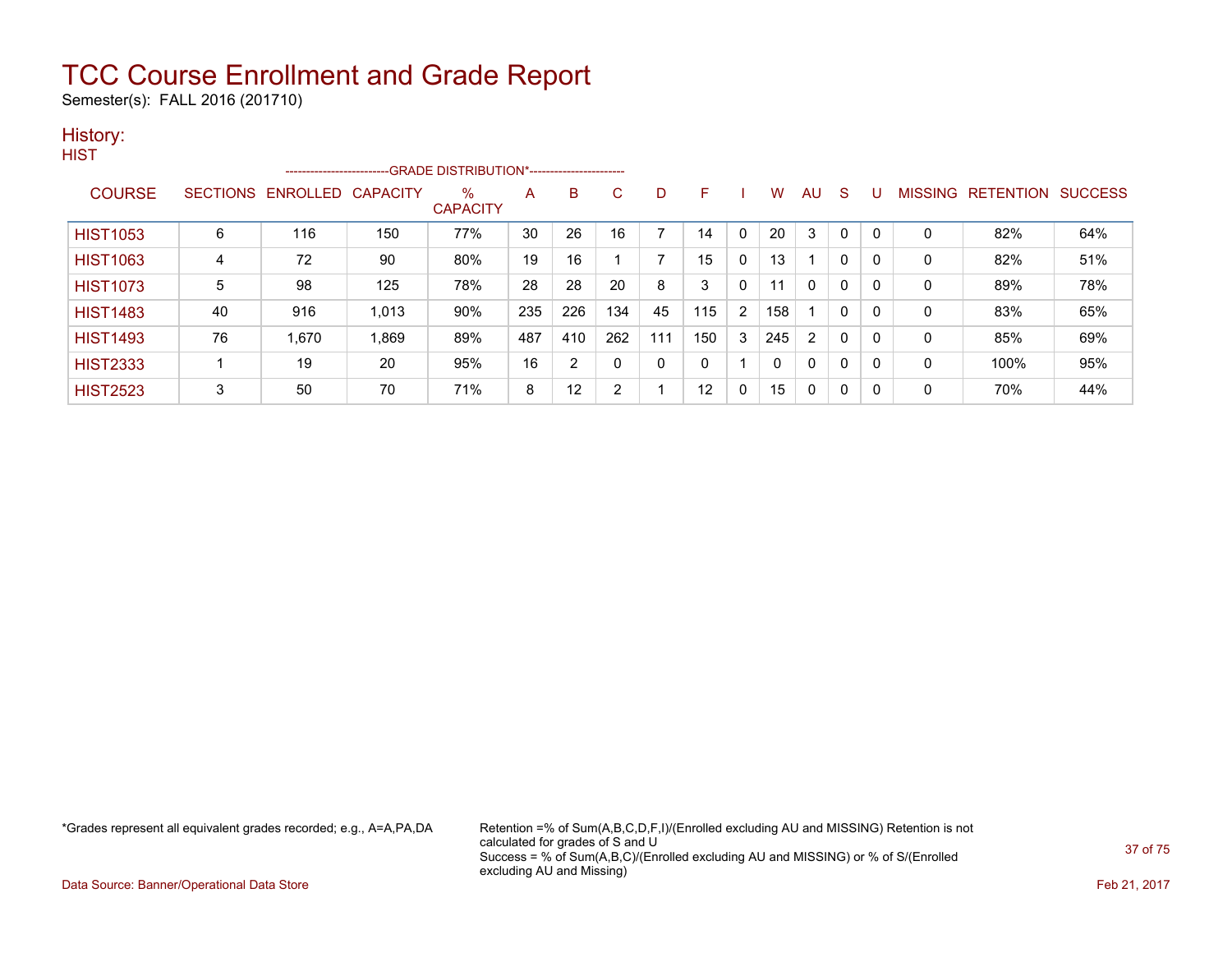Semester(s): FALL 2016 (201710)

### Health Information Technology:

| <b>HITC</b>     |                            |    |                                                                    |   |   |    |   |              |          |              |              |     |              |   |                   |                |
|-----------------|----------------------------|----|--------------------------------------------------------------------|---|---|----|---|--------------|----------|--------------|--------------|-----|--------------|---|-------------------|----------------|
|                 |                            |    | ------------------------GRADE DISTRIBUTION*----------------------- |   |   |    |   |              |          |              |              |     |              |   |                   |                |
| <b>COURSE</b>   | SECTIONS ENROLLED CAPACITY |    | $\%$<br><b>CAPACITY</b>                                            | A | B | C. | D | F.           |          | W            | AU           | - S | U            |   | MISSING RETENTION | <b>SUCCESS</b> |
| <b>HITC1113</b> | 15                         | 18 | 83%                                                                | 3 | 2 | 8  | 0 | 0            | 0        | 2            | $\mathbf{0}$ | 0   | $\mathbf{0}$ | 0 | 87%               | 87%            |
| <b>HITC1131</b> | 16                         | 18 | 89%                                                                | 5 | 6 | 4  |   | 0            | 0        | $\mathbf{0}$ | 0            | 0   | $\mathbf{0}$ | 0 | 100%              | 94%            |
| <b>HITC1242</b> | 15                         | 18 | 83%                                                                | 3 | 6 | 4  | 0 | $\mathbf{0}$ | $\Omega$ | 2            | $\mathbf{0}$ | 0   | 0            | 0 | 87%               | 87%            |
| <b>HITC1363</b> | 16                         | 18 | 89%                                                                | 3 | 4 | 6  | 2 | $\mathbf{0}$ | 0        | 0            |              | 0   | 0            | 0 | 100%              | 87%            |
| <b>HITC2113</b> | 14                         | 20 | 70%                                                                | ⇁ | 6 |    | 0 | 0            | 0        | $\mathbf{0}$ | 0            | 0   | 0            | 0 | 100%              | 100%           |
| <b>HITC2153</b> | 15                         | 20 | 75%                                                                | 5 | 4 | 5  | 0 | 0            | 0        | -1           | $\mathbf{0}$ | 0   | $\mathbf{0}$ | 0 | 93%               | 93%            |
|                 |                            |    |                                                                    |   |   |    |   |              |          |              |              |     |              |   |                   |                |

HITC2213 | 1 | 13 | 18 | 72% | 3 | 8 | 2 | 0 | 0 | 0 | 0 | 0 | 0 | 0 | 100% | 100% HITC2993 | 1 | 10 | 18 | 56% | 9 | 0 | 0 | 0 | 0 | 1 | 0 | 0 | 0 | 0 | 90% | 90%

\*Grades represent all equivalent grades recorded; e.g., A=A,PA,DA Retention =% of Sum(A,B,C,D,F,I)/(Enrolled excluding AU and MISSING) Retention is not calculated for grades of S and U Success = % of Sum(A,B,C)/(Enrolled excluding AU and MISSING) or % of S/(Enrolled excluding AU and Missing)

Data Source: Banner/Operational Data Store **Feb 21, 2017 Contract Store Feb 21, 2017**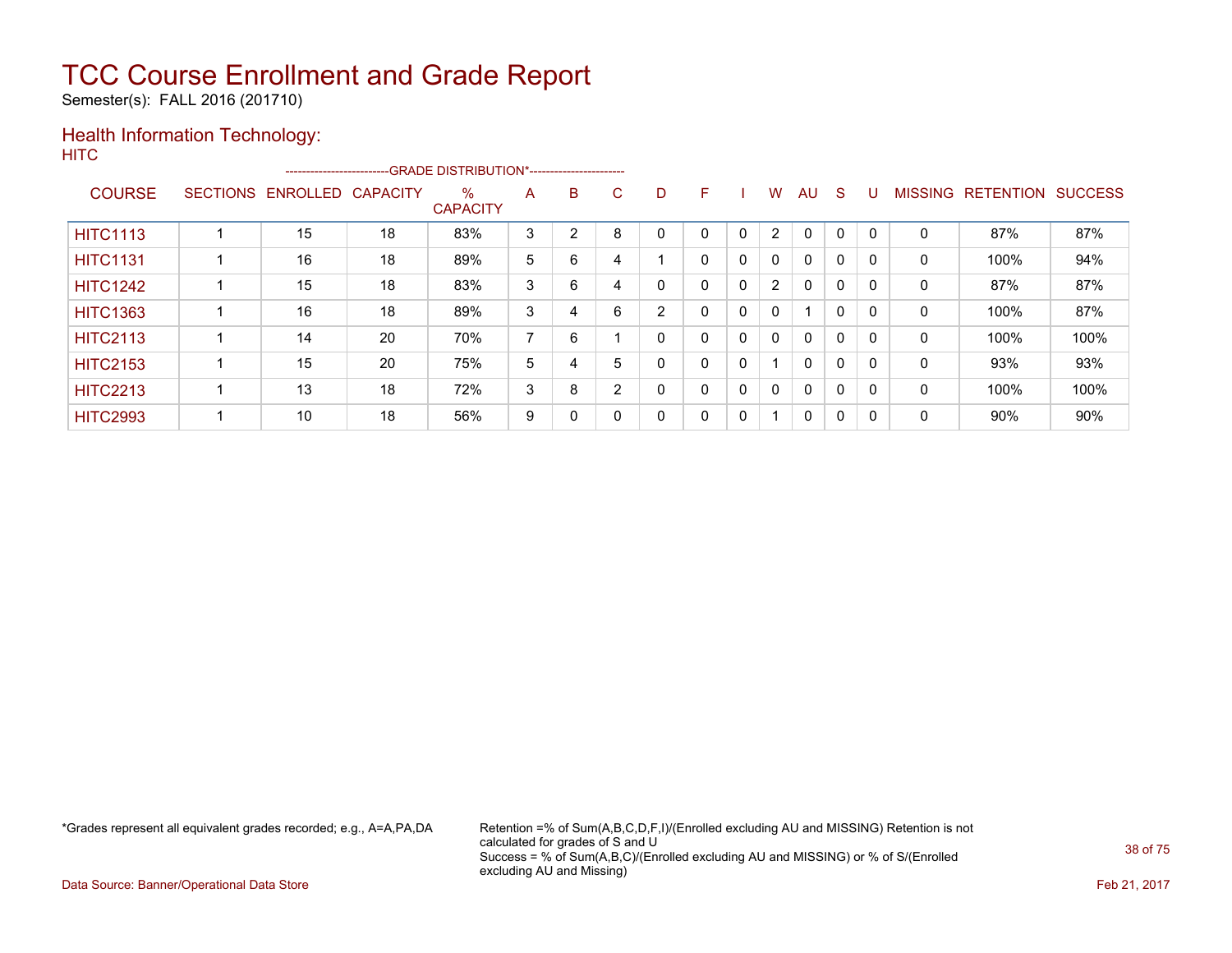Semester(s): FALL 2016 (201710)

### Horticulture Technology:

| M.<br>۰. |  |
|----------|--|
|----------|--|

|                 |                   |                 | --------------------------GRADE DISTRIBUTION*----------------------- |                          |                |    |    |   |              |          |              |              |   |              |                   |                |
|-----------------|-------------------|-----------------|----------------------------------------------------------------------|--------------------------|----------------|----|----|---|--------------|----------|--------------|--------------|---|--------------|-------------------|----------------|
| <b>COURSE</b>   | SECTIONS ENROLLED | <b>CAPACITY</b> | $\%$<br><b>CAPACITY</b>                                              | A                        | B              | C. | D. | F |              | w        | AU           | S            | U |              | MISSING RETENTION | <b>SUCCESS</b> |
| <b>HORT1303</b> | 12                | 20              | 60%                                                                  | 11                       |                |    |    |   | 0            |          | $\Omega$     | 0            |   | 0            | 100%              | 92%            |
| <b>HORT2224</b> | 6                 | 20              | 30%                                                                  | 2                        | 2              |    |    | 0 | 0            |          | 0            | 0            | 0 | $\mathbf{0}$ | 83%               | 83%            |
| <b>HORT2251</b> |                   |                 | 100%                                                                 |                          | 0              |    |    | 0 | 0            | 0        | $\mathbf{0}$ | 0            | 0 | 0            | 100%              | 100%           |
| <b>HORT2413</b> | 9                 | 20              | 45%                                                                  | $\overline{\phantom{a}}$ |                |    |    |   | $\Omega$     | 0        | 0            | $\mathbf{0}$ |   | 0            | 100%              | 89%            |
| <b>HORT2433</b> | 6                 | 15              | 40%                                                                  | 4                        | 2              |    |    | 0 | $\mathbf{0}$ | 0        | $\mathbf{0}$ | 0            | 0 | $\mathbf{0}$ | 100%              | 100%           |
| <b>HORT2613</b> | 6                 | 20              | 30%                                                                  | 5                        |                |    |    | 0 | 0            | $\Omega$ | $\mathbf{0}$ | 0            | 0 | 0            | 100%              | 100%           |
| <b>HORT2623</b> | 9                 | 15              | 60%                                                                  | $\overline{ }$           | $\overline{2}$ |    | 0  | 0 | 0            | 0        | $\mathbf 0$  | 0            |   | $\mathbf{0}$ | 100%              | 100%           |
| <b>HORT2992</b> | 5                 | 20              | 25%                                                                  | $\overline{2}$           |                |    |    | 0 | 0            |          | 0            | 0            | 0 | $\mathbf{0}$ | 80%               | 60%            |

\*Grades represent all equivalent grades recorded; e.g., A=A,PA,DA Retention =% of Sum(A,B,C,D,F,I)/(Enrolled excluding AU and MISSING) Retention is not calculated for grades of S and U Success = % of Sum(A,B,C)/(Enrolled excluding AU and MISSING) or % of S/(Enrolled excluding AU and Missing)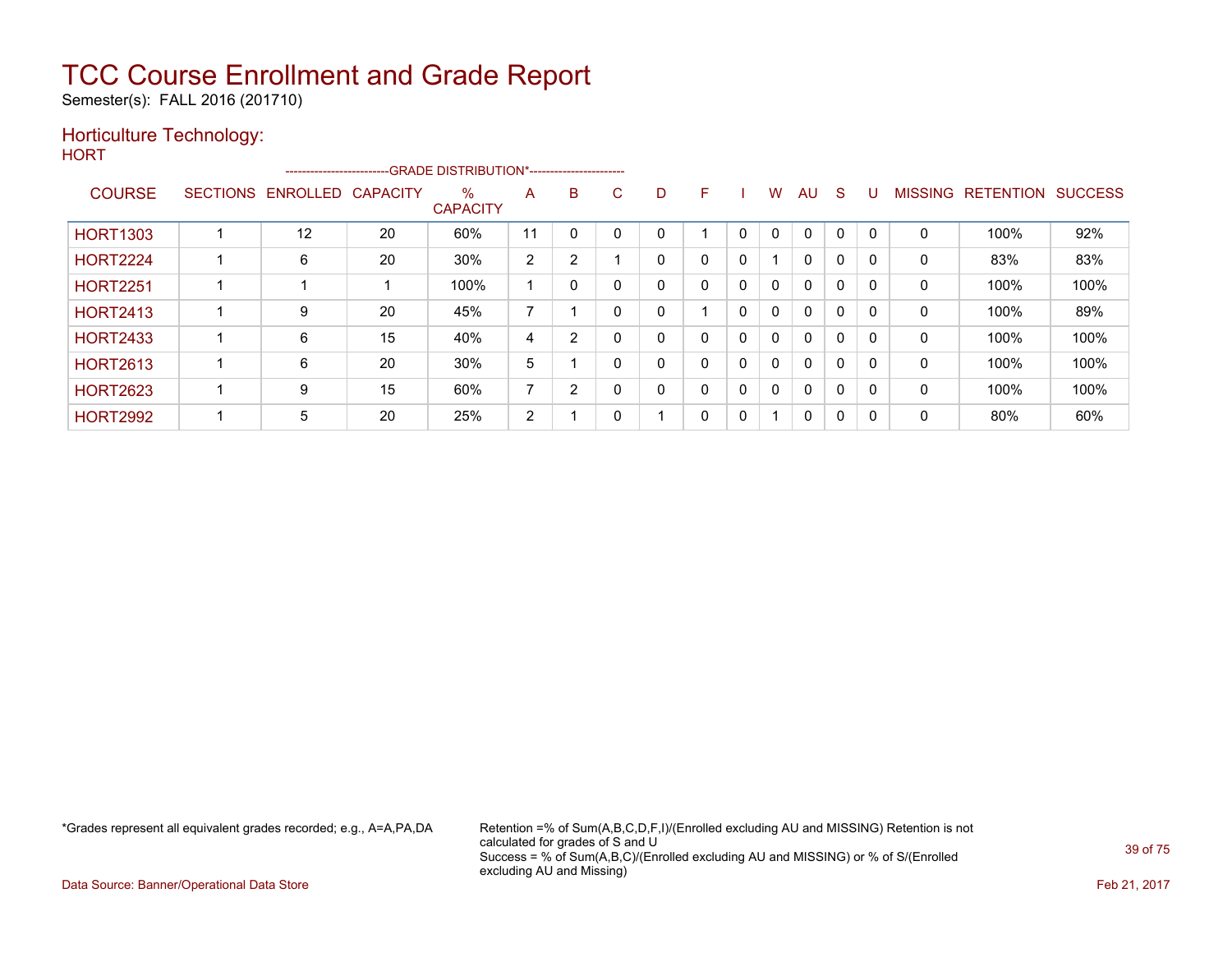Semester(s): FALL 2016 (201710)

### Human Resources:

**HRES** -------------------------GRADE DISTRIBUTION\*----------------------- COURSE SECTIONS ENROLLED CAPACITY % **CAPACITY** A B C D F I W AU S U MISSING RETENTION SUCCESS HRES1313 | 2 | 24 | 40 | 60% | 6 | 4 | 4 | 1 | 6 | 0 | 3 | 0 | 0 | 0 | 0 | 88% | 58% HRES1333 1 13 38 34% 9 1 1 0 0 1 1 0 0 0 0 92% 85% HRES2313 | 1 | 11 | 20 | 55% | 5 | 4 | 0 | 0 | 0 | 0 | 2 | 0 | 0 | 0 | 0 | 82% | 82% HRES2343 1 6 20 30% 2 0 2 0 0 1 1 0 0 0 0 83% 67%

\*Grades represent all equivalent grades recorded; e.g., A=A,PA,DA Retention =% of Sum(A,B,C,D,F,I)/(Enrolled excluding AU and MISSING) Retention is not calculated for grades of S and U Success = % of Sum(A,B,C)/(Enrolled excluding AU and MISSING) or % of S/(Enrolled excluding AU and Missing)

Data Source: Banner/Operational Data Store **Feb 21, 2017 Contract Store Feb 21, 2017**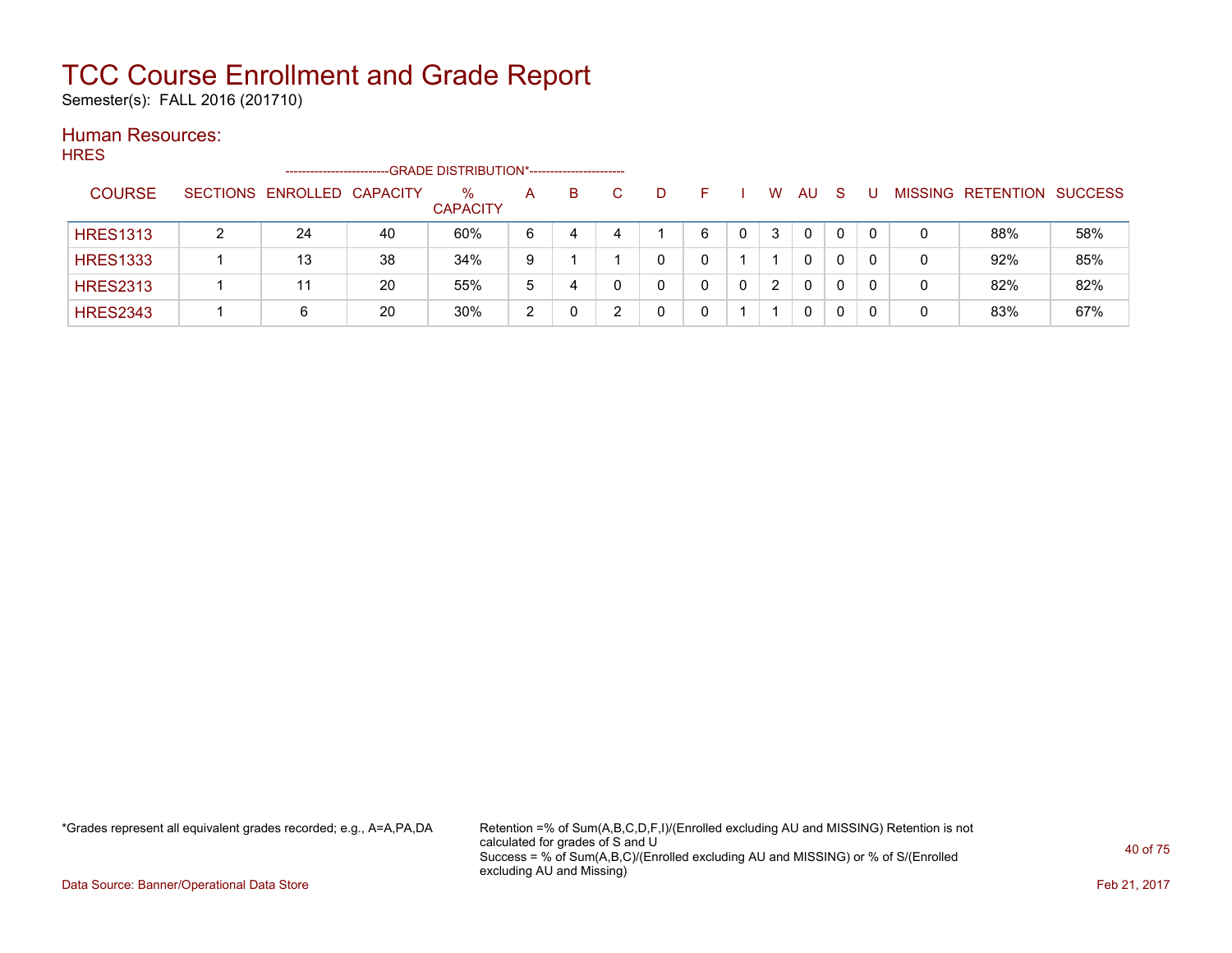Semester(s): FALL 2016 (201710)

### Human Services:

| <b>HSVC</b>     |                 | ----------------------- |                 | -- GRADE DISTRIBUTION*------------------------ |              |                |   |   |                |   |                |              |              |              |                |                  |                |
|-----------------|-----------------|-------------------------|-----------------|------------------------------------------------|--------------|----------------|---|---|----------------|---|----------------|--------------|--------------|--------------|----------------|------------------|----------------|
| <b>COURSE</b>   | <b>SECTIONS</b> | ENROLLED                | <b>CAPACITY</b> | $\%$<br><b>CAPACITY</b>                        | A            | B              | C | D | F              |   | W              | <b>AU</b>    | S            | U            | <b>MISSING</b> | <b>RETENTION</b> | <b>SUCCESS</b> |
| <b>HSVC1113</b> | 4               | 72                      | 115             | 63%                                            | 43           | 10             | 4 |   | $\overline{2}$ |   | 11             | 0            | $\mathbf{0}$ | $\mathbf{0}$ | 0              | 85%              | 79%            |
| <b>HSVC1213</b> | $\overline{2}$  | 48                      | 60              | 80%                                            | 41           | $\overline{2}$ |   | 0 | $\mathbf{0}$   | 0 | 4              | 0            | 0            | $\mathbf{0}$ | 0              | 92%              | 92%            |
| <b>HSVC1313</b> | $\overline{2}$  | 28                      | 60              | 47%                                            | 18           | 5              | 0 | 0 | 3              | 0 | $\overline{2}$ | 0            | 0            | 0            | 0              | 93%              | 82%            |
| <b>HSVC1413</b> |                 | 16                      | 20              | 80%                                            |              | $\overline{2}$ | 4 |   | $\mathbf{0}$   | 0 | 8              | $\mathbf{0}$ | $\mathbf{0}$ | 0            | $\mathbf{0}$   | 50%              | 44%            |
| <b>HSVC1443</b> |                 |                         | 10              | 10%                                            | $\mathbf{0}$ | 0              | 0 | 0 | 0              |   | 0              | $\mathbf{0}$ | 0            | $\Omega$     | 0              | 100%             | $0\%$          |
| <b>HSVC1453</b> |                 |                         | $\overline{2}$  | 50%                                            |              | 0              | 0 | 0 | $\mathbf{0}$   | 0 | 0              | $\mathbf{0}$ | $\mathbf{0}$ | $\Omega$     | $\Omega$       | 100%             | 100%           |
| <b>HSVC2023</b> | $\overline{2}$  | 49                      | 60              | 82%                                            | 19           | 16             | 6 | 0 | 0              | 0 | 8              | 0            | $\mathbf{0}$ | 0            | 0              | 84%              | 84%            |
| <b>HSVC2053</b> | $\overline{2}$  | 32                      | 50              | 64%                                            | 30           | $\overline{2}$ | 0 | 0 | $\mathbf{0}$   | 0 | 0              | $\mathbf{0}$ | $\Omega$     | $\Omega$     | $\Omega$       | 100%             | 100%           |
| <b>HSVC2103</b> |                 | 2                       | 10              | 20%                                            | 2            | 0              | 0 | 0 | 0              | 0 | 0              | 0            | $\mathbf{0}$ | $\Omega$     | 0              | 100%             | 100%           |
| <b>HSVC2113</b> |                 | 7                       | 10              | 70%                                            | 4            | 0              | 0 | 0 | $\mathbf{0}$   | 3 | 0              | $\mathbf{0}$ | 0            | $\Omega$     | $\Omega$       | 100%             | 57%            |
| <b>HSVC2153</b> |                 | 6                       | 6               | 100%                                           | 6            | 0              | 0 | 0 | 0              | 0 | 0              | 0            | $\Omega$     | $\Omega$     | 0              | 100%             | 100%           |
| <b>HSVC2163</b> |                 |                         | 3               | 33%                                            |              | 0              | 0 | 0 | 0              | 0 | 0              | 0            | 0            | 0            | 0              | 100%             | 100%           |

\*Grades represent all equivalent grades recorded; e.g., A=A,PA,DA Retention =% of Sum(A,B,C,D,F,I)/(Enrolled excluding AU and MISSING) Retention is not calculated for grades of S and U Success = % of Sum(A,B,C)/(Enrolled excluding AU and MISSING) or % of S/(Enrolled excluding AU and Missing)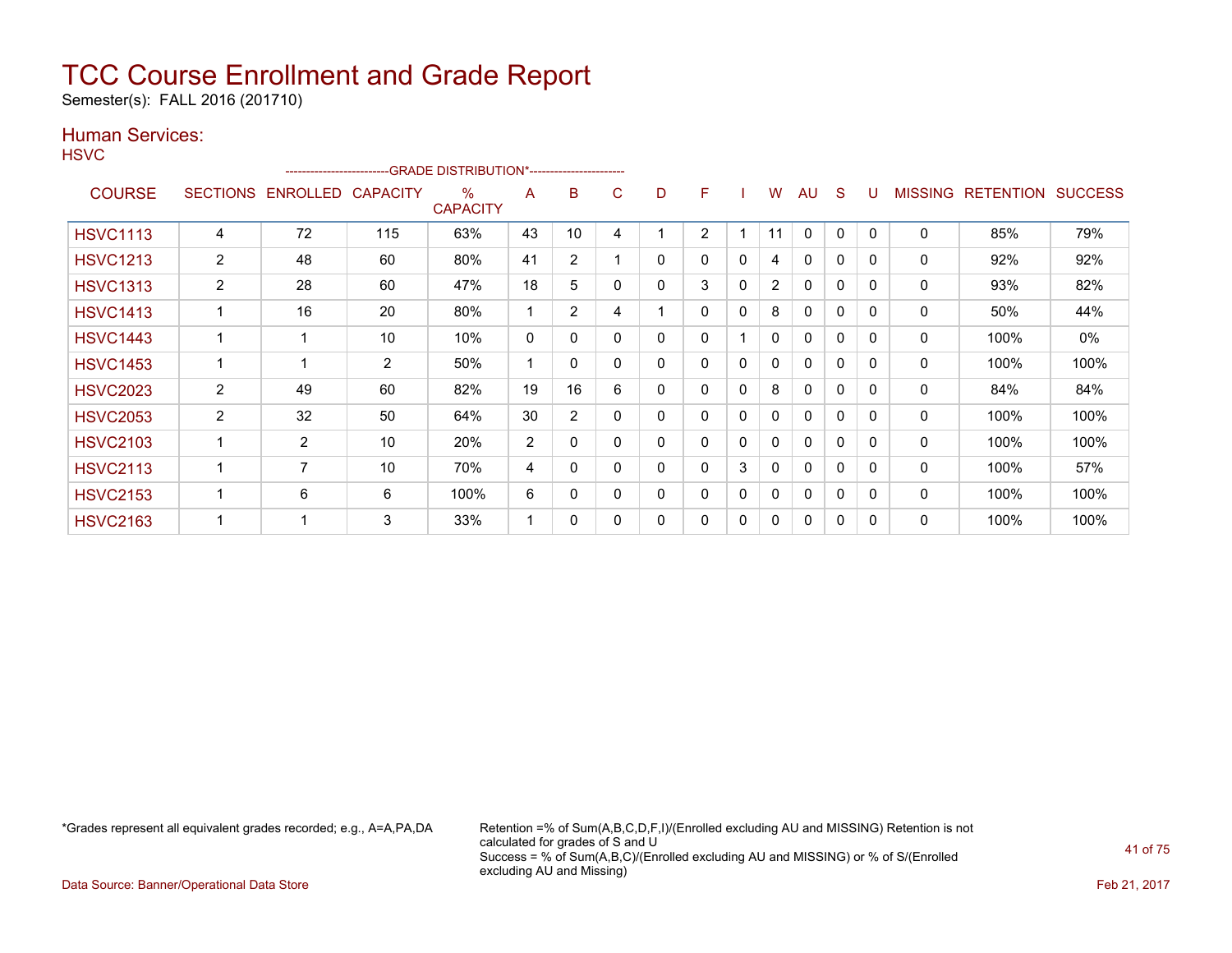Semester(s): FALL 2016 (201710)

#### Humanities: HUM<sub>N</sub>

| .               |                 | ------------------------ |                 | -GRADE DISTRIBUTION*----------------------- |     |                |     |                |    |              |     |              |   |          |                |                  |                |
|-----------------|-----------------|--------------------------|-----------------|---------------------------------------------|-----|----------------|-----|----------------|----|--------------|-----|--------------|---|----------|----------------|------------------|----------------|
| <b>COURSE</b>   | <b>SECTIONS</b> | ENROLLED                 | <b>CAPACITY</b> | %<br><b>CAPACITY</b>                        | A   | B              | C   | D              | F  |              | w   | AU           | S |          | <b>MISSING</b> | <b>RETENTION</b> | <b>SUCCESS</b> |
| <b>HUMN2113</b> | 43              | 987                      | 1,050           | 94%                                         | 428 | 199            | 120 | 36             | 89 |              | 114 | $\Omega$     | 0 |          | $\mathbf 0$    | 88%              | 76%            |
| <b>HUMN2223</b> | 17              | 355                      | 419             | 85%                                         | 173 | 67             | 42  | 19             | 23 | 0            | 31  | $\mathbf{0}$ | 0 | $\Omega$ | $\Omega$       | 91%              | 79%            |
| <b>HUMN2323</b> | $\overline{2}$  | 48                       | 48              | 100%                                        | 32  | 10             | 4   | 0              |    | 0            | ົ   | $\mathbf{0}$ | 0 |          | 0              | 96%              | 96%            |
| <b>HUMN2443</b> | 4               | 84                       | 90              | 93%                                         | 45  | 13             | 5   | $\overline{2}$ | 14 | 0            | 5.  | 0            | 0 |          | 0              | 94%              | 75%            |
| <b>HUMN2553</b> |                 | 27                       | 30              | 90%                                         | 10  | $\overline{2}$ | 4   | 0              | 5  | 0            | 6   | $\mathbf{0}$ | 0 |          | 0              | 78%              | 59%            |
| <b>HUMN2613</b> |                 | 18                       | 20              | 90%                                         | 9   | $\overline{2}$ |     |                |    | $\mathbf{0}$ | 4   | $\mathbf{0}$ | 0 | $\Omega$ | $\Omega$       | 78%              | 67%            |
| <b>HUMN2663</b> | 5               | 96                       | 100             | 96%                                         | 46  | 20             | 8   | 2              | 11 | $\mathbf{0}$ | 9   | $\mathbf{0}$ | 0 | $\Omega$ | $\Omega$       | 91%              | 77%            |
| <b>HUMN2773</b> |                 | 28                       | 28              | 100%                                        | 12  | 9              | 3   |                | 3  | 0            |     | $\mathbf{0}$ | 0 |          | 0              | 100%             | 86%            |

\*Grades represent all equivalent grades recorded; e.g., A=A,PA,DA Retention =% of Sum(A,B,C,D,F,I)/(Enrolled excluding AU and MISSING) Retention is not calculated for grades of S and U Success = % of Sum(A,B,C)/(Enrolled excluding AU and MISSING) or % of S/(Enrolled excluding AU and Missing)

Data Source: Banner/Operational Data Store Feb 21, 2017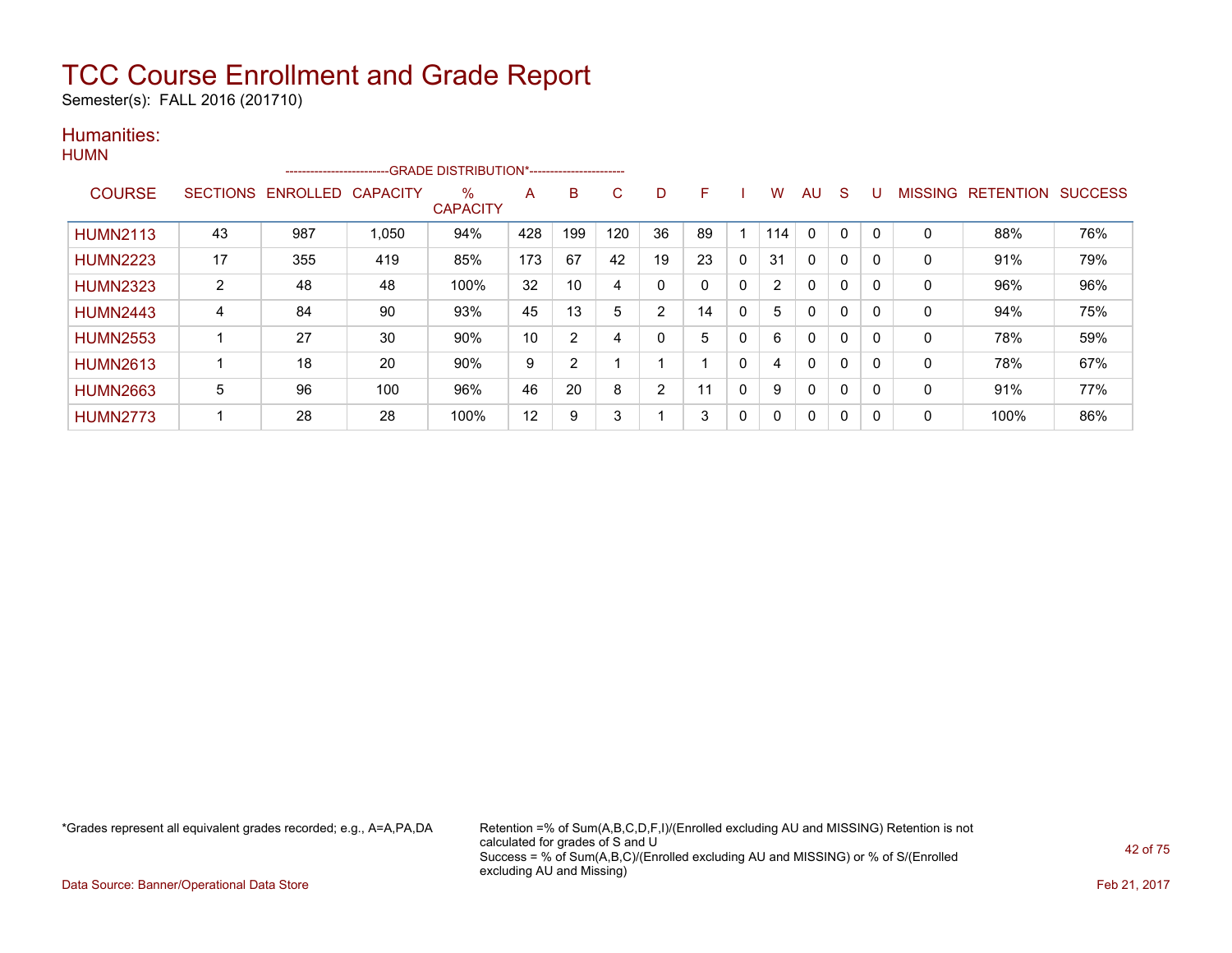Semester(s): FALL 2016 (201710)

### Interpreter Education:

INED

|                 |                 | ----------------------- |    | --GRADE DISTRIBUTION*----------------------- |   |   |   |   |              |   |   |          |              |              |                |           |                |
|-----------------|-----------------|-------------------------|----|----------------------------------------------|---|---|---|---|--------------|---|---|----------|--------------|--------------|----------------|-----------|----------------|
| <b>COURSE</b>   | <b>SECTIONS</b> | ENROLLED CAPACITY       |    | $\%$<br><b>CAPACITY</b>                      | A | B | С | D |              |   | W | AU.      | -S           |              | <b>MISSING</b> | RETENTION | <b>SUCCESS</b> |
| <b>INED1423</b> |                 | 16                      | 20 | 80%                                          | 4 | 4 |   |   | 3            |   | 3 | 0        | $\Omega$     | $\Omega$     | 0              | 81%       | 62%            |
| <b>INED2213</b> |                 | 14                      | 15 | 93%                                          | 2 |   |   | 0 |              | 0 | 2 | 0        | 0            | 0            | 0              | 86%       | 86%            |
| <b>INED2393</b> |                 | 13                      | 15 | 87%                                          | 5 | 5 |   | 0 |              | 0 | 2 | $\Omega$ | $\mathbf{0}$ | $\mathbf{0}$ | 0              | 85%       | 85%            |
| <b>INED2613</b> |                 | 5                       | 15 | 33%                                          | 2 |   |   | 0 | <sup>n</sup> |   | 0 | 0        | 0            | 0            | 0              | 100%      | 100%           |
| <b>INED2643</b> |                 | 5                       | 15 | 33%                                          | 3 |   |   |   |              | 0 | 0 | 0        |              | $\mathbf{0}$ | 0              | 100%      | 80%            |

\*Grades represent all equivalent grades recorded; e.g., A=A,PA,DA Retention =% of Sum(A,B,C,D,F,I)/(Enrolled excluding AU and MISSING) Retention is not calculated for grades of S and U Success = % of Sum(A,B,C)/(Enrolled excluding AU and MISSING) or % of S/(Enrolled excluding AU and Missing)

Data Source: Banner/Operational Data Store Feb 21, 2017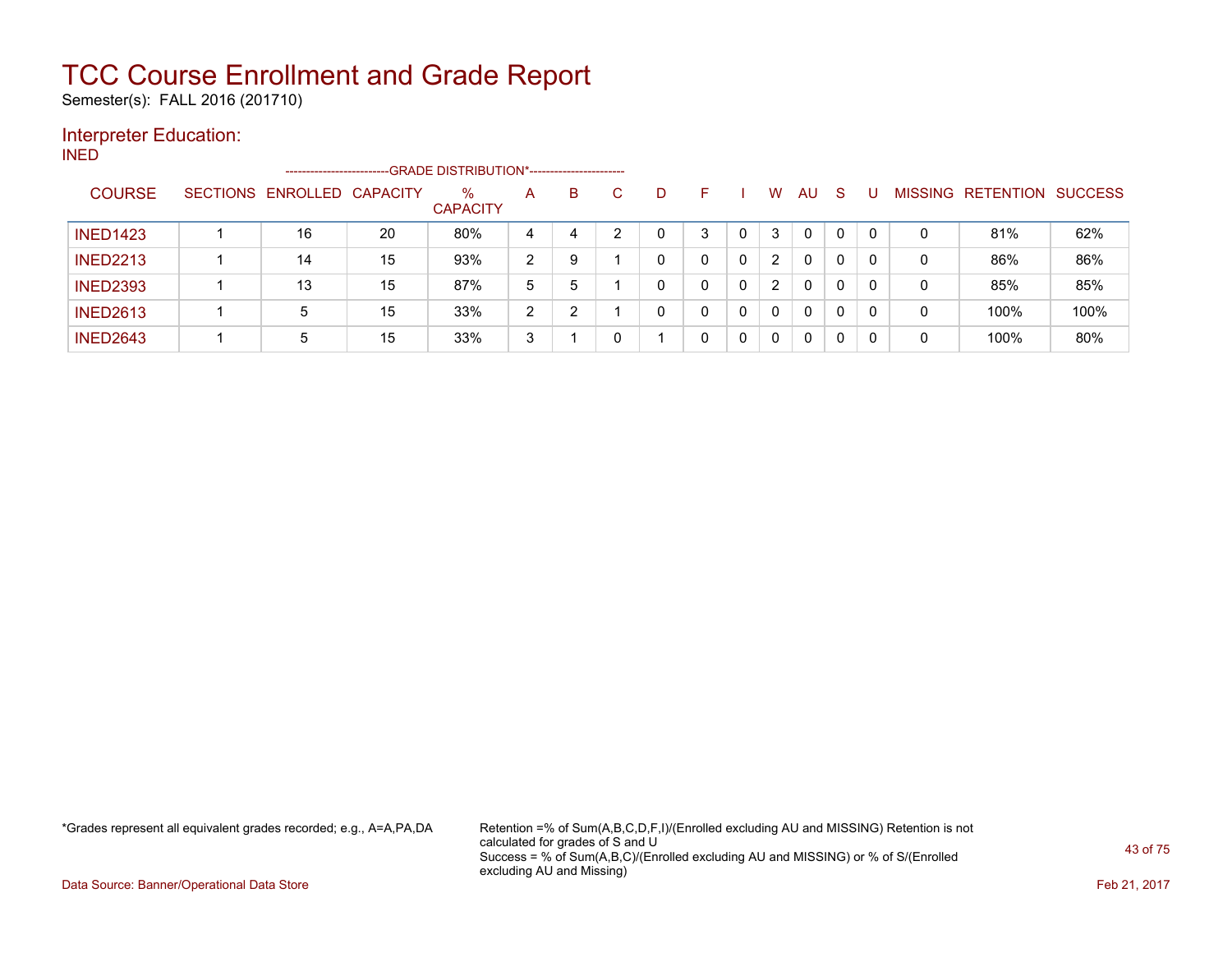Semester(s): FALL 2016 (201710)

#### Interior Design: INTD

|                 |                |                   | ------------------------GRADE DISTRIBUTION*----------------------- |                         |    |             |                |                |          |              |                |              |              |             |                |                          |      |
|-----------------|----------------|-------------------|--------------------------------------------------------------------|-------------------------|----|-------------|----------------|----------------|----------|--------------|----------------|--------------|--------------|-------------|----------------|--------------------------|------|
| <b>COURSE</b>   |                | SECTIONS ENROLLED | <b>CAPACITY</b>                                                    | $\%$<br><b>CAPACITY</b> | A  | B           | C              | D              | F.       |              | W              | AU           | S            | U           | <b>MISSING</b> | <b>RETENTION SUCCESS</b> |      |
| <b>INTD1303</b> | 2              | 4                 | 40                                                                 | 10%                     | 4  | $\mathbf 0$ | $\mathbf{0}$   | $\Omega$       | $\Omega$ | $\mathbf{0}$ | $\Omega$       | $\mathbf{0}$ | $\mathbf{0}$ | 0           | $\mathbf{0}$   | 100%                     | 100% |
| <b>INTD1313</b> | $\overline{2}$ | 19                | 20                                                                 | 95%                     | 12 | 4           | $\mathbf{0}$   | $\overline{2}$ | $\Omega$ | $\mathbf{0}$ |                | $\mathbf{0}$ | $\mathbf{0}$ | 0           | $\mathbf{0}$   | 95%                      | 84%  |
| <b>INTD1433</b> | $\overline{2}$ | 32                | 40                                                                 | 80%                     | 18 | 8           |                |                |          | $\Omega$     | 3              | $\mathbf{0}$ | $\mathbf{0}$ | $\mathbf 0$ | 0              | 91%                      | 84%  |
| <b>INTD1473</b> | $\overline{2}$ | 20                | 21                                                                 | 95%                     | 14 | 4           | $\mathbf{0}$   | 0              |          | 0            | 2              | 0            | $\mathbf{0}$ | 0           | 0              | 90%                      | 90%  |
| <b>INTD1513</b> |                | 15                | 16                                                                 | 94%                     | 6  | 6           | 0              |                | $\Omega$ | $\mathbf{0}$ | 2              | 0            | $\mathbf{0}$ | 0           | $\mathbf{0}$   | 87%                      | 80%  |
| <b>INTD1523</b> |                | 15                | 16                                                                 | 94%                     | 10 | 2           |                | 0              |          | $\mathbf{0}$ | $\overline{2}$ | 0            | $\mathbf{0}$ | 0           | 0              | 87%                      | 87%  |
| <b>INTD1543</b> |                | 14                | 20                                                                 | 70%                     | 5  | 4           | $\overline{2}$ |                | 0        | $\mathbf{0}$ | $\overline{2}$ | 0            | $\mathbf{0}$ | 0           | 0              | 86%                      | 79%  |
| <b>INTD2343</b> | 1              | 3                 | 10                                                                 | 30%                     | 3  | 0           | 0              | 0              | 0        | $\mathbf{0}$ | $\Omega$       | 0            | $\mathbf{0}$ | 0           | 0              | 100%                     | 100% |
| <b>INTD2503</b> |                | 9                 | 15                                                                 | 60%                     | 3  | 2           | 2              | $\Omega$       |          | 2            | 0              | $\mathbf{0}$ | $\mathbf{0}$ | 0           | 0              | 100%                     | 78%  |
| <b>INTD2523</b> | ٠              | 10                | 15                                                                 | 67%                     | 3  | 4           | 2              | 0              |          |              | $\Omega$       | $\mathbf{0}$ | 0            | 0           | 0              | 100%                     | 90%  |

\*Grades represent all equivalent grades recorded; e.g., A=A,PA,DA Retention =% of Sum(A,B,C,D,F,I)/(Enrolled excluding AU and MISSING) Retention is not calculated for grades of S and U Success = % of Sum(A,B,C)/(Enrolled excluding AU and MISSING) or % of S/(Enrolled excluding AU and Missing)

Data Source: Banner/Operational Data Store Feb 21, 2017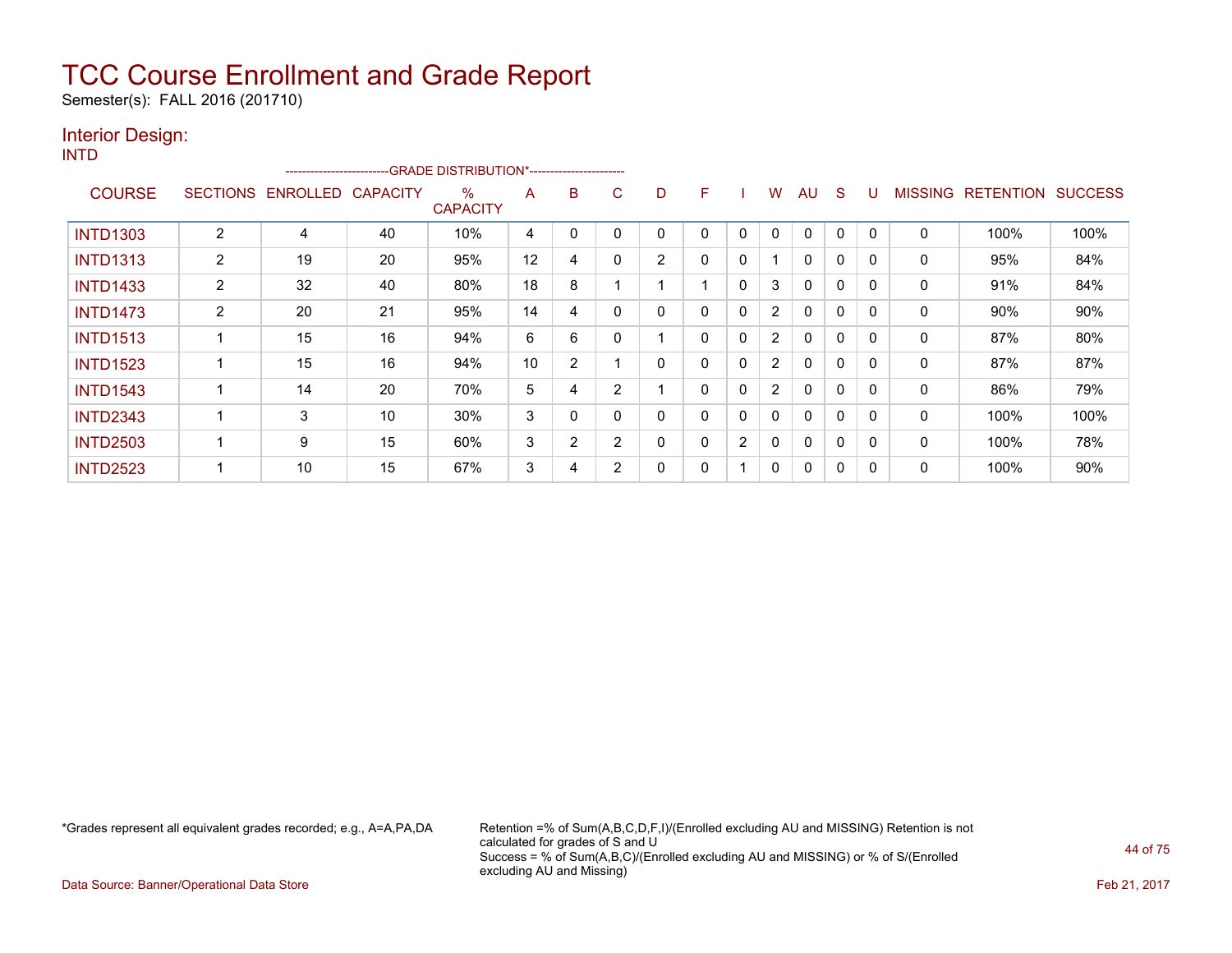Semester(s): FALL 2016 (201710)

### Information Tech Convergence:

**ITCV** 

|                 | -----------------------    |    | --GRADE DISTRIBUTION*----------------------- |   |    |   |   |   |   |              |    |   |   |                          |                |
|-----------------|----------------------------|----|----------------------------------------------|---|----|---|---|---|---|--------------|----|---|---|--------------------------|----------------|
| <b>COURSE</b>   | SECTIONS ENROLLED CAPACITY |    | $\%$<br><b>CAPACITY</b>                      | A | B. | D |   |   | W | AU           | -S | U |   | <b>MISSING RETENTION</b> | <b>SUCCESS</b> |
| <b>ITCV1033</b> | 13                         | 16 | 81%                                          | 8 |    |   |   | 0 |   | 0            |    |   | 0 | 92%                      | 92%            |
| <b>ITCV2023</b> |                            | 16 | 56%                                          | າ |    |   |   |   | 2 | $\mathbf{0}$ |    |   | 0 | 78%                      | 56%            |
| <b>ITCV2033</b> | 14                         | 16 | 88%                                          |   |    |   | C |   |   | $\Omega$     |    |   | 0 | 93%                      | 79%            |
| <b>ITCV2293</b> | 10                         | 16 | 62%                                          |   |    |   |   |   | 0 | 0            |    |   | 0 | 100%                     | 100%           |

\*Grades represent all equivalent grades recorded; e.g., A=A,PA,DA Retention =% of Sum(A,B,C,D,F,I)/(Enrolled excluding AU and MISSING) Retention is not calculated for grades of S and U Success = % of Sum(A,B,C)/(Enrolled excluding AU and MISSING) or % of S/(Enrolled excluding AU and Missing)

Data Source: Banner/Operational Data Store Feb 21, 2017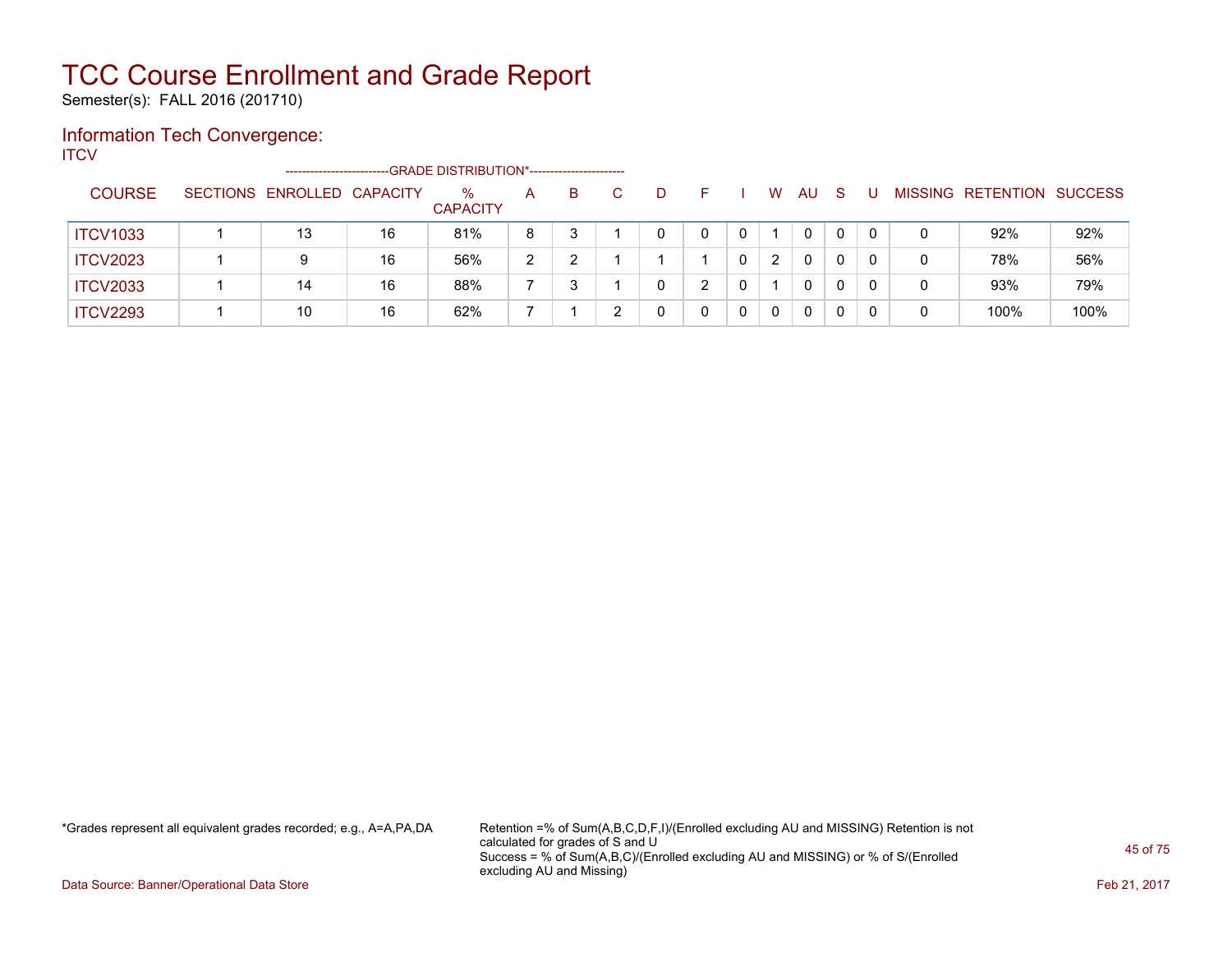Semester(s): FALL 2016 (201710)

#### Japanese:

| JAPN            |   |                            |    |                                             |    |   |   |    |          |          |              |    |   |   |                           |      |
|-----------------|---|----------------------------|----|---------------------------------------------|----|---|---|----|----------|----------|--------------|----|---|---|---------------------------|------|
|                 |   | -----------------------    |    | -GRADE DISTRIBUTION*----------------------- |    |   |   |    |          |          |              |    |   |   |                           |      |
| <b>COURSE</b>   |   | SECTIONS ENROLLED CAPACITY |    | $\%$<br><b>CAPACITY</b>                     | A  | B |   | F. |          | W        | AU           | -S | U |   | MISSING RETENTION SUCCESS |      |
| <b>JAPN1103</b> | 3 | 53                         | 55 | 96%                                         | 27 | 4 | 6 | 6  |          | 6        | $\mathbf{0}$ | 0  | 0 | 0 | 89%                       | 70%  |
| <b>JAPN1313</b> |   | 13                         | 20 | 65%                                         | 5  | 4 |   |    | $\Omega$ | $\Omega$ | 0            | 0  | 0 | 0 | 100%                      | 92%  |
| <b>JAPN2213</b> |   |                            | 20 | 35%                                         | 5  | າ | 0 |    |          | $\Omega$ | 0            | 0  |   | 0 | 100%                      | 100% |
| <b>JAPN2991</b> |   | 23                         | 30 | 77%                                         | 21 |   |   |    |          | 0        | 0            |    | 0 | 0 | 100%                      | 100% |

\*Grades represent all equivalent grades recorded; e.g., A=A,PA,DA Retention =% of Sum(A,B,C,D,F,I)/(Enrolled excluding AU and MISSING) Retention is not calculated for grades of S and U Success = % of Sum(A,B,C)/(Enrolled excluding AU and MISSING) or % of S/(Enrolled excluding AU and Missing)

Data Source: Banner/Operational Data Store Feb 21, 2017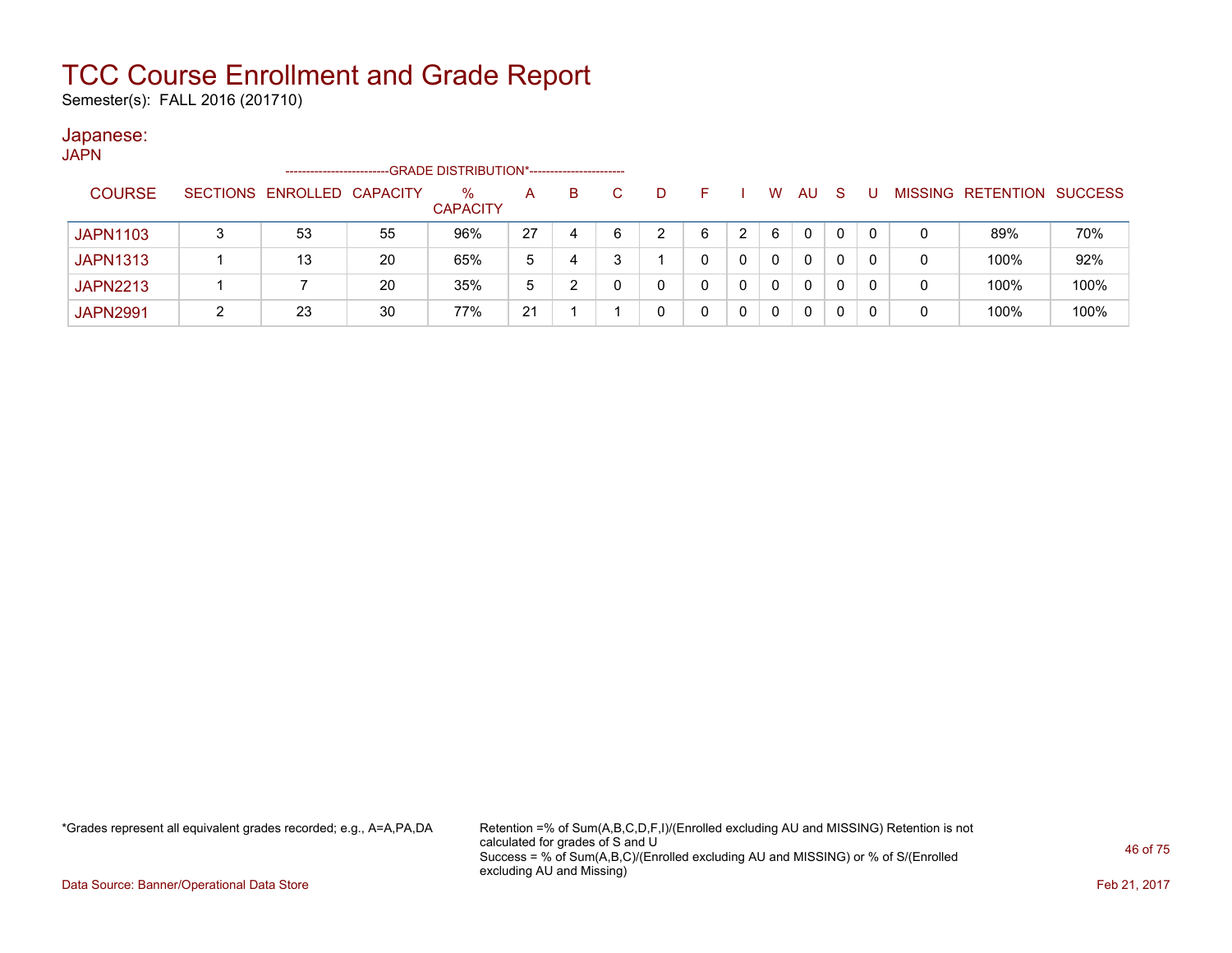Semester(s): FALL 2016 (201710)

### Journalism Mass Communications:

JRMC

|                 |                 | ------------------------ |                 | -GRADE DISTRIBUTION*---------------------- |    |                |   |   |   |   |   |              |              |          |                |                  |                |
|-----------------|-----------------|--------------------------|-----------------|--------------------------------------------|----|----------------|---|---|---|---|---|--------------|--------------|----------|----------------|------------------|----------------|
| <b>COURSE</b>   | <b>SECTIONS</b> | <b>ENROLLED</b>          | <b>CAPACITY</b> | %<br><b>CAPACITY</b>                       | A  | B              | C | D | F |   | W | AU           | S            |          | <b>MISSING</b> | <b>RETENTION</b> | <b>SUCCESS</b> |
| <b>JRMC1013</b> | $\overline{2}$  | 29                       | 40              | 72%                                        | 17 | 0              | 2 |   | 5 | 0 | 4 | 0            | 0            | $\Omega$ | 0              | 86%              | 66%            |
| <b>JRMC1103</b> |                 | 15                       | 15              | 100%                                       | 12 | $\overline{2}$ | 0 | 0 |   | 0 | 0 | $\Omega$     | 0            | 0        | 0              | 100%             | 93%            |
| <b>JRMC1113</b> |                 | 14                       | 15              | 93%                                        | 9  | 5              |   | 0 | 0 | 0 | 0 | $\mathbf{0}$ | 0            | $\Omega$ | 0              | 100%             | 100%           |
| <b>JRMC1123</b> |                 | 7                        | 14              | 50%                                        | 7  | $\mathbf{0}$   |   | 0 | 0 | 0 | 0 | $\Omega$     | $\Omega$     | $\Omega$ | 0              | 100%             | 100%           |
| <b>JRMC2013</b> |                 | 19                       | 20              | 95%                                        | 10 | 3              |   | 3 | 3 | 0 | 0 | $\Omega$     | $\Omega$     | $\Omega$ | 0              | 100%             | 68%            |
| <b>JRMC2263</b> |                 | 2                        | $\overline{2}$  | 100%                                       | 2  | 0              |   | 0 | 0 | 0 | 0 | $\mathbf{0}$ | $\mathbf{0}$ | $\Omega$ | 0              | 100%             | 100%           |
| <b>JRMC2373</b> |                 |                          | 5               | 20%                                        |    | 0              |   | 0 | 0 | 0 | 0 | 0            | 0            | 0        | 0              | 100%             | 100%           |
| <b>JRMC2513</b> |                 | 10                       | 20              | 50%                                        | 9  |                | 0 | 0 | 0 | 0 | 0 | $\mathbf{0}$ | 0            | 0        | 0              | 100%             | 100%           |
| <b>JRMC2573</b> |                 | 7                        | 15              | 47%                                        | 4  | $\overline{2}$ |   | 0 | 0 | 0 | 0 | $\Omega$     | $\Omega$     | 0        | 0              | 100%             | 100%           |
| <b>JRMC2973</b> |                 |                          |                 | 100%                                       | -4 | 0              |   | 0 | 0 | 0 | 0 | $\mathbf{0}$ | 0            | $\Omega$ | 0              | 100%             | 100%           |
| <b>JRMC2983</b> |                 | 2                        |                 | 200%                                       | 2  | $\mathbf{0}$   |   | 0 | 0 | 0 | 0 | 0            | 0            | $\Omega$ | 0              | 100%             | 100%           |

\*Grades represent all equivalent grades recorded; e.g., A=A,PA,DA Retention =% of Sum(A,B,C,D,F,I)/(Enrolled excluding AU and MISSING) Retention is not calculated for grades of S and U Success = % of Sum(A,B,C)/(Enrolled excluding AU and MISSING) or % of S/(Enrolled excluding AU and Missing)

Data Source: Banner/Operational Data Store Feb 21, 2017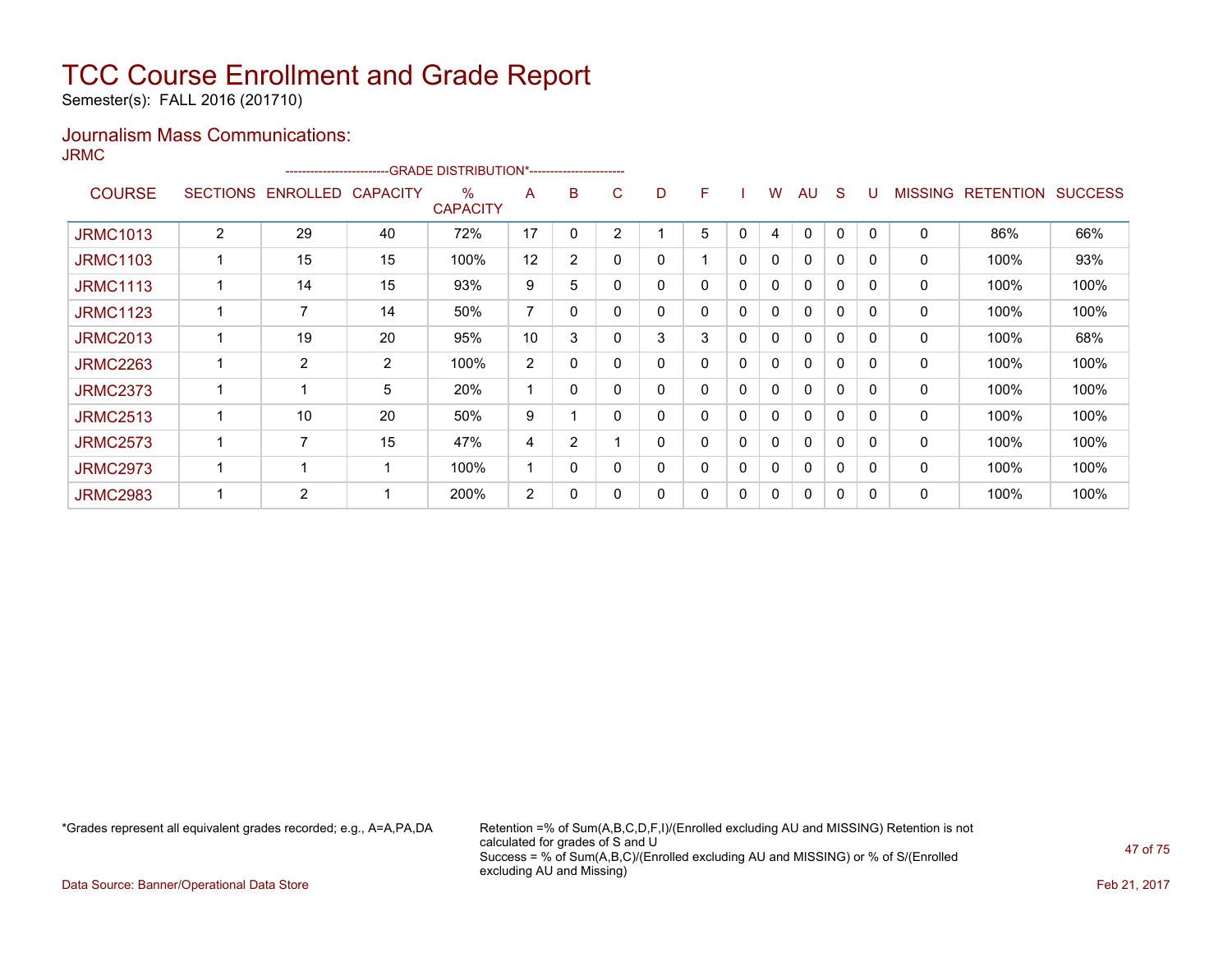Semester(s): FALL 2016 (201710)

### Latin:

| <b>LATN</b>     |    |    |                                                                    |  |  |    |                |  |  |                                                                               |     |
|-----------------|----|----|--------------------------------------------------------------------|--|--|----|----------------|--|--|-------------------------------------------------------------------------------|-----|
|                 |    |    | ------------------------GRADE DISTRIBUTION*----------------------- |  |  |    |                |  |  |                                                                               |     |
| <b>COURSE</b>   |    |    | <b>CAPACITY</b>                                                    |  |  |    |                |  |  | SECTIONS ENROLLED CAPACITY 3 % A B C D F I W AU S U MISSING RETENTION SUCCESS |     |
| <b>LATN1103</b> | 19 | 20 | 95%                                                                |  |  | ્ર | 0 <sup>1</sup> |  |  | 95%                                                                           | 74% |

\*Grades represent all equivalent grades recorded; e.g., A=A,PA,DA Retention =% of Sum(A,B,C,D,F,I)/(Enrolled excluding AU and MISSING) Retention is not calculated for grades of S and U Success = % of Sum(A,B,C)/(Enrolled excluding AU and MISSING) or % of S/(Enrolled excluding AU and Missing)

Data Source: Banner/Operational Data Store Feb 21, 2017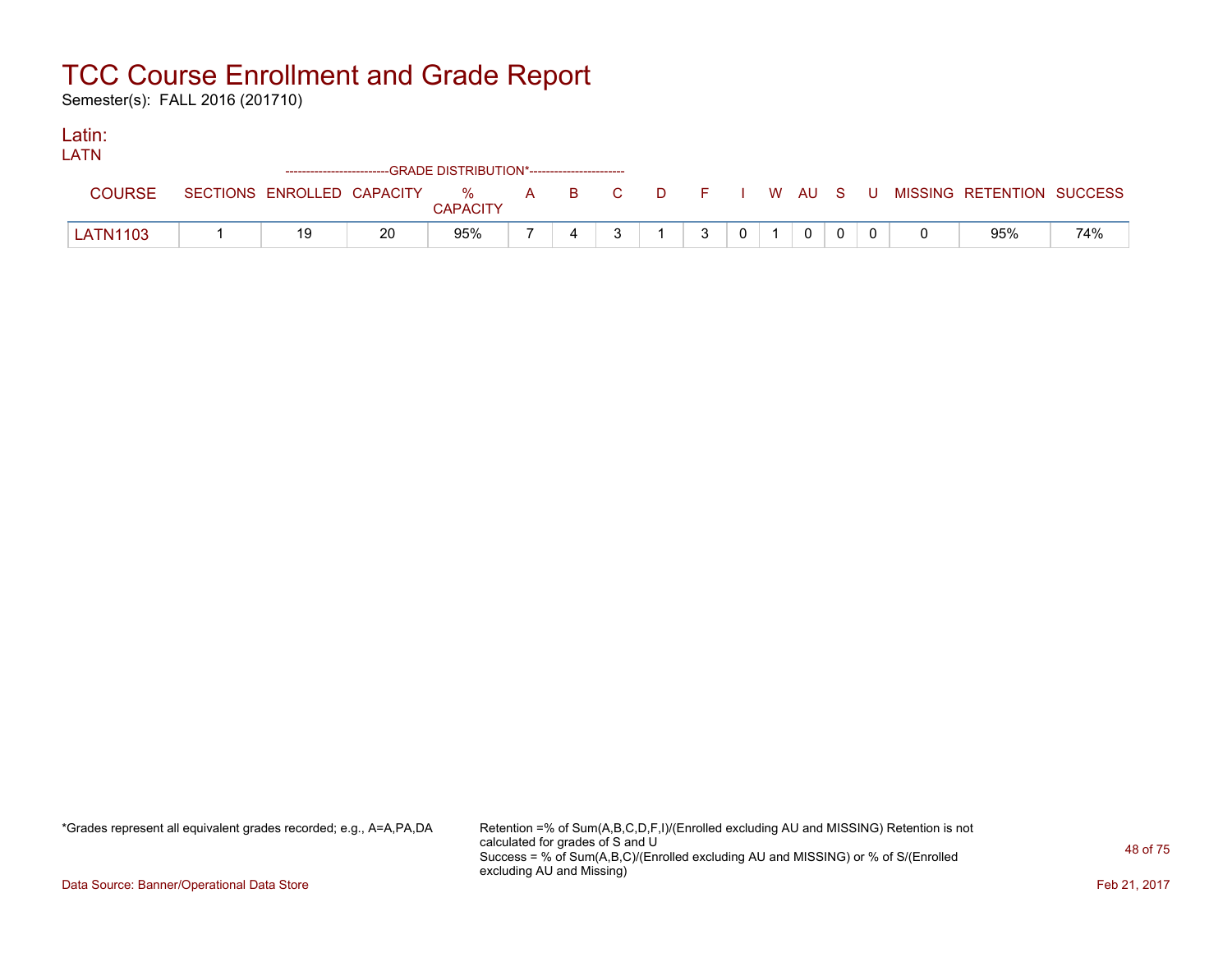Semester(s): FALL 2016 (201710)

#### Mathematics: MATH

|                 |                |                            |       | -GRADE DISTRIBUTION*----------------------- |                |     |                |          |              |                |                 |              |              |   |              |                                  |      |
|-----------------|----------------|----------------------------|-------|---------------------------------------------|----------------|-----|----------------|----------|--------------|----------------|-----------------|--------------|--------------|---|--------------|----------------------------------|------|
| <b>COURSE</b>   |                | SECTIONS ENROLLED CAPACITY |       | $\%$<br><b>CAPACITY</b>                     | A              | B   | C              | D        | F            |                | W               | <b>AU</b>    | S            | U |              | <b>MISSING RETENTION SUCCESS</b> |      |
| <b>MATH0003</b> | 39             | 699                        | 780   | 90%                                         | 115            | 143 | 111            | 61       | 141          | 4              | 123             | $\mathbf 1$  | $\mathbf 0$  | 0 | 0            | 82%                              | 53%  |
| <b>MATH0013</b> | 42             | 801                        | 796   | 101%                                        | 134            | 145 | 138            | 54       | 178          | $\overline{2}$ | 149             | 1            | $\mathbf{0}$ | 0 | 0            | 81%                              | 52%  |
| <b>MATH0055</b> | 14             | 266                        | 280   | 95%                                         | 43             | 54  | 59             | 21       | 58           | $\overline{2}$ | 29              | $\mathbf{0}$ | $\mathbf{0}$ | 0 | $\mathbf{0}$ | 89%                              | 59%  |
| <b>MATH0105</b> | 22             | 424                        | 440   | 96%                                         | 72             | 77  | 67             | 31       | 91           | $\mathbf{1}$   | 85              | $\mathbf{0}$ | $\Omega$     | 0 | 0            | 80%                              | 51%  |
| <b>MATH0123</b> | 39             | 745                        | 780   | 96%                                         | 120            | 147 | 130            | 58       | 142          | $\mathbf{1}$   | 147             | 0            | $\Omega$     | 0 | 0            | 80%                              | 53%  |
| <b>MATH0403</b> | $\overline{2}$ | 35                         | 40    | 88%                                         | 10             | 10  | 4              | 3        | 5            | $\mathbf{0}$   | 3               | $\mathbf{0}$ | $\Omega$     | 0 | 0            | 91%                              | 69%  |
| <b>MATH0803</b> | 1              | 5                          | 5     | 100%                                        | $\mathbf 1$    | 4   | $\mathbf{0}$   | $\Omega$ | $\mathbf{0}$ | 0              | 0               | $\mathbf{0}$ | $\mathbf{0}$ | 0 | 0            | 100%                             | 100% |
| <b>MATH1454</b> | $\mathbf 1$    | 16                         | 20    | 80%                                         | 3              | 2   | $\overline{2}$ | $\Omega$ | 3            | 0              | 6               | 0            | 0            | 0 | 0            | 62%                              | 44%  |
| <b>MATH1473</b> | 5              | 99                         | 114   | 87%                                         | 30             | 12  | 25             | 7        | 17           | $\mathbf{0}$   | 8               | 0            | $\Omega$     | 0 | 0            | 92%                              | 68%  |
| <b>MATH1483</b> | 1              | 18                         | 20    | 90%                                         | $\overline{7}$ | 3   | 5              | 2        | $\mathbf{0}$ | $\mathbf{0}$   |                 | $\mathbf{0}$ | $\mathbf{0}$ | 0 | $\mathbf{0}$ | 94%                              | 83%  |
| <b>MATH1513</b> | 76             | 1,944                      | 2,207 | 88%                                         | 529            | 504 | 300            | 107      | 223          | 1              | 277             | 3            | 0            | 0 | $\mathbf{0}$ | 86%                              | 69%  |
| <b>MATH1613</b> | 8              | 203                        | 246   | 83%                                         | 51             | 58  | 33             | 17       | 19           | $\mathbf{0}$   | 25              | $\mathbf{0}$ | $\Omega$     | 0 | 0            | 88%                              | 70%  |
| <b>MATH1715</b> | 4              | 89                         | 120   | 74%                                         | 14             | 19  | 12             | 6        | 27           | 0              | 11              | 0            | $\Omega$     | 0 | 0            | 88%                              | 51%  |
| <b>MATH2114</b> | 13             | 263                        | 287   | 92%                                         | 74             | 61  | 29             | 8        | 16           | 0              | 74              | $\mathbf{1}$ | $\Omega$     | 0 | 0            | 72%                              | 63%  |
| <b>MATH2124</b> | 9              | 162                        | 192   | 84%                                         | 33             | 43  | 27             | 9        | 11           | 0              | 38              | 1            | $\mathbf{0}$ | 0 | 0            | 76%                              | 64%  |
| <b>MATH2134</b> | 5              | 98                         | 104   | 94%                                         | 38             | 23  | 19             | 4        | 2            | $\mathbf{0}$   | 12 <sup>2</sup> | $\mathbf{0}$ | $\mathbf{0}$ | 0 | $\mathbf{0}$ | 88%                              | 82%  |
| <b>MATH2193</b> | 20             | 411                        | 546   | 75%                                         | 119            | 101 | 67             | 19       | 35           | $\mathbf{1}$   | 69              | $\mathbf{0}$ | 0            | 0 | 0            | 83%                              | 70%  |
| <b>MATH2423</b> | 1              | 9                          | 20    | 45%                                         | 2              | 3   | 1              | $\Omega$ |              | $\mathbf{0}$   | $\overline{2}$  | $\mathbf{0}$ | $\Omega$     | 0 | 0            | 78%                              | 67%  |
| <b>MATH2523</b> | 8              | 176                        | 239   | 74%                                         | 31             | 32  | 37             | 20       | 11           | 0              | 45              | 0            | 0            | 0 | 0            | 74%                              | 57%  |
| <b>MATH2613</b> | 5              | 81                         | 104   | 78%                                         | 30             | 19  | 16             | 1        | 3            | $\mathbf{0}$   | 12              | $\mathbf{0}$ | $\Omega$     | 0 | 0            | 85%                              | 80%  |

\*Grades represent all equivalent grades recorded; e.g., A=A,PA,DA Retention =% of Sum(A,B,C,D,F,I)/(Enrolled excluding AU and MISSING) Retention is not calculated for grades of S and U Success = % of Sum(A,B,C)/(Enrolled excluding AU and MISSING) or % of S/(Enrolled excluding AU and Missing) Data Source: Banner/Operational Data Store Feb 21, 2017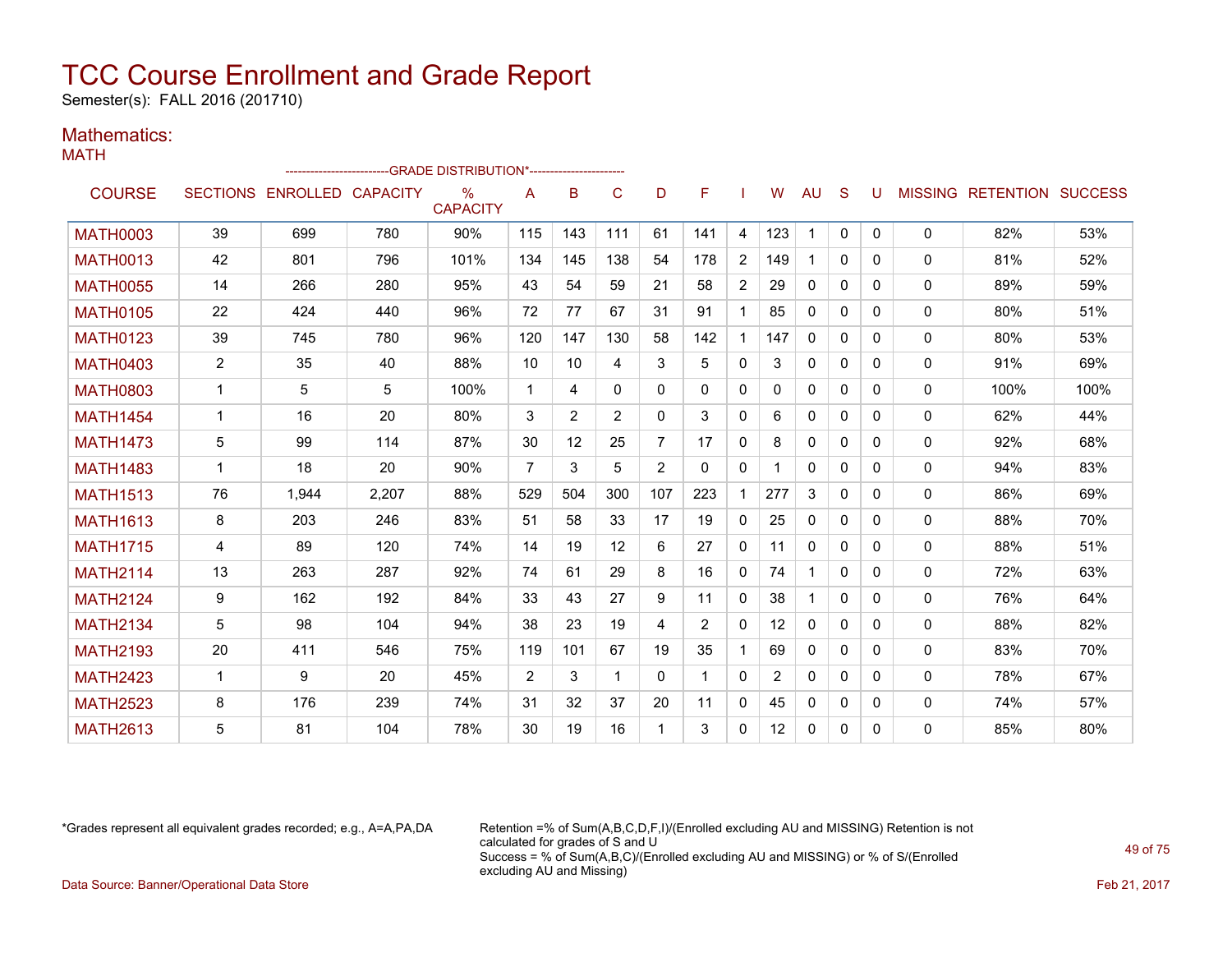Semester(s): FALL 2016 (201710)

### Medical Laboratory Technology:

MDLT

|                 |                 | ------------------------ |                 | --GRADE DISTRIBUTION*------------------------ |    |                |   |   |   |          |                |              |             |          |                |                  |                |
|-----------------|-----------------|--------------------------|-----------------|-----------------------------------------------|----|----------------|---|---|---|----------|----------------|--------------|-------------|----------|----------------|------------------|----------------|
| <b>COURSE</b>   | <b>SECTIONS</b> | <b>ENROLLED</b>          | <b>CAPACITY</b> | $\%$<br><b>CAPACITY</b>                       | A  | B              | C | D | F |          | W              | AU           | S           |          | <b>MISSING</b> | <b>RETENTION</b> | <b>SUCCESS</b> |
| <b>MDLT1203</b> |                 | 16                       | 18              | 89%                                           | 3  | 8              | 3 | 0 | 0 | 0        | $\overline{2}$ | 0            | 0           | $\Omega$ | 0              | 88%              | 88%            |
| <b>MDLT1212</b> |                 | 16                       | 24              | 67%                                           | 4  | 4              | 6 | 0 | 0 | 0        | $\overline{2}$ | $\Omega$     | $\mathbf 0$ | $\Omega$ | 0              | 88%              | 88%            |
| <b>MDLT1222</b> | $\overline{2}$  | 16                       | 28              | 57%                                           | 11 | $\overline{2}$ |   | 0 | 0 | $\Omega$ | $\overline{2}$ | 0            | 0           | $\Omega$ | 0              | 88%              | 88%            |
| <b>MDLT2001</b> |                 | 14                       | 16              | 88%                                           | 10 | 3              |   | 0 | 0 | 0        |                | 0            | 0           | $\Omega$ | 0              | 93%              | 93%            |
| <b>MDLT2302</b> |                 | 14                       | 16              | 88%                                           | ⇁  | 4              | 2 | 0 | 0 | 0        |                | 0            | $\Omega$    | 0        | 0              | 93%              | 93%            |
| <b>MDLT2303</b> |                 | 14                       | 16              | 88%                                           | 5  | 5              | 3 | 0 | 0 | 0        |                | 0            | 0           |          | 0              | 93%              | 93%            |
| <b>MDLT2322</b> |                 | 14                       | 16              | 88%                                           | 12 |                |   | 0 | 0 | 0        |                | $\Omega$     | $\mathbf 0$ | $\Omega$ | 0              | 93%              | 93%            |
| <b>MDLT2323</b> |                 | 14                       | 16              | 88%                                           | 8  | 4              |   | 0 | 0 | 0        | ◢              | $\mathbf{0}$ | $\Omega$    | $\Omega$ | 0              | 93%              | 93%            |
| <b>MDLT2393</b> |                 | 13                       | 16              | 81%                                           | 4  | 7              | 2 | 0 | 0 | 0        | $\Omega$       | 0            | 0           |          | 0              | 100%             | 100%           |

\*Grades represent all equivalent grades recorded; e.g., A=A,PA,DA Retention =% of Sum(A,B,C,D,F,I)/(Enrolled excluding AU and MISSING) Retention is not calculated for grades of S and U Success = % of Sum(A,B,C)/(Enrolled excluding AU and MISSING) or % of S/(Enrolled excluding AU and Missing)

Data Source: Banner/Operational Data Store Feb 21, 2017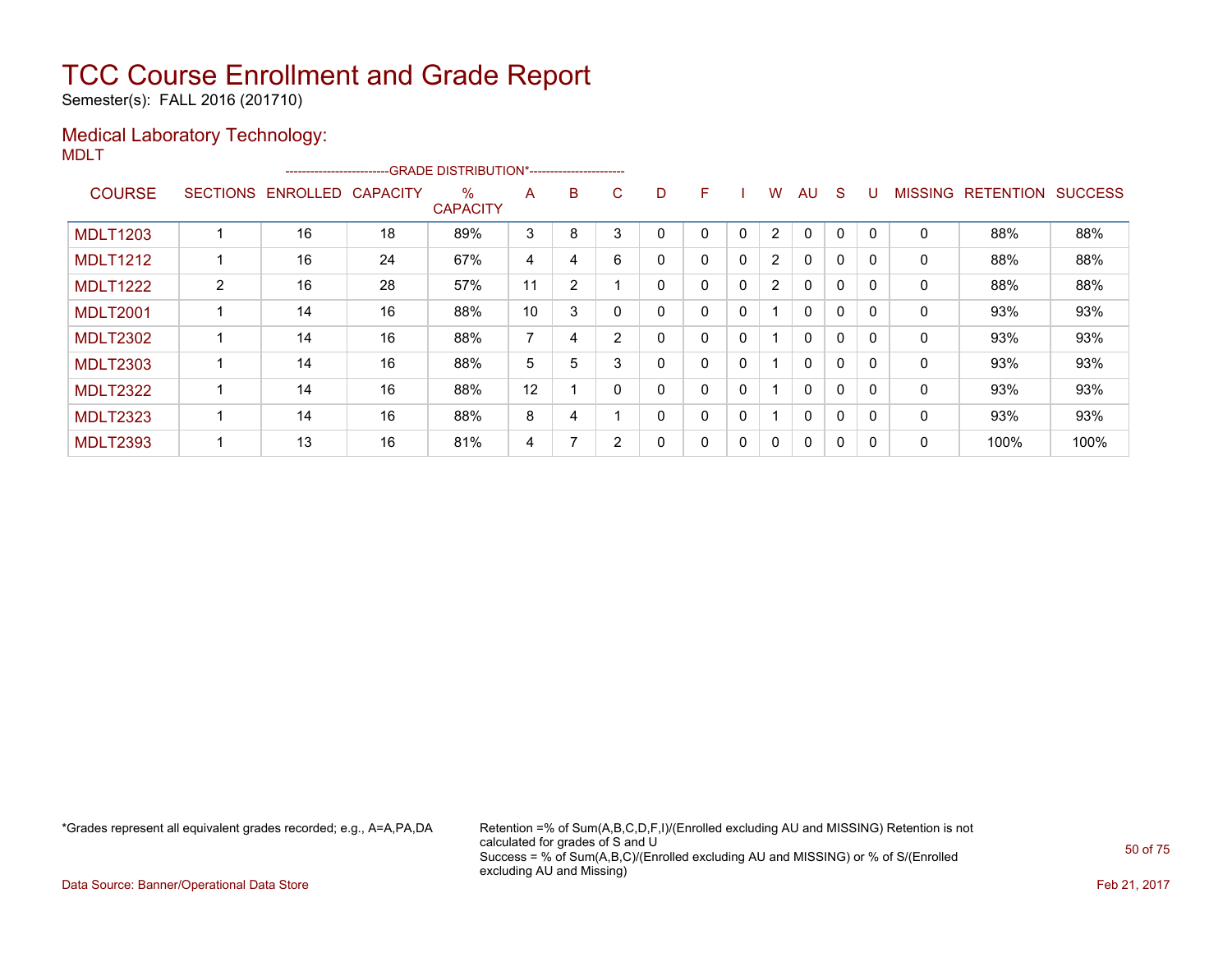Semester(s): FALL 2016 (201710)

#### Management: MGMT

| . |                 |                 | -------------------- |     | -GRADE DISTRIBUTION*----------------------- |               |    |    |   |    |                      |              |              |                |                          |     |
|---|-----------------|-----------------|----------------------|-----|---------------------------------------------|---------------|----|----|---|----|----------------------|--------------|--------------|----------------|--------------------------|-----|
|   | <b>COURSE</b>   | <b>SECTIONS</b> | ENROLLED CAPACITY    |     | $\%$<br><b>CAPACITY</b>                     | A             | B  | C. | D | н  | W                    | AU.          | <sub>S</sub> | <b>MISSING</b> | <b>RETENTION SUCCESS</b> |     |
|   | <b>MGMT1353</b> |                 | 18                   | 20  | 90%                                         | 2             |    |    | າ | ົ  | 5                    | 0            | 0            | 0              | 72%                      | 50% |
|   | <b>MGMT2123</b> | C.              | 38                   | 40  | 95%                                         | 20            | 4  |    |   | 8  | $\mathbf{2}^{\circ}$ | $\mathbf{0}$ | 0            | 0              | 95%                      | 71% |
|   | <b>MGMT2323</b> |                 | 19                   | 20  | 95%                                         | $\mathcal{P}$ | 5  |    |   | ົ  | 3                    | 0            | 0            | 0              | 84%                      | 74% |
|   | <b>MGMT2363</b> | 8               | 129                  | 160 | 81%                                         | 48            | 37 | 19 | 6 | 10 | 9                    | $\mathbf{0}$ | 0            | 0              | 93%                      | 81% |
|   | <b>MGMT2453</b> |                 | 18                   | 20  | 90%                                         | 9             | 4  |    |   |    |                      | 0            | 0            | 0              | 94%                      | 94% |

\*Grades represent all equivalent grades recorded; e.g., A=A,PA,DA Retention =% of Sum(A,B,C,D,F,I)/(Enrolled excluding AU and MISSING) Retention is not calculated for grades of S and U Success = % of Sum(A,B,C)/(Enrolled excluding AU and MISSING) or % of S/(Enrolled excluding AU and Missing)

Data Source: Banner/Operational Data Store Feb 21, 2017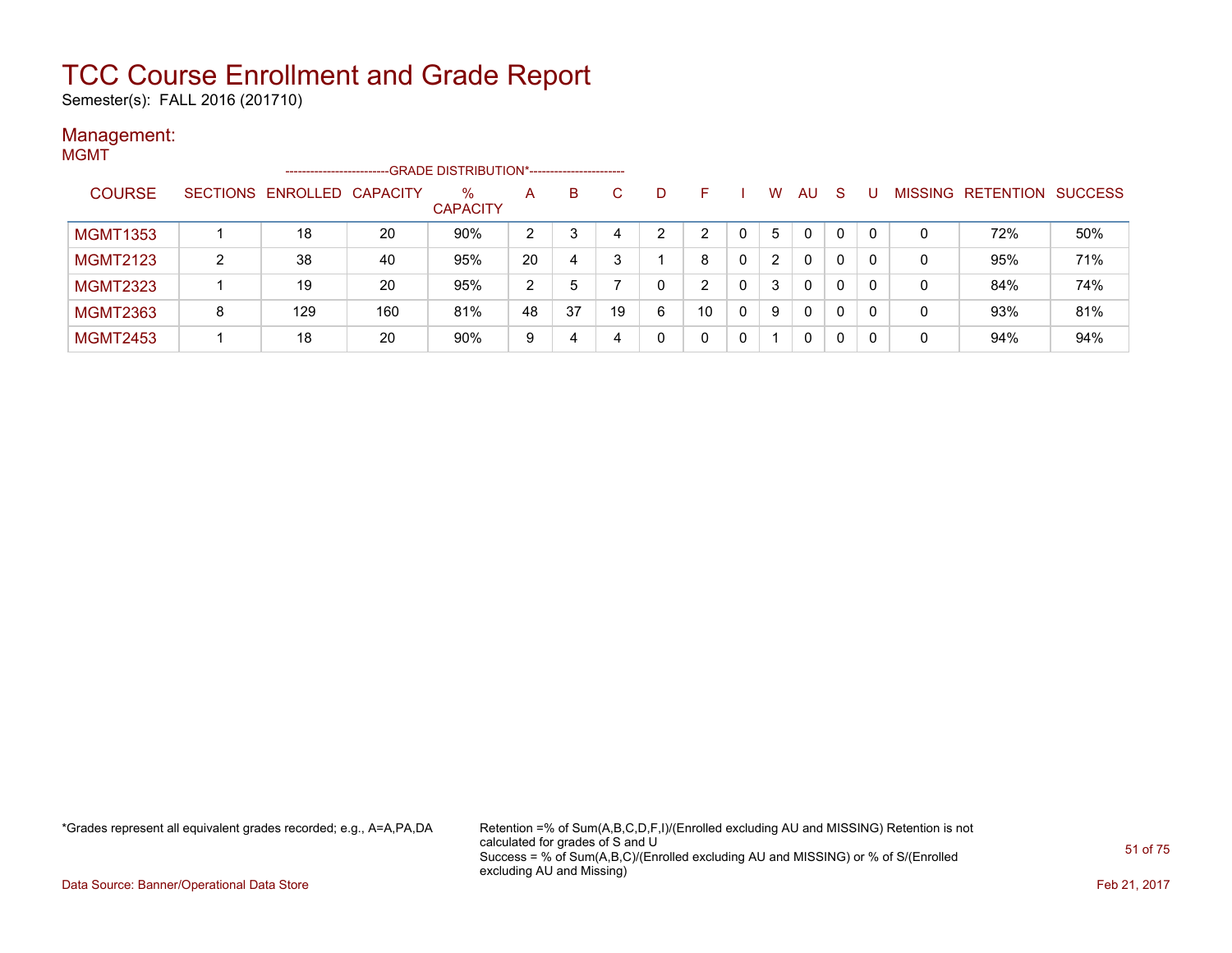Semester(s): FALL 2016 (201710)

#### Marketing: **MKTG**

|                 |   | ------------------------- |                 | -- GRADE DISTRIBUTION*------------------------ |    |                |    |   |                |              |                |              |              |              |                |                  |                |
|-----------------|---|---------------------------|-----------------|------------------------------------------------|----|----------------|----|---|----------------|--------------|----------------|--------------|--------------|--------------|----------------|------------------|----------------|
| <b>COURSE</b>   |   | SECTIONS ENROLLED         | <b>CAPACITY</b> | %<br><b>CAPACITY</b>                           | A  | B              | C  | D | F              |              | W              | AU           | <sub>S</sub> |              | <b>MISSING</b> | <b>RETENTION</b> | <b>SUCCESS</b> |
| <b>MKTG1313</b> | 2 | 27                        | 40              | 68%                                            | 20 | 2              | 3  |   | 0              | 0            | 2              | $\Omega$     | 0            |              | 0              | 93%              | 93%            |
| <b>MKTG1393</b> |   | 7                         | 20              | 35%                                            | 2  | $\Omega$       |    |   | $\overline{2}$ | $\mathbf{0}$ | $\overline{2}$ | $\mathbf{0}$ | 0            |              | 0              | 71%              | 29%            |
| <b>MKTG1403</b> |   | 4                         | 10              | 40%                                            | 3  | 0              |    | 0 | 0              | $\mathbf{0}$ |                | $\mathbf{0}$ | $\mathbf{0}$ | $\Omega$     | $\mathbf{0}$   | 75%              | 75%            |
| <b>MKTG1423</b> |   | 4                         | 10              | 40%                                            | 4  | 0              |    | 0 | 0              | $\mathbf{0}$ | $\mathbf{0}$   | $\mathbf{0}$ | $\mathbf{0}$ |              | 0              | 100%             | 100%           |
| <b>MKTG1433</b> |   | 3                         | 10              | 30%                                            | 3  | 0              |    | 0 | 0              | 0            | $\mathbf{0}$   | $\mathbf{0}$ | 0            |              | 0              | 100%             | 100%           |
| <b>MKTG1443</b> |   | 5                         | 20              | 25%                                            | 2  |                |    | 0 |                | $\mathbf{0}$ | $\mathbf{0}$   | $\mathbf{0}$ | $\mathbf{0}$ | $\Omega$     | $\mathbf{0}$   | 100%             | 80%            |
| <b>MKTG1453</b> |   | 3                         | 10              | 30%                                            | 3  | 0              |    | 0 | 0              | 0            | 0              | $\Omega$     | 0            |              | 0              | 100%             | 100%           |
| <b>MKTG2343</b> |   | 18                        | 20              | 90%                                            | 8  | 5              | 4  |   | 0              | 0            |                | $\Omega$     | $\Omega$     | <sup>0</sup> | $\Omega$       | 94%              | 94%            |
| <b>MKTG2363</b> |   | 18                        | 20              | 90%                                            | 11 | $\overline{2}$ |    |   | $\overline{2}$ | $\mathbf{0}$ |                | $\mathbf{0}$ | $\Omega$     | $\Omega$     | 0              | 94%              | 78%            |
| <b>MKTG2423</b> | 5 | 96                        | 100             | 96%                                            | 41 | 25             | 15 |   | 4              | 0            | 10             | $\mathbf{0}$ | 0            | $\Omega$     | 0              | 90%              | 84%            |

\*Grades represent all equivalent grades recorded; e.g., A=A,PA,DA Retention =% of Sum(A,B,C,D,F,I)/(Enrolled excluding AU and MISSING) Retention is not calculated for grades of S and U Success = % of Sum(A,B,C)/(Enrolled excluding AU and MISSING) or % of S/(Enrolled excluding AU and Missing)

Data Source: Banner/Operational Data Store Feb 21, 2017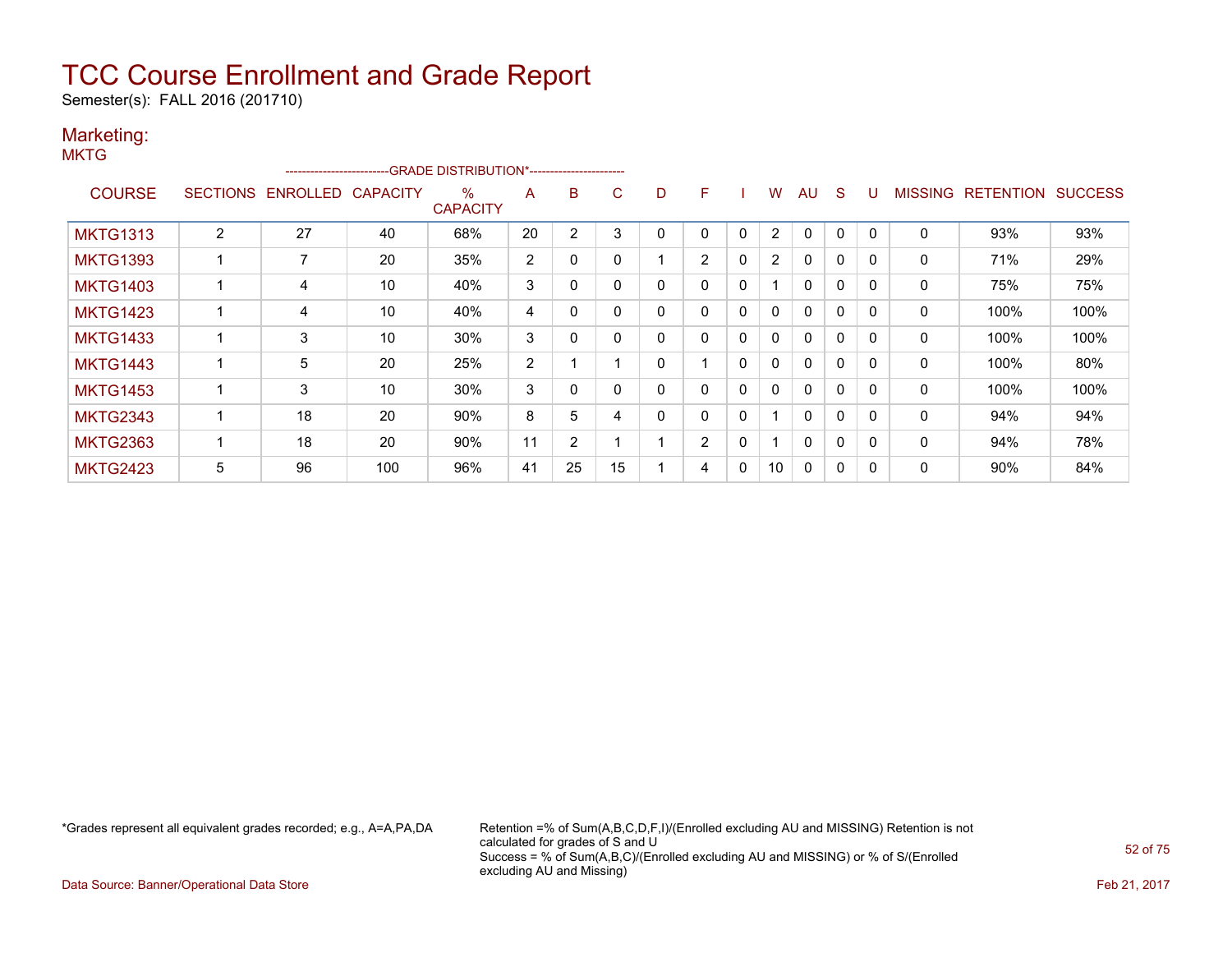Semester(s): FALL 2016 (201710)

#### Music: **MUSC**

|                 |                |                            |     | -GRADE DISTRIBUTION*---------------------- |                |                |                |              |                |              |                |              |              |              |              |                           |      |
|-----------------|----------------|----------------------------|-----|--------------------------------------------|----------------|----------------|----------------|--------------|----------------|--------------|----------------|--------------|--------------|--------------|--------------|---------------------------|------|
| <b>COURSE</b>   |                | SECTIONS ENROLLED CAPACITY |     | $\%$<br><b>CAPACITY</b>                    | A              | B              | C              | D            | F              |              | W              | <b>AU</b>    | S            | U            |              | MISSING RETENTION SUCCESS |      |
| <b>MUSC1002</b> | $\mathbf{1}$   | 22                         | 24  | 92%                                        | 7              | $\overline{7}$ | $\overline{2}$ | $\mathbf{1}$ | 3              | 0            | $\overline{2}$ | 0            | 0            | 0            | 0            | 91%                       | 73%  |
| <b>MUSC1013</b> | $\mathbf{1}$   | 23                         | 30  | 77%                                        | 14             | 5              | $\overline{2}$ | 0            | 1              | $\mathbf{0}$ | $\mathbf{1}$   | 0            | $\mathbf{0}$ | 0            | $\mathbf{0}$ | 96%                       | 91%  |
| <b>MUSC1030</b> | $\mathbf{1}$   | 46                         | 60  | 77%                                        | $\mathbf{0}$   | $\mathbf{0}$   | 0              | 0            | 0              | $\mathbf{0}$ | $\overline{7}$ | $\mathbf{0}$ | 26           | 13           | 0            |                           | 57%  |
| <b>MUSC1053</b> | $\overline{2}$ | 25                         | 32  | 78%                                        | 17             | 4              | 1              | 0            | $\overline{2}$ | $\Omega$     | $\mathbf{1}$   | 0            | $\Omega$     | $\Omega$     | 0            | 96%                       | 88%  |
| <b>MUSC1062</b> | 2              | 21                         | 22  | 95%                                        | 13             | 4              | 3              | 0            | 0              | $\mathbf{0}$ | $\mathbf{1}$   | $\mathbf{0}$ | $\mathbf{0}$ | 0            | 0            | 95%                       | 95%  |
| <b>MUSC1113</b> | 4              | 87                         | 92  | 95%                                        | 30             | 18             | 19             | 3            | $\overline{7}$ | 1            | 8              | $\mathbf{1}$ | $\Omega$     | $\Omega$     | 0            | 91%                       | 78%  |
| <b>MUSC1153</b> | $\mathbf{1}$   | 20                         | 24  | 83%                                        | $\mathbf{0}$   | 8              | 4              | 0            | 5              | $\Omega$     | 3              | $\mathbf{0}$ | $\Omega$     | 0            | $\mathbf{0}$ | 85%                       | 60%  |
| <b>MUSC1171</b> | $\mathbf{1}$   | 5                          | 16  | 31%                                        | 3              | $\mathbf{0}$   | 0              | 0            | 0              | $\mathbf{0}$ | $\overline{2}$ | $\Omega$     | $\mathbf{0}$ | 0            | $\mathbf{0}$ | 60%                       | 60%  |
| <b>MUSC1191</b> | 10             | 26                         | 100 | 26%                                        | 18             | $\overline{2}$ | $\overline{2}$ | 0            | 0              | $\mathbf{0}$ | 3              | 1            | $\mathbf{0}$ | 0            | $\mathbf{0}$ | 88%                       | 88%  |
| <b>MUSC1192</b> | 14             | 40                         | 145 | 28%                                        | 28             | 3              | 0              | 0            | $\overline{2}$ | $\mathbf{0}$ | 4              | 3            | $\mathbf{0}$ | 0            | $\mathbf{0}$ | 89%                       | 84%  |
| <b>MUSC1201</b> | $\mathbf 1$    | 3                          | 10  | 30%                                        | 3              | 0              | 0              | 0            | 0              | $\mathbf{0}$ | 0              | 0            | $\mathbf{0}$ | 0            | 0            | 100%                      | 100% |
| <b>MUSC1202</b> | 3              | $\overline{7}$             | 30  | 23%                                        | 6              | 1              | 0              | 0            | 0              | 0            | 0              | 0            | $\mathbf{0}$ | 0            | 0            | 100%                      | 100% |
| <b>MUSC1242</b> | 4              | 18                         | 42  | 43%                                        | 11             | $\overline{2}$ | 0              | 0            | $\overline{2}$ | $\mathbf{0}$ | 3              | $\mathbf{0}$ | $\Omega$     | $\Omega$     | 0            | 83%                       | 72%  |
| <b>MUSC1251</b> | $\mathbf{1}$   | 1                          | 10  | 10%                                        | $\mathbf{1}$   | $\mathbf{0}$   | 0              | 0            | 0              | $\mathbf{0}$ | $\mathbf{0}$   | 0            | $\mathbf{0}$ | 0            | 0            | 100%                      | 100% |
| <b>MUSC1252</b> | 2              | $\overline{7}$             | 20  | 35%                                        | $\overline{7}$ | $\Omega$       | 0              | 0            | 0              | $\Omega$     | $\Omega$       | $\Omega$     | $\mathbf{0}$ | 0            | 0            | 100%                      | 100% |
| <b>MUSC1311</b> | $\mathbf 1$    | 1                          | 10  | 10%                                        | $\mathbf 1$    | $\mathbf{0}$   | $\mathbf{0}$   | 0            | 0              | $\mathbf{0}$ | $\mathbf{0}$   | $\mathbf{0}$ | $\Omega$     | $\Omega$     | 0            | 100%                      | 100% |
| <b>MUSC1312</b> | $\mathbf{1}$   | $\mathbf{1}$               | 10  | 10%                                        | $\mathbf{1}$   | $\Omega$       | 0              | 0            | 0              | $\Omega$     | $\mathbf{0}$   | $\mathbf{0}$ | $\Omega$     | $\Omega$     | 0            | 100%                      | 100% |
| <b>MUSC1322</b> | $\mathbf{1}$   | $\overline{2}$             | 10  | 20%                                        | $\mathbf{1}$   | $\Omega$       | $\Omega$       | 0            | $\mathbf 1$    | $\Omega$     | $\mathbf{0}$   | $\mathbf{0}$ | $\Omega$     | 0            | $\mathbf{0}$ | 100%                      | 50%  |
| <b>MUSC1332</b> | $\mathbf{1}$   | 1                          | 10  | 10%                                        | $\mathbf 1$    | $\mathbf{0}$   | 0              | 0            | 0              | $\mathbf{0}$ | 0              | $\mathbf{0}$ | $\mathbf{0}$ | 0            | 0            | 100%                      | 100% |
| <b>MUSC1351</b> | $\mathbf 1$    | 1                          | 10  | 10%                                        | $\mathbf 1$    | 0              | 0              | 0            | 0              | $\mathbf{0}$ | $\mathbf{0}$   | $\mathbf{0}$ | $\mathbf{0}$ | 0            | $\mathbf{0}$ | 100%                      | 100% |
| <b>MUSC1352</b> | $\mathbf{1}$   | 1                          | 10  | 10%                                        | $\mathbf 1$    | 0              | 0              | 0            | 0              | $\mathbf{0}$ | $\Omega$       | $\mathbf{0}$ | $\mathbf{0}$ | $\mathbf{0}$ | 0            | 100%                      | 100% |
| <b>MUSC1372</b> | $\mathbf 1$    | 3                          | 10  | 30%                                        | 3              | 0              | 0              | 0            | 0              | $\mathbf{0}$ | 0              | 0            | 0            | 0            | $\mathbf{0}$ | 100%                      | 100% |

\*Grades represent all equivalent grades recorded; e.g., A=A,PA,DA Retention =% of Sum(A,B,C,D,F,I)/(Enrolled excluding AU and MISSING) Retention is not calculated for grades of S and U Success = % of Sum(A,B,C)/(Enrolled excluding AU and MISSING) or % of S/(Enrolled excluding AU and Missing)

Data Source: Banner/Operational Data Store Feb 21, 2017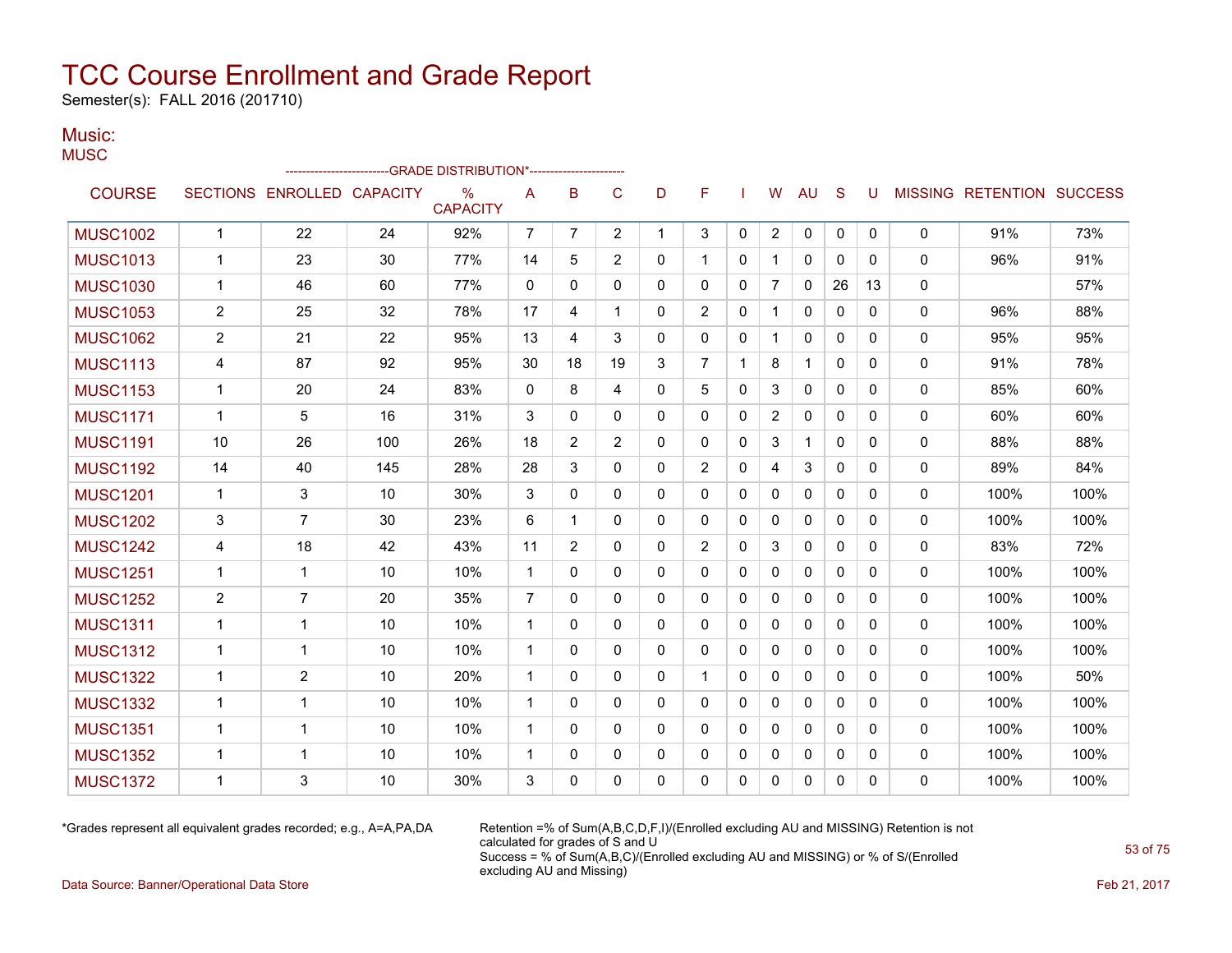Semester(s): FALL 2016 (201710)

#### Music: **MUSC**

|                 |                |                            |    | -GRADE DISTRIBUTION*----------------------- |              |                |                |              |                |              |                |                |              |              |              |                           |      |
|-----------------|----------------|----------------------------|----|---------------------------------------------|--------------|----------------|----------------|--------------|----------------|--------------|----------------|----------------|--------------|--------------|--------------|---------------------------|------|
| <b>COURSE</b>   |                | SECTIONS ENROLLED CAPACITY |    | $\%$<br><b>CAPACITY</b>                     | A            | в              | C              | D            | F              |              | W              | <b>AU</b>      | S            | U            |              | MISSING RETENTION SUCCESS |      |
| <b>MUSC1382</b> | $\mathbf{1}$   | 4                          | 10 | 40%                                         | 3            | $\mathbf{0}$   | 0              | $\Omega$     | 0              | $\mathbf{0}$ | $\mathbf{1}$   | $\mathbf 0$    | 0            | $\mathbf 0$  | $\mathbf{0}$ | 75%                       | 75%  |
| <b>MUSC1412</b> | 1              | 3                          | 10 | 30%                                         | 3            | 0              | 0              | $\mathbf{0}$ | $\Omega$       | 0            | 0              | $\mathbf 0$    | $\mathbf{0}$ | $\Omega$     | $\mathbf{0}$ | 100%                      | 100% |
| <b>MUSC1422</b> | $\mathbf{1}$   | 1                          | 10 | 10%                                         | $\mathbf{1}$ | 0              | 0              | $\mathbf{0}$ | 0              | $\mathbf{0}$ | 0              | 0              | $\mathbf{0}$ | $\mathbf{0}$ | $\mathbf{0}$ | 100%                      | 100% |
| <b>MUSC1432</b> | 1              | $\overline{2}$             | 10 | 20%                                         | 2            | 0              | $\Omega$       | $\mathbf{0}$ | $\Omega$       | $\Omega$     | $\mathbf{0}$   | $\mathbf{0}$   | $\Omega$     | $\Omega$     | $\mathbf{0}$ | 100%                      | 100% |
| <b>MUSC1472</b> | 1              | 1                          | 10 | 10%                                         | $\mathbf{1}$ | $\Omega$       | $\Omega$       | $\mathbf{0}$ | $\Omega$       | $\Omega$     | $\Omega$       | $\mathbf{0}$   | $\Omega$     | $\Omega$     | $\mathbf{0}$ | 100%                      | 100% |
| <b>MUSC1491</b> | $\mathbf{1}$   | 1                          | 10 | 10%                                         | $\mathbf{1}$ | $\Omega$       | $\Omega$       | $\Omega$     | 0              | $\Omega$     | $\mathbf{0}$   | $\mathbf{0}$   | $\Omega$     | $\Omega$     | $\mathbf 0$  | 100%                      | 100% |
| <b>MUSC1492</b> | 1              | 3                          | 10 | 30%                                         | $\mathbf{1}$ | 1              | 1              | 0            | 0              | 0            | 0              | 0              | 0            | $\mathbf{0}$ | 0            | 100%                      | 100% |
| <b>MUSC1541</b> | 1              | 12                         | 40 | 30%                                         | 10           | $\mathbf{0}$   | $\mathbf{1}$   | $\mathbf{0}$ | 0              | $\mathbf{0}$ | $\mathbf 1$    | $\mathbf{0}$   | $\Omega$     | $\Omega$     | $\mathbf{0}$ | 92%                       | 92%  |
| <b>MUSC1551</b> | $\mathbf 1$    | 40                         | 50 | 80%                                         | 35           | 1              | $\Omega$       | $\Omega$     | $\overline{2}$ | $\Omega$     | 0              | $\overline{2}$ | $\Omega$     | $\Omega$     | $\mathbf{0}$ | 100%                      | 95%  |
| <b>MUSC1563</b> | 1              | 4                          | 20 | 20%                                         | 3            | 1              | 0              | 0            | 0              | 0            | 0              | 0              | 0            | $\mathbf{0}$ | 0            | 100%                      | 100% |
| <b>MUSC1612</b> | 4              | 25                         | 28 | 89%                                         | 18           | 1              | 0              | 0            | 0              | 0            | 5              | 1              | 0            | $\mathbf{0}$ | $\mathbf{0}$ | 79%                       | 79%  |
| <b>MUSC1622</b> | 3              | 5                          | 6  | 83%                                         | 2            | 1              | 0              | $\mathbf{0}$ | 0              | 0            | $\overline{2}$ | 0              | 0            | $\mathbf{0}$ | $\mathbf{0}$ | 60%                       | 60%  |
| <b>MUSC1632</b> | 3              | 8                          | 11 | 73%                                         | 3            | 4              | $\Omega$       | 1            | $\Omega$       | $\Omega$     | $\mathbf{0}$   | $\mathbf{0}$   | $\Omega$     | $\Omega$     | $\mathbf{0}$ | 100%                      | 88%  |
| <b>MUSC1642</b> | $\overline{2}$ | 3                          | 3  | 100%                                        | 3            | 0              | 0              | $\mathbf{0}$ | 0              | 0            | 0              | 0              | 0            | 0            | $\mathbf{0}$ | 100%                      | 100% |
| <b>MUSC1651</b> | 1              | 54                         | 60 | 90%                                         | 48           | 5              | $\Omega$       | 1            | $\Omega$       | $\mathbf{0}$ | $\Omega$       | 0              | $\Omega$     | $\Omega$     | $\Omega$     | 100%                      | 98%  |
| <b>MUSC1661</b> | $\mathbf 1$    | 22                         | 25 | 88%                                         | 18           | 3              | 0              | $\mathbf{0}$ | 0              | 0            | $\mathbf 1$    | $\mathbf{0}$   | $\Omega$     | $\Omega$     | $\Omega$     | 95%                       | 95%  |
| <b>MUSC1781</b> | 1              | 5                          | 5  | 100%                                        | 4            | 0              | $\Omega$       | $\Omega$     | 0              | $\mathbf{0}$ | $\mathbf{1}$   | $\Omega$       | $\mathbf{0}$ | $\Omega$     | $\mathbf 0$  | 80%                       | 80%  |
| <b>MUSC1791</b> | $\overline{2}$ | 11                         | 20 | 55%                                         | 11           | $\mathbf{0}$   | 0              | $\mathbf{0}$ | 0              | 0            | $\mathbf{0}$   | 0              | 0            | $\mathbf{0}$ | 0            | 100%                      | 100% |
| <b>MUSC1852</b> | 1              | 9                          | 10 | 90%                                         | 5            | 0              | 0              | $\mathbf{0}$ | 1              | $\mathbf{0}$ | 3              | $\mathbf{0}$   | $\Omega$     | $\Omega$     | $\mathbf{0}$ | 67%                       | 56%  |
| <b>MUSC2013</b> | 1              | 13                         | 24 | 54%                                         | 6            | 4              | $\overline{2}$ | 1            | $\Omega$       | $\Omega$     | 0              | $\mathbf{0}$   | $\Omega$     | $\Omega$     | $\mathbf{0}$ | 100%                      | 92%  |
| <b>MUSC2062</b> | 1              | 12                         | 20 | 60%                                         | 10           | $\overline{2}$ | 0              | 0            | 0              | 0            | 0              | 0              | 0            | 0            | 0            | 100%                      | 100% |
| <b>MUSC2181</b> | 1              | 13                         | 18 | 72%                                         | 12           | 0              | 0              | 0            | 0              | 0            | 1.             | $\Omega$       | 0            | $\mathbf{0}$ | 0            | 92%                       | 92%  |

\*Grades represent all equivalent grades recorded; e.g., A=A,PA,DA Retention =% of Sum(A,B,C,D,F,I)/(Enrolled excluding AU and MISSING) Retention is not calculated for grades of S and U Success = % of Sum(A,B,C)/(Enrolled excluding AU and MISSING) or % of S/(Enrolled excluding AU and Missing)

Data Source: Banner/Operational Data Store Feb 21, 2017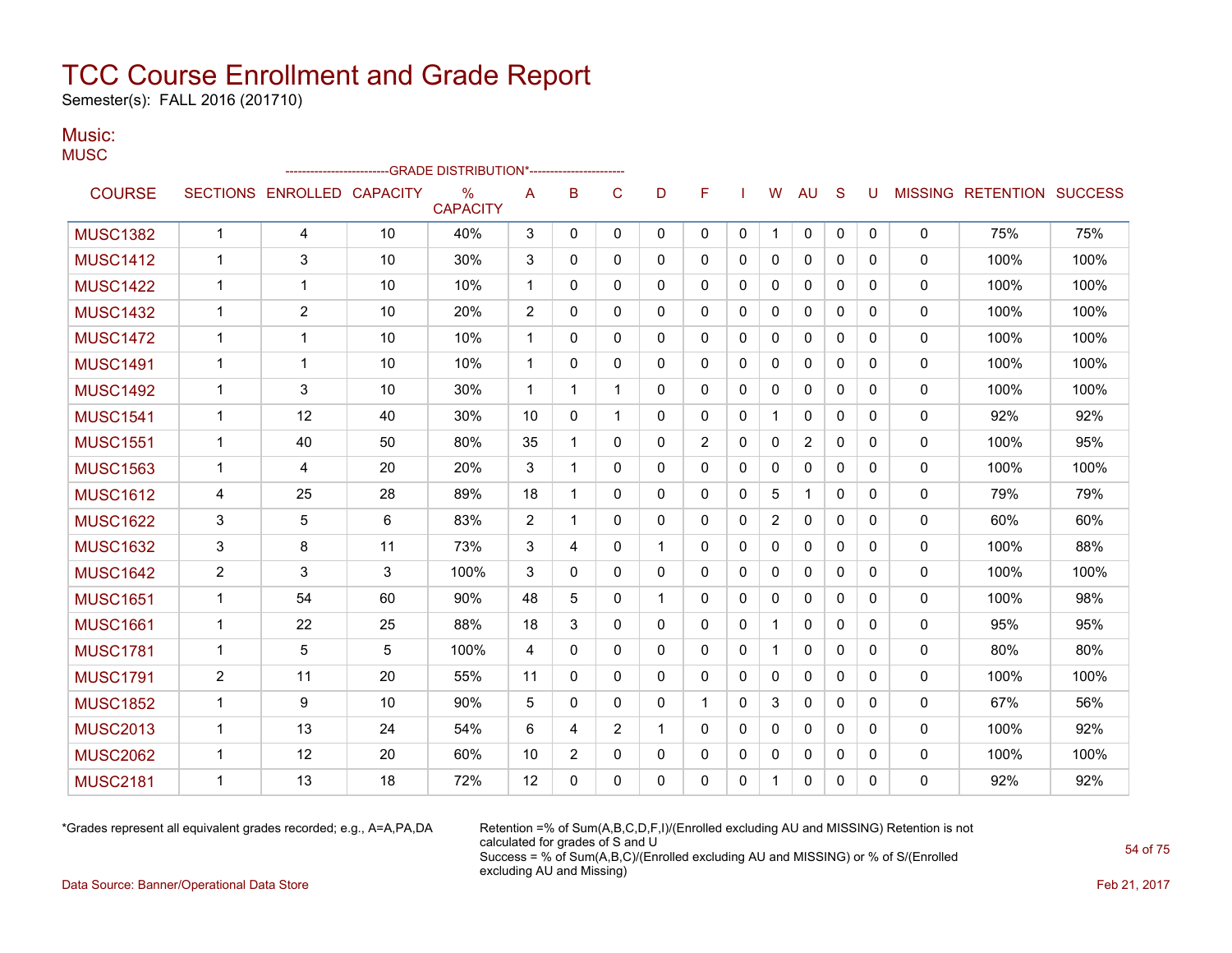Semester(s): FALL 2016 (201710)

### Music:

**MUSC** 

| -----           |                            |          | -GRADE DISTRIBUTION*----------------------- |            |    |  |  |   |              |     |   |                           |      |
|-----------------|----------------------------|----------|---------------------------------------------|------------|----|--|--|---|--------------|-----|---|---------------------------|------|
| COURSE          | SECTIONS ENROLLED CAPACITY |          | %<br><b>CAPACITY</b>                        | A          | B. |  |  | W | AU.          | - S | U | MISSING RETENTION SUCCESS |      |
| <b>MUSC2242</b> |                            | 30       | 23%                                         |            |    |  |  |   | $\mathbf{0}$ |     |   | 100%                      | 100% |
| <b>MUSC2992</b> |                            | <u>_</u> | 100%                                        | $\sqrt{2}$ |    |  |  |   |              |     |   | 100%                      | 100% |

\*Grades represent all equivalent grades recorded; e.g., A=A,PA,DA Retention =% of Sum(A,B,C,D,F,I)/(Enrolled excluding AU and MISSING) Retention is not calculated for grades of S and U Success = % of Sum(A,B,C)/(Enrolled excluding AU and MISSING) or % of S/(Enrolled excluding AU and Missing)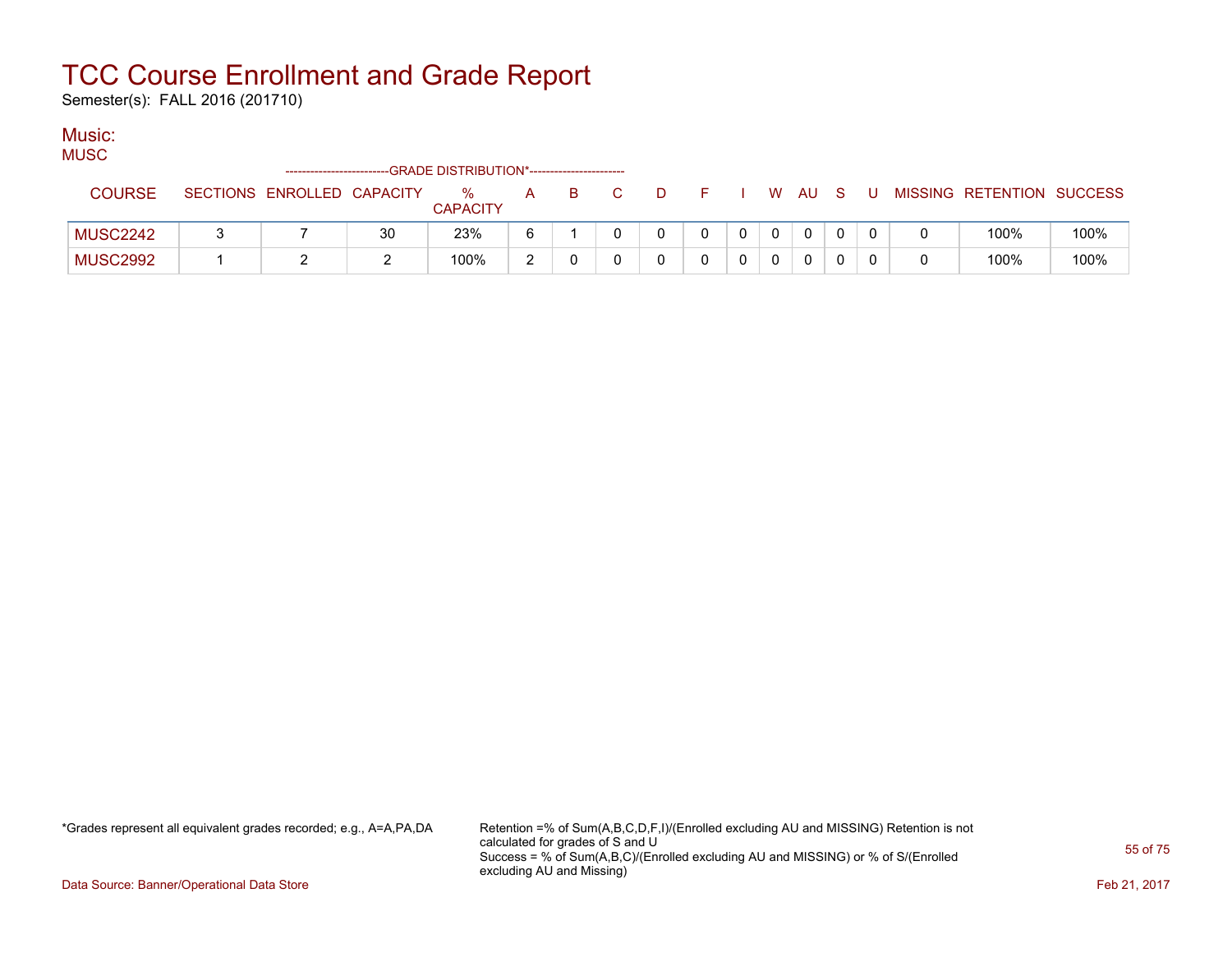Semester(s): FALL 2016 (201710)

### Native American Studies:

| AN.<br>м. |  |
|-----------|--|
|-----------|--|

|                 |                            | ------------------------GRADE DISTRIBUTION*----------------------- |                      |    |          |    |  |      |   |  |                           |     |
|-----------------|----------------------------|--------------------------------------------------------------------|----------------------|----|----------|----|--|------|---|--|---------------------------|-----|
| COURSE          | SECTIONS ENROLLED CAPACITY |                                                                    | %<br><b>CAPACITY</b> | A  | <b>B</b> | DF |  | W AU | S |  | MISSING RETENTION SUCCESS |     |
| <b>NAMS2113</b> | 20                         | 20                                                                 | 100%                 | 10 |          |    |  |      |   |  | 90%                       | 90% |

\*Grades represent all equivalent grades recorded; e.g., A=A,PA,DA Retention =% of Sum(A,B,C,D,F,I)/(Enrolled excluding AU and MISSING) Retention is not calculated for grades of S and U Success = % of Sum(A,B,C)/(Enrolled excluding AU and MISSING) or % of S/(Enrolled excluding AU and Missing)

Data Source: Banner/Operational Data Store Feb 21, 2017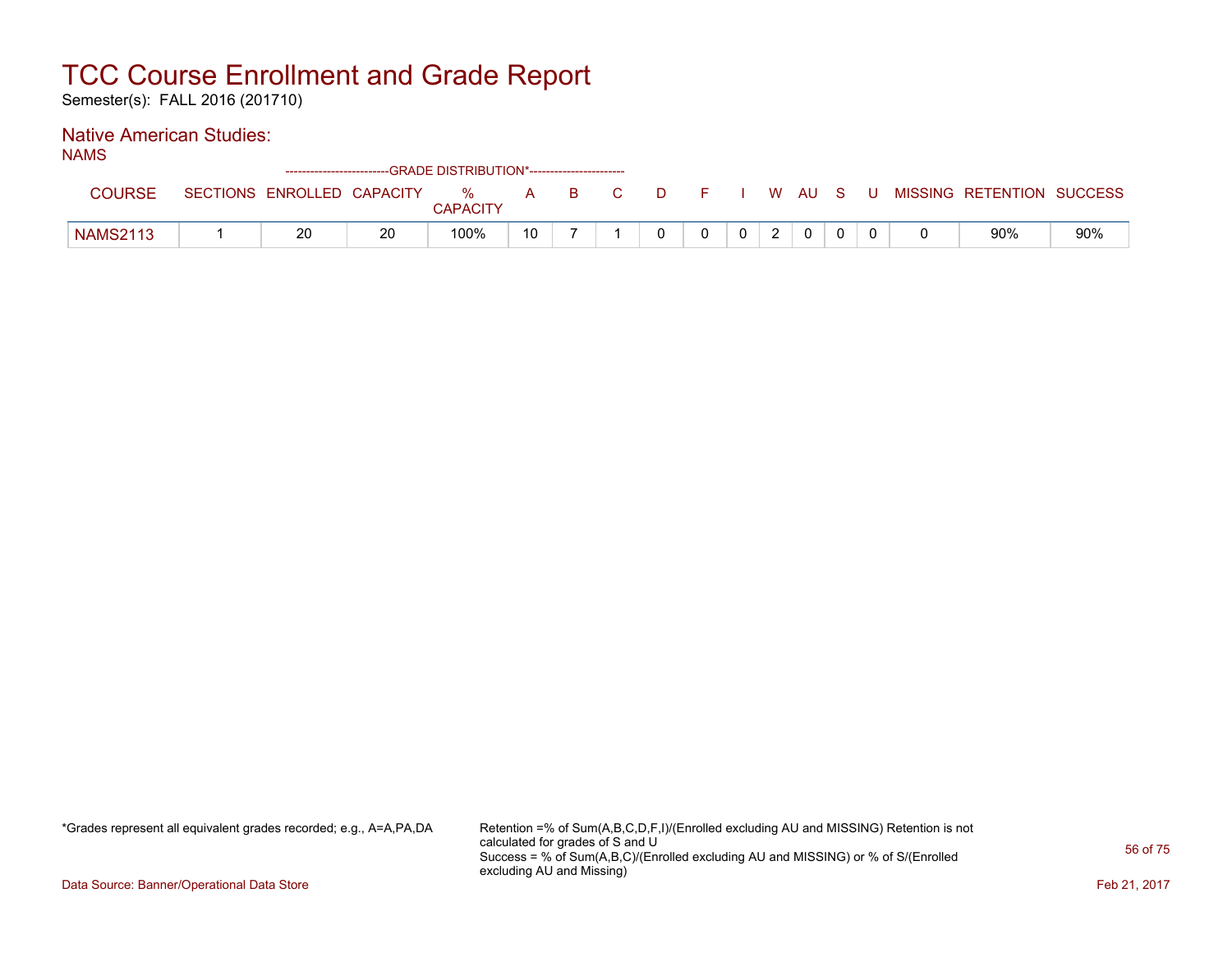Semester(s): FALL 2016 (201710)

#### Nursing: **NURS**

|                 |                |                            | ------------------------GRADE                DISTRIBUTION*---------------------- |                         |                |              |                |              |              |              |             |              |              |                |              |                                  |      |
|-----------------|----------------|----------------------------|----------------------------------------------------------------------------------|-------------------------|----------------|--------------|----------------|--------------|--------------|--------------|-------------|--------------|--------------|----------------|--------------|----------------------------------|------|
| <b>COURSE</b>   |                | SECTIONS ENROLLED CAPACITY |                                                                                  | $\%$<br><b>CAPACITY</b> | A              | B            | C              | D            | F            |              | W           | <b>AU</b>    | S            | U              |              | <b>MISSING RETENTION SUCCESS</b> |      |
| <b>NURS1211</b> | $\mathbf 1$    | 35                         | 50                                                                               | 70%                     | 0              | $\mathbf{0}$ | $\Omega$       | $\mathbf{0}$ | $\mathbf{0}$ | 0            | 3           | $\mathbf 0$  | 32           | 0              | 0            |                                  | 91%  |
| <b>NURS1212</b> | 1              | 35                         | 35                                                                               | 100%                    | 2              | 13           | 13             | 3            | $\mathbf{0}$ | 0            | 4           | $\Omega$     | 0            | 0              | $\mathbf{0}$ | 89%                              | 80%  |
| <b>NURS1363</b> | $\mathbf 1$    | 32                         | 35                                                                               | 91%                     | 28             | 2            | $\mathbf 1$    | $\Omega$     | $\mathbf{0}$ | 0            |             | $\mathbf{0}$ | $\mathbf{0}$ | 0              | 0            | 97%                              | 97%  |
| <b>NURS1471</b> | $\mathbf 1$    | 6                          | 10                                                                               | 60%                     | 0              | 0            | $\Omega$       | $\Omega$     | $\Omega$     | $\Omega$     | $\mathbf 0$ | $\mathbf{0}$ | 6            | 0              | 0            |                                  | 100% |
| <b>NURS2212</b> | $\mathbf 1$    | 65                         | 75                                                                               | 87%                     | 0              | 0            | $\Omega$       | $\Omega$     | $\mathbf{0}$ | 0            | 5           | $\mathbf{0}$ | 58           | $\overline{2}$ | 0            |                                  | 89%  |
| <b>NURS2213</b> | $\mathbf 1$    | 69                         | 75                                                                               | 92%                     | 3              | 35           | 22             | 6            | $\Omega$     | 0            | 3           | $\Omega$     | $\Omega$     | 0              | $\mathbf{0}$ | 96%                              | 87%  |
| <b>NURS2221</b> | $\overline{2}$ | 101                        | 125                                                                              | 81%                     | $\Omega$       | 0            | $\Omega$       | $\mathbf{0}$ | $\mathbf{0}$ | $\mathbf{0}$ |             | 0            | 100          | 0              | $\mathbf{0}$ |                                  | 99%  |
| <b>NURS2222</b> | $\overline{2}$ | 102                        | 125                                                                              | 82%                     | 6              | 66           | 24             | 5            | $\mathbf{0}$ | 0            |             | $\mathbf{0}$ | 0            | 0              | 0            | 99%                              | 94%  |
| <b>NURS2231</b> | $\overline{2}$ | 106                        | 125                                                                              | 85%                     | 0              | 0            | $\mathbf{0}$   | $\mathbf{0}$ | $\mathbf{0}$ | 0            | $\Omega$    | $\Omega$     | 106          | 0              | 0            |                                  | 100% |
| <b>NURS2232</b> | $\overline{2}$ | 106                        | 125                                                                              | 85%                     | 7              | 74           | 23             | 2            | $\mathbf{0}$ | 0            | $\mathbf 0$ | $\Omega$     | $\Omega$     | 0              | $\mathbf{0}$ | 100%                             | 98%  |
| <b>NURS2242</b> | $\mathbf 1$    | 67                         | 75                                                                               | 89%                     | 0              | 0            | $\Omega$       | 0            | 0            | 0            | 0           | $\mathbf{0}$ | 67           | 0              | $\mathbf{0}$ |                                  | 100% |
| <b>NURS2243</b> | $\mathbf 1$    | 67                         | 75                                                                               | 89%                     | $\overline{7}$ | 55           | 5              | 0            | $\mathbf{0}$ | 0            | $\mathbf 0$ | $\mathbf{0}$ | $\mathbf{0}$ | 0              | 0            | 100%                             | 100% |
| <b>NURS2303</b> | $\mathbf 1$    | 19                         | 21                                                                               | 90%                     | 8              | 5            | $\overline{2}$ | 1            | 1            | $\mathbf{0}$ | 2           | $\mathbf{0}$ | $\mathbf{0}$ | 0              | $\mathbf{0}$ | 89%                              | 79%  |
| <b>NURS2351</b> | $\mathbf 1$    | 43                         | 50                                                                               | 86%                     | 0              | $\Omega$     | $\Omega$       | $\Omega$     | $\mathbf{0}$ | $\mathbf{0}$ | $\Omega$    | $\mathbf{0}$ | 43           | 0              | 0            |                                  | 100% |
| <b>NURS2352</b> | $\mathbf 1$    | 44                         | 50                                                                               | 88%                     | 0              | 22           | 18             | 4            | $\Omega$     | 0            | $\Omega$    | 0            | 0            | 0              | $\mathbf{0}$ | 100%                             | 91%  |
| <b>NURS2403</b> | 1              | 12                         | 30                                                                               | 40%                     | 6              | 4            | $\Omega$       | $\mathbf{0}$ | 0            | $\mathbf{0}$ | 2           | 0            | 0            | 0              | $\mathbf{0}$ | 83%                              | 83%  |
| <b>NURS2431</b> | $\overline{2}$ | 129                        | 146                                                                              | 88%                     | $\Omega$       | $\Omega$     | $\Omega$       | $\Omega$     | $\mathbf{0}$ | $\mathbf{0}$ | 3           | $\Omega$     | 125          | 1              | 0            |                                  | 97%  |
| <b>NURS2432</b> | 4              | 129                        | 146                                                                              | 88%                     | 22             | 92           | 12             | $\Omega$     | $\Omega$     | $\Omega$     | 3           | $\mathbf{0}$ | $\mathbf{0}$ | 0              | 0            | 98%                              | 98%  |
| <b>NURS2442</b> | $\overline{2}$ | 113                        | 115                                                                              | 98%                     | 0              | $\Omega$     | $\mathbf{0}$   | $\Omega$     | $\mathbf{0}$ | 0            | $\mathbf 0$ | $\Omega$     | 113          | 0              | 0            |                                  | 100% |
| <b>NURS2444</b> | 4              | 113                        | 115                                                                              | 98%                     | 16             | 95           | 1              | 1            | $\mathbf{0}$ | 0            | $\mathbf 0$ | $\mathbf{0}$ | $\mathbf{0}$ | 0              | $\mathbf{0}$ | 100%                             | 99%  |

\*Grades represent all equivalent grades recorded; e.g., A=A,PA,DA Retention =% of Sum(A,B,C,D,F,I)/(Enrolled excluding AU and MISSING) Retention is not calculated for grades of S and U Success = % of Sum(A,B,C)/(Enrolled excluding AU and MISSING) or % of S/(Enrolled excluding AU and Missing) Data Source: Banner/Operational Data Store Feb 21, 2017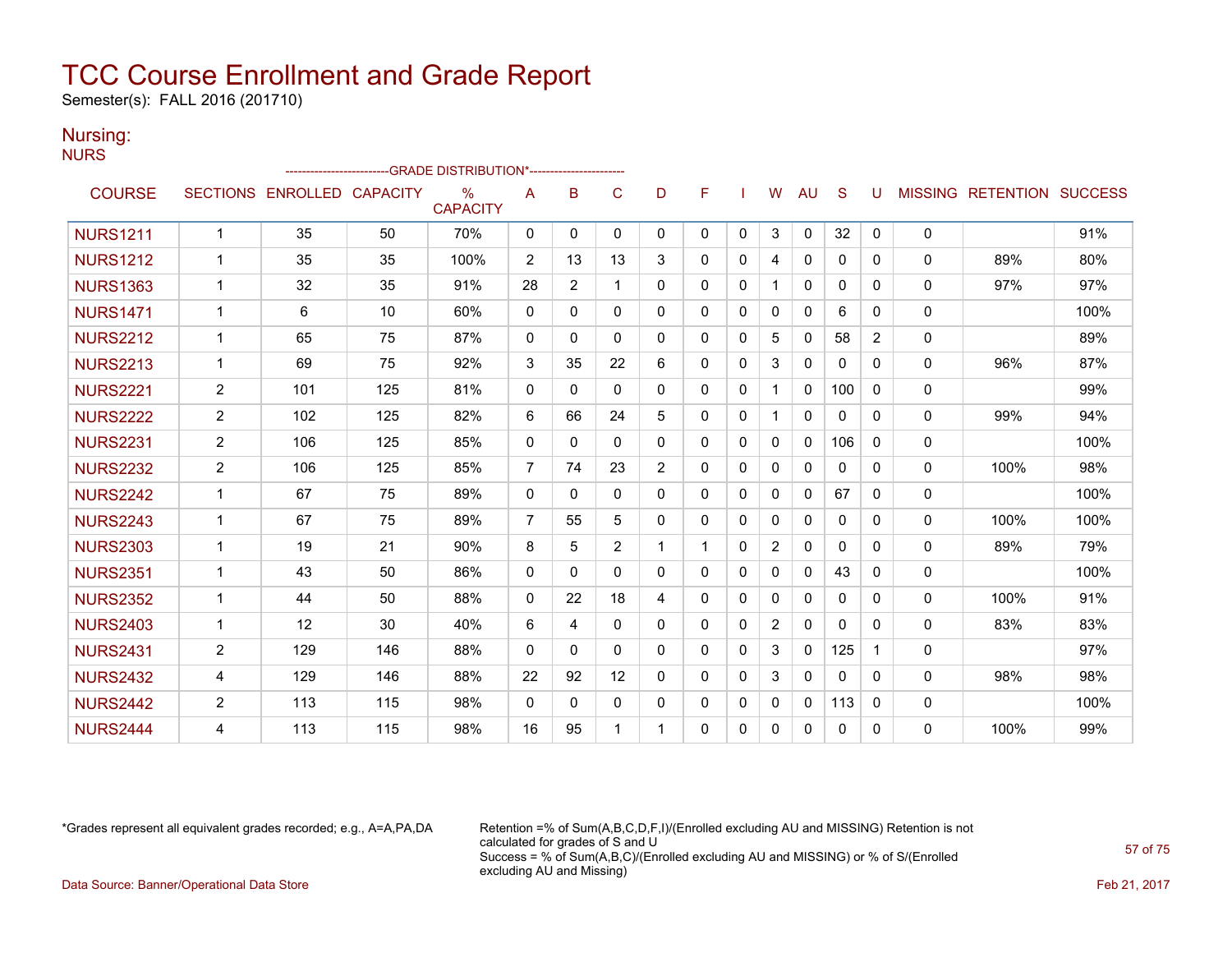Semester(s): FALL 2016 (201710)

#### Occupational Therapy Assistant: OCTA<sup>'</sup>

|                 |                 |          |                 | --------------------------GRADE DISTRIBUTION*----------------------- |    |              |          |   |   |   |              |              |   |          |                |                  |                |
|-----------------|-----------------|----------|-----------------|----------------------------------------------------------------------|----|--------------|----------|---|---|---|--------------|--------------|---|----------|----------------|------------------|----------------|
| <b>COURSE</b>   | <b>SECTIONS</b> | ENROLLED | <b>CAPACITY</b> | $\%$<br><b>CAPACITY</b>                                              | A  | B            | C.       | D | F |   | W            | AU           | S |          | <b>MISSING</b> | <b>RETENTION</b> | <b>SUCCESS</b> |
| <b>OCTA1203</b> | $\overline{2}$  | 31       | 45              | 69%                                                                  | 19 | 5            |          |   | 0 | 0 | 3            | $\mathbf{0}$ | 0 |          | 0              | 90%              | 87%            |
| <b>OCTA1303</b> |                 | 19       | 20              | 95%                                                                  | 16 | 2            |          |   | 0 | 0 | $\mathbf{0}$ | $\mathbf{0}$ | 0 |          | 0              | 100%             | 95%            |
| <b>OCTA1352</b> |                 | 19       | 20              | 95%                                                                  | 11 | 6            |          |   | 0 | 0 | 0            | $\mathbf{0}$ | 0 | $\Omega$ | 0              | 100%             | 95%            |
| OCTA1363        | $\overline{2}$  | 21       | 23              | 91%                                                                  | 4  | 5            | 5        | 3 | 0 | 0 | 4            | $\mathbf{0}$ | 0 | $\Omega$ | 0              | 81%              | 67%            |
| OCTA2203        |                 | 18       | 20              | 90%                                                                  | 18 | $\Omega$     |          |   | 0 | 0 | 0            | $\mathbf{0}$ | 0 | $\Omega$ | 0              | 100%             | 100%           |
| OCTA2233        |                 | 18       | 20              | 90%                                                                  | 14 | 4            |          |   | 0 | 0 | $\Omega$     | $\mathbf{0}$ | 0 | $\Omega$ | $\mathbf 0$    | 100%             | 100%           |
| OCTA2263        |                 | 18       | 20              | 90%                                                                  | 18 | $\mathbf{0}$ | $\Omega$ | 0 | 0 | 0 | $\mathbf{0}$ | $\mathbf{0}$ | 0 | $\Omega$ | 0              | 100%             | 100%           |

\*Grades represent all equivalent grades recorded; e.g., A=A,PA,DA Retention =% of Sum(A,B,C,D,F,I)/(Enrolled excluding AU and MISSING) Retention is not calculated for grades of S and U Success = % of Sum(A,B,C)/(Enrolled excluding AU and MISSING) or % of S/(Enrolled excluding AU and Missing)

Data Source: Banner/Operational Data Store Feb 21, 2017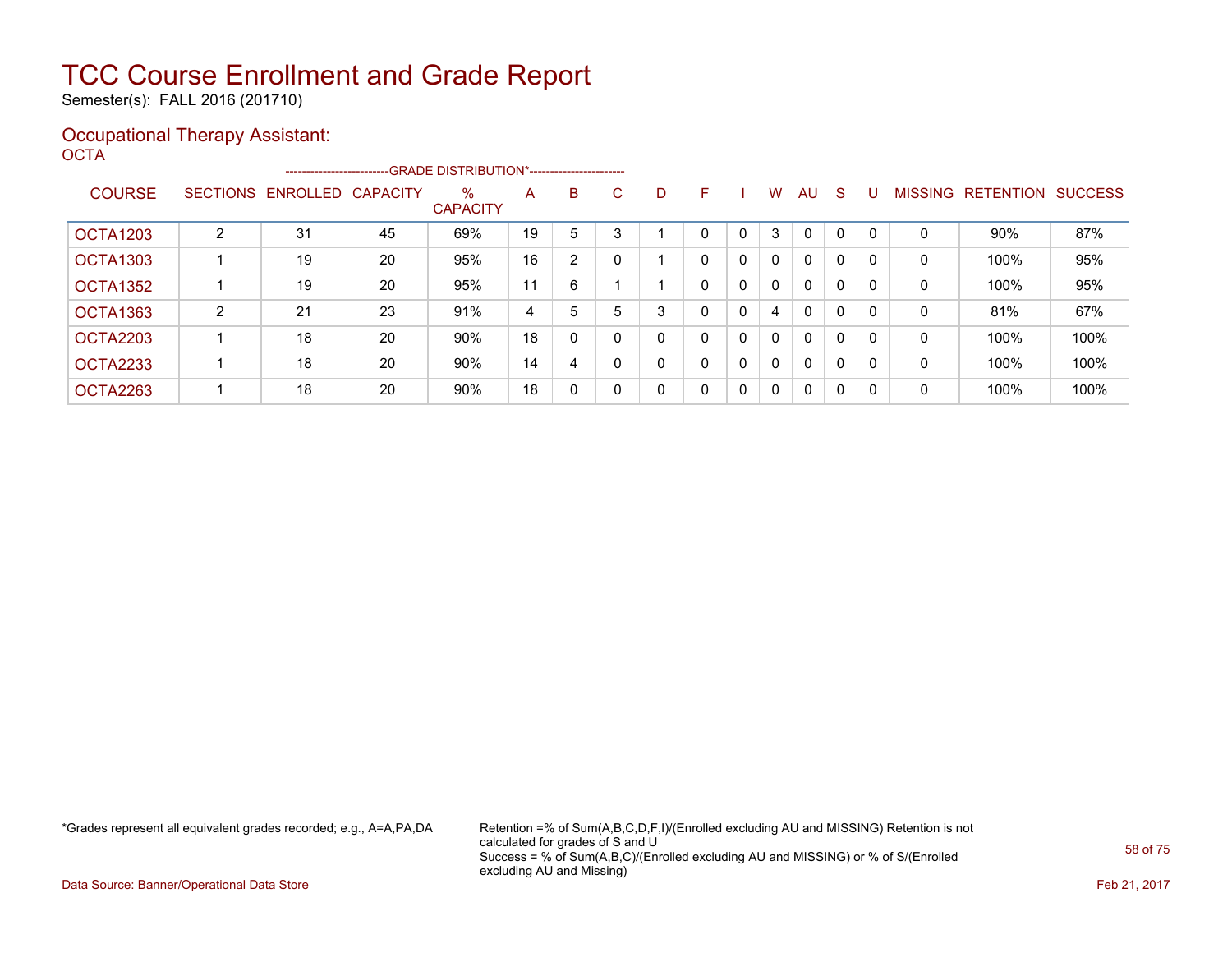Semester(s): FALL 2016 (201710)

### Physical Education:

PHED

|                 |                 | ------------------------ |                 | -GRADE DISTRIBUTION*----------------------- |    |    |                |                |    |              |              |              |              |          |                |                  |                |
|-----------------|-----------------|--------------------------|-----------------|---------------------------------------------|----|----|----------------|----------------|----|--------------|--------------|--------------|--------------|----------|----------------|------------------|----------------|
| <b>COURSE</b>   | <b>SECTIONS</b> | <b>ENROLLED</b>          | <b>CAPACITY</b> | $\%$<br><b>CAPACITY</b>                     | A  | B  | C.             | D              | F  |              | W            | AU           | <sub>S</sub> |          | <b>MISSING</b> | <b>RETENTION</b> | <b>SUCCESS</b> |
| <b>PHED1092</b> |                 | 9                        | 20              | 45%                                         | 4  | 2  |                |                | 3  | $\Omega$     | $\mathbf{0}$ | $\Omega$     | 0            |          | 0              | 100%             | 67%            |
| <b>PHED1143</b> |                 | 18                       | 20              | 90%                                         |    | 6  | 4              | 0              | 4  | 0            | 3            | $\mathbf{0}$ | $\Omega$     | $\Omega$ | 0              | 83%              | 61%            |
| <b>PHED1412</b> |                 | 12                       | 20              | 60%                                         | 8  |    | 2              | 0              |    | 0            | $\mathbf{0}$ | $\mathbf{0}$ | $\Omega$     |          | 0              | 100%             | 92%            |
| <b>PHED2111</b> |                 | 10                       | 24              | 42%                                         | 8  |    |                | 0              | 0  | $\mathbf{0}$ |              | $\mathbf{0}$ | $\Omega$     |          | 0              | $90\%$           | 90%            |
| <b>PHED2142</b> |                 | 3                        | 20              | 15%                                         | 3  | 0  |                | 0              | 0  | 0            | 0            | $\mathbf{0}$ | $\Omega$     | $\Omega$ | 0              | 100%             | 100%           |
| <b>PHED2212</b> | 4               | 72                       | 84              | 86%                                         | 52 | 4  | 4              | $\overline{2}$ | 0  | $\mathbf{0}$ | 10           | $\Omega$     | $\Omega$     |          | $\Omega$       | 86%              | 83%            |
| <b>PHED2263</b> | 2               | 37                       | 40              | 92%                                         | 20 | 6  | $\overline{2}$ |                | 5  | 0            | 3            | $\Omega$     | $\Omega$     |          | 0              | 92%              | 76%            |
| <b>PHED2322</b> |                 | 23                       | 20              | 115%                                        | 12 | 3  |                | 0              | 0  | 0            | 5            | 3            | 0            | $\Omega$ | 0              | 75%              | 75%            |
| <b>PHED2603</b> | 4               | 76                       | 80              | 95%                                         | 20 | 23 | 10             | 5              | 13 | 0            | 5            | $\mathbf{0}$ | 0            |          | 0              | 93%              | 70%            |
| <b>PHED2653</b> |                 | 18                       | 20              | 90%                                         | 9  | 6  | 3              | 0              | 0  | 0            | 0            | $\mathbf{0}$ | 0            | $\Omega$ | 0              | 100%             | 100%           |

\*Grades represent all equivalent grades recorded; e.g., A=A,PA,DA Retention =% of Sum(A,B,C,D,F,I)/(Enrolled excluding AU and MISSING) Retention is not calculated for grades of S and U Success = % of Sum(A,B,C)/(Enrolled excluding AU and MISSING) or % of S/(Enrolled excluding AU and Missing)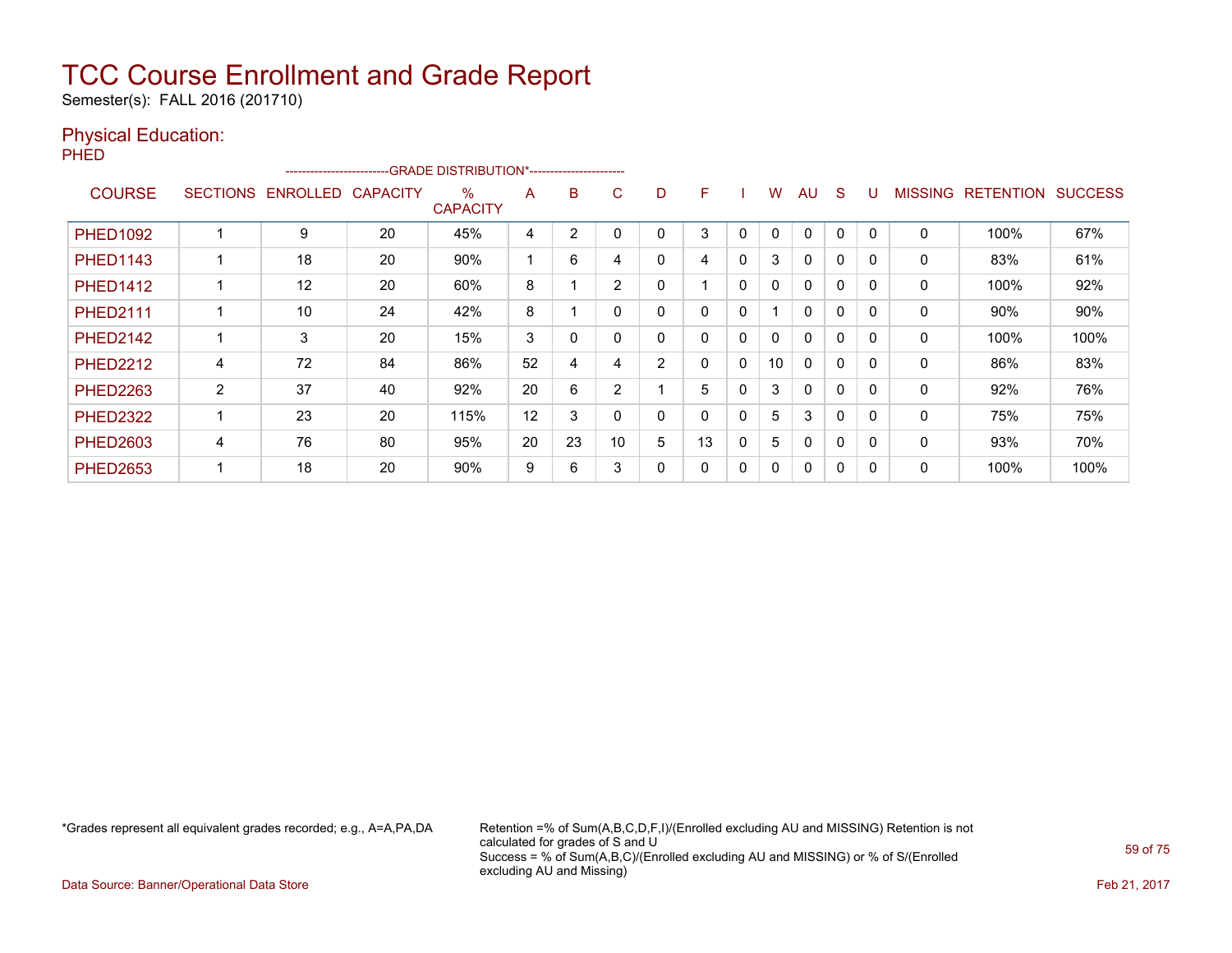Semester(s): FALL 2016 (201710)

### Philosophy:

PHIL

|                 | ----------------------     |     | -GRADE DISTRIBUTION*---------------------- |    |    |    |   |    |   |    |          |   |     |   |                   |                |
|-----------------|----------------------------|-----|--------------------------------------------|----|----|----|---|----|---|----|----------|---|-----|---|-------------------|----------------|
| <b>COURSE</b>   | SECTIONS ENROLLED CAPACITY |     | %<br><b>CAPACITY</b>                       | A  | B. |    | D |    |   | W  | AU.      | S |     |   | MISSING RETENTION | <b>SUCCESS</b> |
| <b>PHIL1113</b> | 148                        | 175 | 85%                                        | 67 | 21 | 18 | 5 | 20 | 0 | 17 | $\Omega$ | 0 | 0   |   | 89%               | 72%            |
| <b>PHIL1143</b> | 69                         | 144 | 48%                                        | 34 | 11 |    | ົ | 6  |   | 15 | 0        | 0 | - 0 |   | 78%               | 67%            |
| <b>PHIL1213</b> | 12                         | 40  | 30%                                        | 9  | 0  |    |   |    |   |    | 0        | 0 |     |   | 92%               | 83%            |
| <b>PHIL2153</b> | 18                         | 20  | 90%                                        | 3  |    |    |   | ົ  |   |    | 0        |   |     | 0 | 61%               | 44%            |

\*Grades represent all equivalent grades recorded; e.g., A=A,PA,DA Retention =% of Sum(A,B,C,D,F,I)/(Enrolled excluding AU and MISSING) Retention is not calculated for grades of S and U Success = % of Sum(A,B,C)/(Enrolled excluding AU and MISSING) or % of S/(Enrolled excluding AU and Missing)

Data Source: Banner/Operational Data Store Feb 21, 2017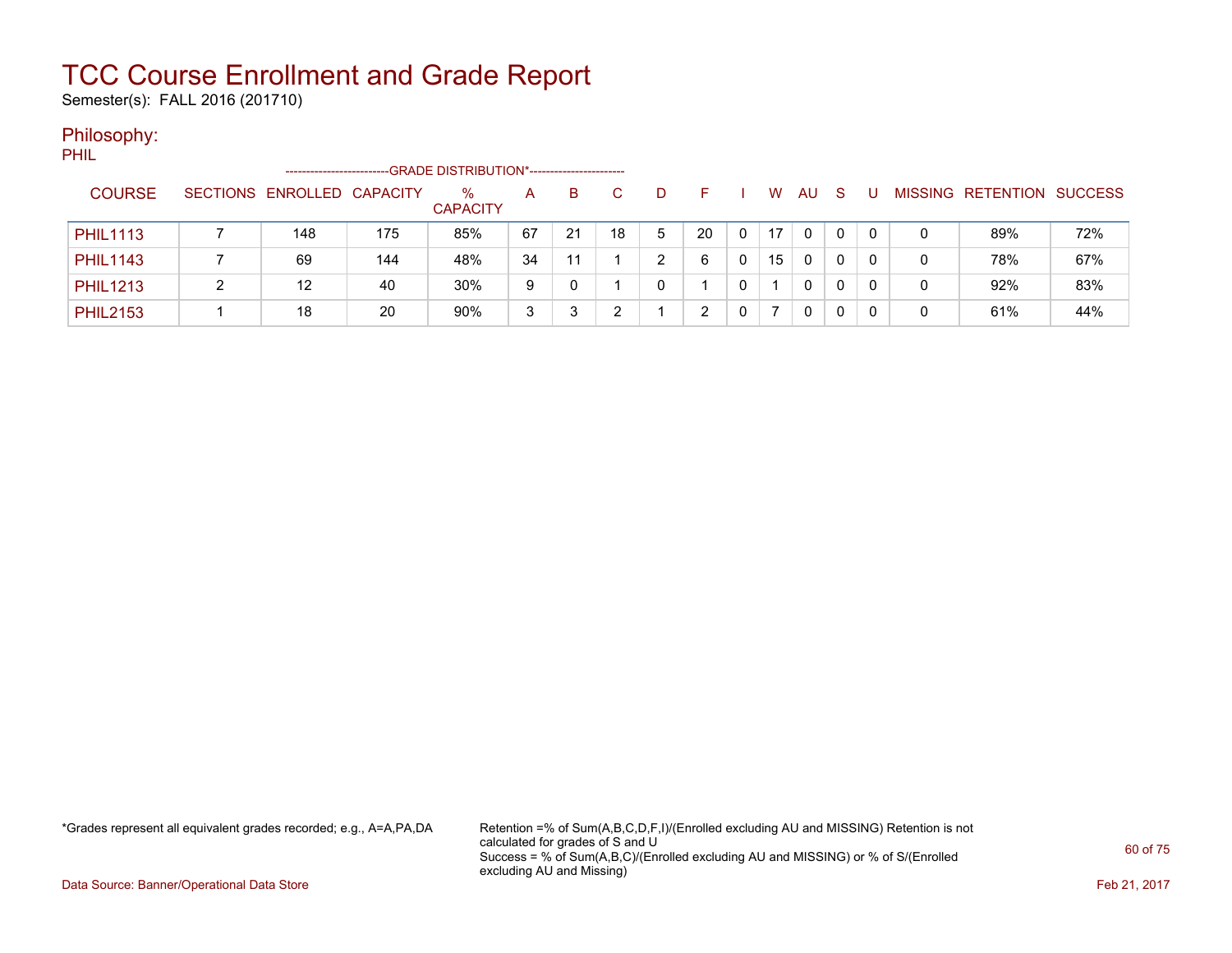Semester(s): FALL 2016 (201710)

### Pharmacy Technology:

PHMT

|                 | ----------------------     |    | -GRADE DISTRIBUTION*---------------------- |    |    |   |  |   |     |              |         |                  |                |
|-----------------|----------------------------|----|--------------------------------------------|----|----|---|--|---|-----|--------------|---------|------------------|----------------|
| <b>COURSE</b>   | SECTIONS ENROLLED CAPACITY |    | $\%$<br><b>CAPACITY</b>                    | Α  | B. | D |  | W | AU. | <sub>S</sub> | MISSING | <b>RETENTION</b> | <b>SUCCESS</b> |
| <b>PHMT1324</b> | 23                         | 27 | 85%                                        | 11 | 5  | ົ |  | 5 | 0   | 0            |         | 78%              | 70%            |
| <b>PHMT1334</b> | 23                         | 27 | 85%                                        | 14 |    |   |  | 5 | 0   | 0            |         | 78%              | 74%            |
| <b>PHMT1414</b> | 23                         | 30 | 77%                                        | 12 | ົ  |   |  | 5 | 0   | 0            |         | 78%              | 74%            |
| <b>PHMT1524</b> | 23                         | 30 | 77%                                        | 14 |    |   |  | 5 | 0   |              |         | 78%              | 74%            |

\*Grades represent all equivalent grades recorded; e.g., A=A,PA,DA Retention =% of Sum(A,B,C,D,F,I)/(Enrolled excluding AU and MISSING) Retention is not calculated for grades of S and U Success = % of Sum(A,B,C)/(Enrolled excluding AU and MISSING) or % of S/(Enrolled excluding AU and Missing)

Data Source: Banner/Operational Data Store Feb 21, 2017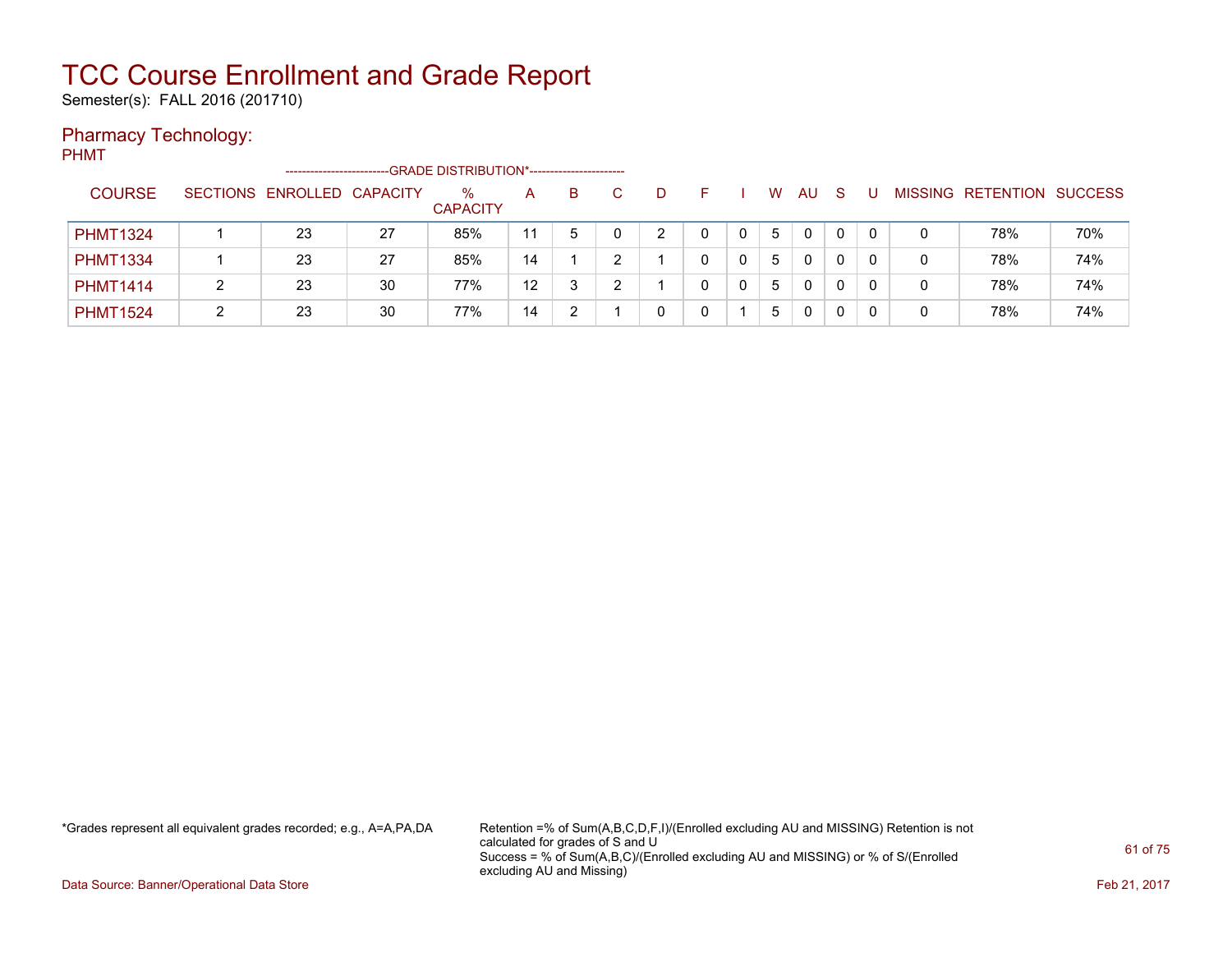Semester(s): FALL 2016 (201710)

### Physical Science:

PH<sub>SC</sub>

|                 | -------------------------  |     | -GRADE DISTRIBUTION*----------------------- |    |     |    |    |    |                 |    |     |   |                           |     |
|-----------------|----------------------------|-----|---------------------------------------------|----|-----|----|----|----|-----------------|----|-----|---|---------------------------|-----|
| <b>COURSE</b>   | SECTIONS ENROLLED CAPACITY |     | %<br><b>CAPACITY</b>                        | A  | B.  |    |    |    | W               | AU | - S | U | MISSING RETENTION SUCCESS |     |
| <b>PHSC1114</b> | 114                        | 128 | 89%                                         | 24 | -37 | 22 | Q. | 11 | 12 <sup>°</sup> | 0  |     |   | 89%                       | 73% |
| <b>PHSC2151</b> | 19                         | 20  | 95%                                         |    |     |    |    |    |                 | 0  |     |   | 84%                       | 58% |

\*Grades represent all equivalent grades recorded; e.g., A=A,PA,DA Retention =% of Sum(A,B,C,D,F,I)/(Enrolled excluding AU and MISSING) Retention is not calculated for grades of S and U Success = % of Sum(A,B,C)/(Enrolled excluding AU and MISSING) or % of S/(Enrolled excluding AU and Missing)

Data Source: Banner/Operational Data Store Feb 21, 2017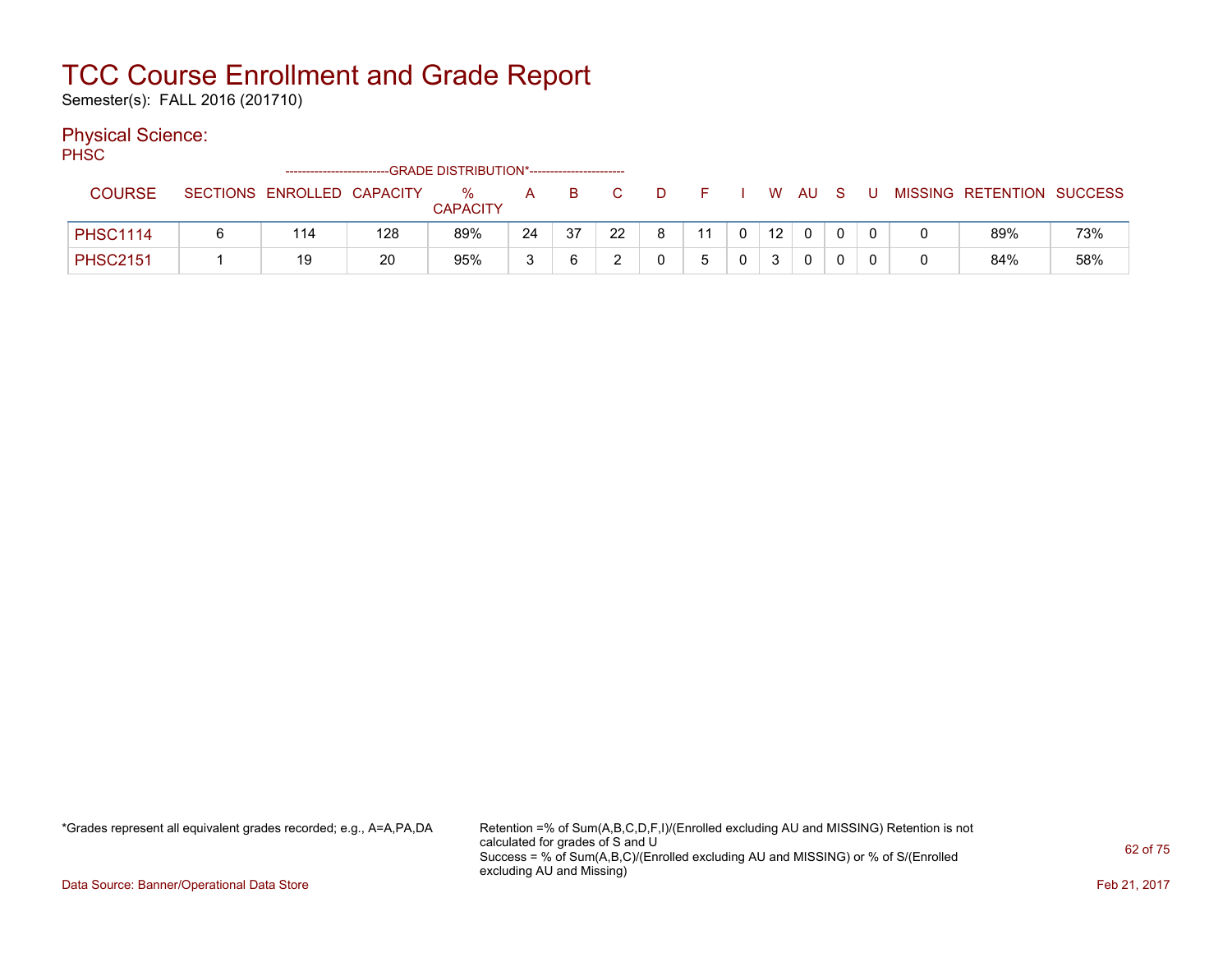Semester(s): FALL 2016 (201710)

### Physical Therapist Assistant:

PHTA -------------------------GRADE DISTRIBUTION\*----------------------- COURSE SECTIONS ENROLLED CAPACITY %

| <b>COURSE</b>   | <b>SECTIONS</b> | ENROLLED CAPACITY |    | $\%$<br><b>CAPACITY</b> | A  | B  | С           | D |   |          | W | AU           | S            |   | <b>MISSING</b> | <b>RETENTION</b> | <b>SUCCESS</b> |
|-----------------|-----------------|-------------------|----|-------------------------|----|----|-------------|---|---|----------|---|--------------|--------------|---|----------------|------------------|----------------|
| <b>PHTA1203</b> | 3               | 35                | 40 | 88%                     | 13 | 12 | 6           |   |   | 0        | 3 | $\Omega$     | $\mathbf{0}$ | 0 | 0              | 91%              | 89%            |
| <b>PHTA1211</b> | 3               | 34                | 59 | 58%                     | 29 | 4  |             | 0 | 0 | 0        |   | $\mathbf{0}$ | 0            | 0 | 0              | 100%             | 100%           |
| <b>PHTA1242</b> |                 | 34                | 36 | 94%                     | 15 | 19 | 0           | 0 |   | 0        |   | $\mathbf{0}$ | 0            | 0 | 0              | 100%             | 100%           |
| <b>PHTA1303</b> | 3               | 34                | 47 | 72%                     | 12 | 21 |             | 0 |   | 0        |   | $\mathbf{0}$ | $\mathbf{0}$ | 0 | 0              | 100%             | 100%           |
| <b>PHTA2343</b> | 2               | 26                | 35 | 74%                     | 16 | 10 | 0           | 0 |   | 0        |   | 0            | 0            | 0 | 0              | 100%             | 100%           |
| <b>PHTA2373</b> | 2               | 26                | 35 | 74%                     | 21 | 5  | 0           | 0 |   | 0        |   | $\mathbf{0}$ | $\Omega$     | 0 | 0              | 100%             | 100%           |
| <b>PHTA2432</b> |                 | 26                | 32 | 81%                     | 21 | 5  | 0           | 0 |   | 0        |   | $\mathbf{0}$ | $\Omega$     | 0 | 0              | 100%             | 100%           |
| <b>PHTA2442</b> |                 | 26                | 35 | 74%                     | 26 | 0  | $\mathbf 0$ | 0 |   | $\Omega$ |   | $\mathbf{0}$ | 0            | 0 | 0              | 100%             | 100%           |
| <b>PHTA2543</b> | -1              | 26                | 35 | 74%                     | 14 | 12 | 0           | 0 |   | 0        |   | 0            | 0            | 0 | 0              | 100%             | 100%           |

\*Grades represent all equivalent grades recorded; e.g., A=A,PA,DA Retention =% of Sum(A,B,C,D,F,I)/(Enrolled excluding AU and MISSING) Retention is not calculated for grades of S and U Success = % of Sum(A,B,C)/(Enrolled excluding AU and MISSING) or % of S/(Enrolled excluding AU and Missing)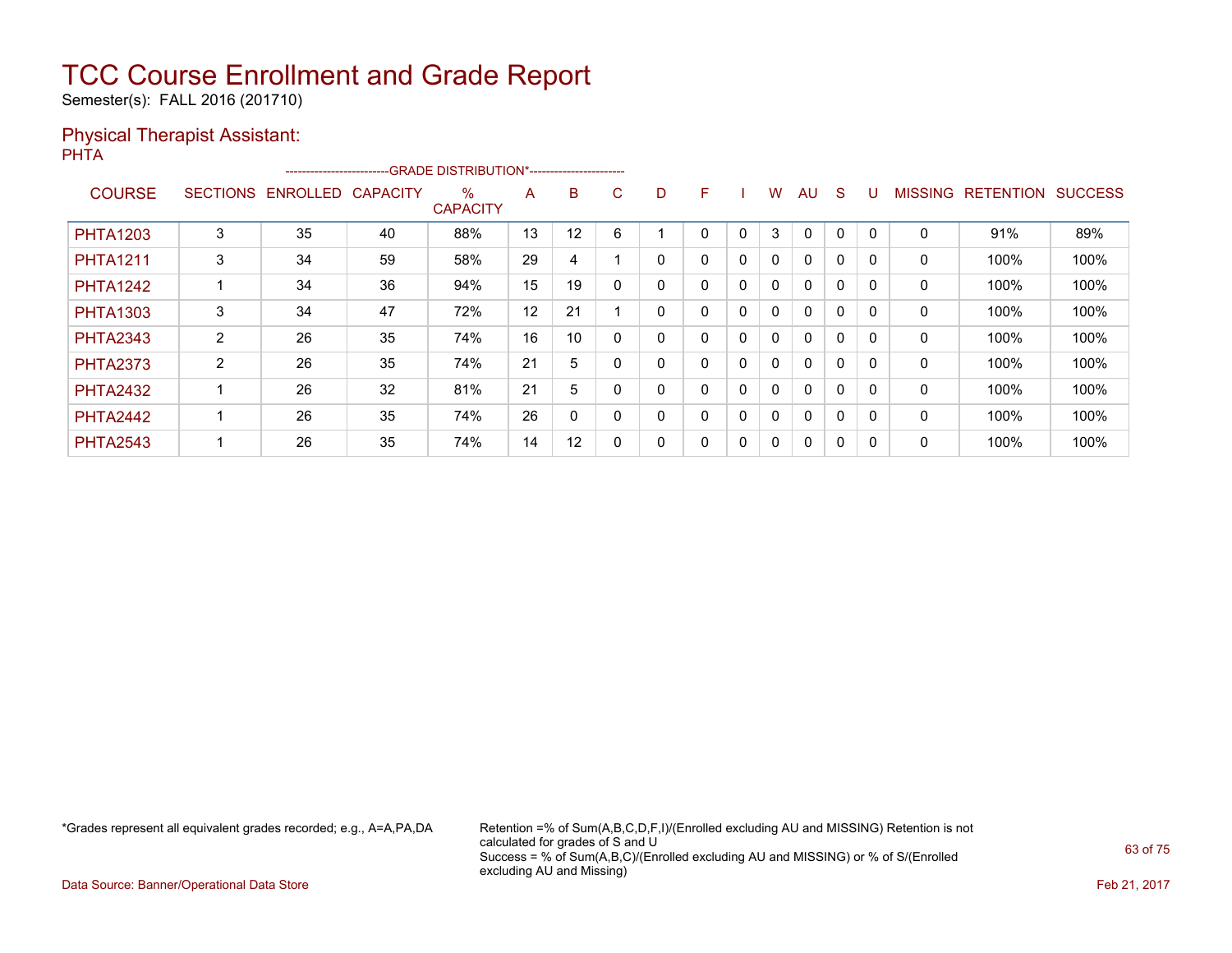Semester(s): FALL 2016 (201710)

### Physics:

PHYS

|                 |   | ----------------------     |     | -GRADE DISTRIBUTION*----------------------- |    |    |    |    |    |    |          |              |   |                   |                |
|-----------------|---|----------------------------|-----|---------------------------------------------|----|----|----|----|----|----|----------|--------------|---|-------------------|----------------|
| <b>COURSE</b>   |   | SECTIONS ENROLLED CAPACITY |     | $\%$<br><b>CAPACITY</b>                     | A  | B. |    | D. |    | w  | AU       | <sub>S</sub> |   | MISSING RETENTION | <b>SUCCESS</b> |
| <b>PHYS1114</b> | 8 | 153                        | 191 | 80%                                         | 37 | 46 | 27 | 11 | 11 | 21 | $\Omega$ | 0            | 0 | 86%               | 72%            |
| <b>PHYS1214</b> |   | 56                         | 72  | 78%                                         | 28 | 18 |    | 2  | ົ  | 2  | 0        |              | 0 | 96%               | 88%            |
| <b>PHYS2034</b> | 5 | 117                        | 120 | 98%                                         | 58 | 32 | 11 |    |    | 15 | 0        | 0            | 0 | 87%               | 86%            |
| <b>PHYS2124</b> |   | 73                         | 96  | 76%                                         | 17 | 24 | 14 | 6  | 5  |    | 0        |              |   | 90%               | 75%            |

\*Grades represent all equivalent grades recorded; e.g., A=A,PA,DA Retention =% of Sum(A,B,C,D,F,I)/(Enrolled excluding AU and MISSING) Retention is not calculated for grades of S and U Success = % of Sum(A,B,C)/(Enrolled excluding AU and MISSING) or % of S/(Enrolled excluding AU and Missing)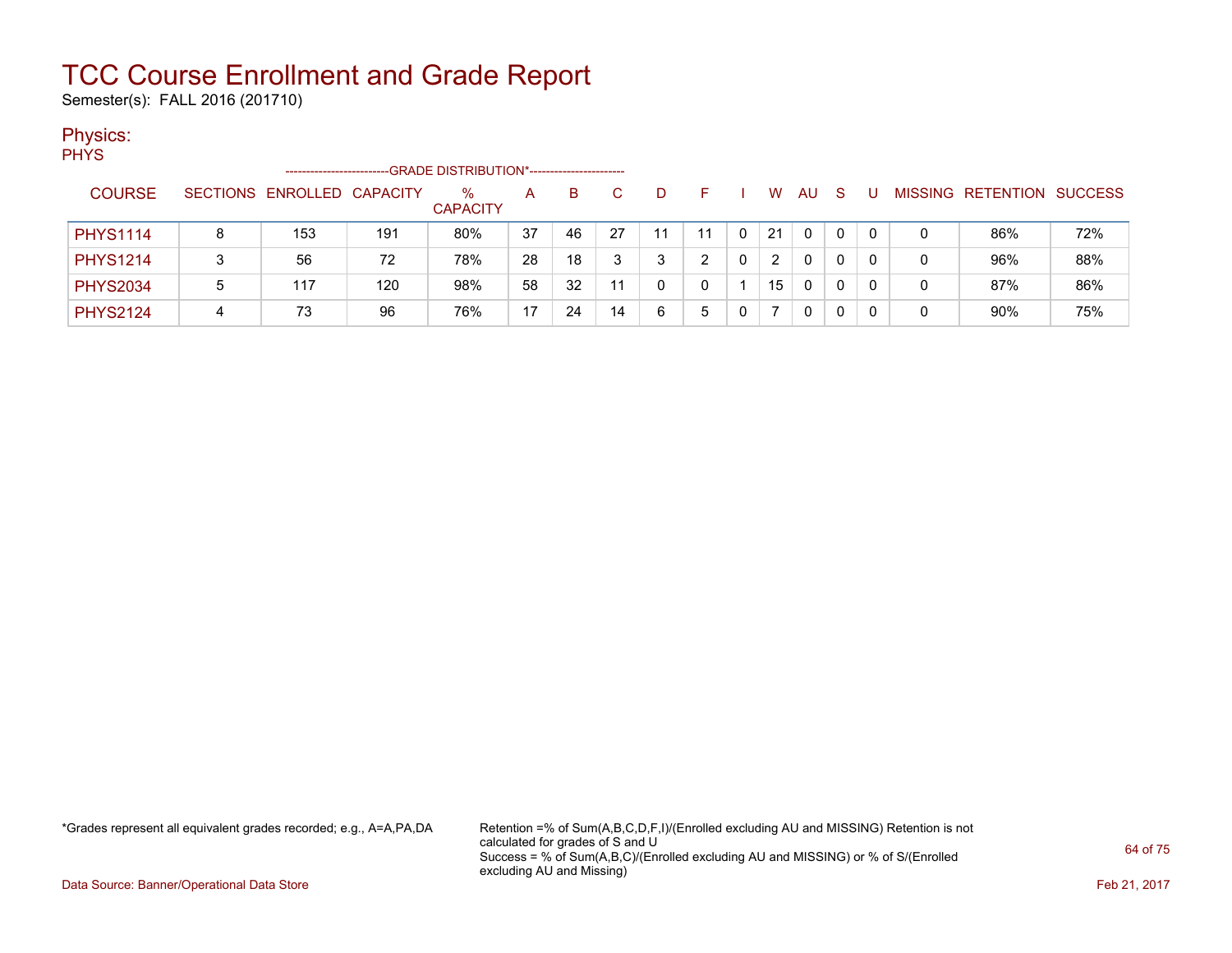Semester(s): FALL 2016 (201710)

### Paralegal:

| <b>PLGL</b>     |                            |    |                                              |   |   |   |   |   |   |          |              |              |          |   |                                  |      |
|-----------------|----------------------------|----|----------------------------------------------|---|---|---|---|---|---|----------|--------------|--------------|----------|---|----------------------------------|------|
|                 | -------------------        |    | -GRADE DISTRIBUTION*------------------------ |   |   |   |   |   |   |          |              |              |          |   |                                  |      |
| <b>COURSE</b>   | SECTIONS ENROLLED CAPACITY |    | $\%$<br><b>CAPACITY</b>                      | A | B | C | D | F |   | W        | <b>AU</b>    | <sub>S</sub> | U        |   | <b>MISSING RETENTION SUCCESS</b> |      |
| <b>PLGL1213</b> | 17                         | 20 | 85%                                          |   | 4 |   | 2 | 6 | 0 | 3        | 0            | $\mathbf{0}$ | $\Omega$ | 0 | 82%                              | 35%  |
| <b>PLGL1313</b> | $12 \overline{ }$          | 18 | 67%                                          |   |   | 4 | 0 | 0 | 0 | $\Omega$ | $\mathbf{0}$ | 0            | 0        | 0 | 100%                             | 100% |
| <b>PLGL2333</b> | 12                         | 18 | 67%                                          | 5 | 4 | ົ | 0 | 0 | 0 |          | 0            | 0            | 0        | 0 | 92%                              | 92%  |
| <b>PLGL2353</b> | 5                          | 18 | 28%                                          | 0 | 4 |   | 0 | 0 | 0 |          | $\mathbf{0}$ | 0            | $\Omega$ | 0 | 80%                              | 80%  |
| <b>PLGL2493</b> | 8                          | 15 | 53%                                          |   | 3 |   |   | 2 | 0 | $\Omega$ | 0            | 0            | 0        | 0 | 100%                             | 62%  |

\*Grades represent all equivalent grades recorded; e.g., A=A,PA,DA Retention =% of Sum(A,B,C,D,F,I)/(Enrolled excluding AU and MISSING) Retention is not calculated for grades of S and U Success = % of Sum(A,B,C)/(Enrolled excluding AU and MISSING) or % of S/(Enrolled excluding AU and Missing)

Data Source: Banner/Operational Data Store Feb 21, 2017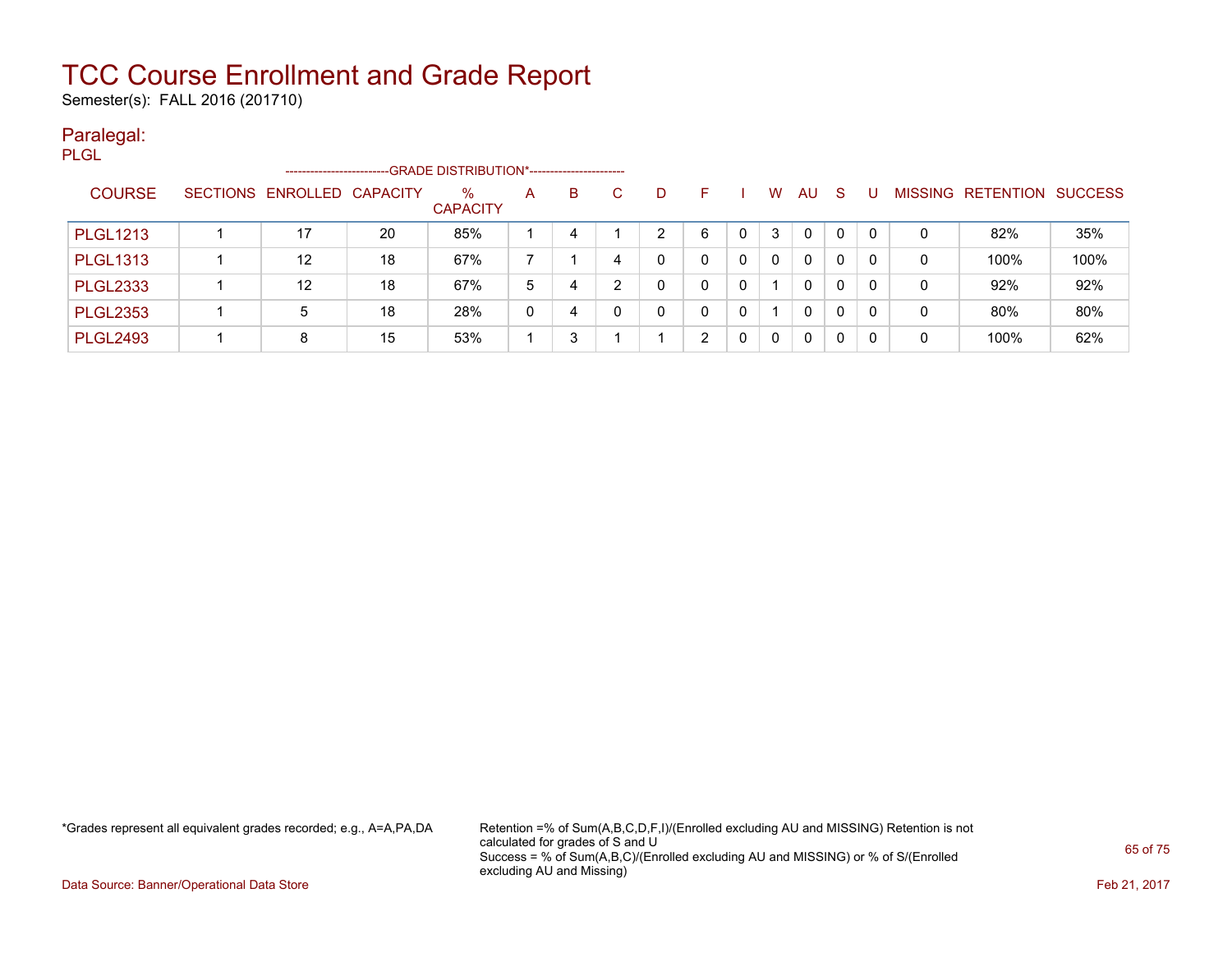Semester(s): FALL 2016 (201710)

### Political Science:

POLS -------------------------GRADE DISTRIBUTION\*----------------------- COURSE SECTIONS ENROLLED CAPACITY % **CAPACITY** A B C D F I W AU S U MISSING RETENTION SUCCESS POLS1113 | 101 | 2,332 | 2,481 | 94% |899 566 |317 |125 |240 |8 |177 |0 |0 |0 | 0 | 92% | 76% POLS2013 | 1 | 9 | 20 | 45% | 5 | 1 | 0 | 1 | 0 | 0 | 2 | 0 | 0 | 0 | 0 | 78% | 67% POLS2153 | 1 | 19 | 20 | 95% |13 | 2 | 1 | 0 | 2 | 0 | 1 | 0 | 0 | 0 | 0 | 95% | 84% POLS2203 | 1 | 15 | 20 | 75% | 10 | 3 | 0 | 0 | 2 | 0 | 0 | 0 | 0 | 0 | 0 | 100% | 87%

\*Grades represent all equivalent grades recorded; e.g., A=A,PA,DA Retention =% of Sum(A,B,C,D,F,I)/(Enrolled excluding AU and MISSING) Retention is not calculated for grades of S and U Success = % of Sum(A,B,C)/(Enrolled excluding AU and MISSING) or % of S/(Enrolled excluding AU and Missing)

Data Source: Banner/Operational Data Store **Feb 21, 2017 Contract Store Feb 21, 2017**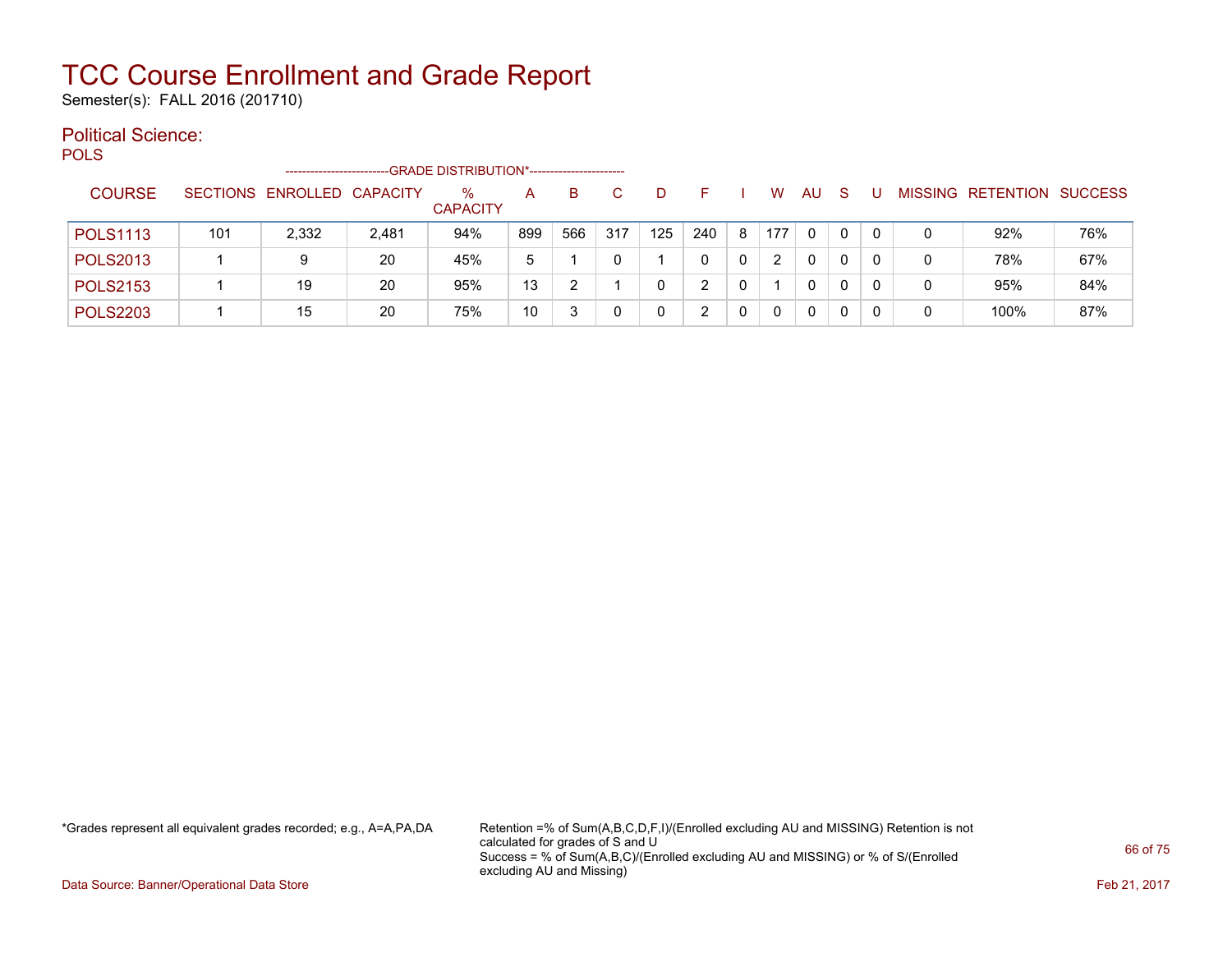Semester(s): FALL 2016 (201710)

### Psychology:

PSYC

|                 |    |                            | ------------------------GRADE                DISTRIBUTION*---------------------- |                      |                |     |             |                |                |              |     |              |              |          |                |           |                |
|-----------------|----|----------------------------|----------------------------------------------------------------------------------|----------------------|----------------|-----|-------------|----------------|----------------|--------------|-----|--------------|--------------|----------|----------------|-----------|----------------|
| <b>COURSE</b>   |    | SECTIONS ENROLLED CAPACITY |                                                                                  | %<br><b>CAPACITY</b> | A              | B   | C           | D              | F              |              | W   | <b>AU</b>    | <sub>S</sub> |          | <b>MISSING</b> | RETENTION | <b>SUCCESS</b> |
| <b>PSYC1113</b> | 68 | 1,602                      | 1,764                                                                            | 91%                  | 587            | 400 | 207         | 69             | 137            | 0            | 202 | 0            | 0            |          | 0              | 87%       | 75%            |
| <b>PSYC1313</b> | 6  | 119                        | 160                                                                              | 74%                  | 61             | 27  | 11          | 3              |                | 0            | 10  | $\mathbf{0}$ | 0            | $\Omega$ | 0              | 92%       | 83%            |
| <b>PSYC2023</b> | 21 | 439                        | 518                                                                              | 85%                  | 214            | 89  | 40          | 19             | 33             | $\mathbf{0}$ | 43  | $\mathbf{0}$ | $\mathbf 0$  | $\Omega$ |                | 90%       | 78%            |
| <b>PSYC2053</b> | 4  | 54                         | 85                                                                               | 64%                  | 15             | 22  | 8           | 4              | $\overline{2}$ | $\mathbf{0}$ | 3   | $\mathbf{0}$ | 0            | $\Omega$ | 0              | 94%       | 83%            |
| <b>PSYC2153</b> |    | 9                          | 15                                                                               | 60%                  | 7              | 0   | $\mathbf 0$ | 0              |                | 0            |     | $\mathbf{0}$ | 0            | 0        | 0              | 89%       | 78%            |
| <b>PSYC2193</b> | 3  | 56                         | 80                                                                               | 70%                  | 26             | 18  | 3           |                |                | 0            | 6   | 1            | 0            | $\Omega$ | 0              | 89%       | 85%            |
| <b>PSYC2223</b> |    | 14                         | 30                                                                               | 47%                  | $\overline{7}$ | 4   |             | 0              |                | 0            |     | $\mathbf{0}$ | 0            | $\Omega$ | 0              | 93%       | 86%            |
| <b>PSYC2423</b> | 3  | 51                         | 70                                                                               | 73%                  | 22             | 16  | 5           |                | 3              | 0            | 4   | $\mathbf{0}$ | 0            |          | $\mathbf 0$    | 92%       | 84%            |
| <b>PSYC2523</b> | 2  | 33                         | 51                                                                               | 65%                  | 17             |     | 5           | 2              | 2              | 0            |     | $\mathbf{0}$ | 0            | $\Omega$ | $\mathbf 0$    | 100%      | 88%            |
| <b>PSYC2713</b> |    | 15                         | 15                                                                               | 100%                 | 1              | 3   | 2           | $\overline{2}$ |                | $\mathbf{0}$ | 6   | $\mathbf{0}$ | $\mathbf 0$  | $\Omega$ | 0              | 60%       | 40%            |
| <b>PSYC2813</b> | 4  | 57                         | 72                                                                               | 79%                  | 23             | 15  | 4           |                | 3              | 0            | 11  | $\mathbf{0}$ | 0            | $\Omega$ | $\mathbf{0}$   | 81%       | 74%            |

\*Grades represent all equivalent grades recorded; e.g., A=A,PA,DA Retention =% of Sum(A,B,C,D,F,I)/(Enrolled excluding AU and MISSING) Retention is not calculated for grades of S and U Success = % of Sum(A,B,C)/(Enrolled excluding AU and MISSING) or % of S/(Enrolled excluding AU and Missing)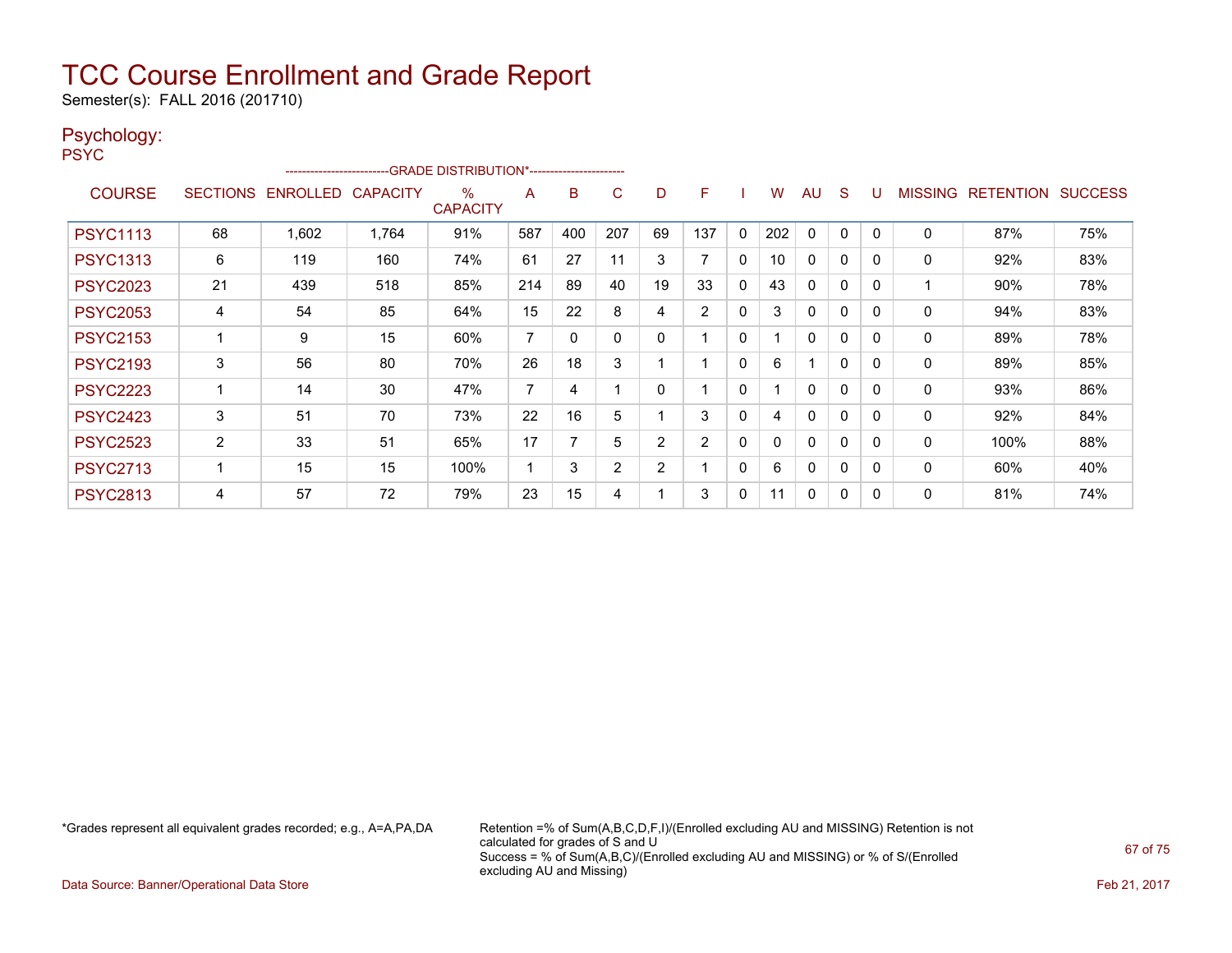Semester(s): FALL 2016 (201710)

### Quality Control Technology:

| QCTT            |   | ັ                          |    |                                                                    |   |              |   |   |              |                |              |              |              |              |              |                           |      |
|-----------------|---|----------------------------|----|--------------------------------------------------------------------|---|--------------|---|---|--------------|----------------|--------------|--------------|--------------|--------------|--------------|---------------------------|------|
|                 |   |                            |    | ------------------------GRADE DISTRIBUTION*----------------------- |   |              |   |   |              |                |              |              |              |              |              |                           |      |
| <b>COURSE</b>   |   | SECTIONS ENROLLED CAPACITY |    | $\%$<br><b>CAPACITY</b>                                            | A | B            | C | D | F.           |                | W            | AU           | S.           | U            |              | MISSING RETENTION SUCCESS |      |
| QCTT1223        | 2 | 18                         | 40 | 45%                                                                | 7 | 6            | 4 |   | $\Omega$     | $\mathbf{0}$   | $\mathbf{0}$ | $\Omega$     | $\Omega$     | $\Omega$     | $\mathbf{0}$ | 100%                      | 94%  |
| <b>QCTT1313</b> |   | 8                          | 15 | 53%                                                                | 6 | 0            |   | 0 | $\mathbf{0}$ | $\overline{1}$ | $\mathbf{0}$ | $\mathbf{0}$ | $\Omega$     | $\mathbf{0}$ | $\Omega$     | 100%                      | 88%  |
| QCTT1443        |   | 4                          | 10 | 40%                                                                | 3 | $\mathbf{0}$ |   | 0 | $\mathbf{0}$ | $\mathbf{0}$   | $\mathbf{0}$ | $\Omega$     | $\mathbf{0}$ | $\mathbf{0}$ | $\Omega$     | 100%                      | 100% |
| <b>QCTT2153</b> |   | 4                          | 10 | 40%                                                                | 4 | $\mathbf{0}$ | 0 | 0 | $\mathbf{0}$ | $\mathbf{0}$   | $\mathbf{0}$ | $\Omega$     | $\Omega$     | $\mathbf{0}$ | $\Omega$     | 100%                      | 100% |
| <b>QCTT2333</b> |   | 5                          | 15 | 33%                                                                | 4 | $\mathbf{0}$ | 0 | 0 | $\mathbf{0}$ | $\mathbf{0}$   |              | $\Omega$     | $\mathbf{0}$ | $\mathbf{0}$ | $\mathbf{0}$ | 80%                       | 80%  |
| <b>QCTT2383</b> |   | ⇁                          | 15 | 47%                                                                | 7 | 0            | 0 | 0 | 0            | $\mathbf{0}$   | 0            | 0            | $\mathbf{0}$ | $\mathbf{0}$ | 0            | 100%                      | 100% |
|                 |   |                            |    |                                                                    |   |              |   |   |              |                |              |              |              |              |              |                           |      |

\*Grades represent all equivalent grades recorded; e.g., A=A,PA,DA Retention =% of Sum(A,B,C,D,F,I)/(Enrolled excluding AU and MISSING) Retention is not calculated for grades of S and U Success = % of Sum(A,B,C)/(Enrolled excluding AU and MISSING) or % of S/(Enrolled excluding AU and Missing)

Data Source: Banner/Operational Data Store Feb 21, 2017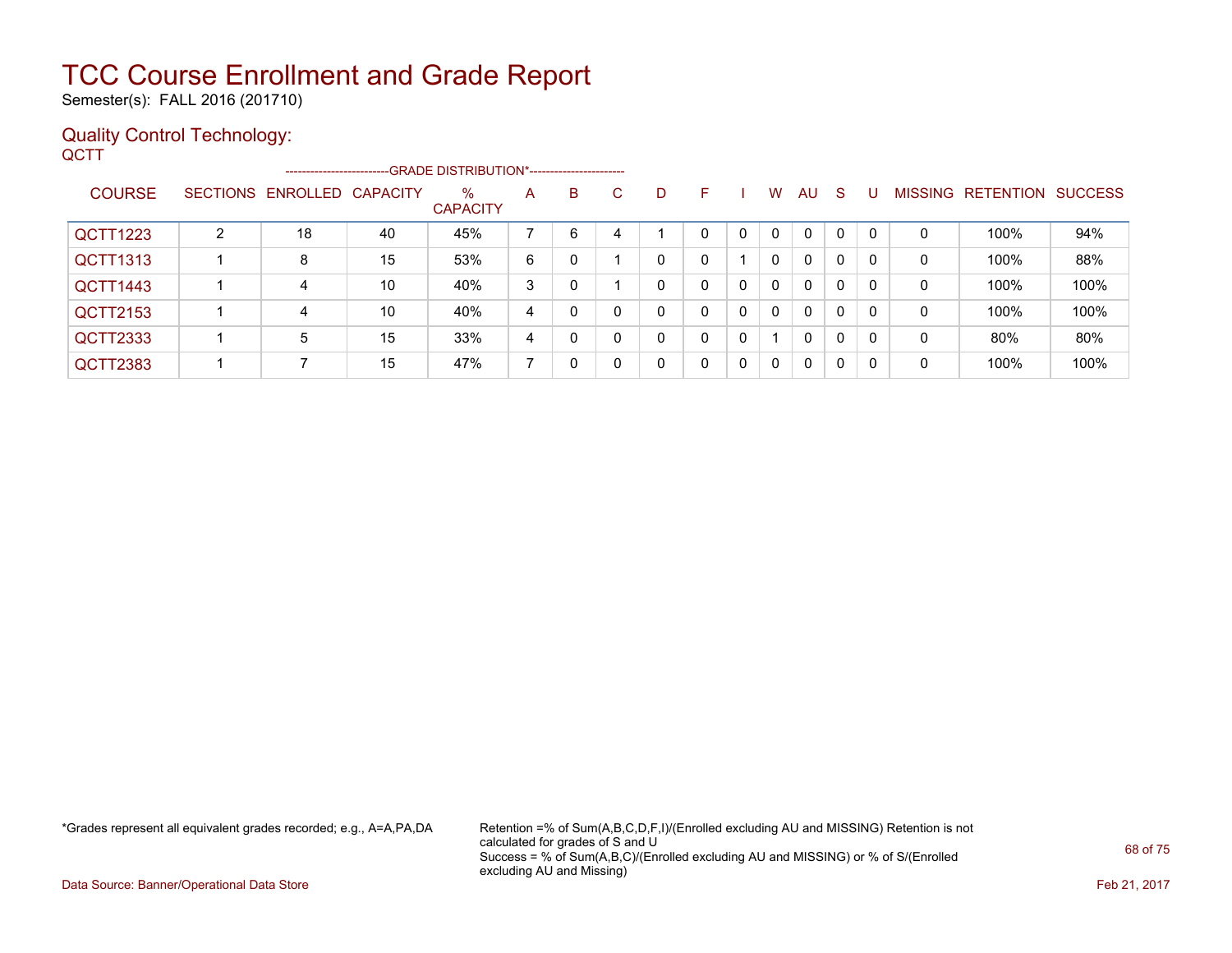Semester(s): FALL 2016 (201710)

#### Radiography: RADT

|                 |   | ------------------------ |                 | -- GRADE DISTRIBUTION*------------------------ |                |    |    |   |   |   |              |              |              |          |                |                  |                |
|-----------------|---|--------------------------|-----------------|------------------------------------------------|----------------|----|----|---|---|---|--------------|--------------|--------------|----------|----------------|------------------|----------------|
| <b>COURSE</b>   |   | SECTIONS ENROLLED        | <b>CAPACITY</b> | $\%$<br><b>CAPACITY</b>                        | A              | B  | C. | D | н |   | W            | AU           | <sub>S</sub> |          | <b>MISSING</b> | <b>RETENTION</b> | <b>SUCCESS</b> |
| <b>RADT1212</b> |   | 23                       | 30              | 77%                                            | 3              | 10 | 6  |   | 4 |   | $\mathbf{0}$ | $\mathbf{0}$ | 0            |          | 0              | 100%             | 83%            |
| <b>RADT1313</b> | 2 | 26                       | 36              | 72%                                            | 10             | 15 |    | 0 |   | 0 | 0            | $\mathbf{0}$ | 0            |          | 0              | 100%             | 96%            |
| <b>RADT1324</b> | 2 | 26                       | 31              | 84%                                            | 18             | 8  |    |   | 0 | 0 | $\mathbf{0}$ | $\mathbf{0}$ | $\mathbf{0}$ |          | 0              | 100%             | 100%           |
| <b>RADT1372</b> | 2 | 26                       | 27              | 96%                                            | $\overline{ }$ | 11 |    |   | 3 |   |              | $\mathbf{0}$ | $\Omega$     | $\Omega$ | 0              | 96%              | 85%            |
| <b>RADT2336</b> | 2 | 25                       | 33              | 76%                                            | 17             | 8  |    | 0 | 0 | 0 | $\mathbf{0}$ | $\mathbf{0}$ | $\Omega$     |          | 0              | 100%             | 100%           |
| <b>RADT2343</b> | 2 | 26                       | 35              | 74%                                            | 4              | 19 |    | 0 | 0 | 0 | $\mathbf{0}$ | $\mathbf{0}$ | $\Omega$     |          | 0              | 100%             | 100%           |
| <b>RADT2383</b> |   | 26                       | 30              | 87%                                            | $\overline{ }$ | 13 | 6  | 0 | 0 | 0 | $\Omega$     | $\mathbf{0}$ | 0            | - 0      | 0              | 100%             | 100%           |

\*Grades represent all equivalent grades recorded; e.g., A=A,PA,DA Retention =% of Sum(A,B,C,D,F,I)/(Enrolled excluding AU and MISSING) Retention is not calculated for grades of S and U Success = % of Sum(A,B,C)/(Enrolled excluding AU and MISSING) or % of S/(Enrolled excluding AU and Missing)

Data Source: Banner/Operational Data Store Feb 21, 2017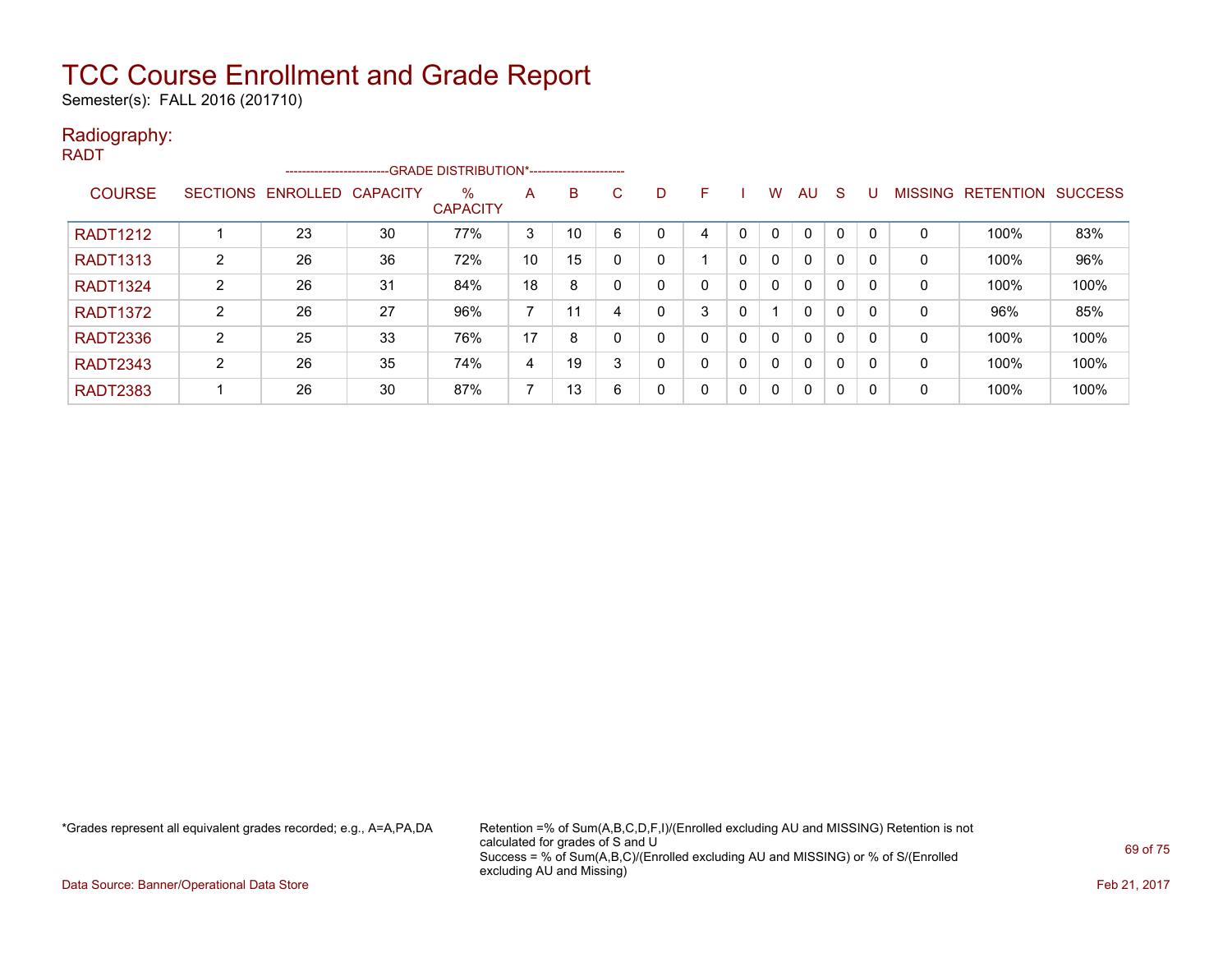Semester(s): FALL 2016 (201710)

#### Religious Studies:

RELG -------------------------GRADE DISTRIBUTION\*----------------------- COURSE SECTIONS ENROLLED CAPACITY % **CAPACITY** A B C D F I W AU S U MISSING RETENTION SUCCESS RELG1113 | 3 | 47 | 70 | 67% | 12 | 8 | 8 | 1 | 6 | 0 | 12 | 0 | 0 | 0 | 0 | 74% | 60% RELG1213 | 2 | 17 | 40 | 42% | 9 | 3 | 1 | 1 | 0 | 0 | 3 | 0 | 0 | 0 | 0 | 82% | 76% RELG2113 | 1 | 18 | 20 | 90% | 4 | 3 | 4 | 1 | 2 | 0 | 4 | 0 | 0 | 0 | 0 | 78% | 61% RELG2123 | 2 | 38 | 40 | 95% | 2 | 14 | 9 | 1 | 1 | 0 | 11 | 0 | 0 | 0 | 0 | 71% | 66% RELG2173 | 1 | 8 | 10 | 80% | 3 | 2 | 1 | 0 | 0 | 0 | 0 | 0 | 0 | 0 | 75% | 75%

\*Grades represent all equivalent grades recorded; e.g., A=A,PA,DA Retention =% of Sum(A,B,C,D,F,I)/(Enrolled excluding AU and MISSING) Retention is not calculated for grades of S and U Success = % of Sum(A,B,C)/(Enrolled excluding AU and MISSING) or % of S/(Enrolled excluding AU and Missing)

Data Source: Banner/Operational Data Store **Feb 21, 2017 Contract Store Feb 21, 2017**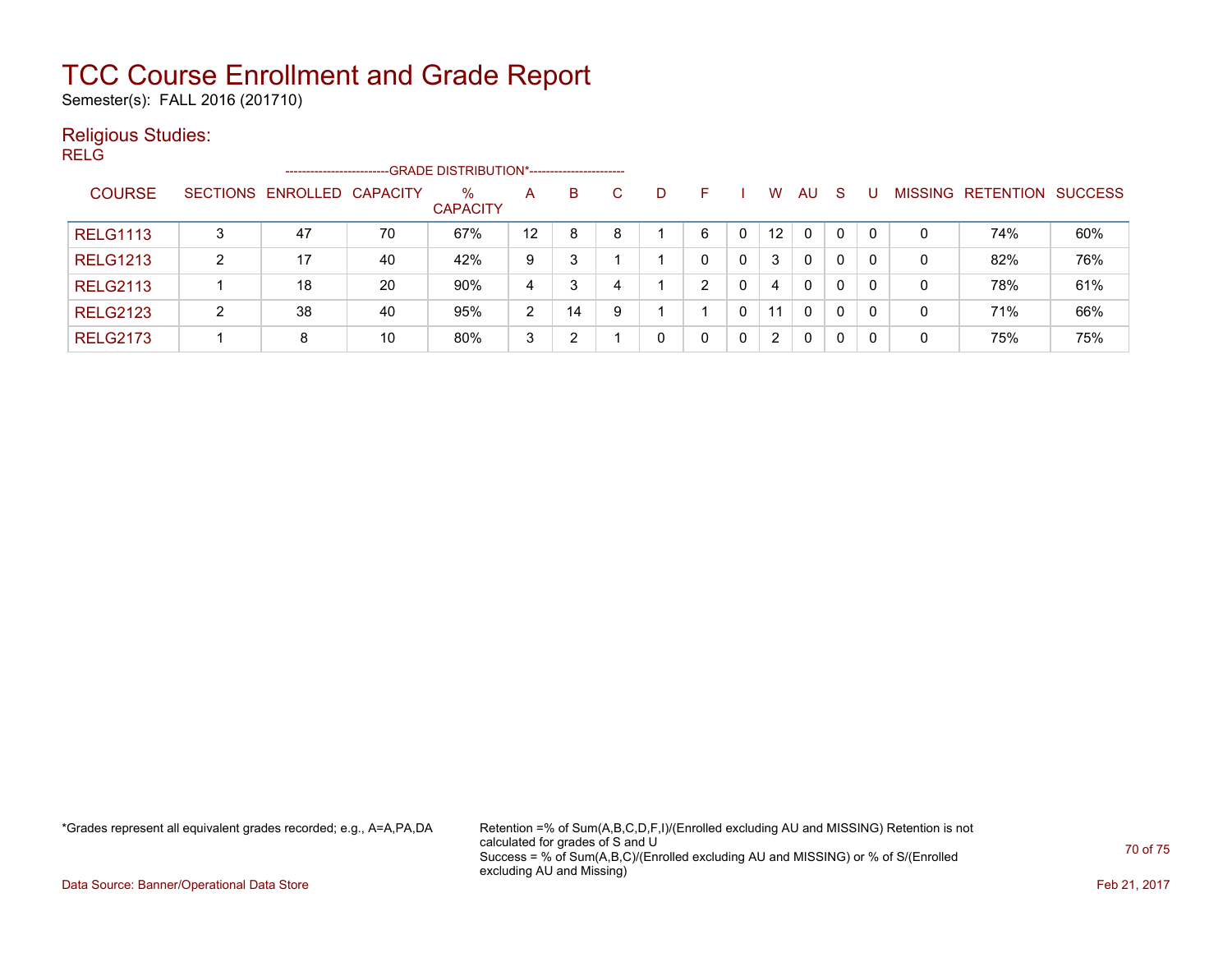Semester(s): FALL 2016 (201710)

### Respiratory Care:

RESP

|                 |                 |                 |                 | --------------------------GRADE DISTRIBUTION*----------------------- |    |    |         |   |   |          |              |              |             |                |                  |                |
|-----------------|-----------------|-----------------|-----------------|----------------------------------------------------------------------|----|----|---------|---|---|----------|--------------|--------------|-------------|----------------|------------------|----------------|
| <b>COURSE</b>   | <b>SECTIONS</b> | <b>ENROLLED</b> | <b>CAPACITY</b> | $\%$                                                                 | A  | B  | С       | D | F |          | w            | AU           | S           | <b>MISSING</b> | <b>RETENTION</b> | <b>SUCCESS</b> |
|                 |                 |                 |                 | <b>CAPACITY</b>                                                      |    |    |         |   |   |          |              |              |             |                |                  |                |
| <b>RESP1232</b> |                 | 25              | 25              | 100%                                                                 | 15 | 9  |         | 0 | 0 | 0        |              | $\mathbf 0$  | 0           | 0              | 96%              | 96%            |
| <b>RESP1242</b> |                 | 26              | 26              | 100%                                                                 | 9  | 13 | 3       | 0 | 0 | 0        |              | $\mathbf{0}$ | $\mathbf 0$ | 0              | 96%              | 96%            |
| <b>RESP1313</b> |                 | 26              | 26              | 100%                                                                 | 15 |    | ົ<br>J. | 0 | 0 | $\Omega$ |              | $\mathbf{0}$ | 0           | 0              | 96%              | 96%            |
| <b>RESP1354</b> |                 | 25              | 25              | 100%                                                                 | 15 | 9  |         | 0 | 0 | 0        |              | 0            | 0           | 0              | 96%              | 96%            |
| <b>RESP1511</b> | 2               | 24              | 26              | 92%                                                                  | 23 | 0  |         | 0 | 0 | 0        |              | $\mathbf{0}$ | $\mathbf 0$ | $\mathbf{0}$   | 96%              | 96%            |
| <b>RESP2204</b> | 2               | 15              | 20              | 75%                                                                  | 11 | 4  |         | 0 | 0 | 0        | 0            | $\mathbf{0}$ | 0           | 0              | 100%             | 100%           |
| <b>RESP2212</b> |                 | 15              | 25              | 60%                                                                  | 9  | 6  |         | 0 | 0 | 0        | $\mathbf{0}$ | 0            | $\mathbf 0$ | 0              | 100%             | 100%           |
| <b>RESP2311</b> |                 | 15              | 25              | 60%                                                                  | 15 | 0  |         | 0 | 0 | 0        | $\mathbf{0}$ | $\mathbf{0}$ | 0           | $\Omega$       | 100%             | 100%           |
| <b>RESP2324</b> |                 | 15              | 25              | 60%                                                                  | 13 | 2  |         | 0 | 0 | 0        | 0            | $\mathbf{0}$ | 0           | 0              | 100%             | 100%           |

\*Grades represent all equivalent grades recorded; e.g., A=A,PA,DA Retention =% of Sum(A,B,C,D,F,I)/(Enrolled excluding AU and MISSING) Retention is not calculated for grades of S and U Success = % of Sum(A,B,C)/(Enrolled excluding AU and MISSING) or % of S/(Enrolled excluding AU and Missing)

Data Source: Banner/Operational Data Store Feb 21, 2017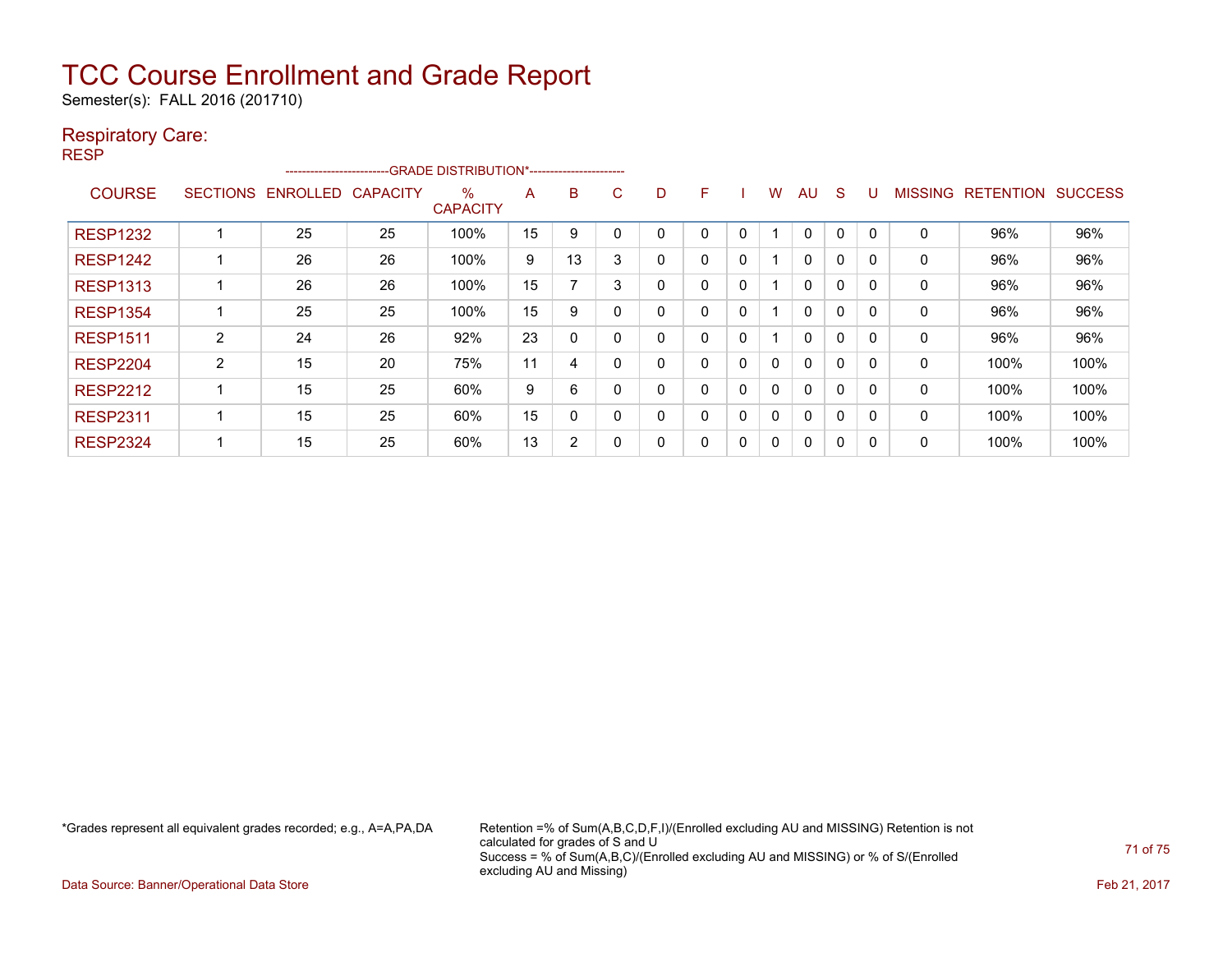Semester(s): FALL 2016 (201710)

#### Sociology: **SOCI**

|                 | -GRADE DISTRIBUTION*---------------------- |                   |     |                      |     |          |             |          |                |              |              |              |              |   |                |                  |                |
|-----------------|--------------------------------------------|-------------------|-----|----------------------|-----|----------|-------------|----------|----------------|--------------|--------------|--------------|--------------|---|----------------|------------------|----------------|
| <b>COURSE</b>   | <b>SECTIONS</b>                            | ENROLLED CAPACITY |     | ℅<br><b>CAPACITY</b> | A   | в        | C           | D        | F              |              | W            | AU           | S            | U | <b>MISSING</b> | <b>RETENTION</b> | <b>SUCCESS</b> |
| <b>SOCI1113</b> | 27                                         | 515               | 646 | 80%                  | 241 | 137      | 45          | 10       | 31             |              | 50           | $\mathbf{0}$ | $\mathbf{0}$ | 0 | $\mathbf{0}$   | 90%              | 82%            |
| <b>SOCI2013</b> | 2                                          | 40                | 40  | 100%                 | 14  | 7        | 8           | 2        | 4              |              | 4            | 0            | $\mathbf{0}$ | 0 | 0              | 90%              | 72%            |
| <b>SOCI2043</b> |                                            | 18                | 20  | 90%                  | 2   | 7        | 3           | $\Omega$ | $\Omega$       | $\mathbf{0}$ | 6            | $\mathbf{0}$ | $\mathbf{0}$ | 0 | $\mathbf{0}$   | 67%              | 67%            |
| <b>SOCI2053</b> | 4                                          | 19                | 85  | 22%                  | 8   | 7        |             | $\Omega$ | $\overline{2}$ | $\mathbf{0}$ |              | $\mathbf{0}$ | $\Omega$     | 0 | 0              | 95%              | 84%            |
| <b>SOCI2113</b> | 3                                          | 35                | 70  | 50%                  | 20  | 5        |             | 0        | 3              | 0            | 6            | 0            | $\mathbf{0}$ | 0 | 0              | 83%              | 74%            |
| <b>SOCI2123</b> | 2                                          | 33                | 40  | 82%                  | 8   | 5        | 6           | 2        | 5              | 0            |              | $\mathbf{0}$ | $\Omega$     | 0 | 0              | 79%              | 58%            |
| <b>SOCI2153</b> |                                            | 3                 | 10  | $30\%$               | 3   | 0        | 0           | 0        | $\Omega$       | $\mathbf{0}$ | 0            | $\mathbf{0}$ | $\Omega$     | 0 | 0              | 100%             | 100%           |
| <b>SOCI2173</b> |                                            | 4                 | 10  | 40%                  | 4   | 0        | $\mathbf 0$ | 0        | $\Omega$       | $\mathbf{0}$ | 0            | 0            | $\mathbf{0}$ | 0 | 0              | 100%             | 100%           |
| <b>SOCI2223</b> |                                            | 3                 | 30  | 10%                  | 3   | $\Omega$ | $\Omega$    | 0        | $\mathbf{0}$   | $\mathbf{0}$ | $\mathbf{0}$ | $\mathbf{0}$ | $\Omega$     | 0 | $\mathbf{0}$   | 100%             | 100%           |
| <b>SOCI2713</b> |                                            | 5                 | 5   | 100%                 | 0   | 1        |             | $\Omega$ | $\Omega$       | $\mathbf{0}$ | 3            | $\mathbf{0}$ | $\mathbf{0}$ | 0 | 0              | 40%              | 40%            |
| <b>SOCI2813</b> | 4                                          | 26                | 58  | 45%                  | 7   | 6        | 4           |          |                | 0            |              | 0            | $\mathbf{0}$ | 0 | 0              | 73%              | 65%            |

\*Grades represent all equivalent grades recorded; e.g., A=A,PA,DA Retention =% of Sum(A,B,C,D,F,I)/(Enrolled excluding AU and MISSING) Retention is not calculated for grades of S and U Success = % of Sum(A,B,C)/(Enrolled excluding AU and MISSING) or % of S/(Enrolled excluding AU and Missing)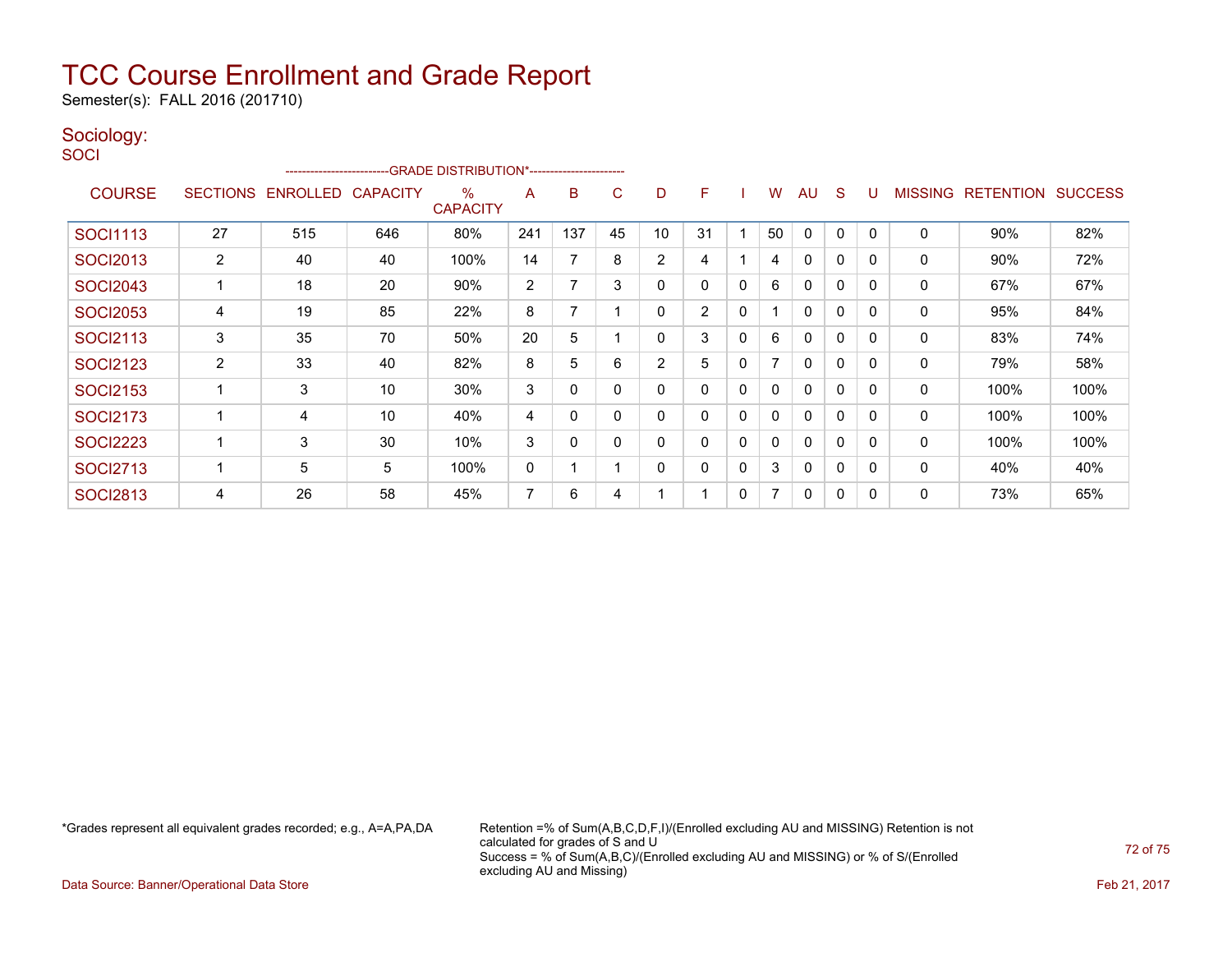# TCC Course Enrollment and Grade Report

Semester(s): FALL 2016 (201710)

### Spanish:

| . .<br>۰. |  |
|-----------|--|

|                 |                 | ------------------------ |                 | -GRADE DISTRIBUTION*----------------------- |                |    |                |                |    |             |                |                |              |          |                |                  |                |
|-----------------|-----------------|--------------------------|-----------------|---------------------------------------------|----------------|----|----------------|----------------|----|-------------|----------------|----------------|--------------|----------|----------------|------------------|----------------|
| <b>COURSE</b>   | <b>SECTIONS</b> | <b>ENROLLED</b>          | <b>CAPACITY</b> | $\%$<br><b>CAPACITY</b>                     | A              | B  | C.             | D              | F  |             | W              | AU             | S            |          | <b>MISSING</b> | <b>RETENTION</b> | <b>SUCCESS</b> |
| <b>SPAN1103</b> | 16              | 267                      | 325             | 82%                                         | 120            | 49 | 31             | 14             | 10 | 0           | 38             | 5              | 0            |          | 0              | 85%              | 76%            |
| <b>SPAN1213</b> | 5               | 76                       | 100             | 76%                                         | 39             | 12 | 9              |                | 0  | 0           | 14             |                | $\mathbf{0}$ | 0        | 0              | 81%              | 80%            |
| <b>SPAN1313</b> | 2               | 27                       | 40              | 68%                                         | 12             | 5  | $\overline{2}$ | $\overline{2}$ | 0  | 0           | 4              | $\overline{2}$ | 0            | $\Omega$ | 0              | 84%              | 76%            |
| <b>SPAN1413</b> |                 | 10                       | 20              | 50%                                         | 4              | 5  | 0              | 0              | 0  | $\mathbf 0$ | 0              |                | $\mathbf{0}$ | 0        | 0              | 100%             | 100%           |
| <b>SPAN2113</b> |                 | 8                        | 20              | 40%                                         | $\overline{2}$ | 2  | $\mathbf{0}$   | $\overline{2}$ | 0  | $\mathbf 0$ | $\overline{2}$ | $\Omega$       | 0            | 0        | 0              | 75%              | 50%            |
| <b>SPAN2213</b> |                 | 7                        | 20              | 35%                                         | 5              | 0  | $\Omega$       | 0              | 0  | $\Omega$    |                |                | $\mathbf{0}$ | $\Omega$ | 0              | 83%              | 83%            |
| <b>SPAN2443</b> |                 | 14                       | 20              | 70%                                         | 12             |    | 0              | 0              | 0  | 0           |                | $\mathbf{0}$   | 0            | 0        | $\mathbf 0$    | 93%              | 93%            |
| <b>SPAN2453</b> |                 | 16                       | 20              | 80%                                         | 13             | 2  | 0              |                | 0  | 0           | 0              | $\mathbf{0}$   | 0            |          | $\mathbf 0$    | 100%             | 94%            |
| <b>SPAN2473</b> |                 | 8                        | 20              | 40%                                         | 4              | 3  |                |                | 0  | 0           | 0              | $\Omega$       | 0            | 0        | 0              | 100%             | 100%           |
| <b>SPAN2663</b> |                 | 12                       | 20              | 60%                                         | 11             | 0  | 0              |                | 0  | 0           |                | 0              | 0            | 0        | 0              | 92%              | 92%            |

\*Grades represent all equivalent grades recorded; e.g., A=A,PA,DA Retention =% of Sum(A,B,C,D,F,I)/(Enrolled excluding AU and MISSING) Retention is not calculated for grades of S and U Success = % of Sum(A,B,C)/(Enrolled excluding AU and MISSING) or % of S/(Enrolled excluding AU and Missing)

73 of 75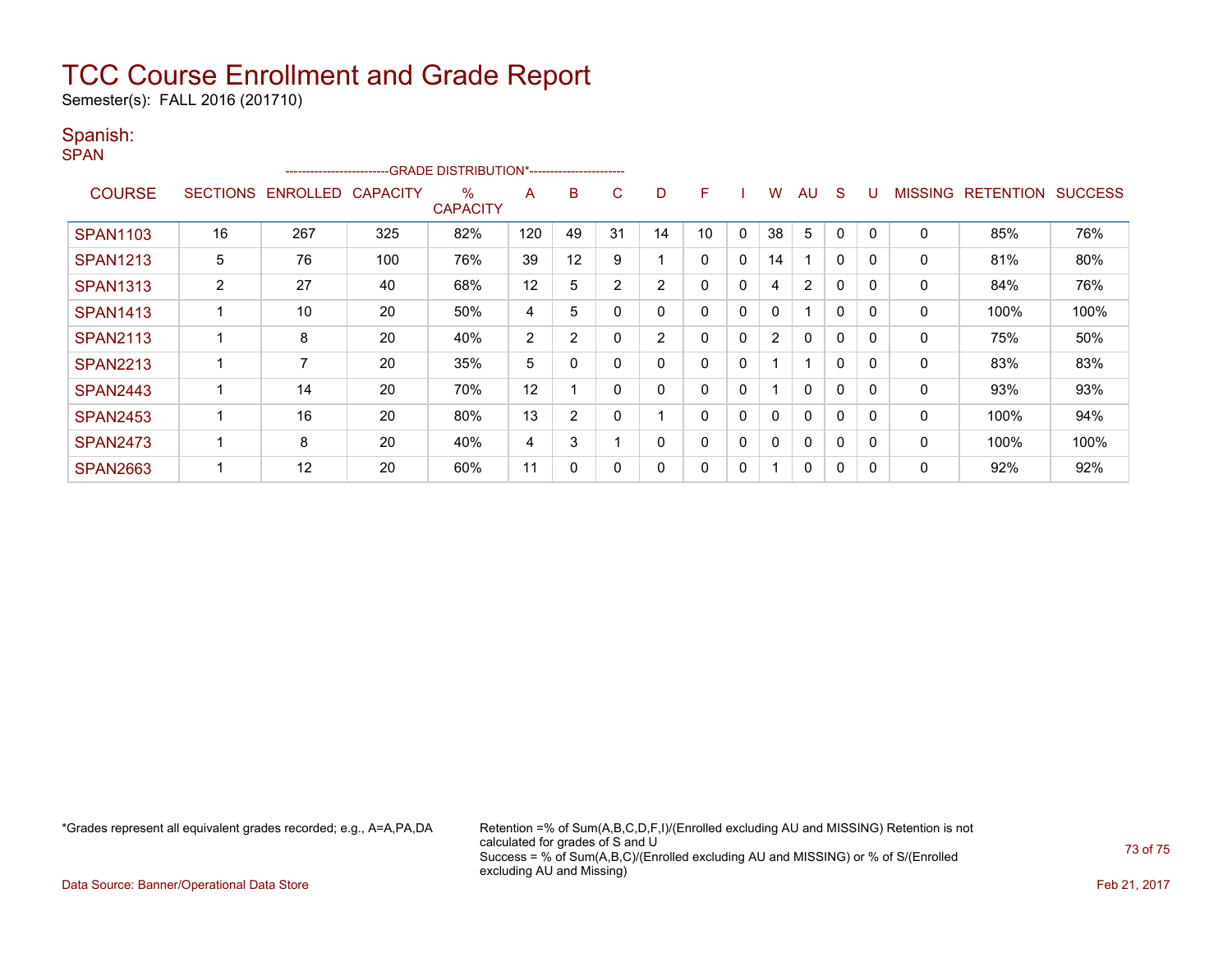# TCC Course Enrollment and Grade Report

Semester(s): FALL 2016 (201710)

### Theatre:

THEA

|                 |                 |          |                 | -GRADE DISTRIBUTION*---------------------- |                |                |                |                |                |          |                |              |              |              |                |                  |                |
|-----------------|-----------------|----------|-----------------|--------------------------------------------|----------------|----------------|----------------|----------------|----------------|----------|----------------|--------------|--------------|--------------|----------------|------------------|----------------|
| <b>COURSE</b>   | <b>SECTIONS</b> | ENROLLED | <b>CAPACITY</b> | $\%$<br><b>CAPACITY</b>                    | A              | B              | C              | D              | F              |          | W              | AU           | S            | U            | <b>MISSING</b> | <b>RETENTION</b> | <b>SUCCESS</b> |
| <b>THEA1033</b> |                 | 15       | 16              | 94%                                        | 0              | 3              | 4              | $\overline{2}$ | 4              | $\Omega$ | $\overline{2}$ | 0            | 0            | $\mathbf{0}$ | 0              | 87%              | 47%            |
| <b>THEA1053</b> |                 | 22       | 22              | 100%                                       | 16             | 4              | 0              |                |                | 0        | 0              | $\mathbf{0}$ | 0            | $\Omega$     | 0              | 100%             | 91%            |
| <b>THEA1081</b> |                 | 35       | 55              | 64%                                        | 24             | 6              | 0              | 0              | 3              | 0        | $\overline{2}$ | $\mathbf{0}$ | 0            | $\Omega$     | 0              | 94%              | 86%            |
| <b>THEA1093</b> | 2               | 37       | 48              | 77%                                        | 21             | 9              | 3              | 0              | $\overline{2}$ | 0        | $\overline{2}$ | $\mathbf{0}$ | 0            | $\Omega$     | 0              | 95%              | 89%            |
| <b>THEA1133</b> |                 | 11       | 12              | 92%                                        | 8              | $\overline{2}$ |                | 0              | 0              | 0        | 0              | 0            | 0            | $\Omega$     | 0              | 100%             | 100%           |
| <b>THEA1242</b> |                 | 4        | 5               | 80%                                        | 0              | $\overline{2}$ | $\overline{2}$ | 0              | 0              | 0        | 0              | 0            | 0            | $\Omega$     | 0              | 100%             | 100%           |
| <b>THEA1563</b> |                 | 8        | 20              | 40%                                        | $\overline{2}$ | $\overline{2}$ |                |                |                | 0        |                | $\mathbf{0}$ | 0            | <sup>0</sup> | 0              | 88%              | 62%            |
| <b>THEA2013</b> |                 | 14       | 12              | 117%                                       | 12             | $\overline{2}$ | 0              | 0              | 0              | 0        | 0              | 0            | 0            | 0            | 0              | 100%             | 100%           |
| <b>THEA2063</b> |                 | 12       | 12              | 100%                                       | 4              | 4              |                | $\overline{2}$ | 0              | 0        |                | $\mathbf{0}$ | 0            | <sup>0</sup> | 0              | 92%              | 75%            |
| <b>THEA2081</b> |                 | 15       | 50              | $30\%$                                     | 13             | $\overline{2}$ | 0              | 0              | 0              | 0        | 0              | 0            | 0            | $\Omega$     | 0              | 100%             | 100%           |
| <b>THEA2313</b> |                 | 19       | 16              | 119%                                       | 4              | 8              | 6              | 0              | 0              | 0        |                | $\mathbf{0}$ | 0            | 0            | $\mathbf{0}$   | 95%              | 95%            |
| <b>THEA2453</b> |                 | 11       | 15              | 73%                                        | 7              | 4              | 0              | 0              | 0              | 0        | 0              | 0            | $\mathbf{0}$ | 0            | 0              | 100%             | 100%           |
| <b>THEA2991</b> |                 | 20       | 20              | 100%                                       | 16             | 0              | $\overline{2}$ | 0              | 0              | 0        | $\overline{2}$ | 0            | 0            | 0            | 0              | 90%              | 90%            |

\*Grades represent all equivalent grades recorded; e.g., A=A,PA,DA Retention =% of Sum(A,B,C,D,F,I)/(Enrolled excluding AU and MISSING) Retention is not calculated for grades of S and U Success = % of Sum(A,B,C)/(Enrolled excluding AU and MISSING) or % of S/(Enrolled excluding AU and Missing)

74 of 75